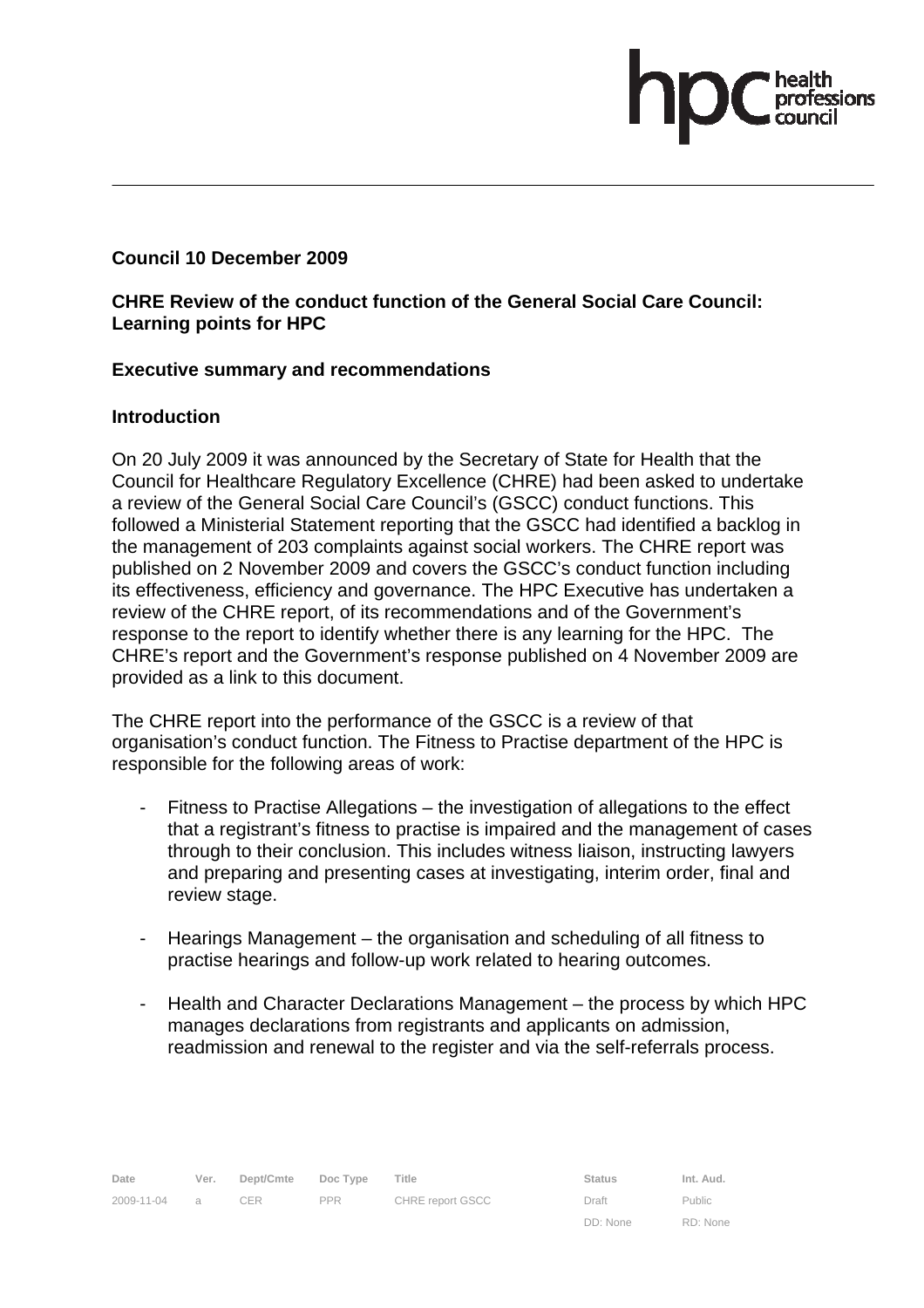- Prosecution of Offences the investigation and management of offences under Article 39 of the Health Professions Order 2001. This includes field investigations and prosecuting cases in the Magistrates Court.
- Registration Appeals the management of cases where an application or registrant has appealed against a registration decision. This includes the organisation of hearings to hear such cases.

The responsibilities of the Fitness to Practise department cover areas which do not solely fall within the conduct function which has been defined by CHRE as 'the means through which the GSCC can take action to protect the public when a social worker is alleged to have committed misconduct. In the most serious case this can include referral for a hearing by the conduct committee which can remove the social worker's name from the register, preventing them from practising as a registered social worker in the UK.'

This review by the HPC Executive of the recommendations therefore focuses on how HPC manage fitness to practise allegations and hearings, rather than on the Fitness to Practise department.

### **Decision**

The Council is requested to:

- i Approve the draft HPC report.
- ii Decide whether any further action that should be taken by the HPC in relation to its own fitness to practise processes. The Council may particularly wish to consider the recommendation that:
	- (a) the Fitness to Practise Committee consider at its February 2010 meeting a proposal on how the Council can assure itself as to the quality of decisions

### **Background information**

### **CHRE performance review**

In July 2009, CHRE published its 2008/09 performance review of the regulatory bodies, including its performance assessment of the HPC. Overall, the HPC received a very positive performance review with CHRE concluding that the HPC was a 'transparent, well-organised, efficient and cost-effective regulator. It identified five areas of excellence or good practice and they are as follows:

- Communication with the public, employers and others about the role of the HPC and its work. In particular, the 'Be Healthwise' campaign and work to highlight the need to check whether a professional is registered.
- The regular updates provided to complainants during the fitness to practise process, the fitness to practise freephone telephone number; and fitness to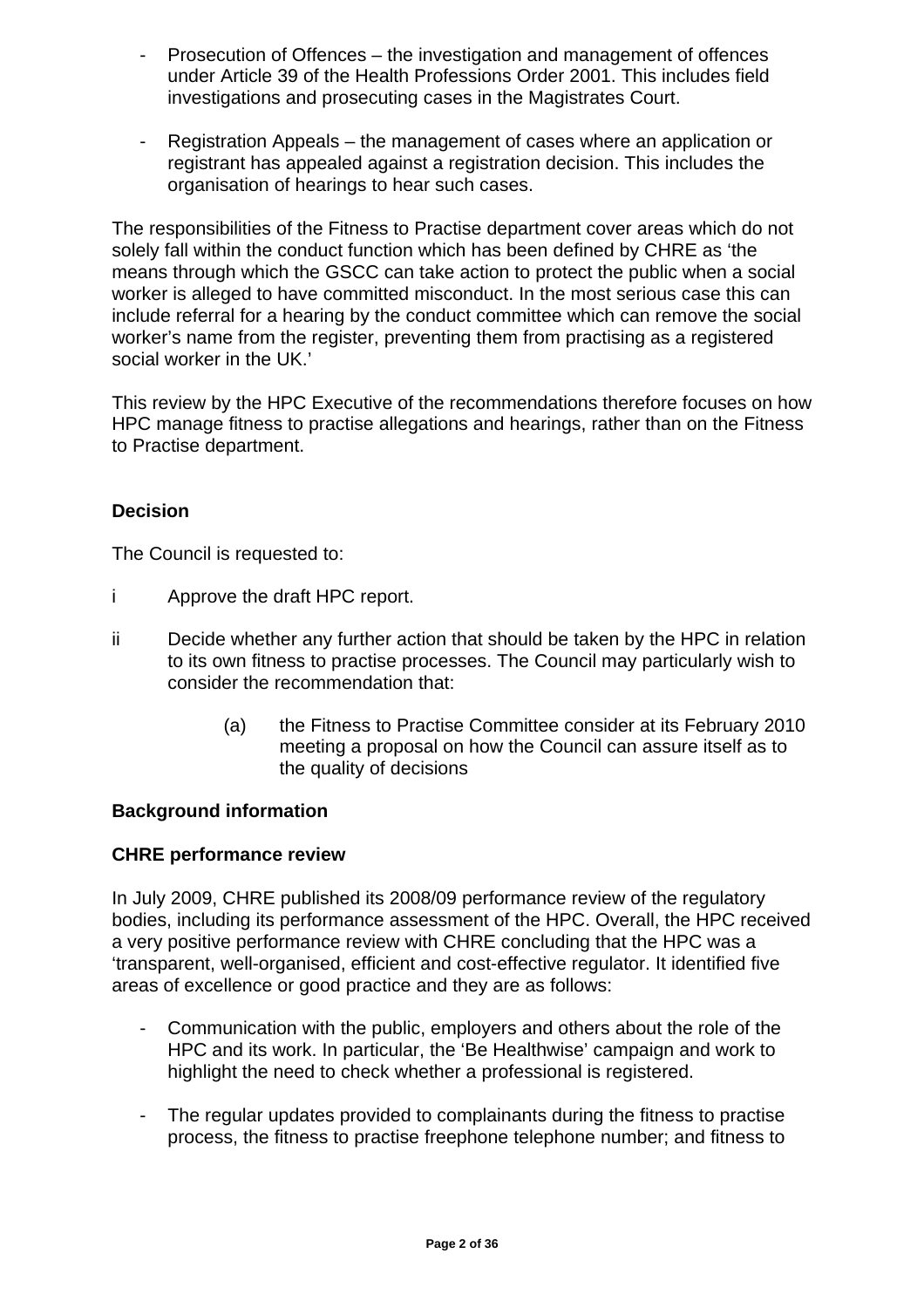practise service standards which do not purely focus on how quickly cases are dealt with.

- Engagement with employers to help them understand when a case should be referred.
- The investigative practice training provided to all staff in the fitness to practise department.
- The actions HPC takes to ensure that it is a UK-wide regulator that is sensitive to the devolved systems of healthcare.

### **GSCC report**

The Chair of the HPC was invited by the GSCC to lead a review of the GSCC's governance and working arrangements in respect of registration and conduct committees. That report made a number of recommendations and is provided as a link in the appendices to this report.

### **Resource implications**

To be addressed in future papers

### **Financial implications**

To be addressed in future papers

### **Appendices/Links**

Where there is a web link for the relevant appendix, this has been added instead of providing the hard copy paper.

- Council for Healthcare Regulatory Excellence Report and Recommendations to the Secretary of State for Health on the conduction function of the General Social Care Council – http://www.chre.org.uk/\_img/pics/library/091104\_CHRE\_GSCC\_review\_(Fi nal\_report).pdf
- Department of Health Response to the Report and Recommendations of the Review of the Conduct Function of the General Social Care Council http://www.dh.gov.uk/prod\_consum\_dh/groups/dh\_digitalassets/@dh/@en /@ps/@sta/@perf/documents/digitalasset/dh\_107881.pdf
- An Independent Review of the General Social Care Council's Governance Framework and Working Arrangements for the Registration and Conduct Committees- http://www.gscc.org.uk/NR/rdonlyres/4019D028-BE29-44FF-892C-F7F5AE8A2C1C/0/C050905aAnnexAIndependentreviewofGSCCsRegistra tionandConductcommitteesFinalreport.pdf
- CHRE performance review 2008/09 http://www.hpcuk.org/aboutus/council/councilmeetings\_archive/index.asp?id=455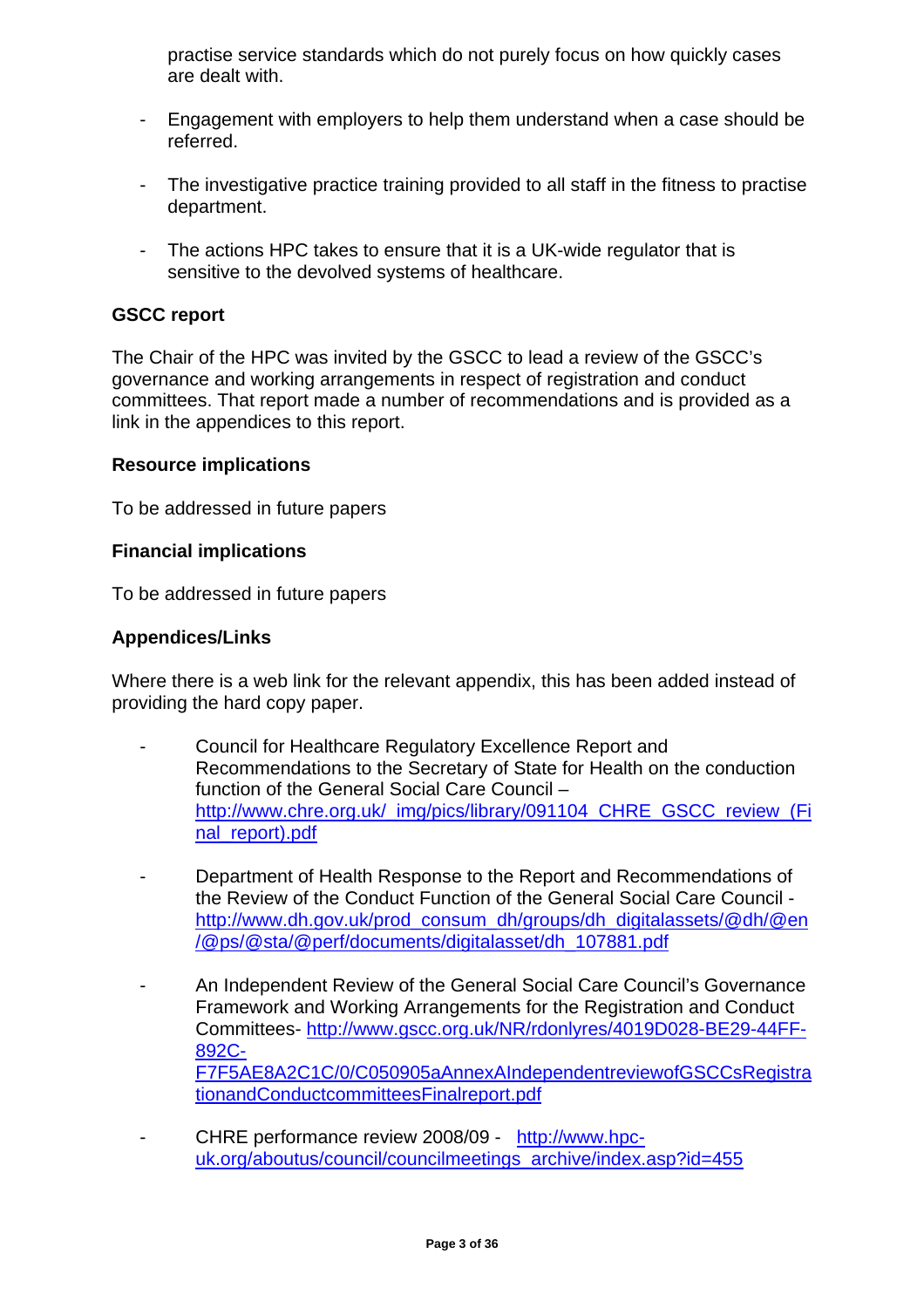- Case Management System project plan http://www.hpcuk.org/assets/documents/10002B2220091022FtP-enc6 casemanagement.pdf
- Weekly statistics template
- Fitness to Practise Management Information Pack http://www.hpcuk.org/assets/documents/10002B1F20091022FtP-enc3-directorreport.pdf
- Management Information Commentary
- Net regulate status training manual
- Accuracy check list
- Case to Answer check list
- Final hearing follow up check list
- Fitness to Practise Operating Guidance 'Investigating and Drafting Allegations'
- Fitness to Practise Operating Guidance 'Structure of a file'
- Audit check list
- Structure of the Fitness to Practise department
- Fitness to Practise Department Service Standards- http://www.hpcuk.org/assets/documents/10002B2320091022FtP-enc7 servicestandards.pdf
- Fitness to Practise Operating Guidance 'Risk Profiling'
- Case Assessment form
- Practice Note ' Drafting Fitness to Practise Decisions' http://www.hpcuk.org/assets/documents/10002B35PRACTICENOTE\_DraftingFTPdecisio ns.pdf
- Indicative Sanctions Policy http://www.hpcuk.org/assets/documents/10002B35PRACTICENOTE\_DraftingFTPdecisio ns.pdf
- Practice Note 'Interim Orders' http://www.hpcuk.org/assets/documents/10001DDBPRACTICE\_NOTE\_Interim\_Orders.p df
- Case Manager Job Description
- Case Manager induction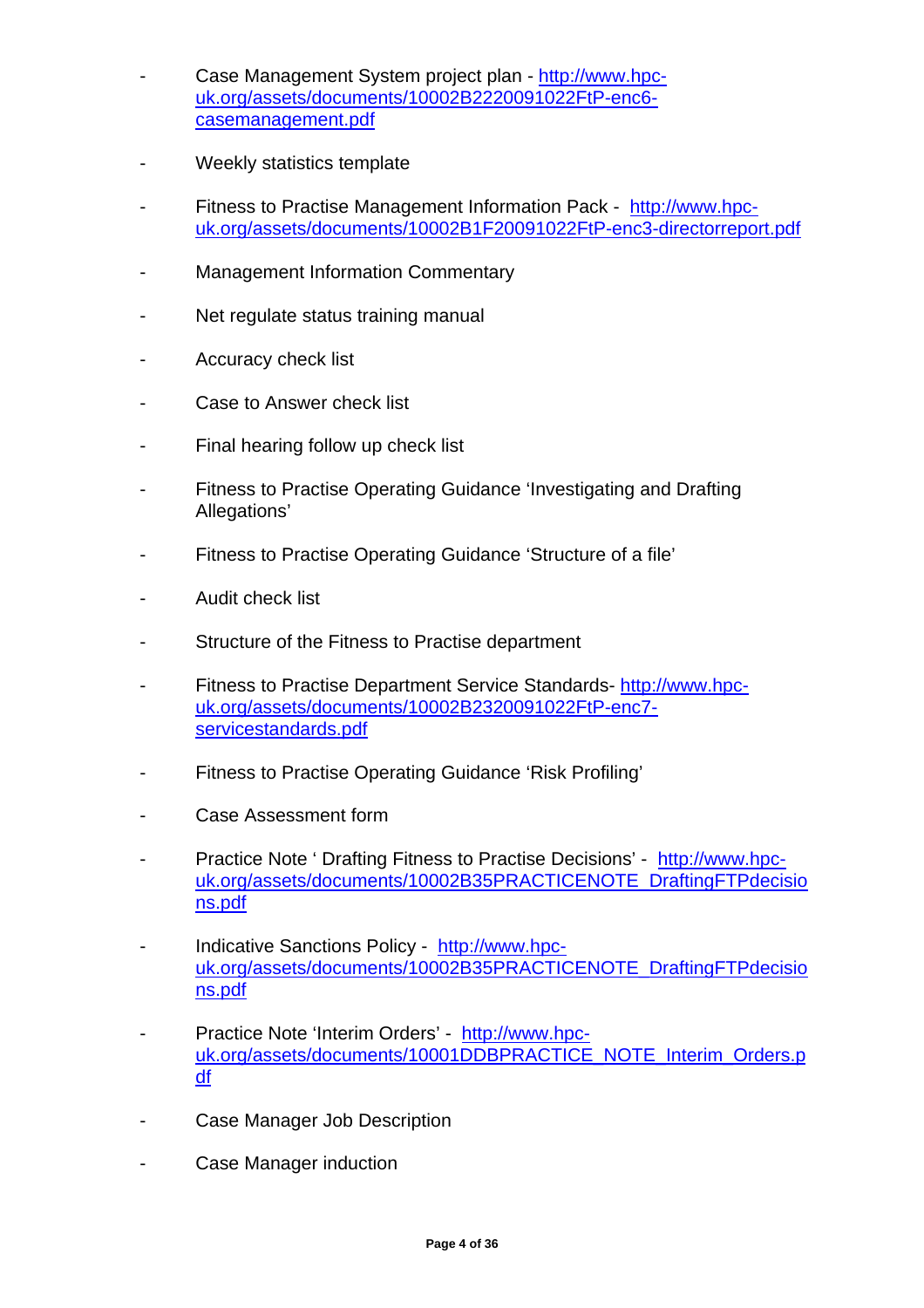- Fitness to Practise Operating Guidance Index
- Practice note 'The Standard of Acceptance for Allegations' http://www.hpc-uk.org/assets/documents/1000289CAllegations.pdf
- Practice note 'Powers to Require the Disclosure of Information' http://www.hpcuk.org/assets/documents/10001DDDPRACTICE\_NOTE\_Powers\_to\_Requ ire\_the\_Disclosure\_of\_Information.pdf
- Practice note 'Case to Answer' Determinations- http://www.hpcuk.org/assets/documents/10002478PRACTICE\_NOTE\_CasetoAnswer.pdf
- Investigating Panel decision template
- Practice note 'Finding that Fitness to Practise is Impaired' http://www.hpcuk.org/assets/documents/1000289FFindingthatFitnesstoPractiseisImpaire d.pdf
- Practice note 'Disposal of cases via Consent' http://www.hpcuk.org/assets/documents/10002473PRACTICE\_NOTE\_ConsentOrders.pd f
- Risk Register http://www.hpcuk.org/assets/documents/10002AD9audit\_committee\_20090629\_enclosur e09riskregisterupdate.pdf

### **Date of paper**

30 November 2009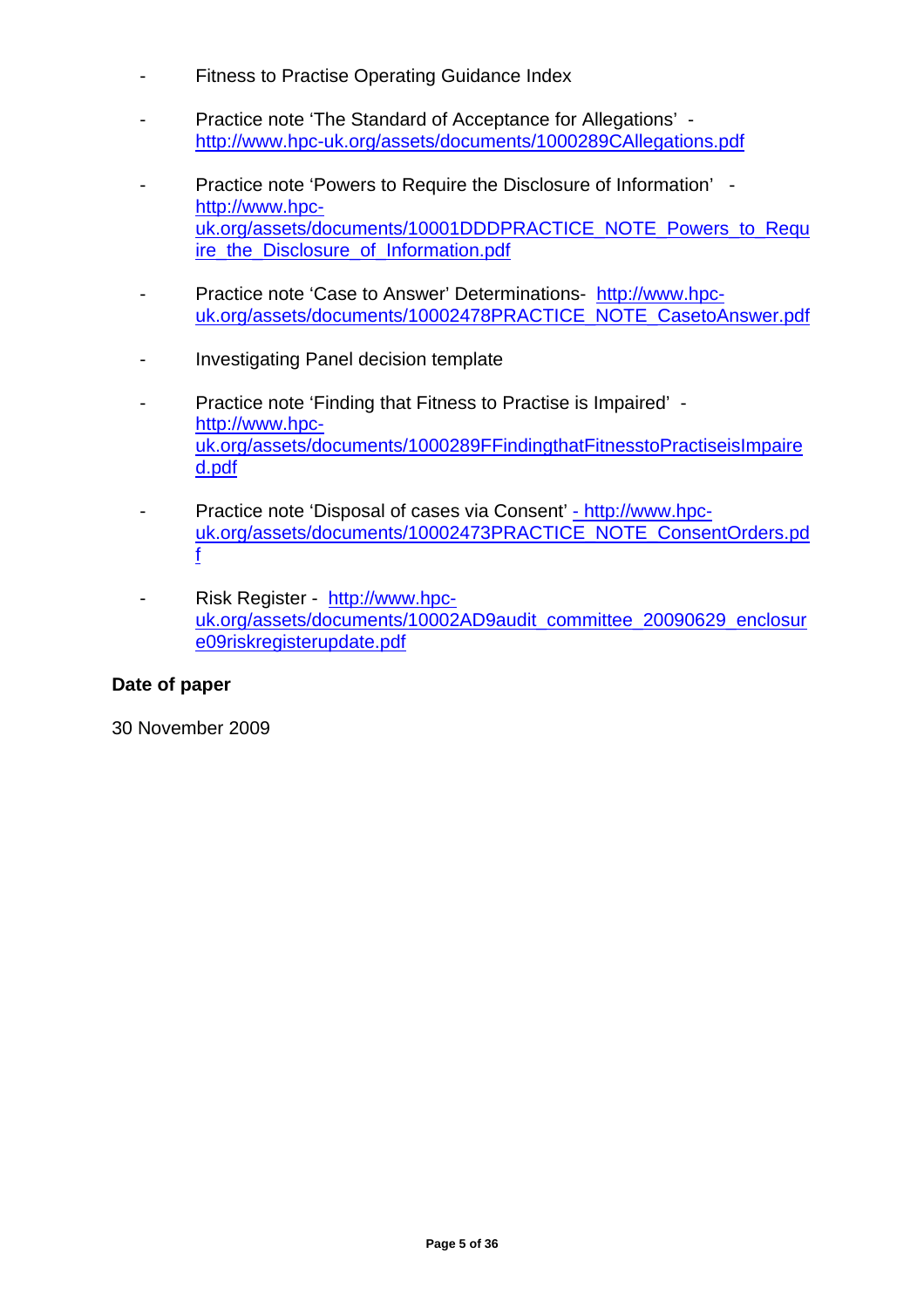# **Table of contents**

| The absence of an effective case management system and systems for allocation of cases8                |     |
|--------------------------------------------------------------------------------------------------------|-----|
|                                                                                                        |     |
|                                                                                                        |     |
|                                                                                                        |     |
| The skills and experience of the staff and the quality of the guidance and training they receive 17    |     |
|                                                                                                        |     |
| The powers of the conduct committee and the role and training of its members 21                        |     |
| Cases only being referred to a conduct committee hearing if it felt that the outcome will be removal23 |     |
|                                                                                                        | .26 |
|                                                                                                        |     |
| Over-reliance on local investigations and lack of co-operation from employers28                        |     |
| Failure to consider all relevant issues appropriately and to give proper reasons for closure 29        |     |
|                                                                                                        |     |
|                                                                                                        |     |
| The quality of reporting by senior management to the Council and its Committees34                      |     |
|                                                                                                        |     |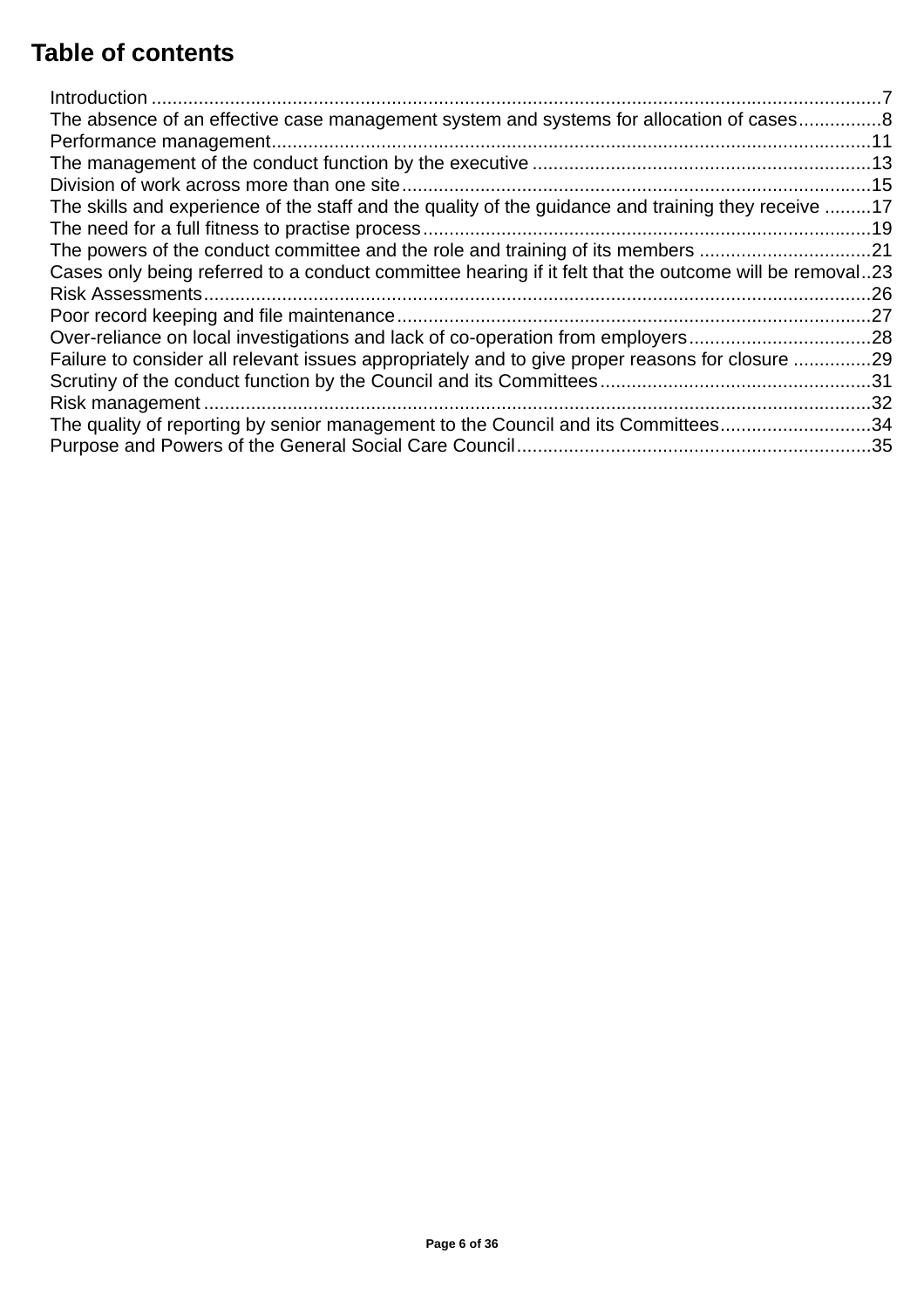# **Introduction**

This report has been prepared by HPC's Director of Fitness to Practise with the assistance of the HPC's Executive Management Team (EMT). The report:

- Identifies the issues raised in the Council for Healthcare Regulatory Excellence (CHRE) report of General Social Care Council published on 4 November 2008.
- Identifies HPC's current position in relation to each issue.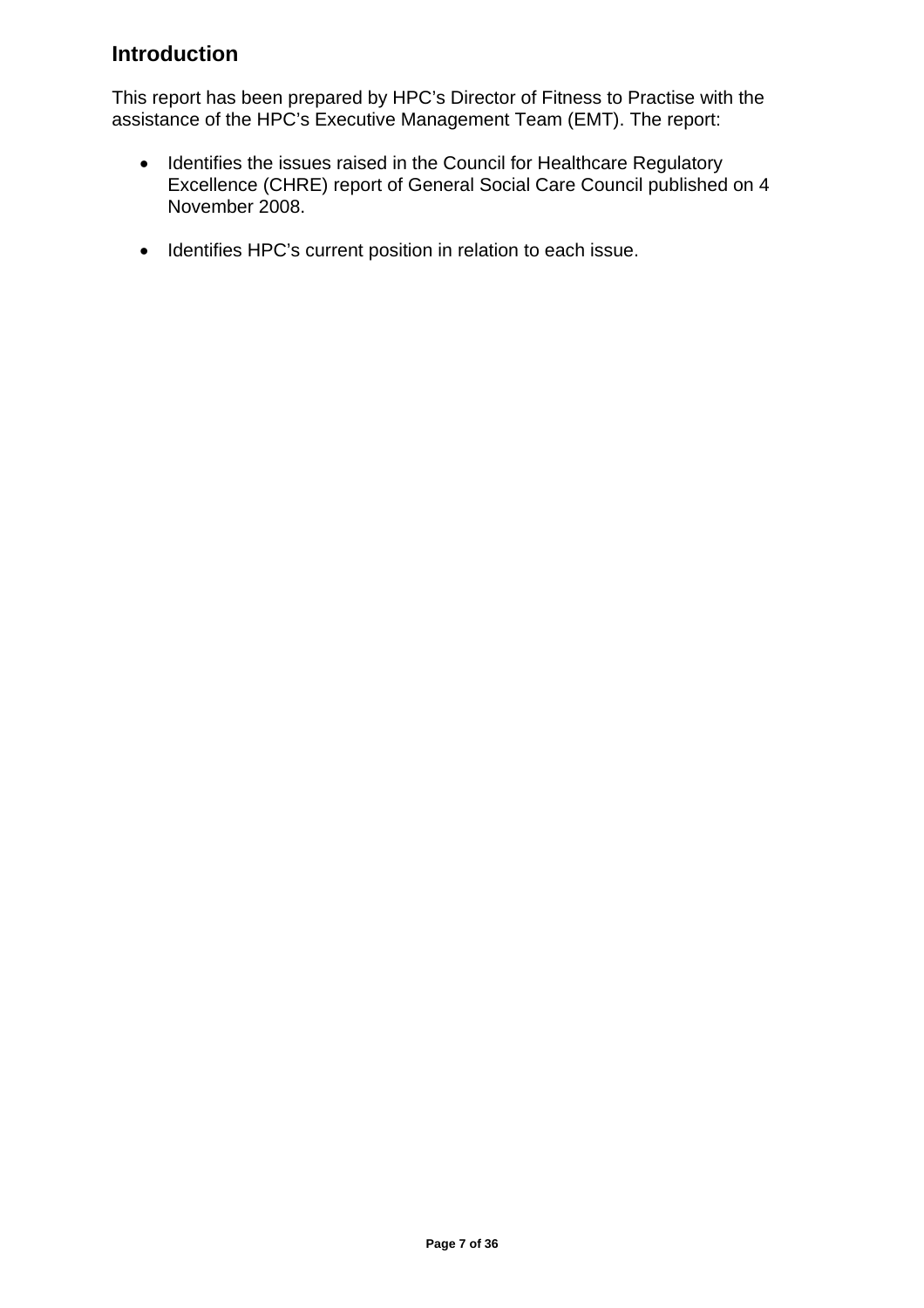# **CHRE issue: The absence of an effective case management system and systems for allocation of cases (p10 and 11)**

# **CHRE recommendation 1 (p11)**

We recommend that an effective case management system to support the conduct function should be implemented as a matter of urgency. This must then be supported by oversight by managers who must be responsible for the allocation of cases and ongoing management of the caseload to ensure that appropriate and timely action, including risk assessment, is taken at each stage.

### **Key CHRE issue/s**

- The GSCC does not have a reliable and fully functioning case management system.
- The use of existing case management system (OSCAR) by different sections of the conduct team was inconsistent.
- No systematic tracking and monitoring of cases, managers have not undertaken any oversight of investigation officers.
- A number of unallocated cases; cases not allocated because it was believed case managers were 'too busy' with their existing case load.

#### **Government response**

The GSCC is making progress against this recommendation.

### **Current HPC position**

### **Case Management System**

A number of systems are currently used to manage the functions within the Fitness to Practise department. Those systems include separate databases for the Health and Character, Prosecution of Offences, Registration Appeals, Witness Management and Fitness to Practise processes.

HPC are currently undertaking a major scoping project to review our electronic case management systems. This project is an analysis of the current business processes and systems to ensure that they remain fit for purpose. A full scale review of the existing processes and procedures and a business case for any changes will be produced at the conclusion of the project.

We have completed a number of key milestones in the project which have included:

- Reviewing the existing systems
- Reviewing the existing reporting requirements
- Reviewing the existing processes and procedures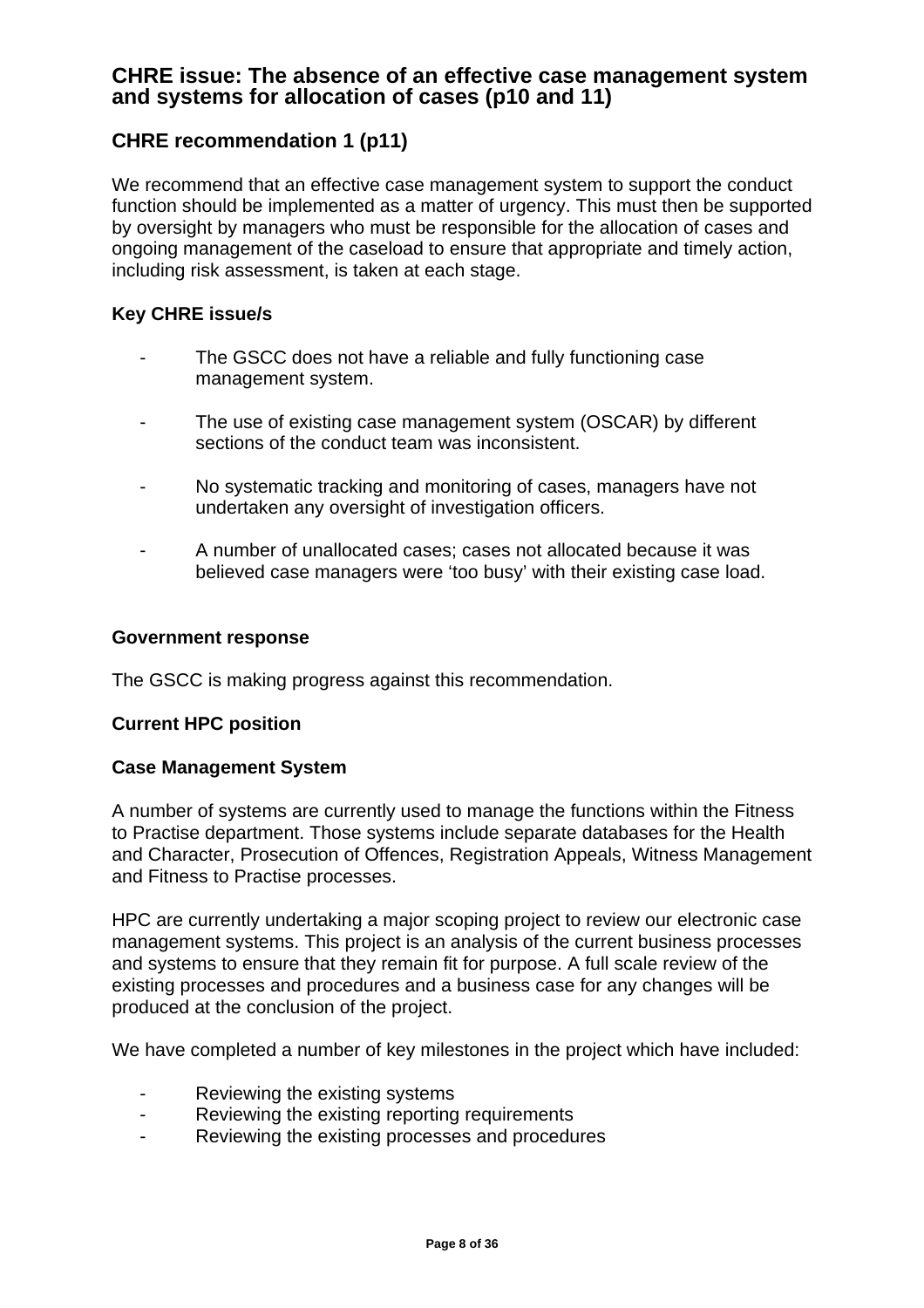- Mapping all processes within the responsibility of the fitness to practise department
- Reviewing the risks within the existing solution
- Capturing high level functional requirements
- Capturing high level non functional requirements
- Reviewing best practice
- Gathering internal and external feedback on ideal functionality
- Receiving advice from statisticians
- Determining potential suppliers
- Undertaking an option selection process
- Creating a request for proposal
- Assessing and reviewing requests for proposals form selected vendors
- Undertaking vendor selection exercise
- Reviewing vendor presentations
- Writing a business case for the propose solution

It is anticipated that the build of the case management system will begin early in the next financial year.

### **Use of Existing Case Management System**

- HPC have a number of internal operating guidance documents which provide guidance to fitness to practise department employees on various aspects of their work. Included within that guidance is information on using the various systems operated by the department.
- In 2008/09 we undertook a major project to review the statuses used by the fitness to practise department on net regulate (HPC's registration system). As part of that project, a training manual was produced setting out how to use the system.
- There are a number check lists used by the department which set out what systems should be updated as part of the follow up to a case. A copy of the relevant check list is kept on the case file.
- On a monthly basis, we run an accuracy check on the data within the Fitness to practise case management database to ensure that we are producing accurate management information reports.
- As part of the induction process, new employees are trained on the use of the various systems used by both the HPC and the Fitness to Practise department.

### **Tracking and Monitoring of Cases/Oversight of Investigation Officers**

- Weekly statistics are produced which set out the case load of each case manager and the stage in the process those cases are at.
- We produce monthly statistics which set out amongst other things, the age of cases and the length of time they have taken to conclude and the number of ongoing cases.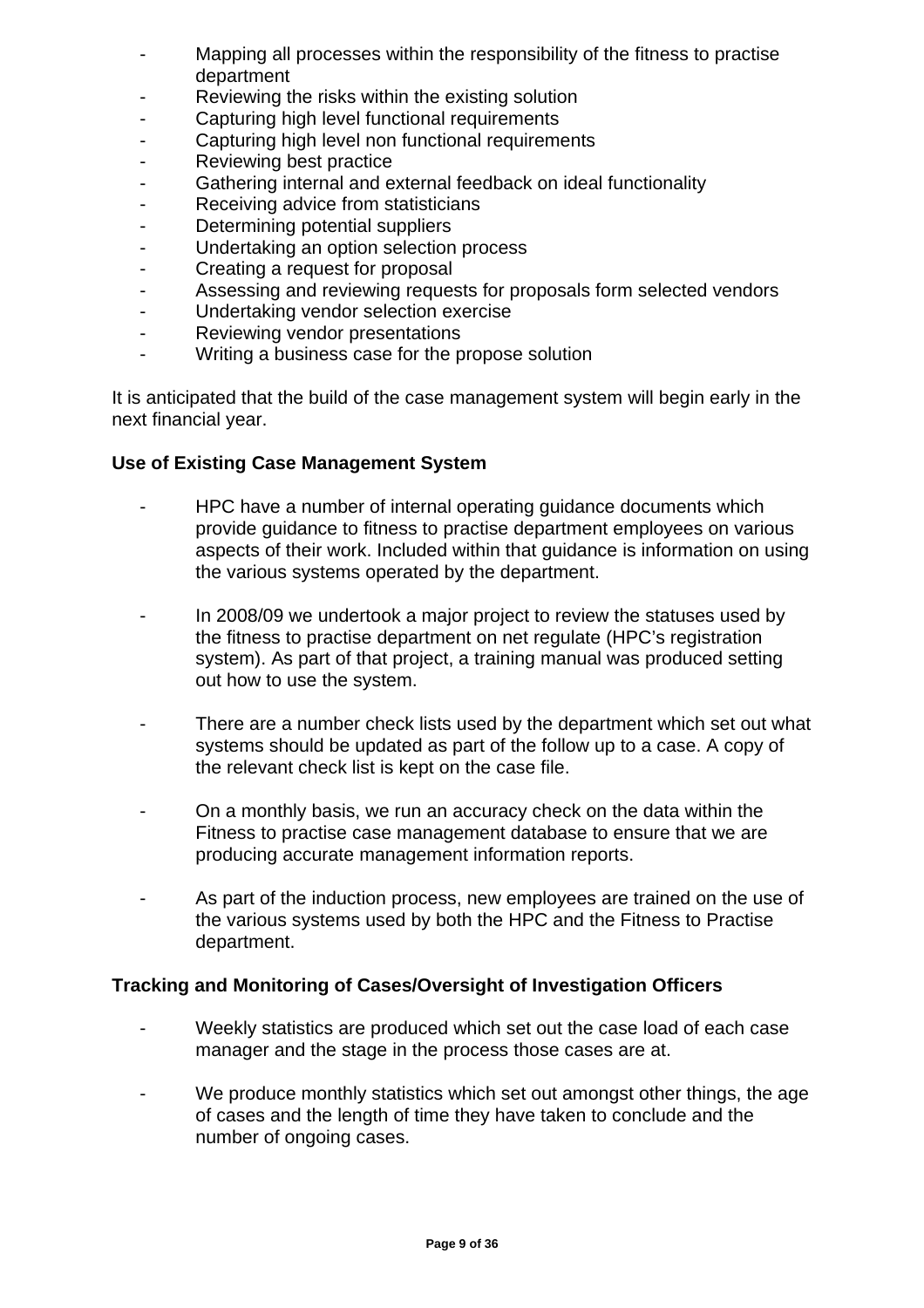- The fitness to practise department produce on a monthly basis management information commentary. This document is sent to EMT and members of the Fitness to Practise department management team and highlights key areas concerning the operations of the department. It includes commentary on resourcing and the reasons for how long cases are taking to conclude.
- On a monthly basis we review our forecasting model to identify what our ongoing resource needs are. In September 2009 we established that additional employees were required to support the work of the department. In 2009-10, there was a budgeted headcount of 31. We have recently recruited 2 extra hearings officers and are recruiting for an extra administrator and two extra case managers. Whilst that recruitment is ongoing, we have one temporary administrator and two temporary case support officers working within the department. As part of the planning for 2010-11 we are assessing our case management needs and this may include case support officers to provide the case managers with extra administrative support. This would potentially enable them to focus more on the "case management" of their caseload.
- On a monthly basis, the lead case managers hold an individual meeting with their case managers to check on the progress of their case load.
- We produce a monthly list of cases which are over 5 months old to double check on the action that has been taken on those cases.
- Once a week, a "chase list" is produced which provides a list of the cases where no action has been taken in the previous month. The case manager is then required to take action on those cases.
- All no case to answer files and a random sample of case to answer files are audited to ensure that the process and procedure have been followed.
- We hold monthly meetings with the solicitors instructed to prepare and present cases on HPC's behalf to review the progress of cases. We also receive on a fortnightly basis a Kingsley Napley work in progress report so as to ensure all cases are being actioned in a timely manner.
- Internal audits have demonstrated that HPC Case Managers are acting in accordance with defined processes and procedures.

### **Unallocated cases**

Cases are initially assessed by a lead case manager and then allocated accordingly. HPC does not have unallocated cases.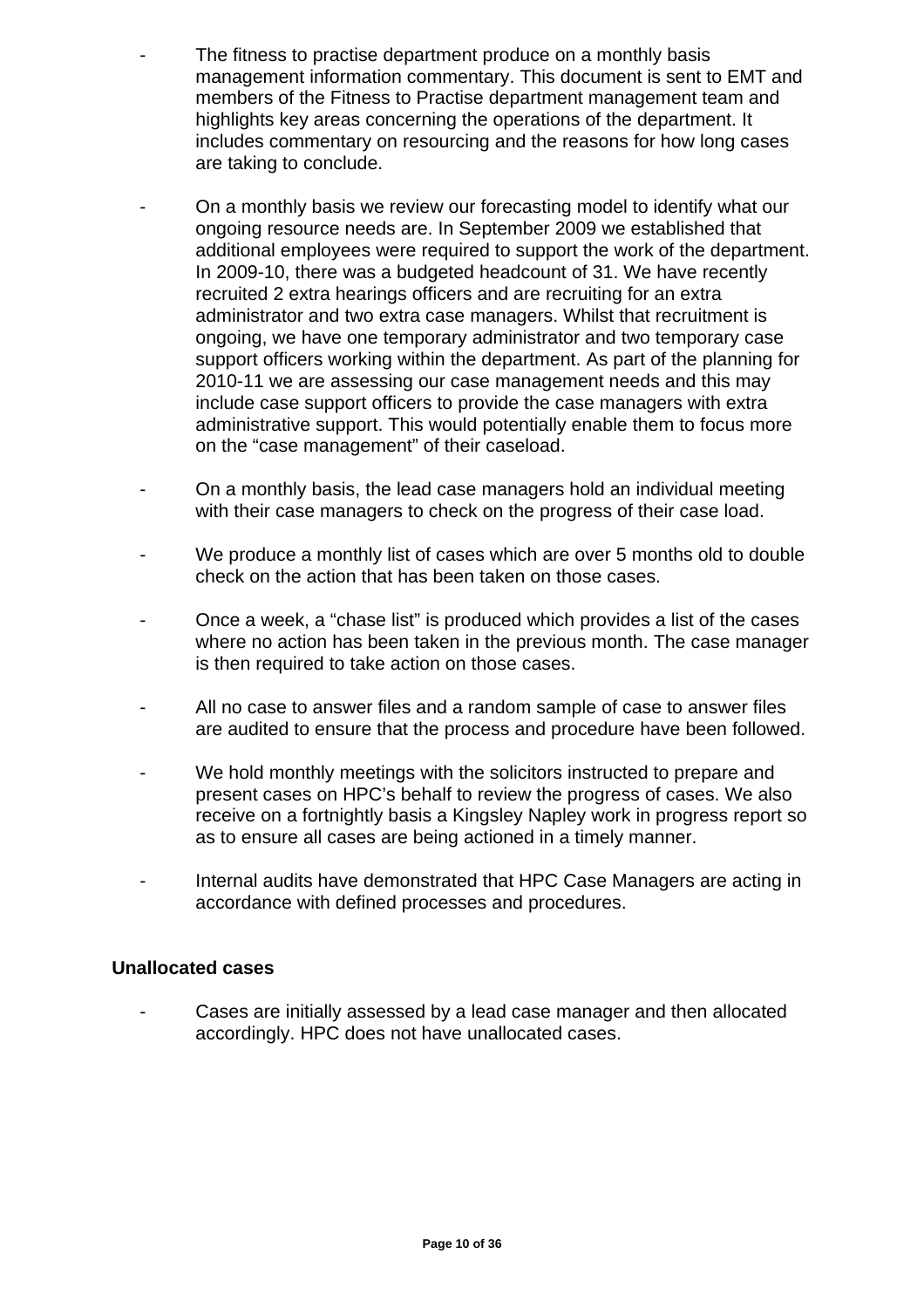# **CHRE issue: Performance management (p11 and 12)**

# **CHRE recommendation 2 (p12)**

We recommend that KPIs (Key Performance Indicators) should be developed to measure clear regulatory outcomes. In the short term, the KPIs should reflect the improvements required to the conduct function and will, therefore, enable the GSCC to report on progress against a valid and effective improvement plan. In the longer term, the KPI's should focus on the progress of cases and the demonstration of public protection.

### **Key CHRE issue/s**

Lack of a robust performance management framework incorporating key performance indicators for the quality and efficiency of the way cases were handled.

#### **Government response**

Any effective regulatory body must be supported by appropriate and challenging KPI's.

### **Current HPC position**

#### **Performance Management Framework**

- The HPC is committed to ongoing assessment of its performance as a regulator. As in all areas of its work, there are a number of key indicators used to assess and manage the fitness to practise department. These include :
	- o the number of allegations received;
	- o the number of allegations where an investigating panel determine that there is a case to answer;
	- o the number of cases that a case manager can manage/investigate; and
	- o the length of time cases take to conclude.
- In addition, the FTP department well established mechanisms to ensure that all individuals that interact with the department receive a high level of service and that cases are progressed with in a timely manner.
- In the 2008/09 CHRE Performance Review, CHRE highlighted the FTP department's external service standards as an area of "excellence or good practice" (CHRE 2008/09, paragraph 19.2). CHRE further commented in paragraph 19.12, that the standards *"do not focus purely on how quickly cases with. Instead they focus one ensuring that everyone who comes into contact with the Fitness to Practise Department is given the same level of service. We welcome these changes as they increase accessibility to the complaints system and the transparency of the complaint process".*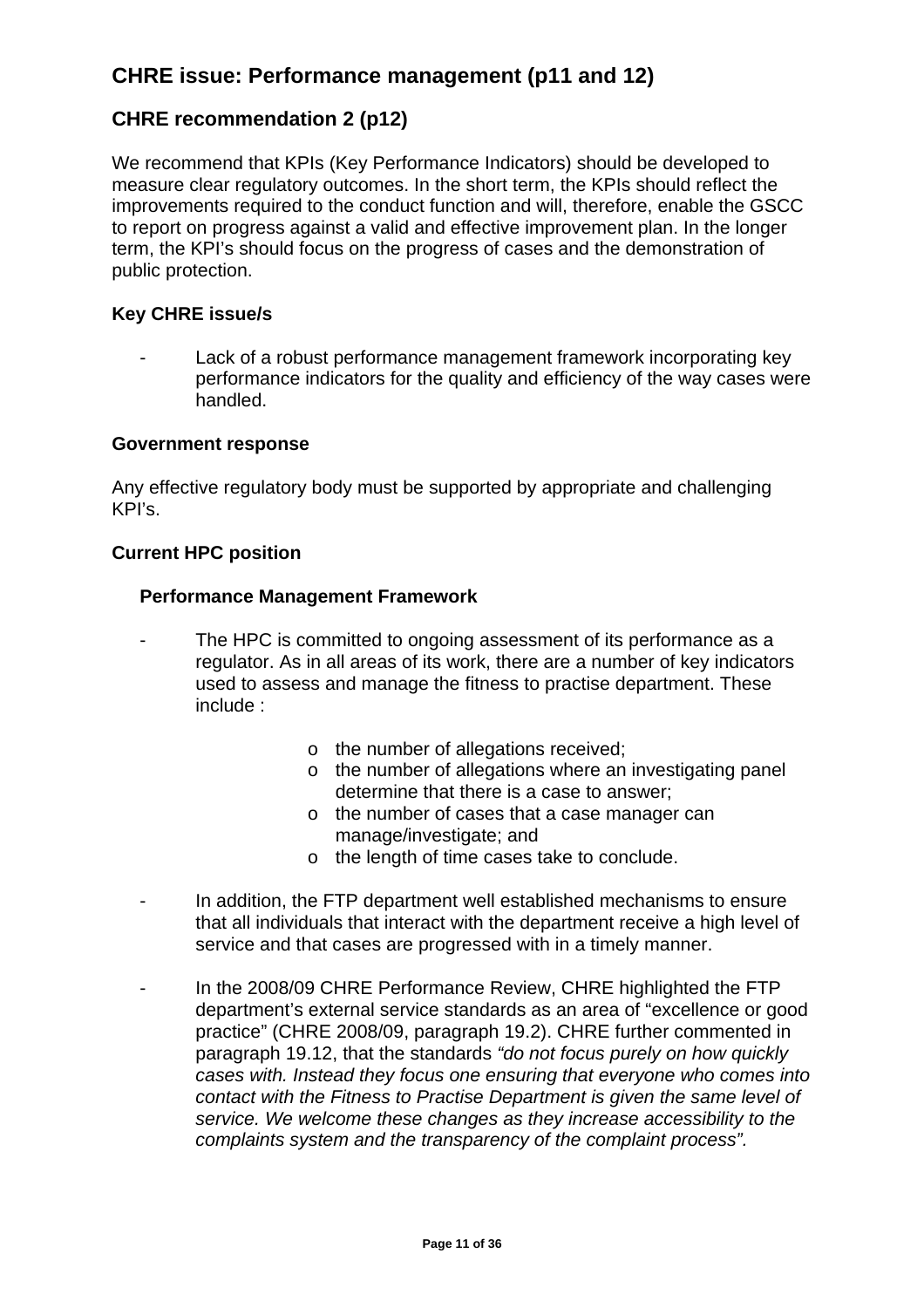- In order to monitor the progress of cases through the process against set timeframes, we have developed internal measuring tools that we expect cases to meet. At key stages of the investigation and adjudication, cases are expected to reach certain stages within pre-determined time periods. These are not designed to apply rigidly as each case is unique, but are based on a percentage of cases reaching a point in set time frame. This also aids in the monitoring and management of the department's work load.
- Regular one-to-ones are held with all members of the department.
- At its meeting in October 2009, the Fitness to Practise Committee asked the HPC Executive to draft a paper for the February 2010 meeting providing further detail and explanation of the time taken for a case to progress through the various stages.
- IPSOS MORI has been commissioned by the HPC to undertake a piece of research to explore what complainants expect in terms of information provision and an outcome and the length of time taken for a case to conclude. It is anticipated that this piece of work will establish recommendations to improve existing information and case handling and future FTP communications strategies.
- At its away day in October 2009 the Council considered the question 'How can we be sure that our fitness to practise process is reflecting our commitment to justice and fairness.' The feedback from that discussion included discussion around what justice and fairness meant, the role of the legal assessor and the suggestion that a further qualitative review of concluded cases was undertaken to provide further analysis of this.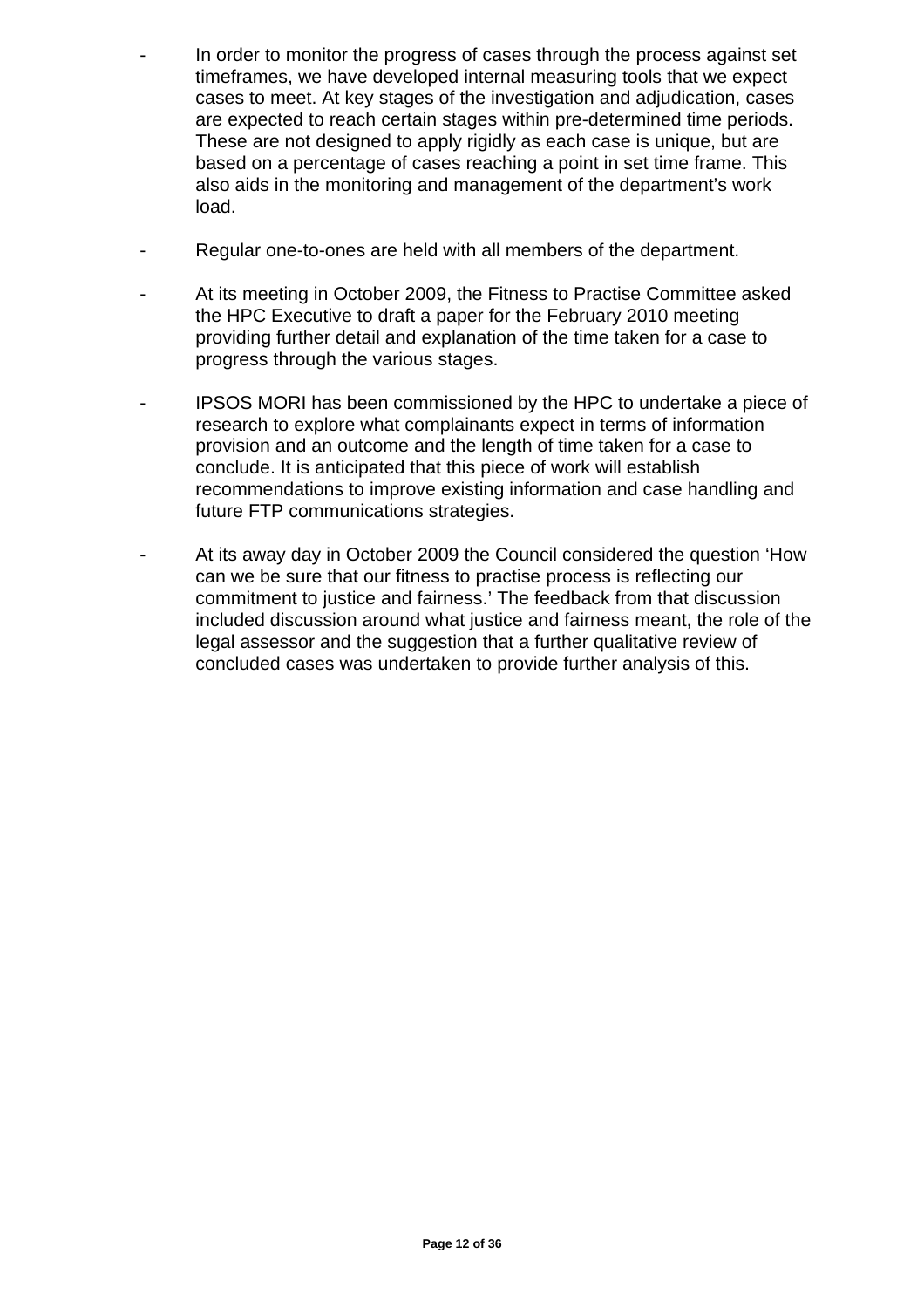# **CHRE issue: The management of the conduct function by the executive (p12-14)**

# **CHRE recommendation 3 (p14)**

We recommend that all decisions affecting the progress of cases should be taken on a public protection basis.

### **Key CHRE issue/s**

- The Director of Regulation is responsible for too many functions
- Failure to proceed with conduct cases regardless of public protection implications because of budget restriction.
- Decision taken by EMT not to make any formal commitment to schedule any more conduct hearings until the next financial year.
- No challenge by the Council of the decision not to conduct any more conduct hearings.
- Budget within conduct and committee services strictly limited to the budgets allocated, with no flexibility to be provided in the event of an increase in workload.
- Cases not referred for an interim suspension order unless they were extremely serious.
- Marked drop in the number of interim orders in the period reviewed.
- Decisions about risk in relation to public protection should not be led by financial restraint.

### **Government response**

The Government will work with the GSCC to make the necessary changes to its rules to provide a clear focus on improving quality to ensure public protection.

### **Current HPC position**

### **HPC Executive Responsibilities**

- HPC's Director of Fitness to Practise is responsible for the fitness to practise function (including hearings) the Director of Education for the education function and the Director of Operations has oversight of the registration function. The Directors concerned also represent those functions at the HPC Executive Management Team (EMT) meetings.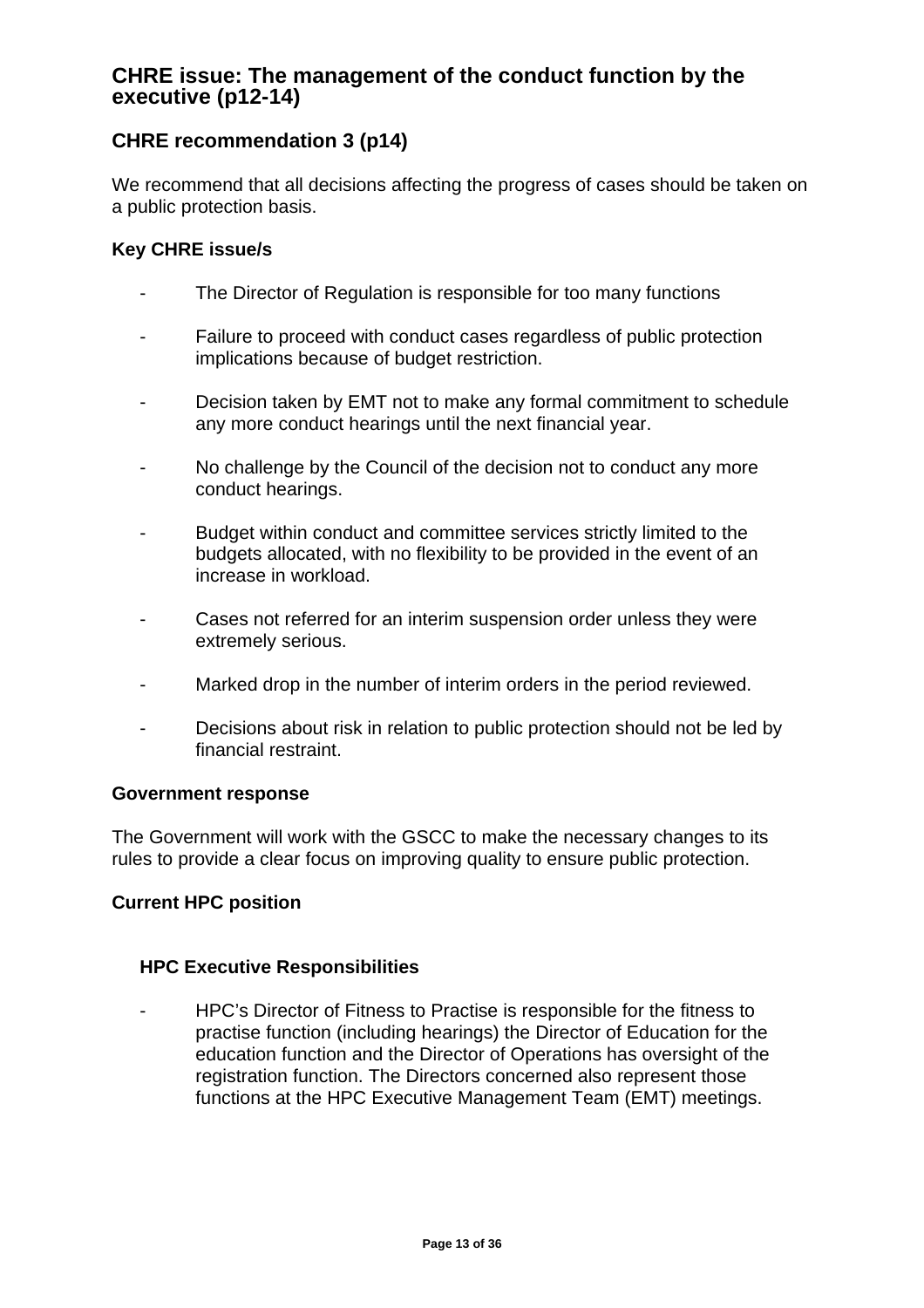### **Budget restrictions**

- As part of the monthly review of the fitness to practise management statistics, the Director of Fitness to Practise reviews the resource requirements of the department. The forecasting model provides the FTP team with a model to identify its resource needs (including financial and human resources). As set out in recommendation 1, further human resources have been allocated to the department as a result of this review.
- On a six and nine month basis, the HPC Executive undertakes a budget reforecast. As a result of this reforecast, it is been identified the FTP budget will be increased by approximately £300,000 (or 5%) within the budget year 2009/10.
- 175 substantive cases were concluded in 2008/09. Between April and October 2009. 136 substantive cases have concluded between April and October 2009. At the end of October 2009, there were a further 128 cases listed for hearing, with another 29 cases in the process of being listed by the scheduling team. At the end of October there 74 cases being prepared for hearing by Kingsley Napley which weren't ready for listing. Of those cases, 2 are over 5 months since referral with the remaining 72 cases being between 0 and 4 months since referral. Our service level standards provide that we are informed at the maximum 4 ½ months after a case has been referred by the Investigating Committee. We are planning on reviewing our arrangements for fixing cases to ensure that the HPC is meeting its obligations to deal with cases expeditiously.

### **Interim Orders**

- Budget considerations are never a factor in determining whether a case should be referred for a hearing to consider an interim order application. All decisions are made purely on public protection grounds. This can clearly be demonstrated by the 3 applications that have been made to the High Court to further extend the period for which an interim order has effect.
- HPC has clear guidance on making an application for an interim order. All cases are risk assessed on an initial and ongoing basis to determine whether it is necessary to apply for an interim order or to apply for an early review of that order. 26 applications for an interim order have been made between April and October 2009. Between April 2008 and March 2009 30 applications were made.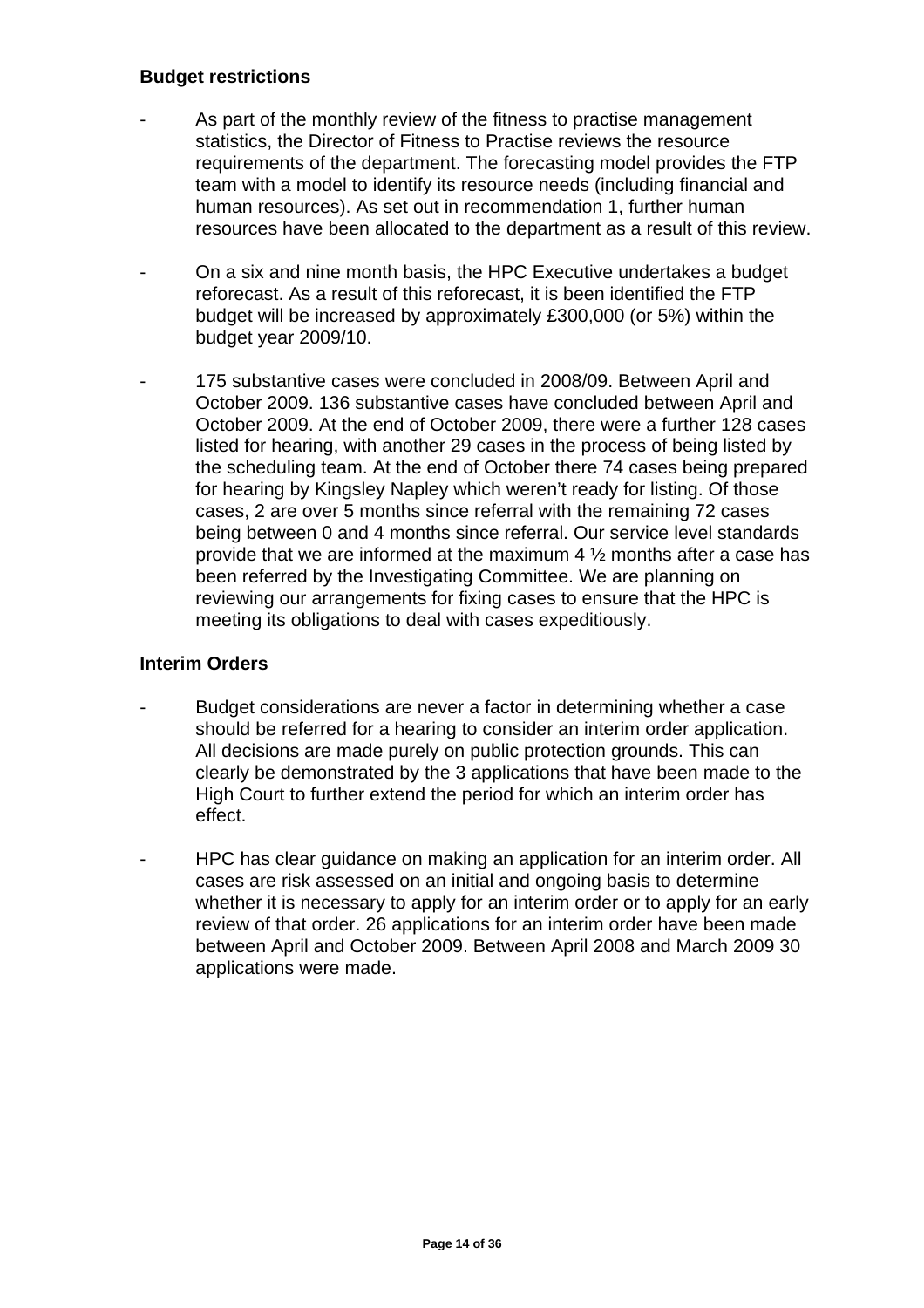# **CHRE issue: Division of work across more than one site (p14 and 15)**

# **CHRE recommendation 4 (p15)**

We recommend that the two geographically distinct teams and the external investigators should be managed and operated as a single team. Managers need to take a coherent approach with consistent oversight of the function. All processes, deadlines, performance management, allocations and record keeping should be consistent. There should be more regular, formal and structured engagement within the conduct team at the different locations.

### **Key CHRE issue/s**

- The work of the conduct team is undertaken from two locations.
- Little co-ordination and synchronicity between the three GSCC conduct teams.
- No formal combined team meetings and no mechanisms for knowledge sharing.

### **Government response**

All conduct cases should be treated consistently but it is for the GSCC to consider how best this is achieved at an operational level.

### **Current HPC position**

### **Single location**

The fitness to practise directorate is based on one site and is organised into three separate teams. The Director of Fitness to Practise has overall responsibility for the work of the department. The directorate is separated into a Case management team, a Hearings team and an Administration team. The Head of Case Management leads the Case management team and Administration team and the Head of Adjudication leads the Hearings and Scheduling team. The Administration team currently comprises of three administrators who are managed by the Administration Manager. The team is responsible for administrative needs of the department. The Hearings and Scheduling team are responsible for clerking and fixing all panel proceedings. The Case management team currently comprises of three case teams comprised of 4-6 case managers and each led by a Lead Case Manager. The Case management team is responsible for investigating and managing all HPC case work.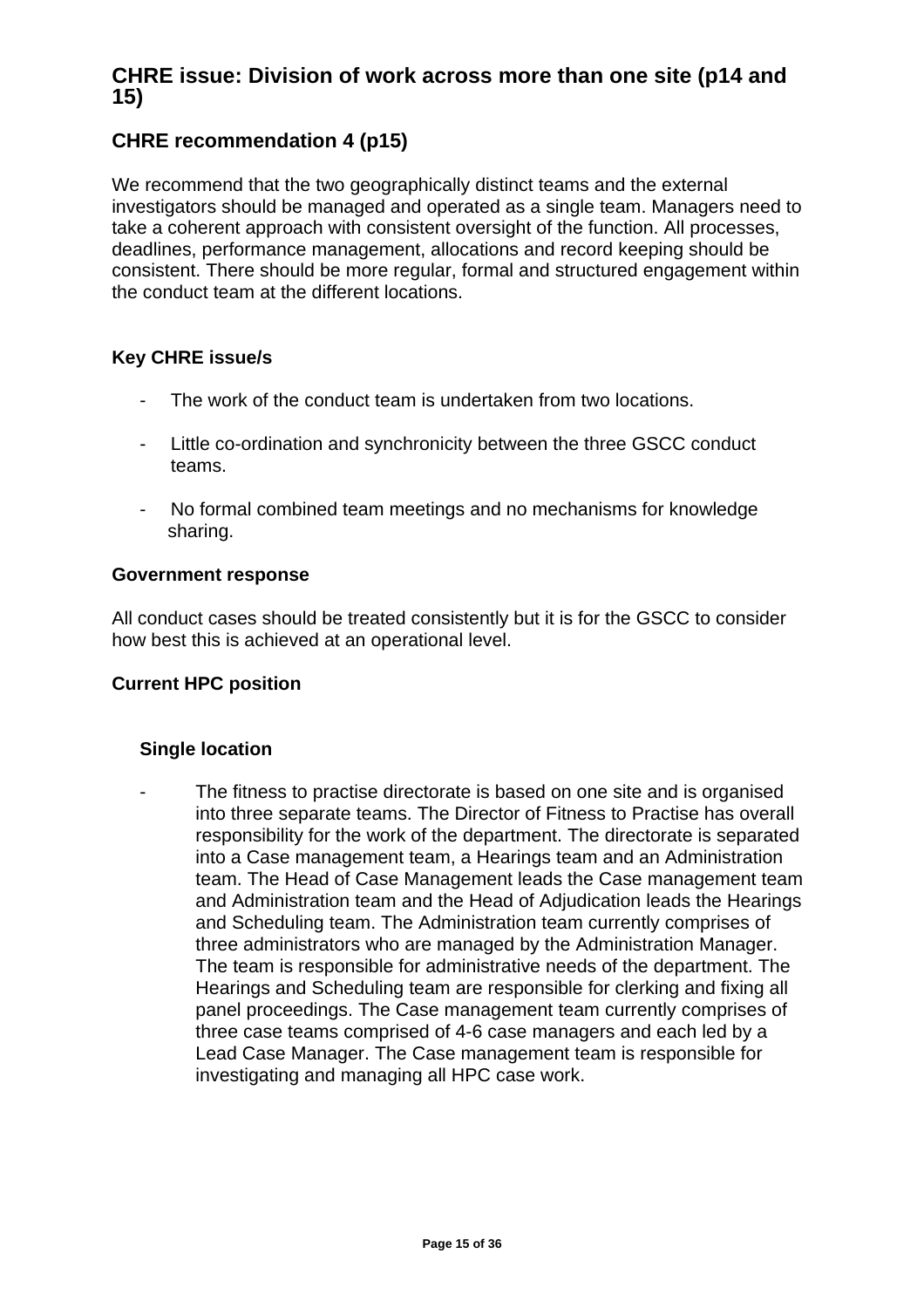### **Team meetings and knowledge sharing**

- As the size of the case management team has grown, we have recently undertaken a review of the structure and nature of department team meetings to ensure that they remain effective. Along with the individual meetings that take place with team members, each case team has a monthly meeting where they discuss issues and make suggestions for improvement. After those meetings have taken place, the lead case manager's feedback to the Head of Case Management and any matters are taken forward where necessary. All members of the case management team meet after the individual team meetings to receive that feedback and strategic and operational briefings. The case managers also meet on monthly basis to indentify any logistical or operation issues with the cases that are due to be presented to investigating panels in that month.
- Ad hoc departmental briefings take place to inform the department on key areas of work such as the work plan, budget and briefing on how to manage the operational issues around the regulation of new professions.
- There is a number of fitness to practise operating guidance documents which provide guidance to the department on various aspects of their work.
- A directorate "Away Day" takes place every year.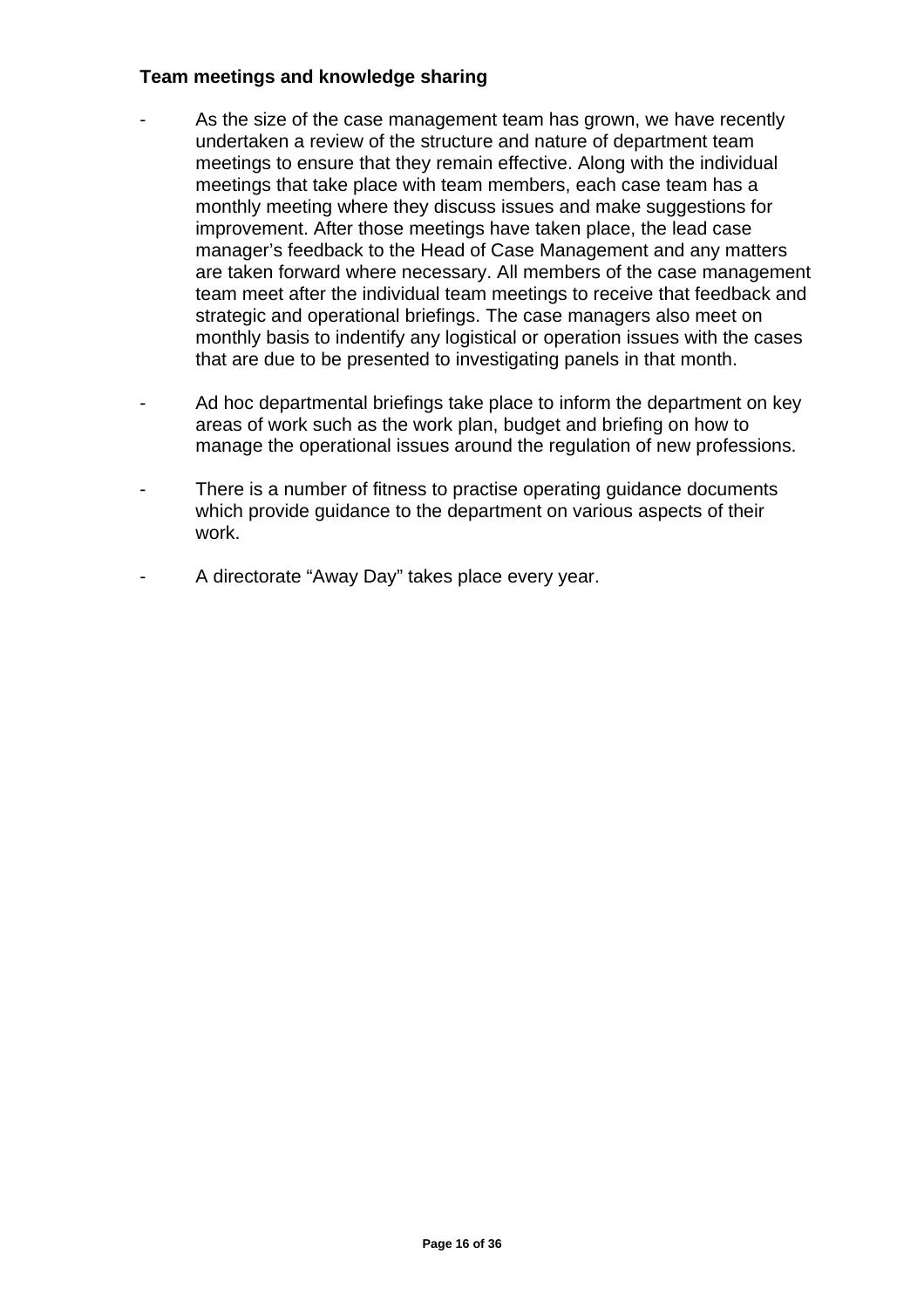# **CHRE issue: The skills and experience of the staff and the quality of the guidance and training they receive (p15)**

### *.*  **CHRE recommendation 5 (p15)**

We recommend that a conduct team skills audit and development plan should be produced. This should review all staff members' current competencies and identify the competencies required for each role. Where there are discrepancies, training needs should be identified and appropriate training should be provided.

### **Key CHRE issue/s**

- Investigators appointed who did not have experience of undertaking investigations, knowledge of regulation or experience in managing case work.
- Inadequate initial training and guidance provided by the GSCC.

### **Government response**

It is vital that any regulatory body has the right people with the right skills progressing cases.

### **Current HPC position**

### **Competencies**

- All HPC employees have job descriptions which set out the job's main purpose, the employee's position in the organisation, the scope of the role, dimensions and limits of authorities, essential and desirable skills, knowledge and abilities and the duties and key responsibilities of the role. HPC job interviews are based solely on the skills and competencies specified in the job description to ensure that the right people are appointed.
- All HPC employees have a yearly performance appraisal which evaluates and measures their achievements against set objectives. The HPC appraisal process covers a review of the individual's performance in the previous year, performance criteria for the coming year, career aspirations and development plans.
- All new HPC employees are subject to a mandatory probationary period. This enables the HPC to review the employees performance in the initial period and provide them with the appropriate training to undertake their role.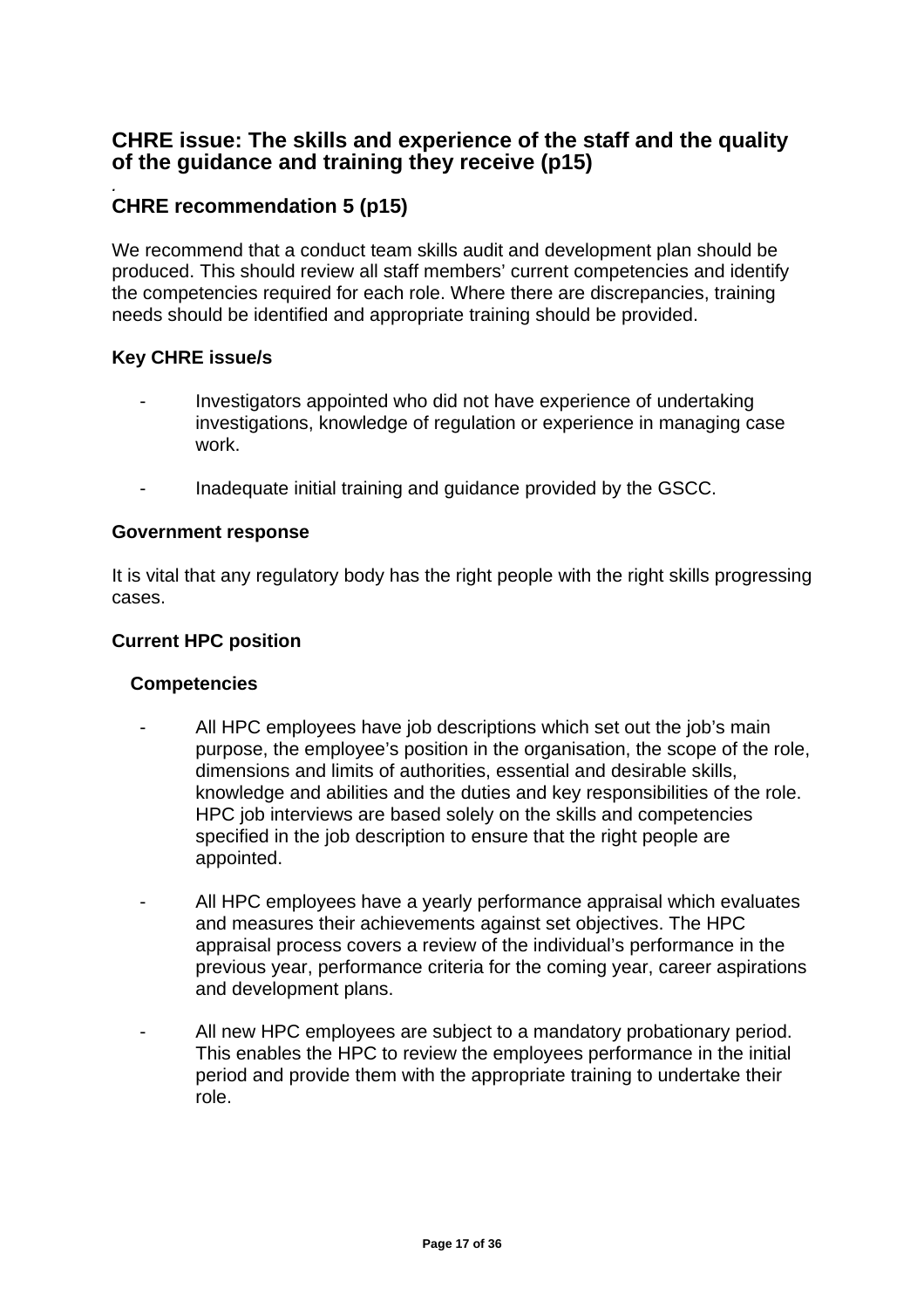### **Guidance and Training**

- All employees undertake an organisation and department wide induction. The organisation wide induction includes spending time with members of the various departments. As part of the work plan for 2009-10, we have reviewed the induction for the case management team to ensure that they are receiving the appropriate training to enable them to undertake their role.
- All new employees meet the Chief Executive for an informal meeting. Topics covered include: the importance of HPC's culture, the importance of our fitness to practise responsibilities and the key role employees have in improving processes.
- There is a number of internal fitness to practise operational guidance documents in place which provide department employees with guidance on various aspects of their work. Those guidance documents include for example, operating guidance on obscene image storing, physical evidence management, instructing and seeking advice and adjournment requests.
- Along with their inductions and on the job training, Fitness to Practise department employees have received training in:
	- o BTEC in Investigative Practice
	- o Building Profession Specific Knowledge
	- o Getting Organised
	- o Contact Management
	- o Dealing with people with mental health issues or high levels of stress
	- o Vexatious and Abusive Complaints
	- o Conflict Management
	- o Personal Security
	- o Time Management

### **Other**

- The Fitness to Practise department are currently reviewing the requirements within the case management team to determine whether the team require more administrative support to enable them to undertake their roles in the most effective and efficient manner.
- HPC is registered to ISO 9001:2008 standard, and is externally audited twice a year by the British Standards Institute to ensure we continue to meet its requirements. ISO 9001 is one of several mechanisms HPC has in place to effectively manage processes. HPC is the only UK health regulator with ISO 9001:2008 registration.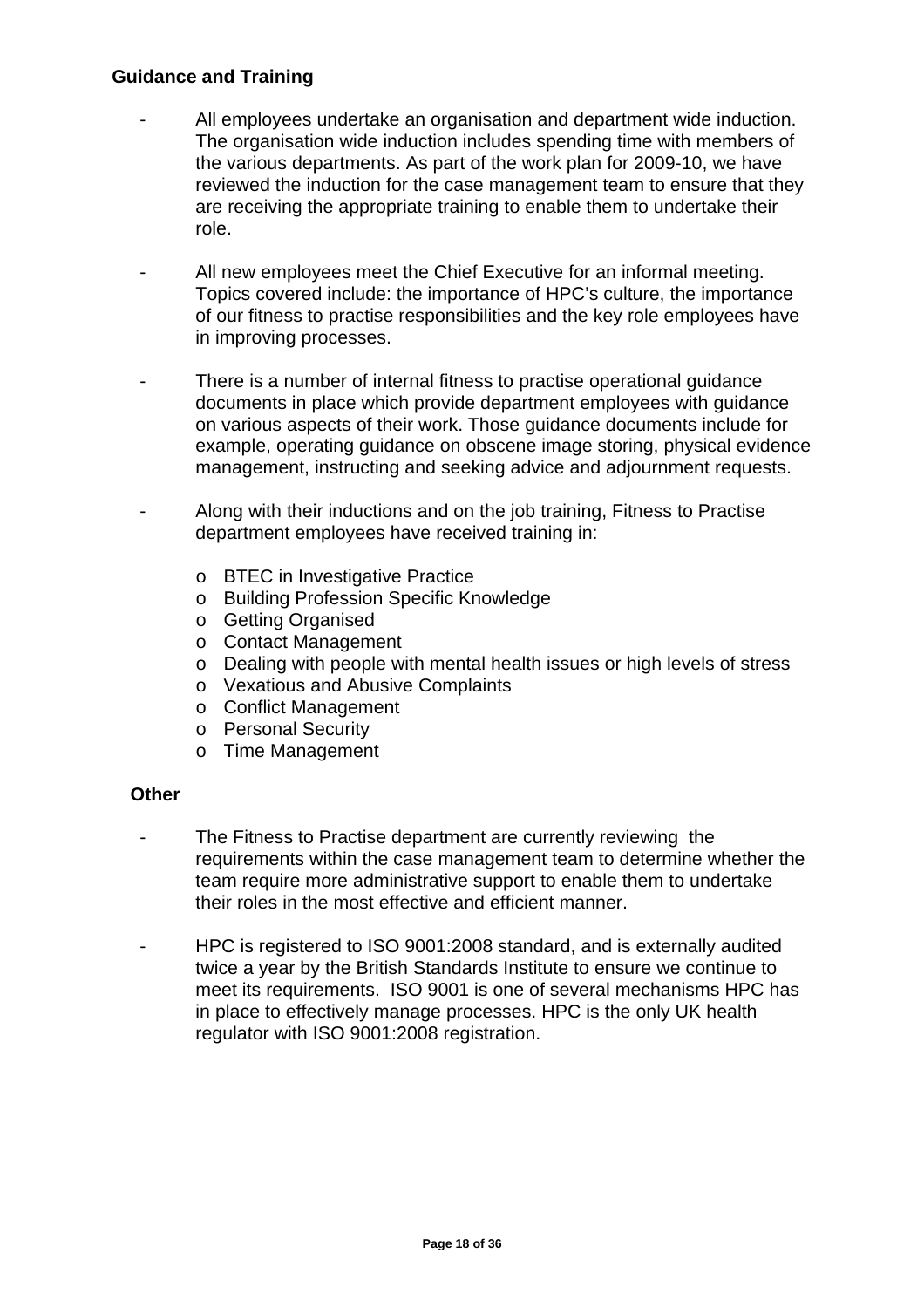# **CHRE issue: The need for a full fitness to practise process (p15 and 16)**

# **CHRE recommendation 6 (p16)**

We recommend that the GSCC and DH should review the current primary and secondary legislation relating to the conduct process and replace it with a fitness to practise process which allows it to assess both competence and conduct.

### **Key CHRE issue/s**

- No specific statutory powers to deal with allegations relation to the professional competence of social workers.
- GSCC should replace the test of misconduct with one of whether the social worker's fitness to practise is impaired.
- GSCC should take a more active role identifying and pursuing cases where there are concerns about social workers.
- Employers do not readily supply information to the GSCC.
- Some employers do not co-operate with the GSCC's investigations.

### **Government position**

The Government will give further consideration to the implications of moving to as system which considers "fitness to practise" rather than conduct, in view of the different context in which social workers work.

### **Current HPC position**

### **The legislative framework**

- Article 22(1) of the Health Professions Order 2001 (the "2001 Order") provides for the types of allegations the HPC can consider when determining whether a registrants' fitness to practise is impaired. We can consider allegations to the effect that a registrants' fitness to practise is impaired by reason of:
	- o misconduct,
	- o lack of competence,
	- o a conviction or caution in the United Kingdom for a criminal offence, or a conviction elsewhere for an offence which, if committed in England and Wales, would constitute a criminal offence,
	- o his physical or mental health,
	- o a determination by a body in the United Kingdom responsible under any enactment for the regulation of a health or social care profession to the effect that his fitness to practise is impaired, or a determination by a licensing body elsewhere to the same effect,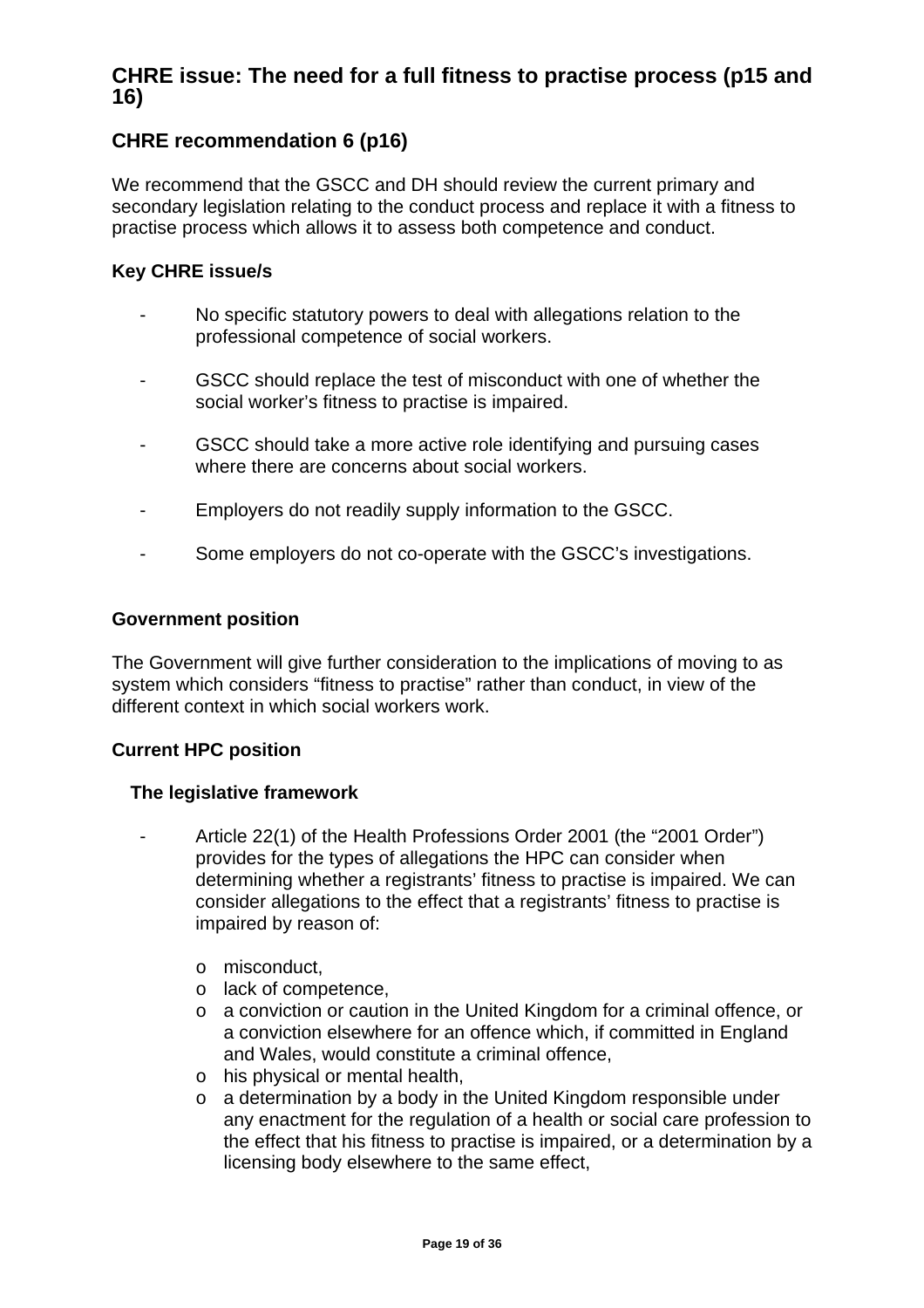- $\circ$  the Independent Barring Board including the person in a barred list (within the meaning of the Safeguarding Vulnerable Groups Act 2006 or the Safeguarding Vulnerable groups (Northern Ireland) order 2007), or
- o the Scottish Ministers including the person in the children's list of the adults' list (within the meaning of the Protection of Vulnerable Groups (Scotland) Act 2007).
- Article 22(6) of the 2001 Order provides that '*if an allegation is not made under paragraph (1) but it appears to the Council that there should be an investigation into the fitness to practise of a registrant or into his entry in the register it may refer the matter in accordance with paragraph (5) and this Order shall apply if it were an allegation made under paragraph (1)'*  The powers of the Council set out in this paragraph have been delegated to the Chief Executive and Registrar and means that the HPC can investigate a matter even if a complaint is not made to use in the usual way (for example, media reports or information provided by a person who does not wish to make a formal complaint). Between April and October 2009, this power has been exercised on 45 occasions.
- As part of its discussions at the away day in October 2009, the Council discussed issues around whether the HPC should consider moving towards consideration of fitness to practise in the round which would mean for instance considering both misconduct and health. The current legislation means that these two grounds are considered by separate committees.

### **Provision of information**

- Article 25(1) of the 2001 Order provides '*For the purpose of assisting them in carrying out functions in respect of fitness to practise, a person authorised by the Council may require any person (other than the person concerned) who in his opinion is able to supply information or produce any document which appears relevant to the discharge of any such function, to supply such information or produce such a document'*. The Council has provided the Director of Fitness to Practise with delegated authority to allow individuals to use this power. The power can not be used to obtain information which a person is prohibited from disclosing by or under any other enactments or which they could not be compelled to supply or produce in civil proceedings. However, it is not the case that the Data Protection Act 1998 prevents employers and others from disclosing information about patients to the HPC as section 35(1) of that Act exempts personal data from the non-disclosure provisions where disclosure is required by or under any enactment. Furthermore, the Caldicott Guardian arrangements for data protection adopted within the NHS are extrastatutory arrangements which do not prevent disclosure to HPC under the Order.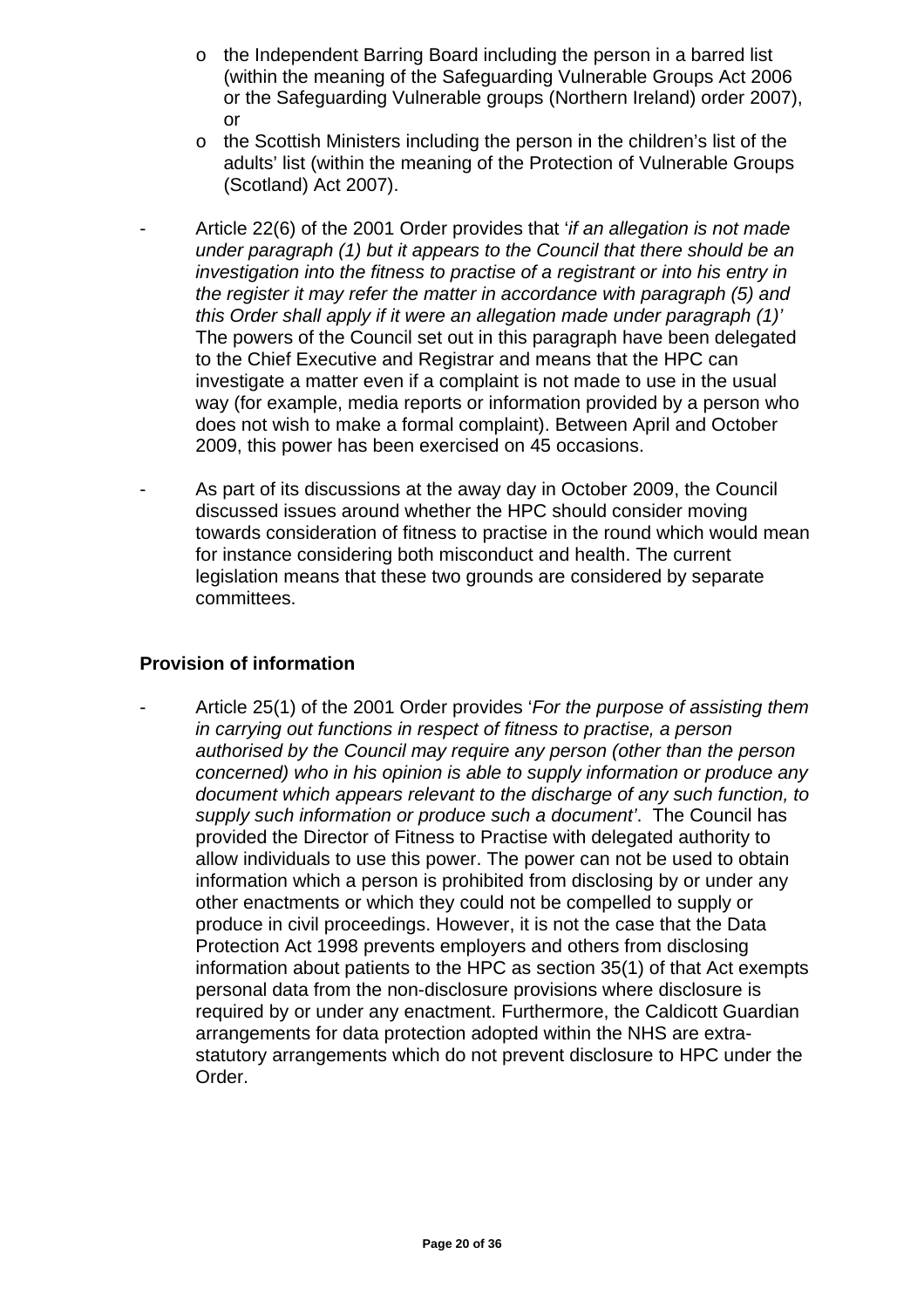# **CHRE issue: The powers of the conduct committee and the role and training of its members (p16 and 17)**

# **CHRE recommendation 7 (p17)**

We recommend that the conduct committee should be given the power to use all of the sanctions now available to the fitness to practise committees/panels of the majority of the health professional regulators. The DH should consider this in the context of CHRE's work on harmonising sanctions across health professional regulation.

## **CHRE recommendation 8 (p17)**

We recommend that the relevant legislation should be amended so that appeals against decisions made by the conduct committee are heard by the High Court rather than the Care Standards Tribunal (CST).

### **Key CHRE issue/s**

- There are a limited range of sanctions available to the GSCC's conduct committee.
- The CST apply a lower threshold in overturning decisions than the High Court.

### **Government position**

- The GSCC should have greater flexibility in terms of the sanctions its panels have at their disposal.
- The Government would like further evidence on the rationale for moving appeals to the High Court.

### **Current HPC position**

### **Sanctions**

- Article 29 of the 2001 Order sets out the types of orders a Fitness to Practise Committee can make when they have determined that an allegation that a registrants' fitness to practise is impaired is well founded. They can decide to:
	- o undertake mediation;
	- o take no further action;
	- o caution the person concerned;
	- o make an order imposing conditions of practice;
	- o make an order directing the Registrar to suspend the registration of the person concerned, or
	- o make an order directing the Registrar to strike the person concerned off the register.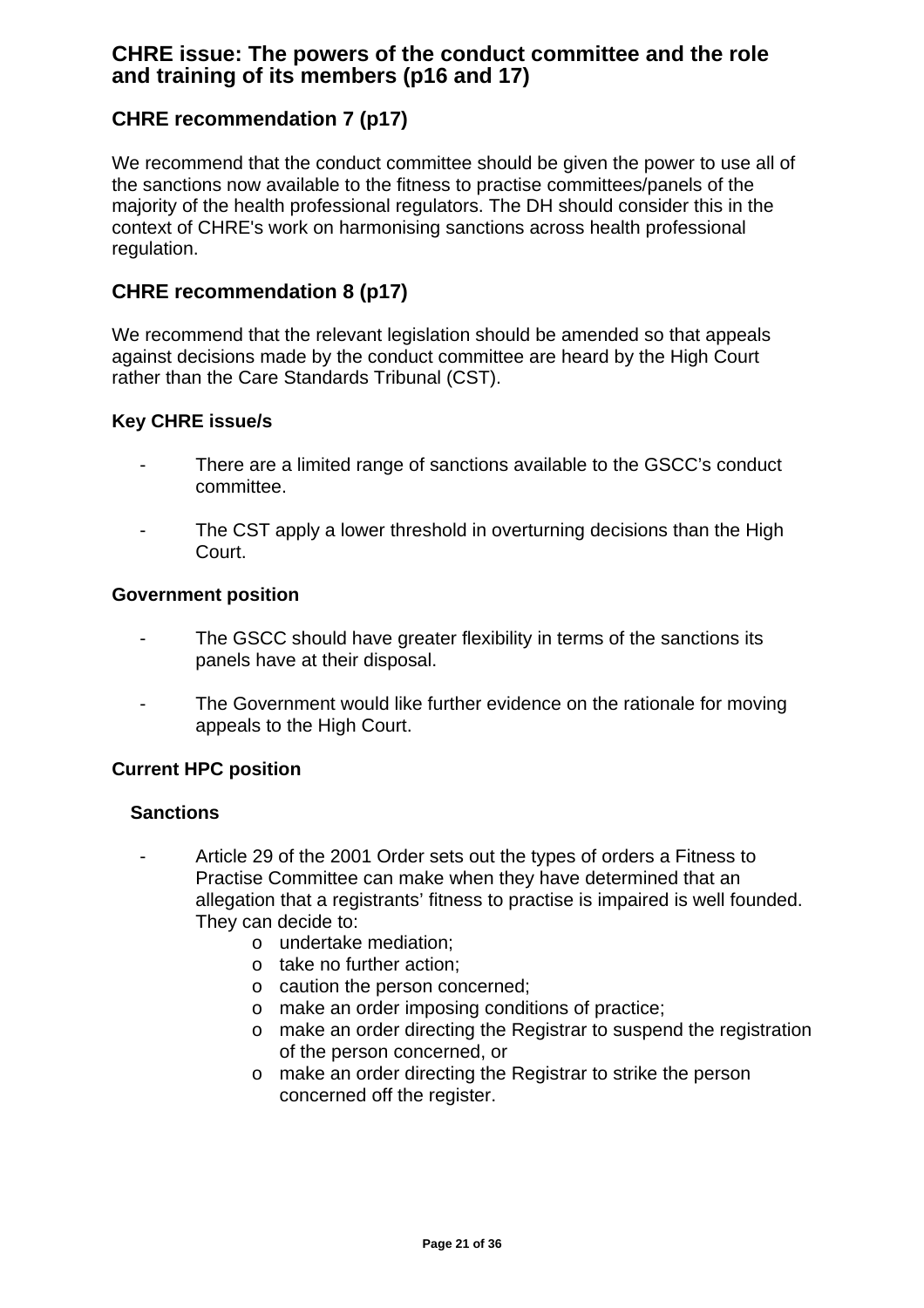- HPC have the full range of sanctions that CHRE suggest panels making decisions should have at their disposal.
- The *Indicative Sanctions Policy* sets out the Council's policy on how sanctions should be applied by Practice Committee Panels in fitness to practise cases and is intended to aid Panels in their deliberations and assist them in making fair, consistent and transparent decisions.
- To further aid panels in their deliberations, the HPC has a practice note entitled '*Drafting Fitness to Practise Decisions'* which provides information on drafting decisions and examples of conditions of practice.

### **Appeals against decisions**

- Article 38 of the 2001 Order provides that any order or decision of the Health or Conduct and Competence Committee (other than an interim order) shall lie to the appropriate court. The appropriate court means either the Court of Session, the High Court of Justice in Northern Ireland of the High Court of Justice in England and Wales.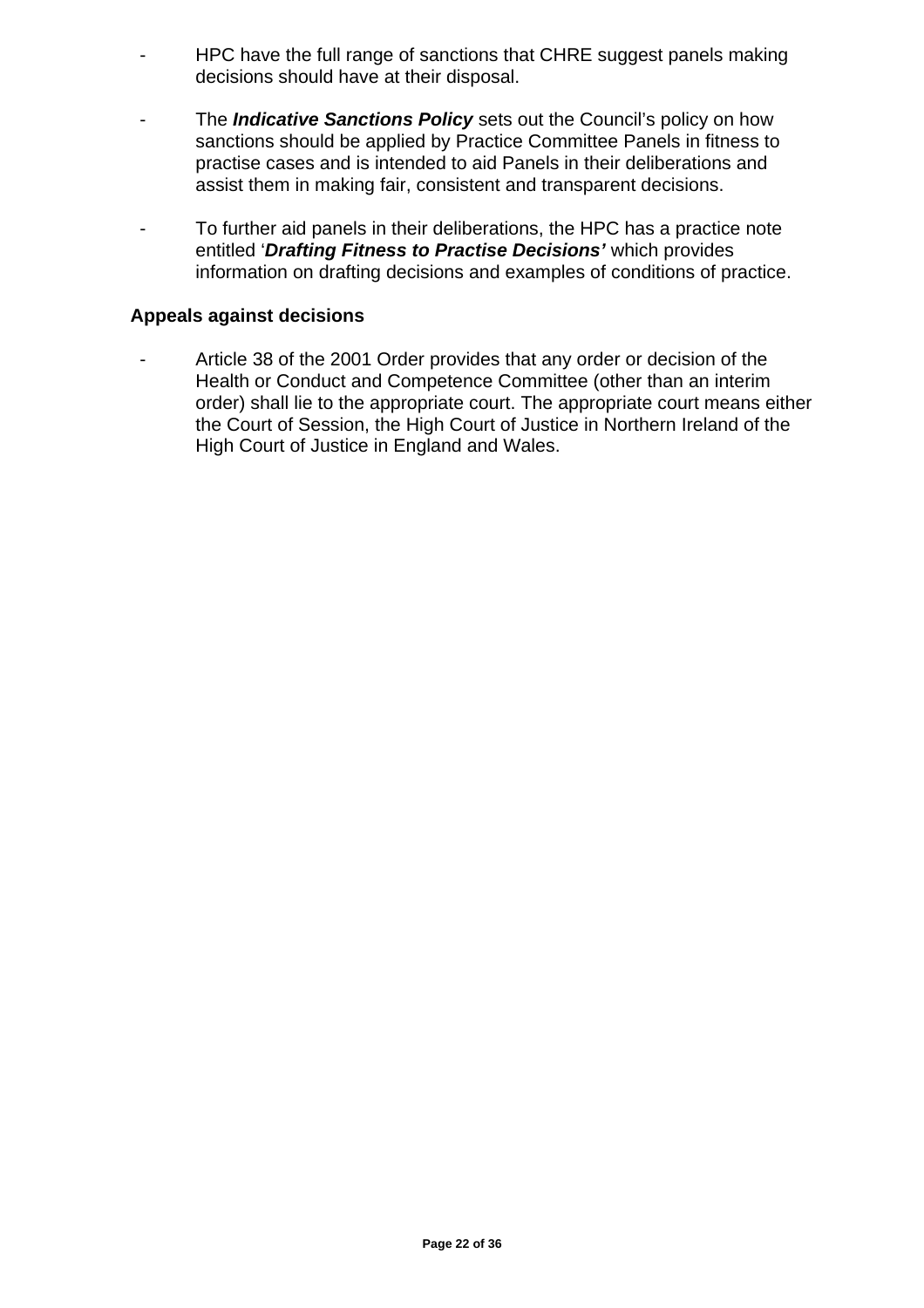# **CHRE issue: Cases only being referred to a conduct committee hearing if it felt that the outcome will be removal (p18)**

# **CHRE recommendation 9 (p18)**

We recommend that the GSCC should adopt a lower threshold of referral of cases to the conduct committee. Cases should be referred if there is a realistic prospect of a sanction being imposed. This must be incorporated into the relevant guidance for staff. The availability of conditions as a sanction would greatly aid a proportionate approach to fitness to practise.

### **Key CHRE issue/s**

- GSCC was applying too high a threshold for the referral of cases to the conduct committee.
- The audit identified cases which should have been referred on for an investigation with a view to conduct committee.
- Cases were only referred is it was felt that removal of the social worker's name from the register would be the likely outcome.
- 61% of cases resulted in a removal from the register.

### **Government position**

The Government would expect any regulatory body to investigate cases and take forward those cases where there was a realistic likelihood of a sanction being imposed.

### **Current HPC position**

### **Threshold for referral**

Article 26(3) of the 2001 Order provides that where an allegation is referred to the Investigating Committee, it shall consider, in the light of the information which it has been able to obtain and any representations or other observations made to it, whether in its opinion, there is a case to answer. The test to applied by a Panel in deciding whether there is a case to answer is whether, based upon the evidence before it, there is a "realistic prospect" that the HPC will be able to establish at a hearing that the registrant's fitness to practise is impaired. The key language here is whether there is a **realistic prospect that fitness to practise is impaired.** No consideration is given here as to what sanction should be imposed. Further, the legislation specifically provides for a separate consideration of impairment and sanction and that even if an allegation is proved to be well founded that a panel can take no further action. Further guidance is provided on this issue in the practice note 'Finding that Fitness to Practise is Impaired' and set outs that Panels should take a sequential approach in their decision making which asks them: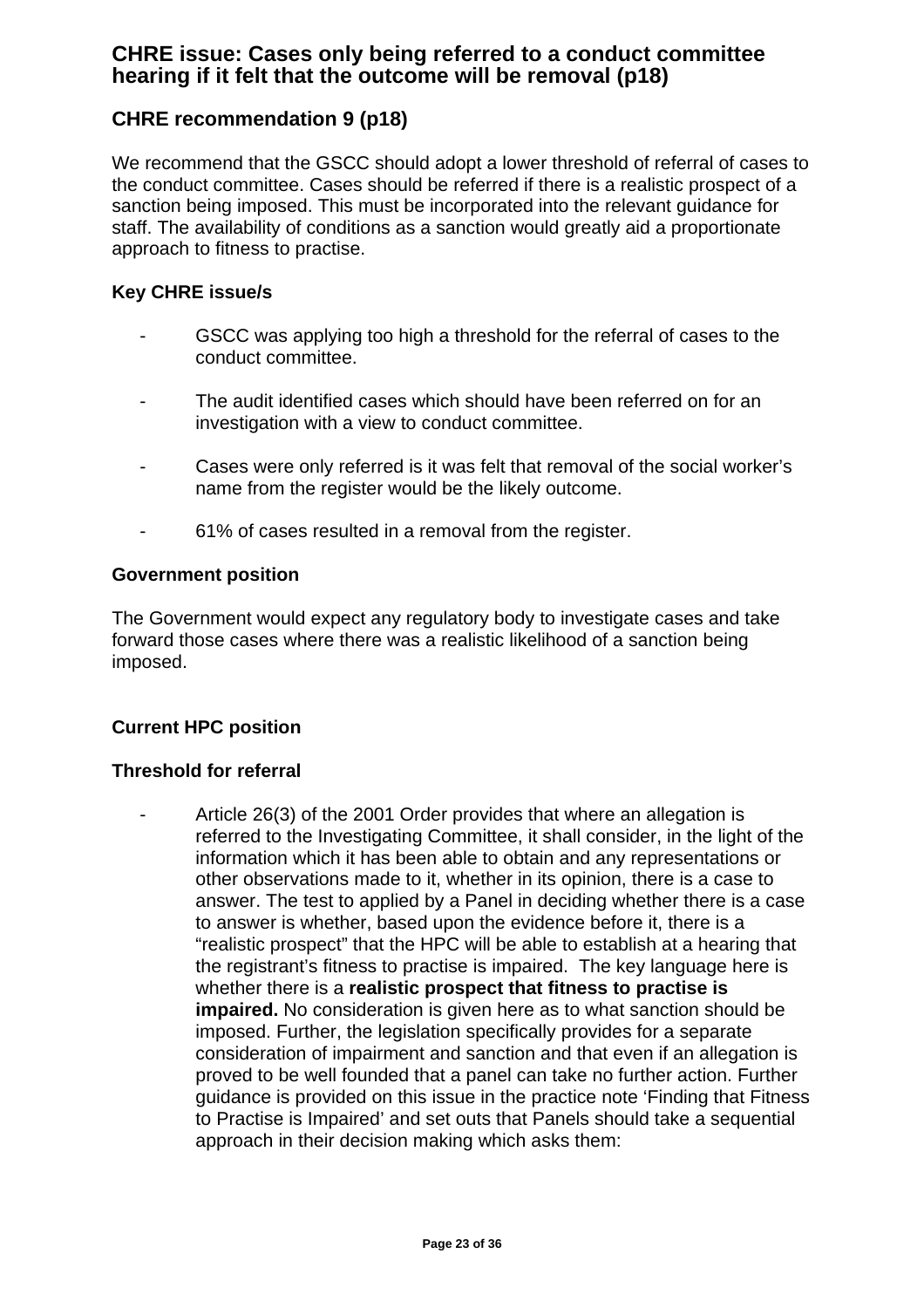- o to determine whether the facts as alleged are proved;
- o if so, then determining whether the proven facts amount to the 'ground' of the allegation;
- o if so, hearing further argument on the issue of impairment and determining whether the registrant's fitness to practise is impaired; and
- o if so, hearing submissions on the question of sanction and then determining, what, if any sanction to impose.

 This separation is an important feature in ensuring that fitness to practise processes are fair and proportionate and based upon the principles of rehabilitative and restorative justice. In also demonstrates the HPC's commitment in ensuring that the fitness to practise processes are not design to punish the registrant but to take the action that is necessary to protect the public.

- A conditions of practice order is an available order under Article 29 of the 2001 Order.

### **Referral of cases**

- The current case to answer rate is that 60% of cases received between April and October have been referred to a substantive panel to determine whether the registrant's fitness to practise is impaired.
- When a complaint is received in the appropriate form, steps are taken to establish that the allegation meets the other requirements of the standard of acceptance, by confirming that the complaint relates to:
	- o a current HPC registrant; and
	- o the fitness to practise of that registrant.

### **Outcome of cases**

- Of the 175 cases concluded at final hearing in 2008/09, the outcomes were as follows:
	- o 66 striking off orders (38%)
	- o 25 suspension orders (14%)
	- o 13 conditions of practice orders (7%)
	- o 25 caution orders (14%)
	- o 1 amended entry (0.6%)
	- o 4 no further action (2.1%)
	- o 40 not well founded (23.5%)
	- o 1 voluntary removal (0.6%)
- The HPC produce an annual fitness to practise report which provides further statistical information on the cases that have been considered by the committees.
- Of the 136 cases concluded at final hearing in 2009/10, the outcomes were as follows:
	- o 40 striking off orders (29.5%)
	- o 23 suspension orders (17%)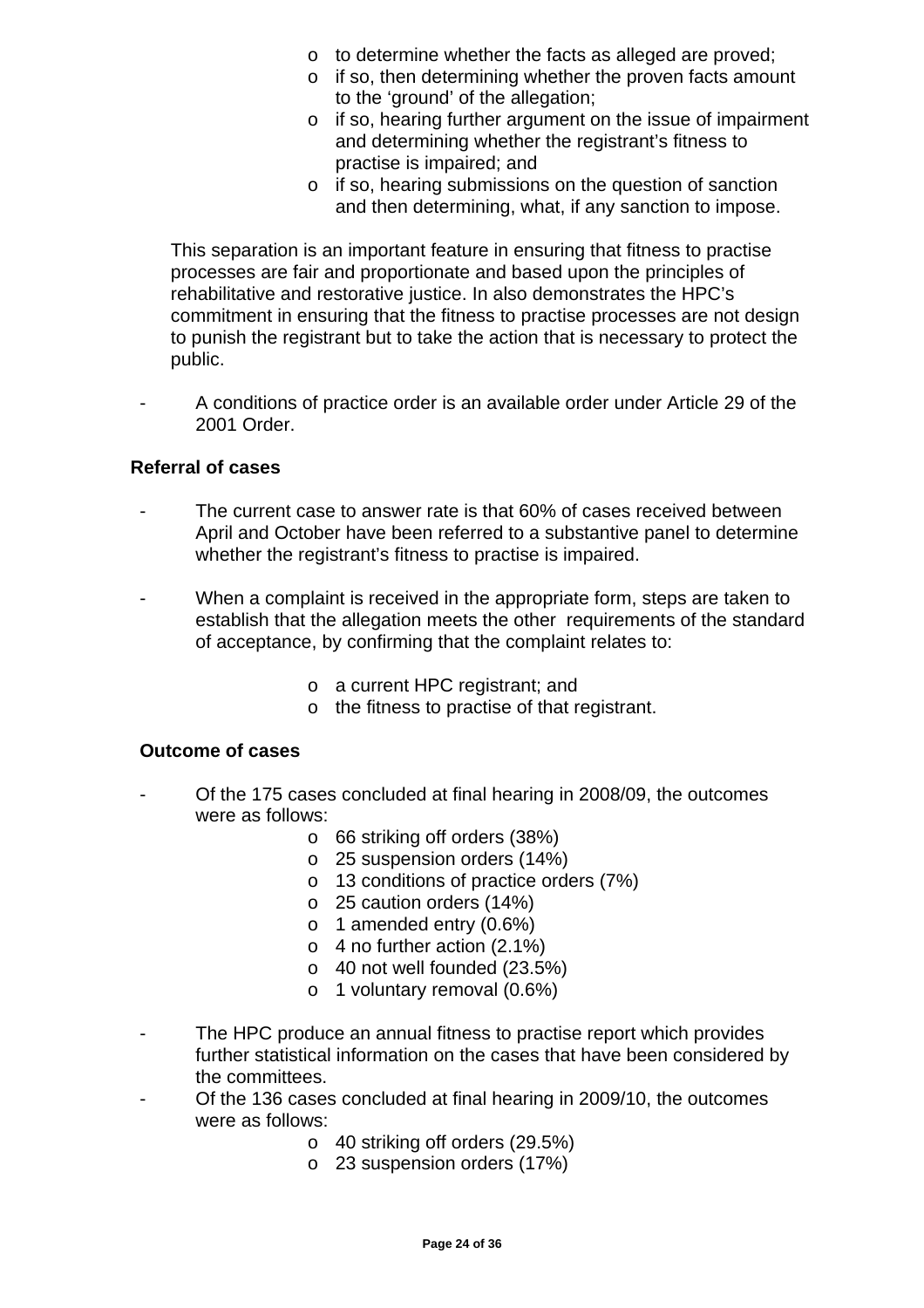- o 7 conditions of practice orders (5%)
- o 25 caution orders (18.5%)
- o 2 entries removed (1.5%)
- o 7 no further action (5%)
- o 30 not well founded (22%)
- o 2 voluntary removals (1.5%)
- The HPC Executive is currently undertaking a review of the not well founded decisions made by panels to determine whether there is any learning to be drawn from those decisions.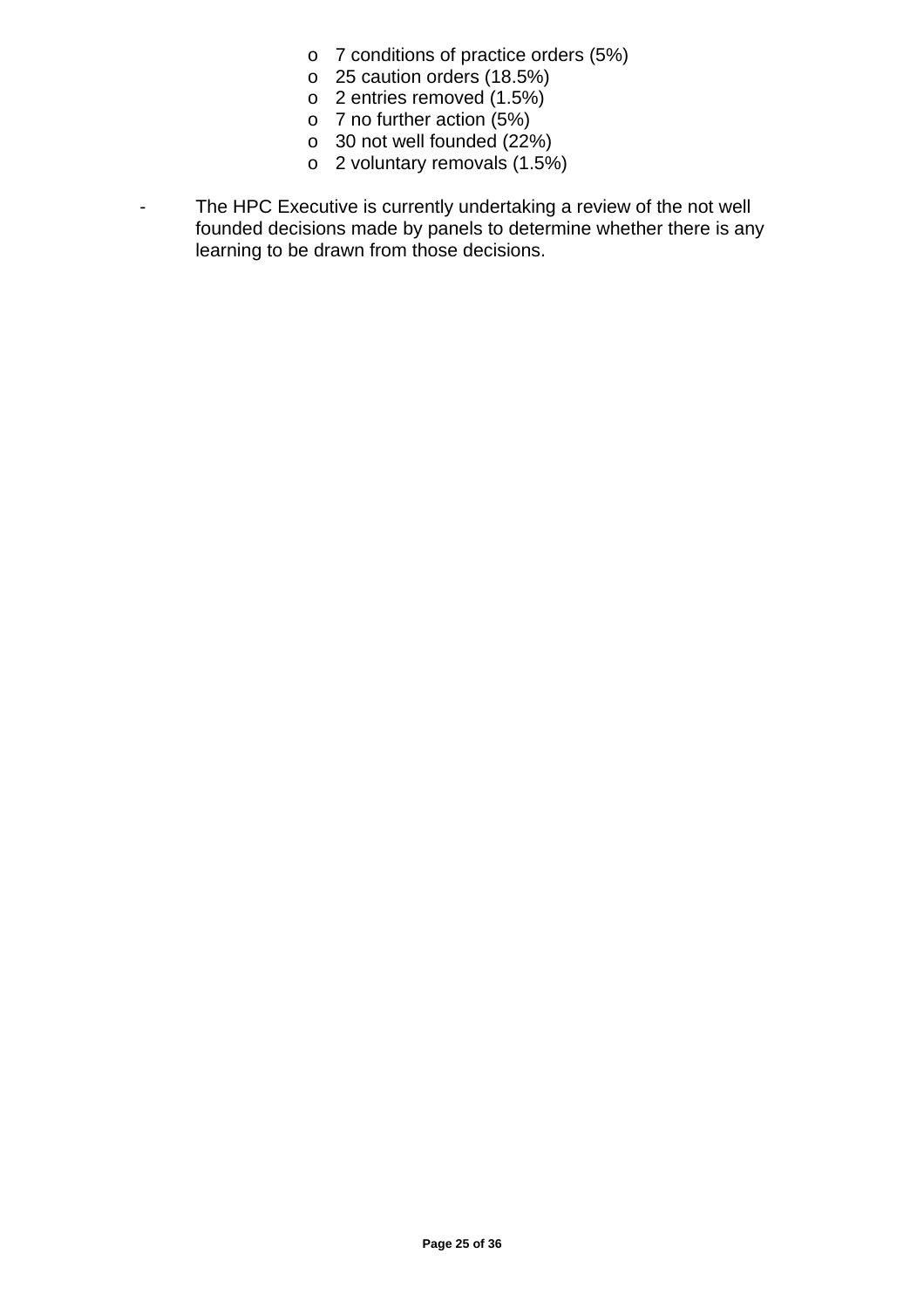# **CHRE issue: Risk Assessments (p19)**

# **CHRE recommendation 10 (p19)**

We recommend that with immediate effect all new cases are risk assessed including being signed off promptly by a person with sufficient competence and authority. Ongoing risk assessments should be completed within similar timescales. The risk assessment should include consideration of whether there is a need for an ISO.

### **Key CHRE issue/s**

- All cases should be risk assessed as a matter of priority.
- Risk assessments should be signed off by someone with sufficient experience.
- No documented evidence that an interim order had been considered.

### **Government position**

The Government agrees with this recommendation.

### **Current HPC position**

#### **Risk assessments**

- All new allegations are risk assessed as a matter of course. Our operating guidance provides the case managers with further guidance on this process. We have a case assessment form which is completed for every case.
- Risk assessment is part of the induction training for new case managers.

### **Consideration of interim orders**

- Applications for interim orders are initially considered by lead case manager on initial assessment and allocation of the case. The decision to apply for an interim order is then authorised by the Head of Case Management or Director of Fitness to Practise.
- Interim order applications are generally scheduled within 7 days of making the decision to apply for such an order.
- A panel can also make a recommendation that an interim order is applied for and at the conclusion of a substantive case, consideration is always given to whether it is necessary to apply for an interim order to cover any period of appeal.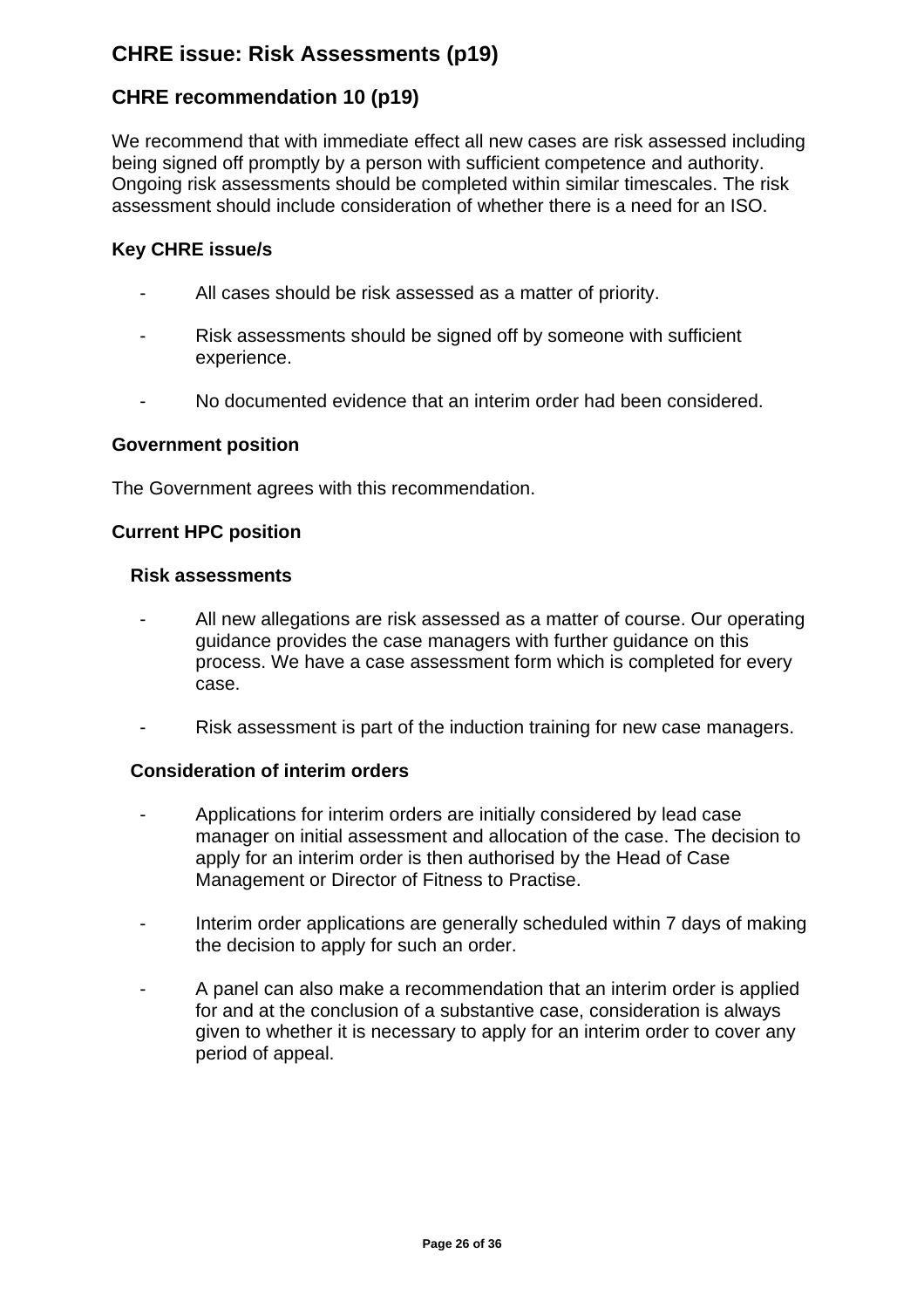# **CHRE issue: Poor record keeping and file maintenance (p19)**

# **CHRE recommendation 11 (p20)**

We recommend that comprehensive guidance on good file management should be given to all staff, and that managers should ensure that it is complied with routinely and that all files are capable of being audited.

### **Key CHRE issue/s**

- Many cases at the pre-investigation and investigation stages had considerable delays.
- Poor record keeping.

### **Government position**

The Government will be monitoring the GSCC's progress in this area.

### **Current HPC position**

### **File management**

- HPC fitness to practise operating guidance includes guidance on how files should be structured.
- Each individual within the team has a requirement to achieve good file management within their annual goals and objectives.
- Our comments at recommendation one provides more detail on the role of the lead case managers in auditing case files.
- As part of our review of our case management system we are also looking at mechanisms to support the team in the management of their hard copy and electronic case files.

### **Delay**

- More information can be found at recommendation one on the action that is taken to ensure cases are managed expeditiously.
	- The Fitness to Practise Committee asked the Executive at its October 2009 meeting to provide recommendations and options to the committee on what date it needs to receive to undertake its monitoring and oversight role.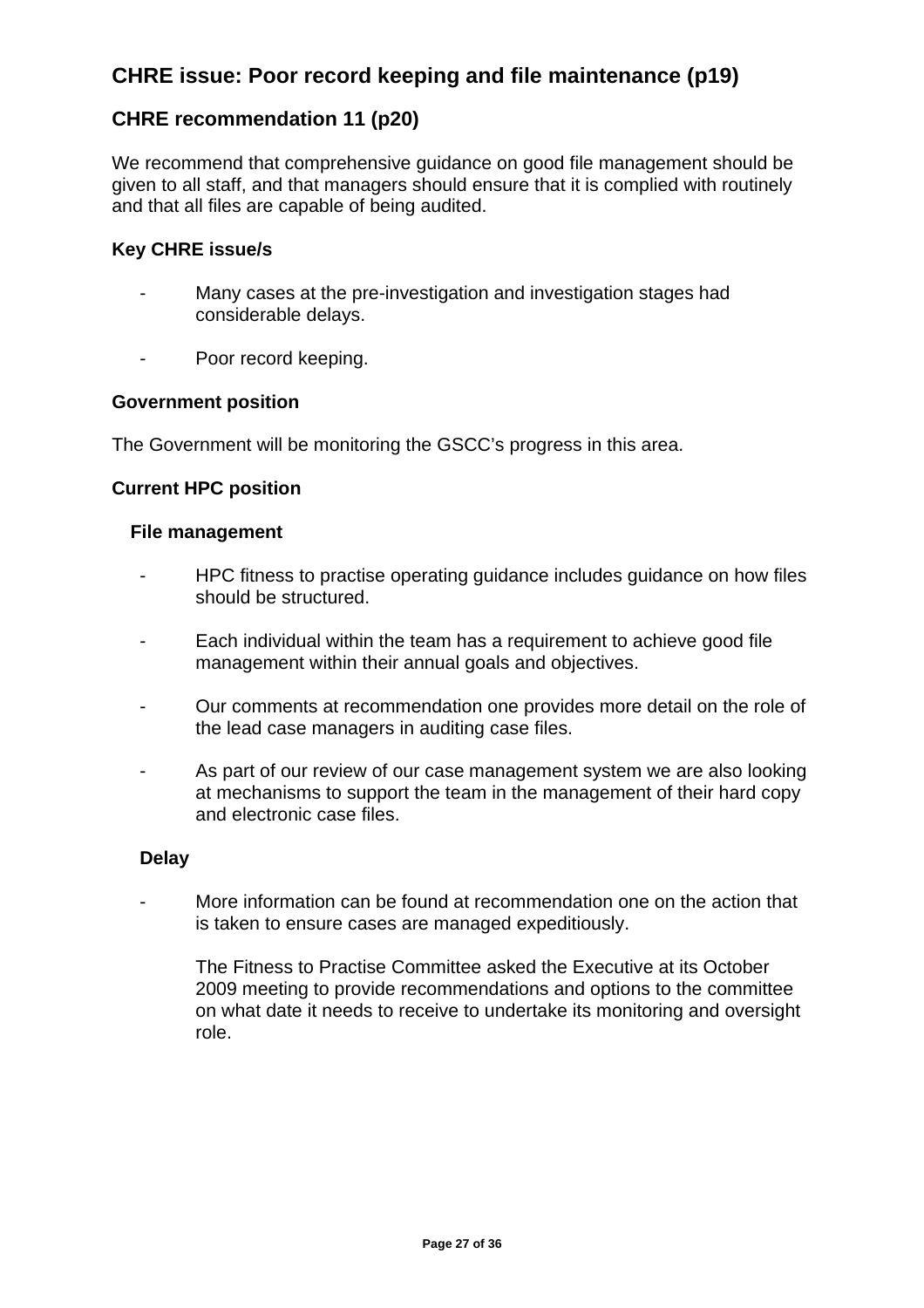# **CHRE issue: Over- reliance on local investigations and lack of cooperation from employers (p20)**

# **CHRE recommendation 12 (p20)**

We recommend that the GSCC should attempt to strengthen its relationships with employers in relation to conduct issues, with the aim of increasing the level of cooperation and information sharing. The Government should provide the GSCC with additional powers to require employers and others to provide information or concerns about a social worker's fitness to practise to the GSCC.

### **Key CHRE issue/s**

- Decision taken to close cases on the basis of very limited information from employers.
- Employers unwilling to provide detailed information.
- Lower level concerns could be managed at the local level and referred back to the regulator if the position changes.

### **Government position**

Relations with employers are key to the effective functioning of any regulatory body

### **Current HPC position**

### **Relationship with employers/Closing cases**

- The HPC hold a series of events each year particularly aimed at employers where representatives from the fitness to practise department hold work shops and discuss case studies with employers. This work has also received commendation from CHRE as an example of good practice.
- There is a brochure specifically aimed at employers to explain how the fitness to practise process; *'Fitness to Practise: Information for employers'* and guidance documents for registrants and employers on managing fitness to practise.
- Article 25 of the 2001 Order sets out the powers HPC have to demand information if it is relevant to investigating a fitness to practise allegation.
- When the HPC are informed of ongoing action that an employer is taking, the case manager keeps this under review and reviews the file on a monthly basis in accordance with our policy, to ensure we have the relevant information to manage our statutory responsibilities.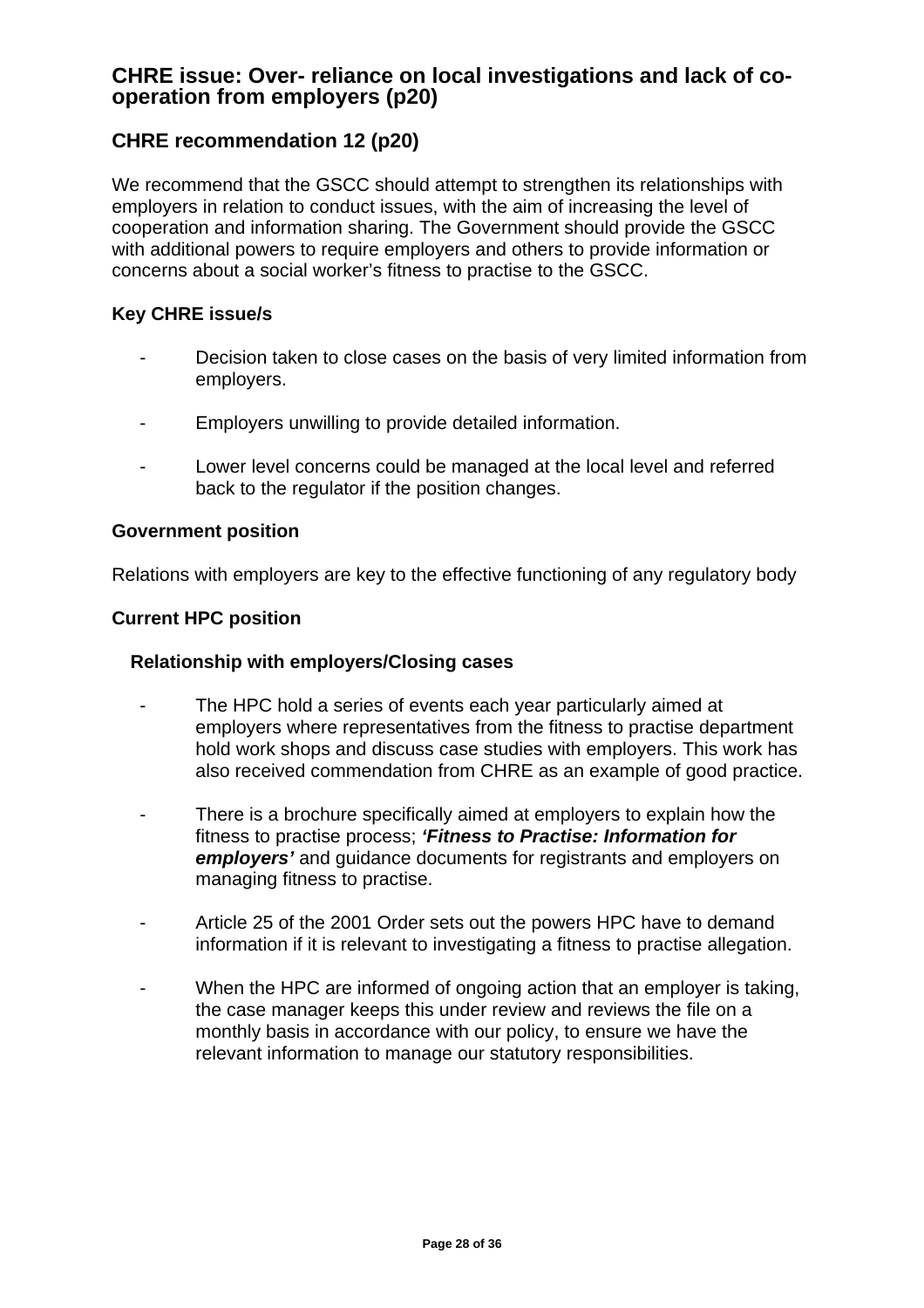# **CHRE issue: Failure to consider all relevant issues appropriately and to give proper reasons for closure (p21)**

# **CHRE recommendation 13 (p21)**

We recommend that the GSCC should give clear reasons when they close a case explaining why the social worker should not be referred to the conduct committee on the basis that they do not present a risk to the public. The GSCC should also clarify and strictly apply its policies on how to handle social workers who have not renewed their registrations, and those who apply for voluntary removal whilst under the conduct process.

### **Key CHRE issue/s**

- All relevant issues not considered by the conduct staff when reviewing a conduct case.
- Insisting that a matter go through the local employer complaint procedures before the GSCC can act.
- Decisions taken to remove a social worker's name from the register because they had not renewed their registration or to allow voluntary removal after the receipt of a complaint.
- Appearance that the GSCC was looking for reasons not to investigate matters.

### **Government position**

The Government supports this recommendation.

### **Current HPC position**

### **Local resolution**

- HPC do not require matters to proceed through local employer complaint procedures before they can be considered as an allegation by the HPC. We have no legislative ability to make such a request nor is it appropriate for a number of reasons including situations where the complainant has no confidence in local resolution based on their passed experience or where the complaint may relate to individuals within a management position. It is also important to ensure that all cases are dealt with consistently. Further the regulators jurisdiction extends to the practice of the registrant through the United Kingdom and is not limited to the practice of a profession within a specific employment setting.

### **Removal of registration**

- Article 11 of the 2001 Order provides that a 'person's registration shall not lapse under this article or under article 10(3) where –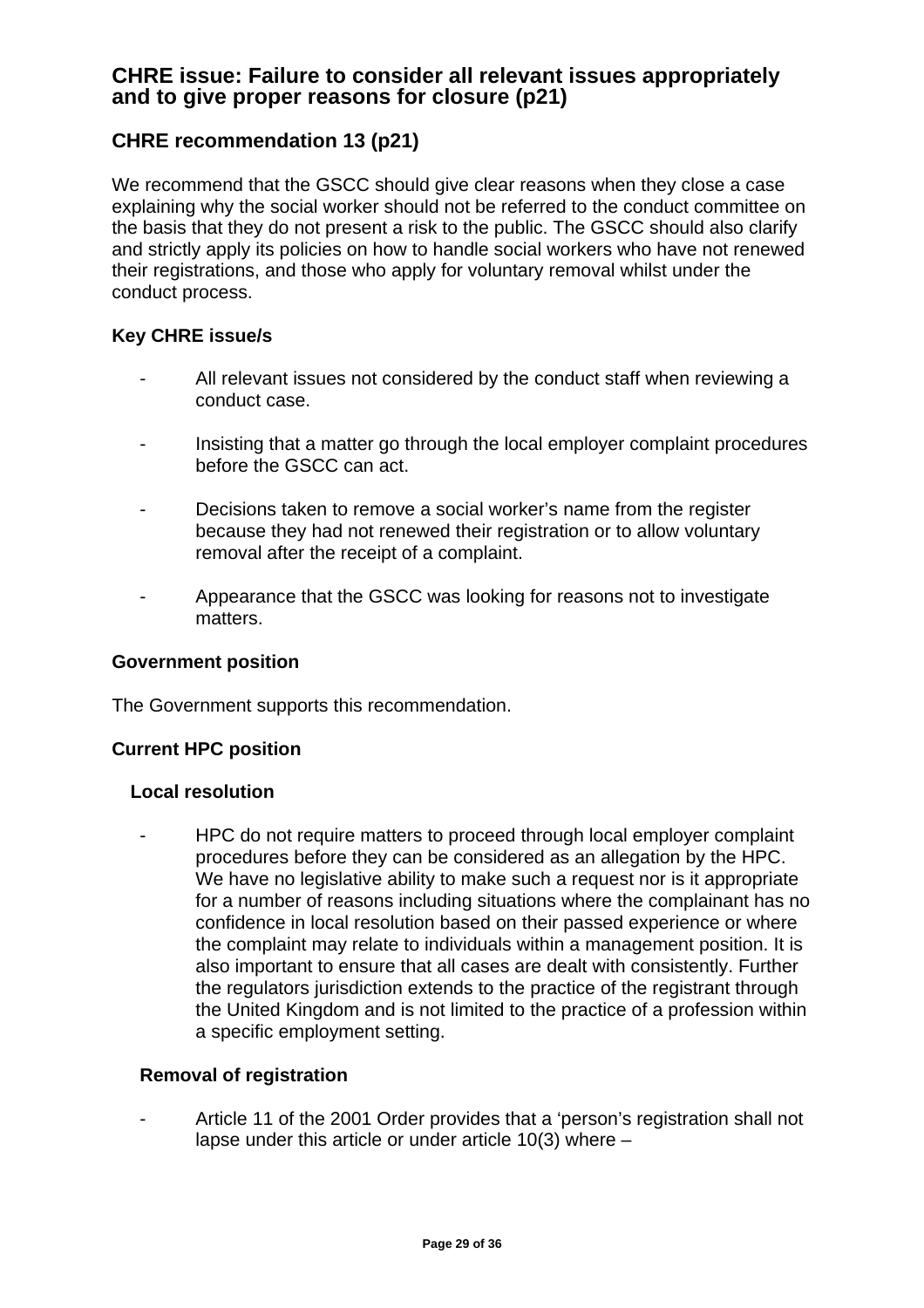- *(a) the person concerned is the subject of an allegation, or is treated under article 22(6) as if he were the subject if an allegation, or is the subject of any investigations or proceedings under Part V or Part VI of this Order, on the grounds only that he has not paid the prescribed fee or has failed to apply for renewal in the prescribed form or within the prescribed time; or*
- (b) *if the person concerned is the subject of a suspension order, a conditions of practice order, an interim suspension order or an interim conditions of practice order*.

In September 2007, the Conduct and Competence and Health Committee agreed to a policy where consideration could be given to dispose of cases via consent. The Practice Note '*Disposal of Case via Consent'* was approved in September 2008 and provides guidance and information on this topic. Particularly important is that the HPC will only consider resolving a case by consent:

- o after an Investigating Committee Panel has found that there is a "case to answer", so that a proper assessment has been made of the nature, extent and viability of the allegation;
- o where the registrant is willing to admit the allegation in full; and
- o where any remedial action proposed by the registrant and to be embodied in the Consent Order is consistent with the expected outcome if the case was to proceed to a contested hearing.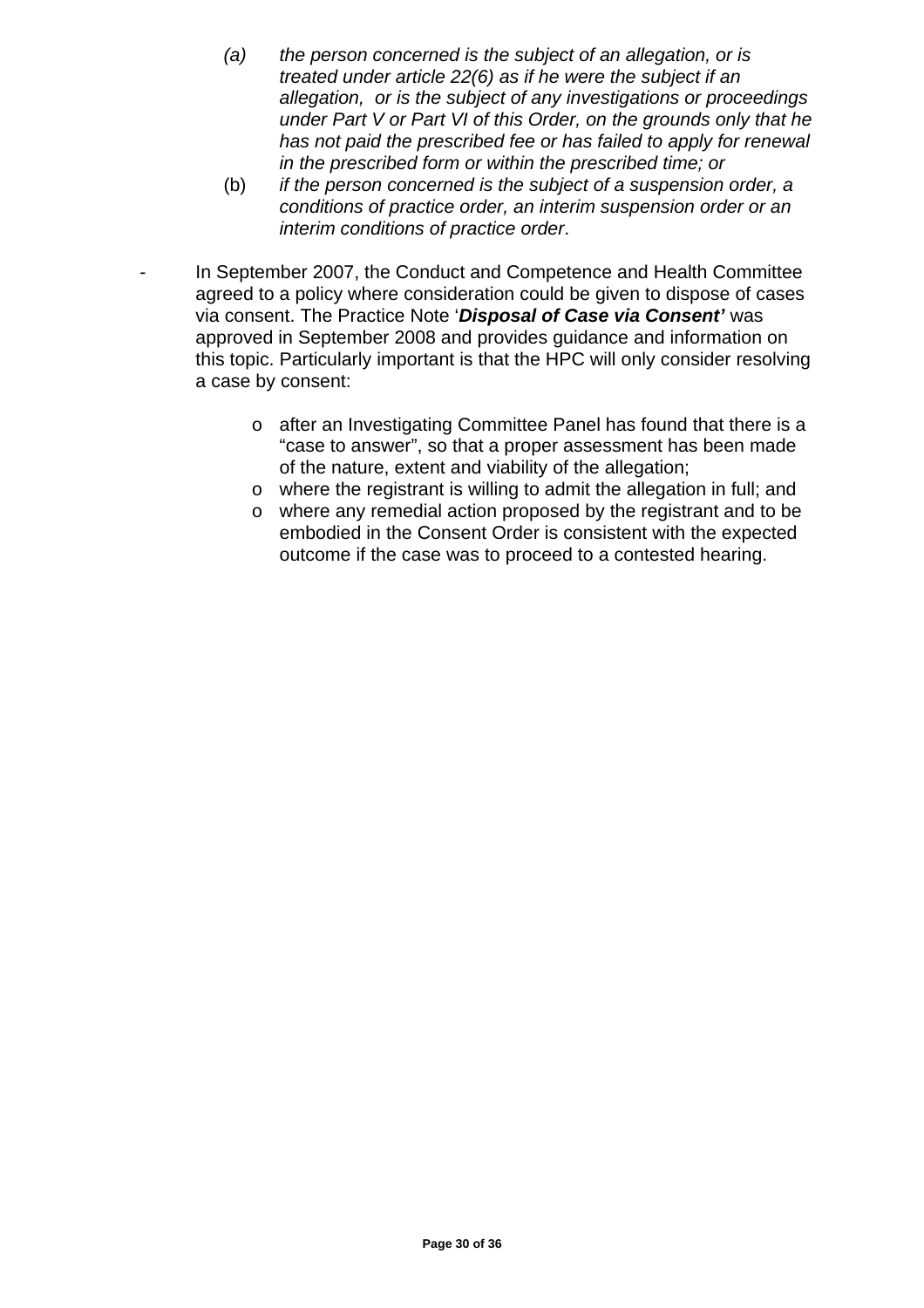# **CHRE issue: Scrutiny of the conduct function by the Council and its Committees (p22)**

# **CHRE recommendation 14 (p22)**

We recommend that Council and Committee members should provide effective scrutiny by challenging information provided and requiring senior management to demonstrate what they have done to address identified issues.

### **Key CHRE issue/s**

- Scrutiny and oversight undertaken by the Council and Regulation and Audit Committees over the operation of the conduct function was not sufficiently challenging.
- Limited evidence of challenge of statistics from Council and its Committees.
- Need to ensure that conduct was operating effectively.

### **Government position**

The Council must demonstrably be prepared to interrogate and challenge the executive.

### **Current HPC position**

### **Effective Scrutiny**

- The HPC Executive has continually demonstrated its commitment to ensuring a full range of information is provided to Council and Committees. This has included a full range of narrative and statistical information to aid Council and the Committees undertake their monitoring, oversight and strategic roles.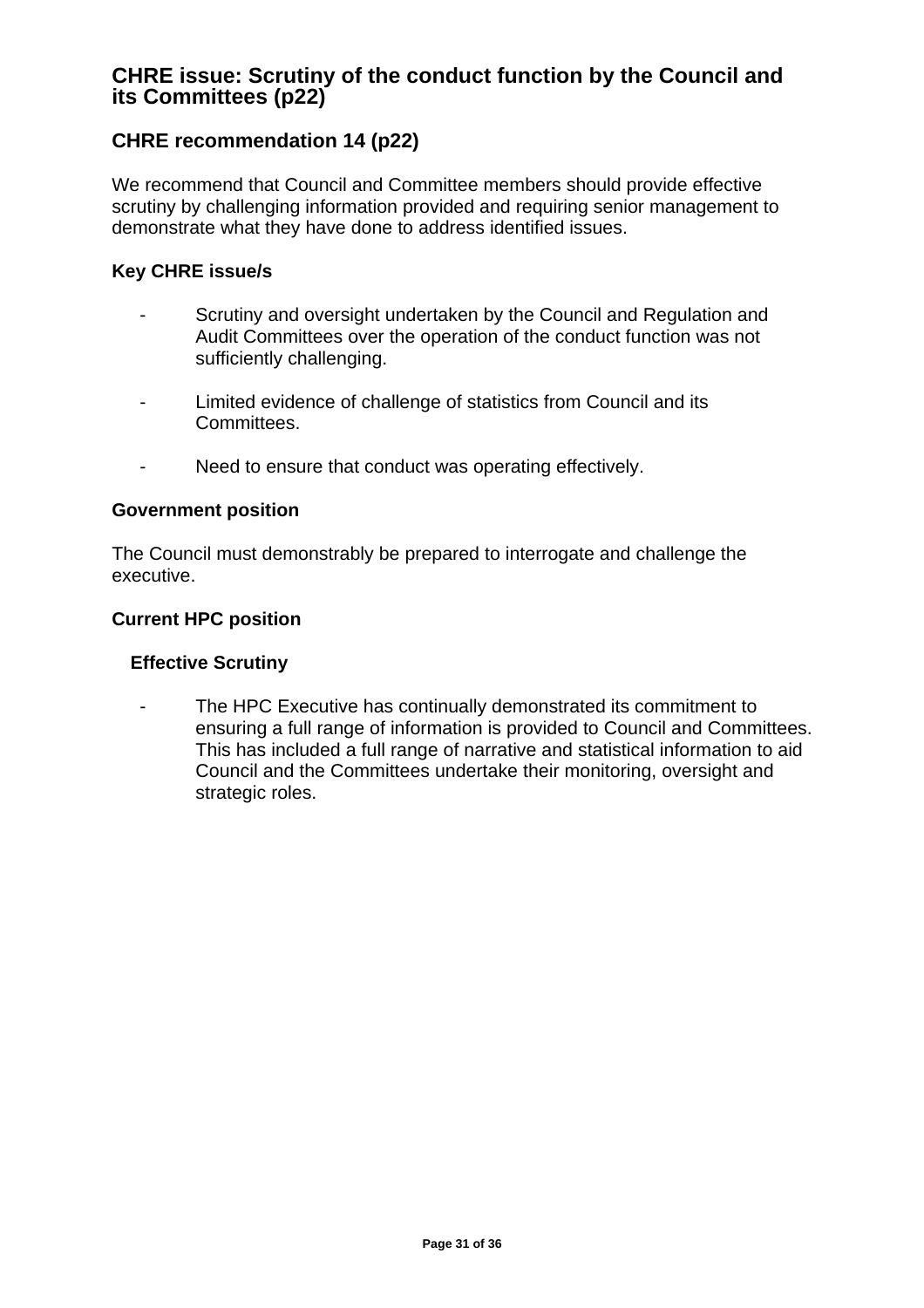# **CHRE issue: Risk management (p22 and 23)**

# **CHRE Recommendation 15 (p23)**

We recommend that the GSCC review their approach to risk management to ensure that it is effective in identifying, recording and managing risks within the organisation. Where required, training should be provided. This should include Council members, senior management and all operational staff.

## **CHRE Recommendation 16 (p23)**

We recommend that the Council should assure itself of the quality of decisions taken under the conduct function by commissioning regular internal and external audits and by ensuring that the terms of the audits provide a sufficient level of scrutiny linked to an evaluation of risk. The internal auditors also need to have the skills and experience necessary to make informed judgements on cases if that is required within the scope of their audit.

### **Key CHRE issue/s**

- GSCC risk register does not adequately represent the main risks within the conduct function.
- The existence of a backlog of cases was well known at all levels.
- The Council did not understand sufficiently the implications of failures within the conduct process.
- No expression of concern by the GSCC's internal and external audit about the management of risk in the conduct function.

### **Government position**

The Government agrees with both recommendations.

### **Current HPC position**

### **Risk Management**

- Management of key risk is included within all annual departmental work plans.
- The organisational risk register is reviewed on a twice yearly basis.
- Risks in the fitness to practise area are prioritised as HPC's highest risks.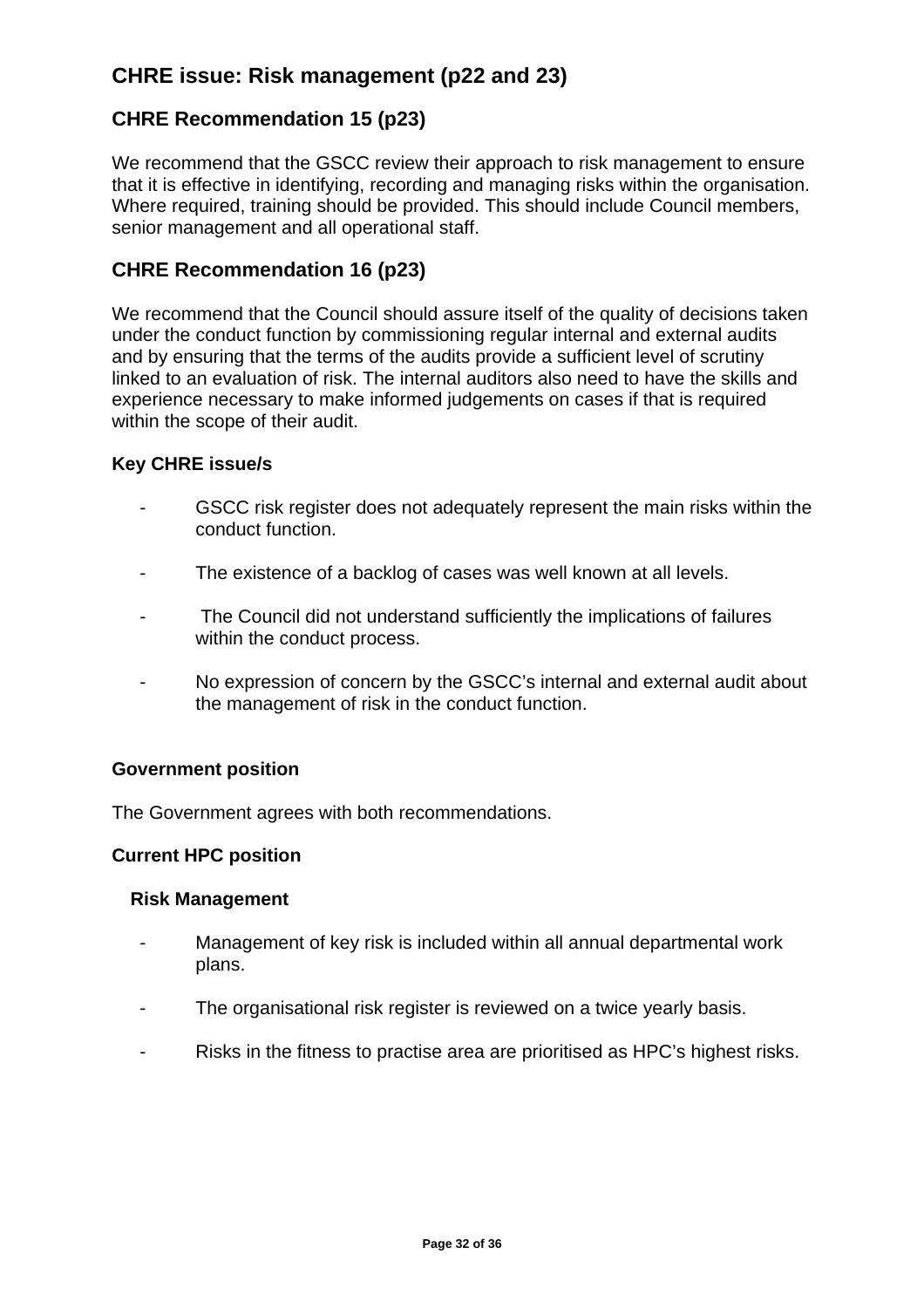### **Audit/Quality of decisions**

- The Fitness to Practise function has been subject to three external audits by PKF and BSI in the 2009/10 calendar year. These audits have covered the management of key risks in the fitness to practise area and whether the function complies with the relevant policies and procedures.
- The HPC Executive recommends the Fitness to Practise Committee consider at its February 2010 meeting a proposal on how the Council can assure itself as to the quality of decisions.
- The Practice Note **'***Drafting Fitness to Practise Determinations'* provides guidance to panels on how to draft decisions.

### **Knowledge of backlog**

- Comprehensive management information is provided to Council and Committee.
- A monthly management information commentary is provided to members of the HPC Executive.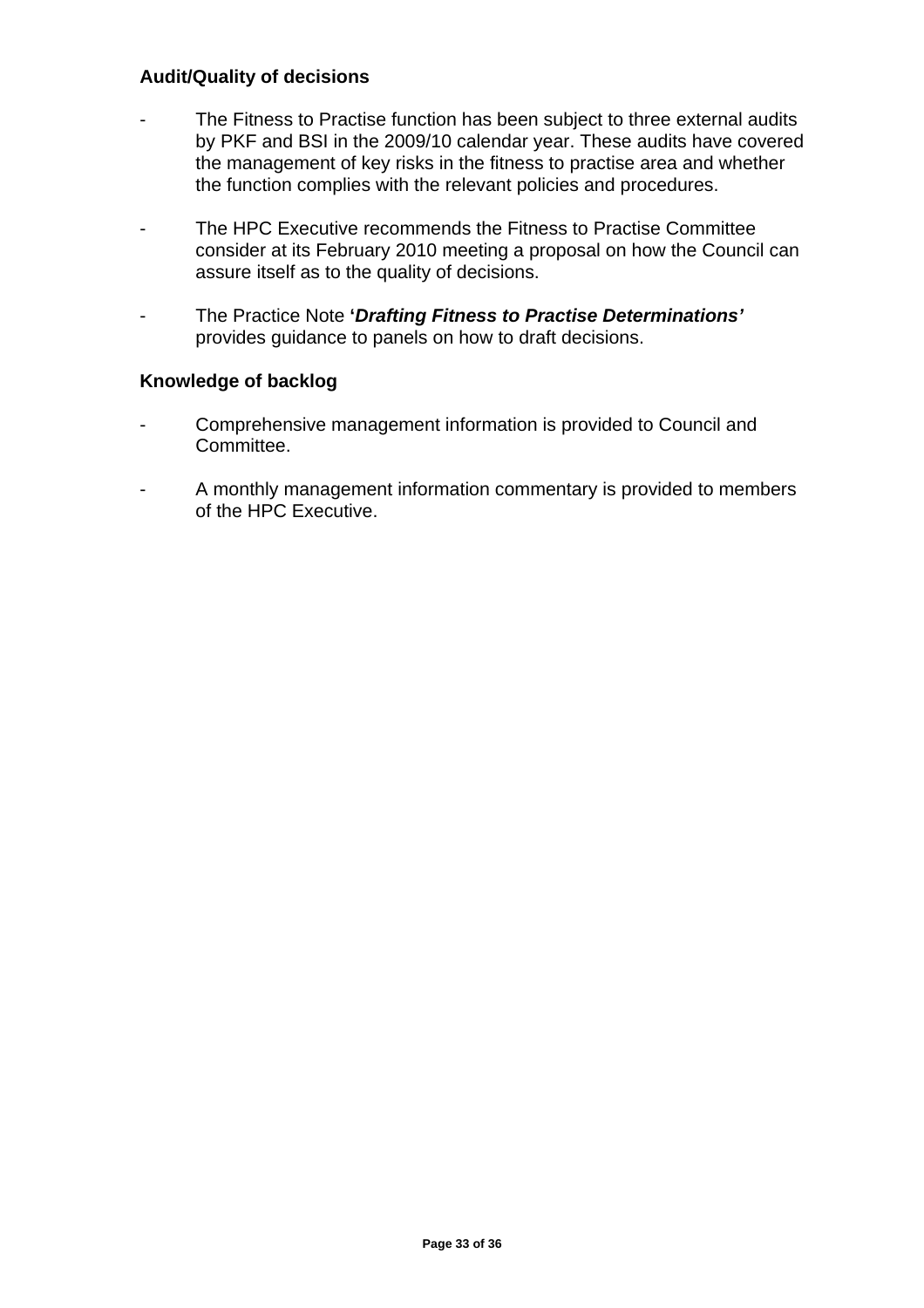# **CHRE issue: The quality of reporting by senior management to the Council and its Committees (p23 and 24)**

# **CHRE Recommendation 17 (p24)**

We recommend that the executive should be open, transparent and comprehensive when reporting to Council and its committees and should be able to do so with confidence of support through constructive challenge.

### **Key CHRE issue/s**

- Council and committees hampered in undertaking their oversight duties by the quality of information received.
- Council and committees provided with misleading information.

### **Government position**

The Council need to challenge the executive effectively to ensure that information provided to it is complete and accurate.

### **Current HPC position**

- The Council's primary objective is public protection. It is committed to its role in setting, monitoring and reviewing the strategies for achieving this and ensuring that the work of the organisation continually reflects its shared values**. The** HPC values are set out in its strategic intent document. Those values reflect both the social context in which the organisation operates and its business drive to deliver effective and efficient regulation. They are as follows:
	- o Transparency
	- o Collaboration
	- o Responsiveness
	- o Value for money
	- o High quality service

External reviews by CHRE in 2007/08 and 2008/09, the National Audit Office Organisational health check (2009) as well as ongoing internal governance audits and annual review by Council members would suggest that the HPC Executive and Council are working well together and that decision making is supported by the appropriate level of information and the appropriate level of delegation.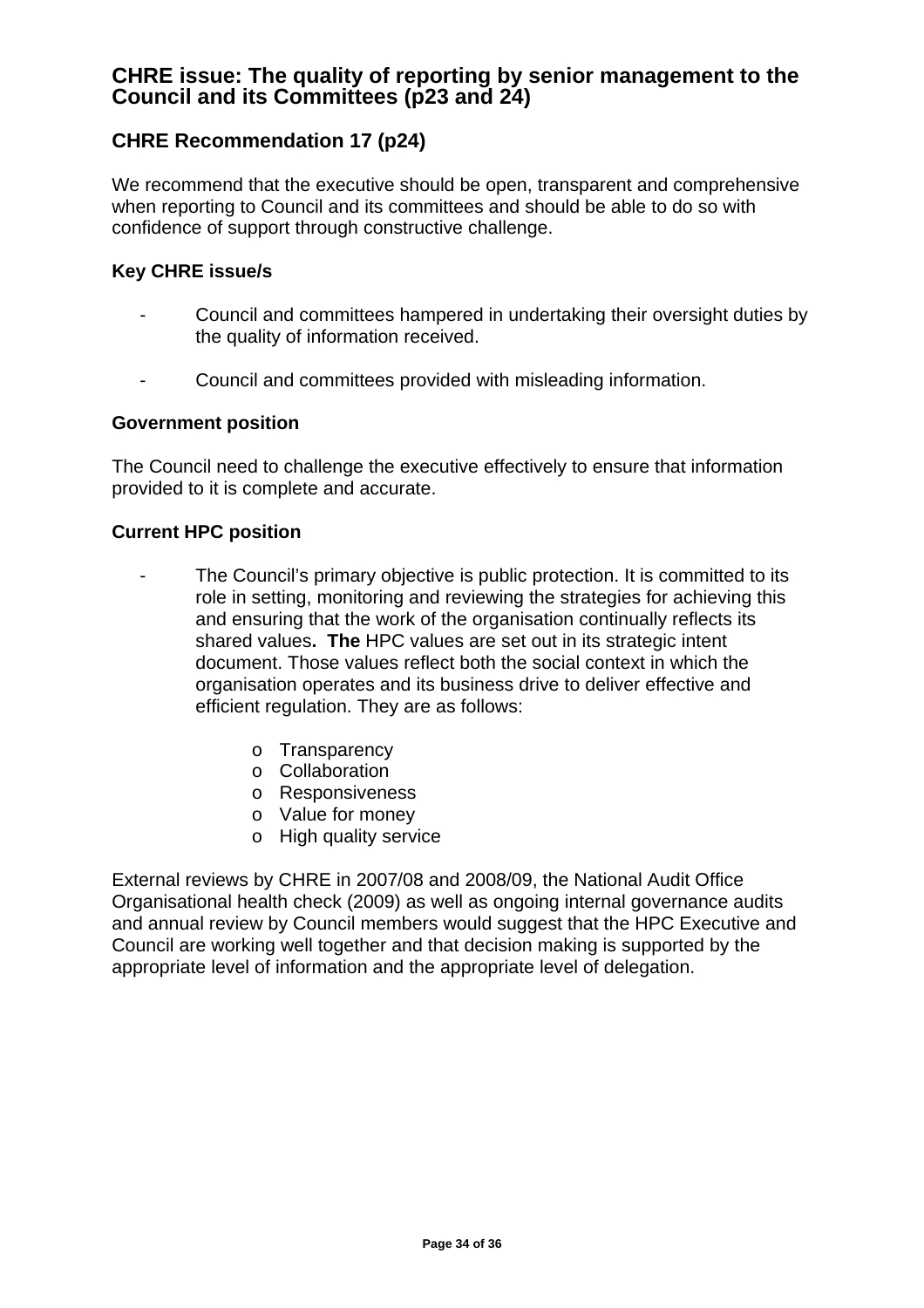# **CHRE issue: Purpose and Powers of the General Social Care Council (p25 and 26)**

# **CHRE Recommendation18 (p25)**

We recommend, therefore, that the Government reforms the role and legal responsibilities of the GSCC to ensure clarity of purpose in protecting the public and maintaining the standing of the profession to enable it to operate as an effective and independent regulator committed to public protection and to building public confidence in the profession.

### **CHRE Recommendation 19 (p26)**

We recommend that in the longer term the GSCC becomes more financially independent of the Department of Health and that this change is phased in over a number of years. The GSCC should have more straightforward lines of accountability and oversight.

### **CHRE Recommendation 20 (p26)**

We recommend, therefore, that the Government reviews the risks in relation to the work and supervision of domiciliary care workers and their managers and reconsiders if inclusion in the GSCC's statutory register is proportionate and targeted. Other approaches, such as a statutory licensing scheme or an employer led approach based on codes of conduct and practice and induction standards may be more appropriate.

### **Key CHRE issue/s**

- The GSCC needs to refocus its activities on the effective delivery of its statutory role as a regulator.
- The GSCC does not have a statutory duty to protect the public and promote their care and well-being.
- A regulator needs to demonstrate that it observes the principles of good regulation; transparent, accountable, proportionate, consistent and targeted.
- A regulator needs to be seen as independent of sectional interests Other regulators have moved away from self-regulation to shared regulation.
- GSCC should become more financially independent of government by having clearer lines of accountability.
- The number of new workers to the register will inevitably increase the number of complainants and referrals to the conduct committee
- GSCC would benefit from being able to focus on the core activities of a modern regulator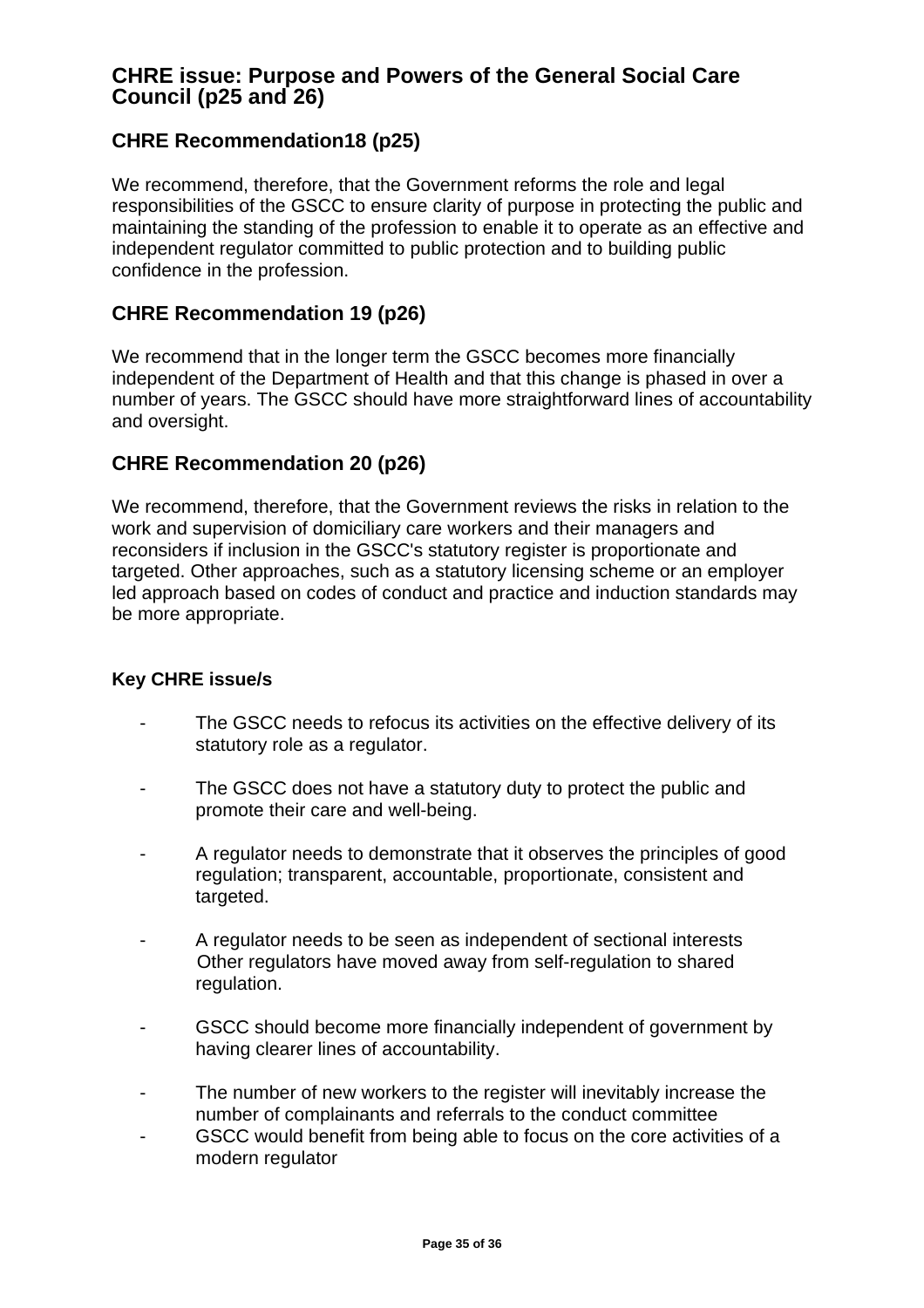### **Government position**

- The Government agrees with recommendation 18.
- The Government agrees with recommendation 19 in principle as the model of financial independence works well in the health care sector. There may well be a case for the functions of the GSCC to be carried out by a body that is more independent of Government with increased flexibilities and incentives to focus on the efficiency of processes. This will be considered in more detail by the Government.
- The Government accepts recommendation 20.

### **Current HPC position**

### **Funding**

The HPC is self funding - all its operating costs are paid for by the registration fee which is currently £76 per annum. The HPC receives no regular funding from the Department of Health. The HPC may occasionally receive funding to cover costs not directly associated with its normal activities. For example, the HPC normally receives a small grant to cover costs associated with preparing for the regulation of new professions so that these costs are not borne by existing registrants.

### **New Workers**

The recent Department of Health report 'Extending Professional and Occupational Regulation' included licensing as one of the regulatory options for lower risk groups / occupational roles which do not justify full statutory regulation.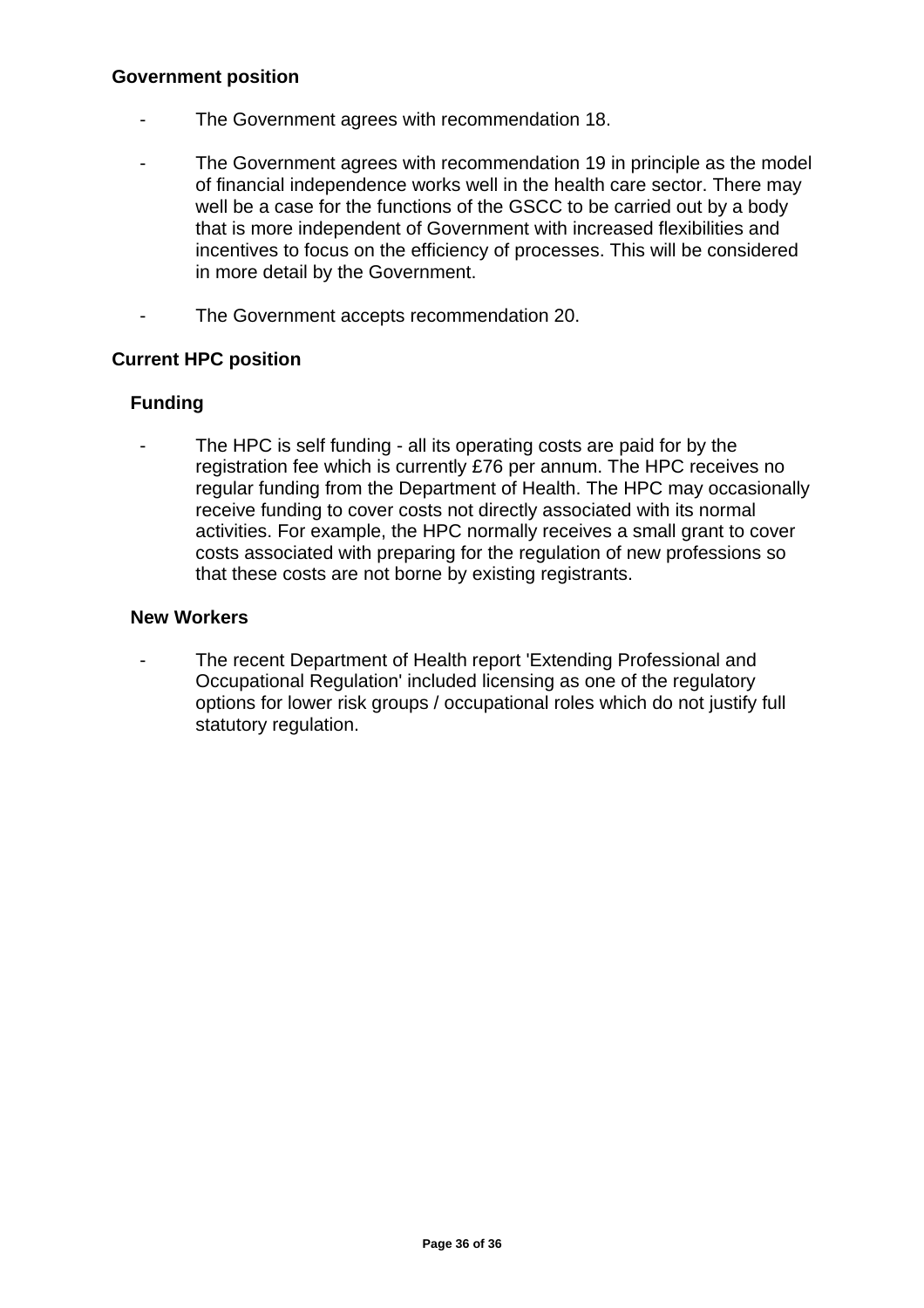|                                 | <b>FTP</b>     | <b>FTP</b>     |                |                |                |                | <b>Case</b>      |                |
|---------------------------------|----------------|----------------|----------------|----------------|----------------|----------------|------------------|----------------|
|                                 | cases pre      | cases          | <b>Review</b>  | <b>POT</b>     | H&C            | <b>Appeals</b> | Load             | At Obs         |
|                                 | <b>ICP</b>     | post ICP       |                |                |                |                |                  |                |
| <b>CASE</b>                     |                |                |                |                |                |                |                  |                |
| <b>TEAM1</b>                    |                |                |                |                |                |                |                  |                |
| Zoe                             | $\star$        | $\star$        | $\star$        | $\star$        | $\star$        | $\star$        | $\overline{0}$   | $\star$        |
| Ciara                           | $\star$        | $\star$        | $\star$        | $\star$        | $\star$        | $\star$        | $\overline{0}$   | $\star$        |
| Simon                           | $\star$        | $\star$        | $\star$        | $\star$        | $\star$        | $\star$        | $\overline{0}$   | $\star$        |
| Padi                            | $\star$        | $\star$        | $\star$        | $\star$        | $\star$        | $\star$        | $\overline{0}$   | $\star$        |
| Cara                            | $\star$        | $\star$        | $\star$        | $\star$        | $\star$        | $\star$        | $\overline{0}$   | $\star$        |
| Nafessah                        | $\star$        | $\star$        | $\star$        | $\star$        | $\star$        | $\star$        | $\overline{0}$   | $\star$        |
| <b>Total</b>                    | $\mathbf 0$    | $\overline{0}$ | $\overline{0}$ | $\overline{0}$ | $\overline{0}$ | $\overline{0}$ | $\overline{0}$   | $\mathbf 0$    |
| Av per                          | $\overline{0}$ | $\mathbf 0$    | $\overline{0}$ | $\overline{0}$ | $\overline{0}$ | $\overline{0}$ | $\overline{0}$   | $\mathbf 0$    |
| person                          |                |                |                |                |                |                |                  |                |
| <b>CASE</b>                     |                |                |                |                |                |                |                  |                |
| <b>TEAM 2</b>                   |                |                |                |                |                |                |                  |                |
| <b>Russell</b>                  | $\star$        | $\star$        | $\star$        | $\star$        | $\star$        | $\star$        | $\boldsymbol{0}$ | $\star$        |
| Sabrina                         | $\star$        | $\star$        | $\star$        | $\star$        | $\star$        | $\star$        | $\overline{0}$   | $\star$        |
| <b>Dominic</b>                  | $\star$        | $\star$        | $\star$        | $\star$        | $\star$        | $\star$        | $\mathbf 0$      | $\star$        |
| Grant                           | $\star$        | $\star$        | $\star$        | $\star$        | $\star$        | $\star$        | $\overline{0}$   | $\star$        |
| Joanna                          | $\star$        | $\star$        | $\star$        | $\star$        | $\star$        | $\star$        | $\mathbf 0$      | $\star$        |
| Jon                             | $\star$        | $\star$        | $\star$        | $\star$        | $\star$        | $\star$        | $\overline{0}$   | $\star$        |
| <b>Total</b>                    | $\pmb{0}$      | $\pmb{0}$      | $\mathbf 0$    | $\mathbf 0$    | $\mathbf 0$    | $\mathbf 0$    | $\mathbf 0$      | $\pmb{0}$      |
| Av per                          |                |                |                |                |                |                |                  |                |
| person                          | $\overline{0}$ | $\overline{0}$ | $\overline{0}$ | $\overline{0}$ | $\overline{0}$ | $\overline{0}$ | $\overline{0}$   | $\overline{0}$ |
| <b>CASE</b>                     |                |                |                |                |                |                |                  |                |
| <b>TEAM3</b>                    |                |                |                |                |                |                |                  |                |
| Paul                            | $\star$        | $\star$        | $\star$        | $\star$        | $\star$        | $\star$        | $\pmb{0}$        | $\star$        |
| Delwyn                          | $\star$        | $\star$        | $\star$        | $\star$        | $\star$        | $\star$        | $\mathbf 0$      | $\star$        |
| Grant                           | $\star$        | $\star$        | $\star$        | $\star$        | $\star$        | $\star$        | $\overline{0}$   | $\star$        |
| Rodney                          | $\star$        | $\star$        | $\star$        | $\star$        | $\star$        | $\star$        | $\overline{0}$   | $\star$        |
| Alan                            | $\star$        | $\ast$         | $\star$        | $\star$        | $\star$        | $\star$        | $\overline{0}$   | $\star$        |
| <b>Total</b>                    | $\mathbf 0$    | $\mathbf 0$    | $\mathbf 0$    | $\mathbf 0$    | $\mathbf 0$    | $\mathbf 0$    | $\overline{0}$   | $\mathbf 0$    |
| Av per                          |                |                |                |                |                |                |                  |                |
| person                          | $\overline{0}$ | $\mathbf 0$    | $\overline{0}$ | $\overline{0}$ | $\overline{0}$ | $\overline{0}$ | $\overline{0}$   | $\mathbf 0$    |
| <b>Unallocat</b>                |                |                |                |                |                |                | N/A              | N/A            |
| ed cases                        |                |                |                |                |                |                |                  |                |
| <b>Overall</b><br><b>Totals</b> | $\mathbf{0}$   | $\mathbf 0$    | $\mathbf{0}$   | $\bf{0}$       | $\bf{0}$       | $\bf{0}$       | $\mathbf{0}$     | $\mathbf{0}$   |

|                 | <b>Summary</b> |                |
|-----------------|----------------|----------------|
|                 |                | At             |
|                 | <b>Open</b>    | <b>ICP/Reg</b> |
|                 | cases          | panel          |
|                 |                | stage          |
| Pre ICP         | 0              |                |
| <b>Post ICP</b> | 0              | N/A            |
| <b>Reviews</b>  | 0              | N/A            |
| <b>Appeals</b>  | ი              | ÷              |
| <b>POT</b>      | 0              | N/A            |
| H&C             | 0              | $\star$        |
| <b>Total</b>    |                |                |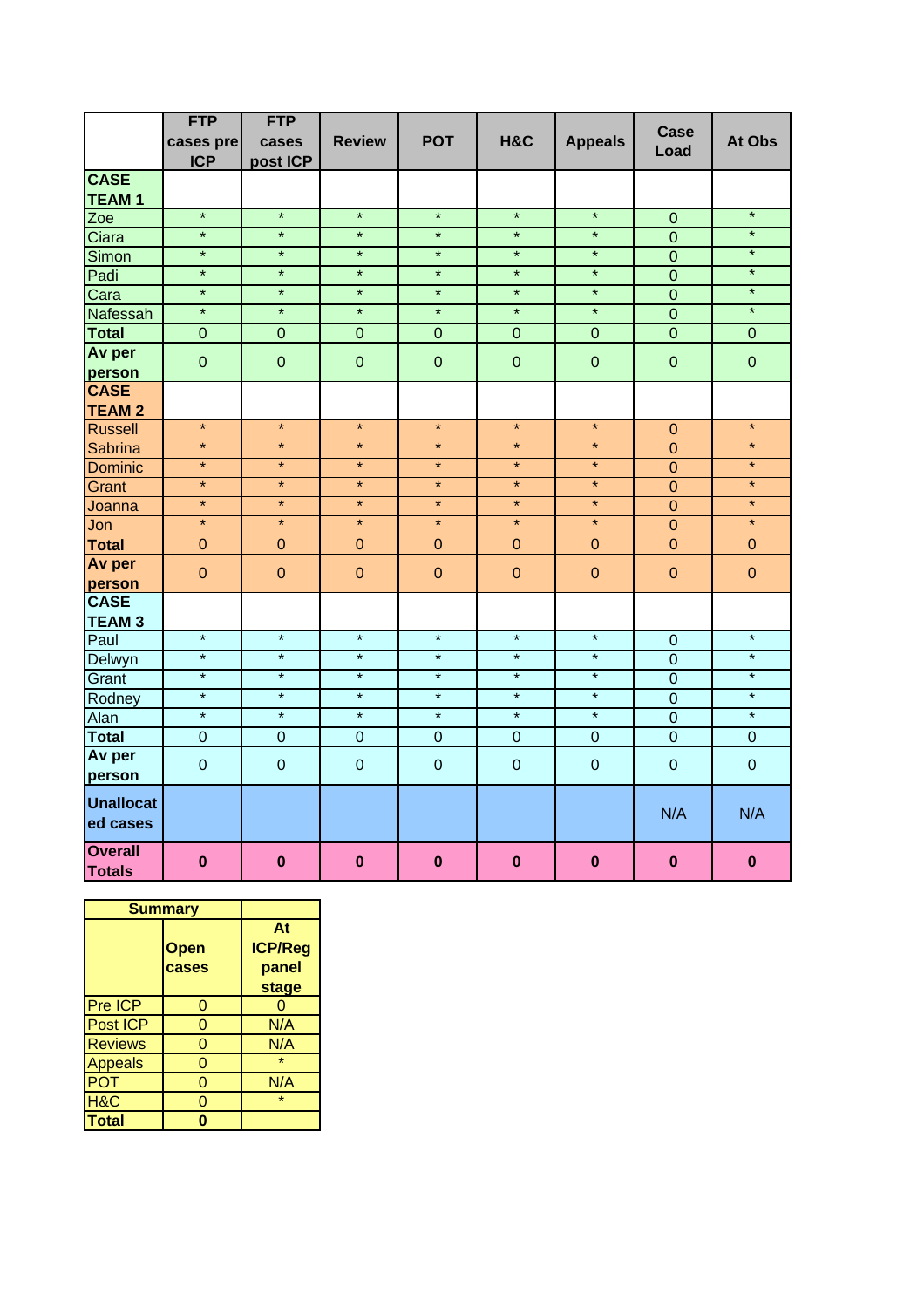#### **Fitness to Practise Management Information Commentary**

This document provides monthly information for the Director of Fitness to Practise and other members of the Executive on key information from the Fitness to Practise department management information and to highlight any recurring issues that need to be addressed.

#### **Allegations and Enquiries – Pre Investigating Committee Panel**

- In October 2009 there were 286 open cases at Pre-Investigating Panel stage and 96 enquiries, 52 cases had observation (obs) letters sent out.
- Of the 52 cases that had obs sent out in October 2009, 10 were over 5 months old from the date on which the allegation was made. The average age for these cases from date allegation made to obs sent is:

**Mean**: 3 months **Median**: 3 months

- There were 52 cases in both the 'Pre-investigating Committee' and 'Not Allegation Yet' remit 5 months old or over (from the date the allegation was received) where obs letters had not yet been sent out.
- The tables below provide more detail about the age of these 52 cases 5 months old or over where obs have not been sent out. We are unable to provide commentary on the reasons why this month due to an error in the FTP database which means the comments section has had to be removed until the problem is rectified by IT.

| No. of<br>months<br>since<br>allegation<br>received | $1 - 4$ | $5 - 8$ | $9 - 12$ | $13 - 16$ | 17-20 | $21 - 24$ | 25-28 | 29-32 | $33+$ | <b>Total</b><br>cases |
|-----------------------------------------------------|---------|---------|----------|-----------|-------|-----------|-------|-------|-------|-----------------------|
| No. of<br>allegations<br>enquiries                  | 0       | 26      | 14       | 8         |       |           | 0     |       |       | 52                    |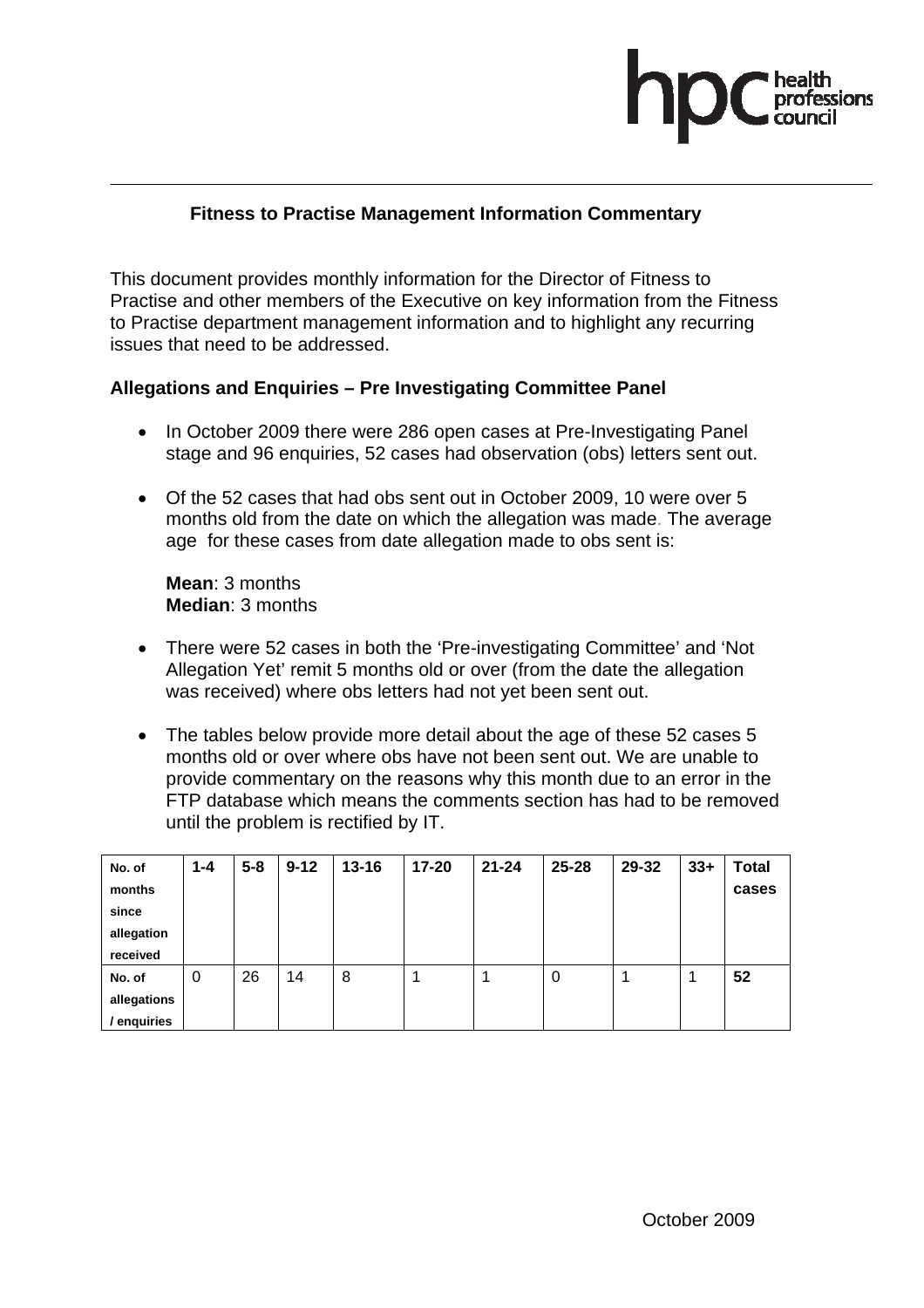- More information concerning length of time can now be found in the **Investigating Committee** section.
- Of the 286 cases at Pre-Investigating Panel stage in October 2009 the average age of case (from date received to 31 October 2009) is:

#### **Mean: 4 months Median: 3 months**

#### **Interim Orders**

There are currently 32 cases that are subject to an interim order. 18 of these cases are in the pre ICP remit. 5 of the have had the observation letter sent and are waiting to go before the ICP. The remaining 14 cases are all in the Conduct and Competence Committee remit. Of these 14 cases, 6 have been fixed, 2 are ready to be fixed and 6 are still being prepared.

Of the 13 cases that are yet to have the observation letter sent, 6 relate to sexual offences against children or adults, 2 relate to the theft of medical equipment, 2 relate to physical assaults, 1 relates to misconduct in a judicial or public setting, 1 relates to the taking of controlled substances and 1 relates to an inappropriate relationship.

The majority of cases that are yet to have an observation letter sent involve complex police and / or trust investigations into allegations of sexual offences. The vast majority of cases are under 6 months old and are being dealt with appropriately by the case managers.

#### **Investigating Committee**

There are currently 286 cases in the pre ICP remit. Of these cases 209 were between 0 and 4 months. 77 cases are over 5 months old, of which, 47 are between 5 and 8 months old, 16 are between 9 and 12 months old. The remaining 14 cases range from 13 to 33 months.

The case to answer rate in October was 63%. This represented a slight increase from last month's figure of 60%. 20 of the 24 cases that were referred had had representations from either the registrant or representative.

23 of the cases that were referred were referred to the Conduct and Competence Committee. The other case was referred to the Health Committee.

Of the 38 cases that went to ICP in October, 23 were considered within 5 months of receipt and 15 exceeded the service standard. This increase reflects the efforts that have been made to clear the older cases in the department's caseload.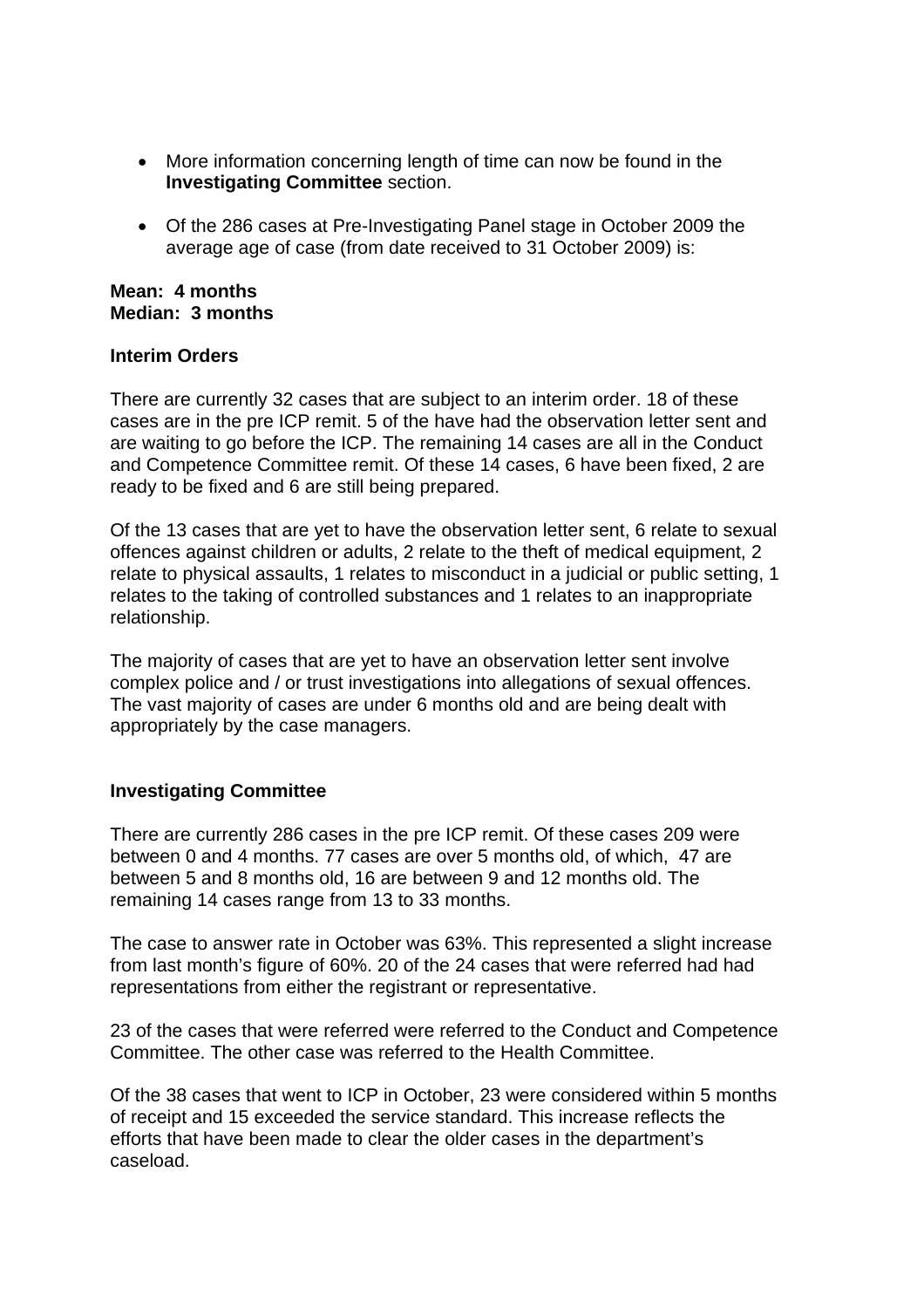#### **Cases awaiting consideration- final hearings**

There has been a slight increase in the number of cases waiting for hearing in October 2009 from 194 cases in September to the current 205 cases in the Conduct and Competence Committee remit and eight in the Health Committee remit.

Kingsley Napley are investigating 74 of the 205 cases waiting and 128 cases already have final hearing dates arranged. Of the 74 cases Kingsley Napley have been instructed on, only two are over five months beyond their ICP date. We are closely monitoring this situation to ensure that Kingsley Napley meet their service level standard in notifying us that a case is ready to fix.

The Hearings Team has 29 cases ready for a hearing date to be arranged, three of which are being held up whilst we seek further information. The scheduling team arranged the dates of 41 substantive cases in October, which is the highest number of cases ever fixed in one month.

#### **Final Hearings**

Of the 36 cases scheduled in October 2009, 24 cases resulted in a final substantive decision. Of the remaining 12 cases, 11 were adjourned/ part heard or cancelled and one case was referred to the Health Committee.

There were five adjourned cases and these involved circumstances beyond HPC's control. One concerned the illness of a family member which was agreed by the panel. Two cases were adjourned for a future date after issues concerning the admissibility of evidence were raised on the day of the hearing. At another hearing signed consent forms had not been received as expected and in the remaining case the panel recused itself from the hearing after a member of the public in the public gallery volunteered new information in relation to the registrant.

A further five cases were part heard and we are reviewing the reasons why cases are part heard to identify whether there is anything we can do to in relation to our listing procedures.

#### **Outcomes and Decisions**

Of the 36 substantive cases scheduled to take place in October 2009, 9 were not well founded. One not well found case was heard by the Health Committee who received medical reports the week before the hearing demonstrating that the registrant's fitness to practise was not impaired. We are planning to review the not well founded decisions made by panels over the past year as a mechanism for identifying learning for panels in making case to answer decisions.

There were five striking off orders, five suspension orders, three caution orders, one conditions of practice and one case where the registrant consented to the removal of their registration. One case was referred to the health committee.

There were also 10 substantive review cases heard in October.

#### **Registration Appeals**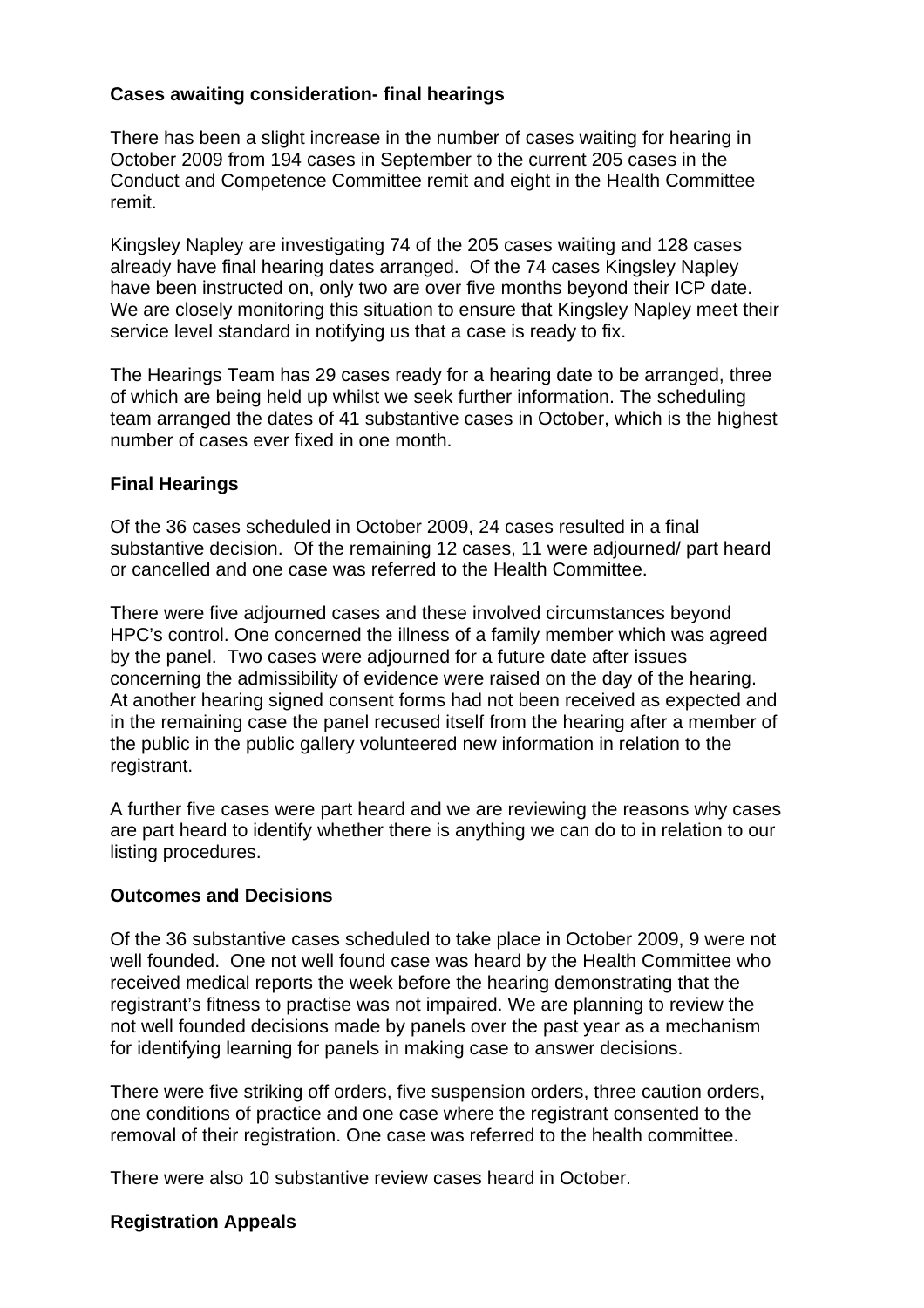Only one registration appeal was received in October. Nine of the 13 open cases have been listed to be heard on 30 November 2009.

#### **Protection of Title**

We received 28 new Protection of Title complaints in October and closed a similar number of existing cases. The vast majority, 19, were received from other professionals. The number of open cases at the end of October remains low at 51.

#### **Health and Character Declarations**

The numbers of new cases received fell form 115 in September, to 86 in October. The number of declarations received on renewal fell from 54 to 30. The renewal period for a number of professions came to an end on 30 September 2009. The number of declarations made by new applicants to the register is beginning to fall after the usual busy summer period with 33 received in October.

At the end of October there were 108 open health and character cases which is relatively high in comparison to other months. This is expected to fall as the number of new applications decreases and the renewal periods for occupational therapists and practitioner psychologists come to an end.

#### **High Court Cases**

The case of Lloyd Subner was considered by the High Court on 23 October 2009. The appeal was rejected and the decision to strike the registrant from the register was upheld.

The case of Richard Howlett has been fixed for hearing by the High Court on 8 and 9 December 2009.

The case of Himanshu Agarwal has been listed for hearing on 18 January 2009.

We are waiting dates in the cases of David Brammer and Heather Bonser.

In two other cases we are applying to the High Court for an extension to the interim orders.

#### **CHRE**

Costs have now been recovered from CHRE in the case of Gary Tabberer

#### **Court of Appeal**

The judgement in the case of Stanley Muscat was handed down on 21 October 2009. The appeal was rejected and the decision to strike Mr Muscat from the register was upheld.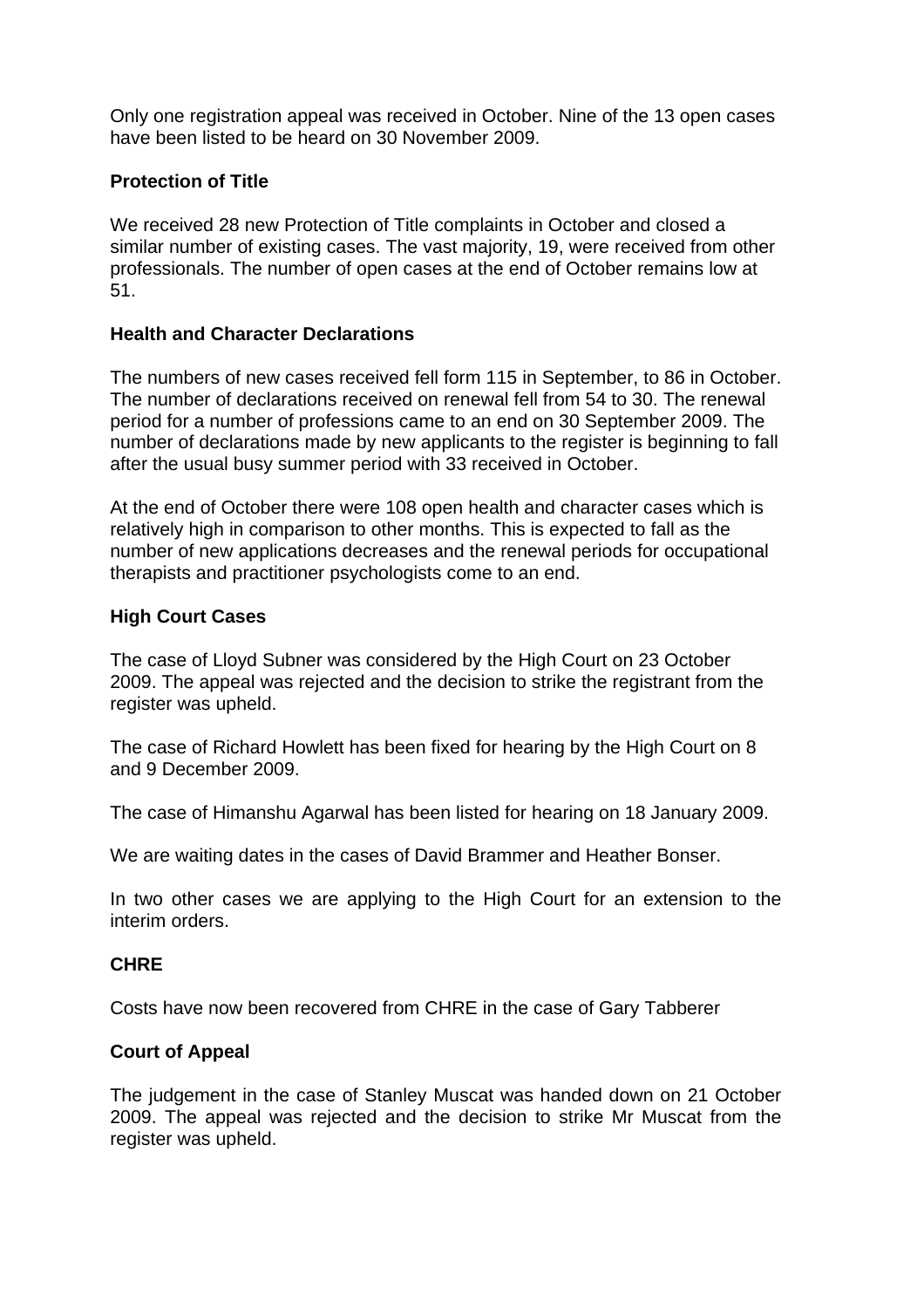#### **Resourcing**

#### **Case Management**

The number of allegations received remains higher than in previous years, and we anticipate that we will exceed the number of allegations received in 2008/09 by the end of November.

Case Team 1 and 2 both now comprise of 5 case managers and 1 lead case manager. There have been resignations however in both teams so over the course of the last 6 months there hasn't been a full complement of case managers. Following the most resignation, a Case Manager is moving from Case Team 3 to Case Team 2 to place our resources where they are most needed.

Three Case Managers are currently being recruited with interviews taking place on 23 and 25 November. One of these positions is to replace a resignation and the other two posts are additional headcounts for 2009/10.

Two temporary Case Support Officers joined Case Teams 1 and 2 in November to help with the administrative aspects of the case work. We are looking at this role as an alternative to increasing numbers of Case Managers in 2010/11.

Due to the high numbers of complaints being received the Case Managers currently have relatively high caseloads, but we are trying to ensure that cases are turned around quickly and closed off as soon as possible if they are not being pursued through the FTP process.

#### **Hearings**

We have appointed two extra hearings officers who are due to start in the organisation in November 2009. This will help to ensure that we have enough hearings officers to cover the number of hearings.

#### **Rooms**

The rooms at Park House are currently being used at very close to full capacity. Sickness, TOL and annual leave have meant that we have needed to use Case Managers to cover the number of hearings that are being held. This should be addressed through the appointment of the two extra hearings officers outlined above.

#### **Administration**

The Administration Co-ordinator role has been made an Administration Manager role to give line management responsibility and prepare for future growth of the administration team. We currently have a temp to aid us in the management of FTP invoices and this will be recruited as a permanent Team Administrator role towards the end of November.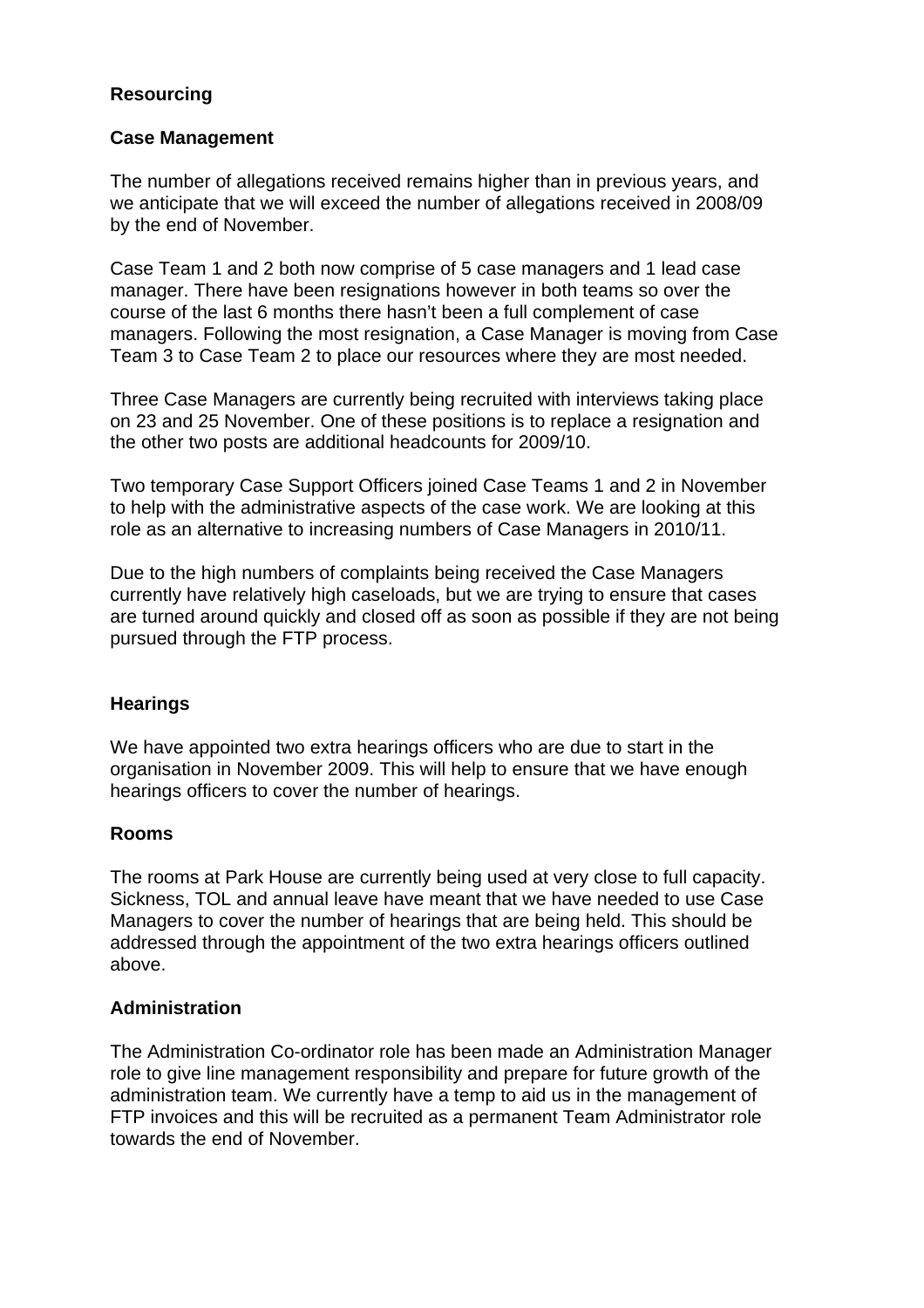# hp Chealth

#### **NET REGULATE STATUSES TRAINING MANUAL**

#### **Contents**

| Status Details - How to change a status on a registrant record 5  |  |
|-------------------------------------------------------------------|--|
|                                                                   |  |
| 1.                                                                |  |
| 2.                                                                |  |
| 3.                                                                |  |
| 4.                                                                |  |
| 5.                                                                |  |
| 6.                                                                |  |
| 7.                                                                |  |
| 8.                                                                |  |
| 9.                                                                |  |
|                                                                   |  |
| 10.                                                               |  |
| 11.                                                               |  |
| 12.                                                               |  |
| 13.                                                               |  |
| 14.                                                               |  |
| 15.                                                               |  |
| 16.                                                               |  |
|                                                                   |  |
| 17.                                                               |  |
| 18.                                                               |  |
| Status Details - How to change a status on an applicant record 11 |  |
|                                                                   |  |
| 19.                                                               |  |
| 20.                                                               |  |
| 21.                                                               |  |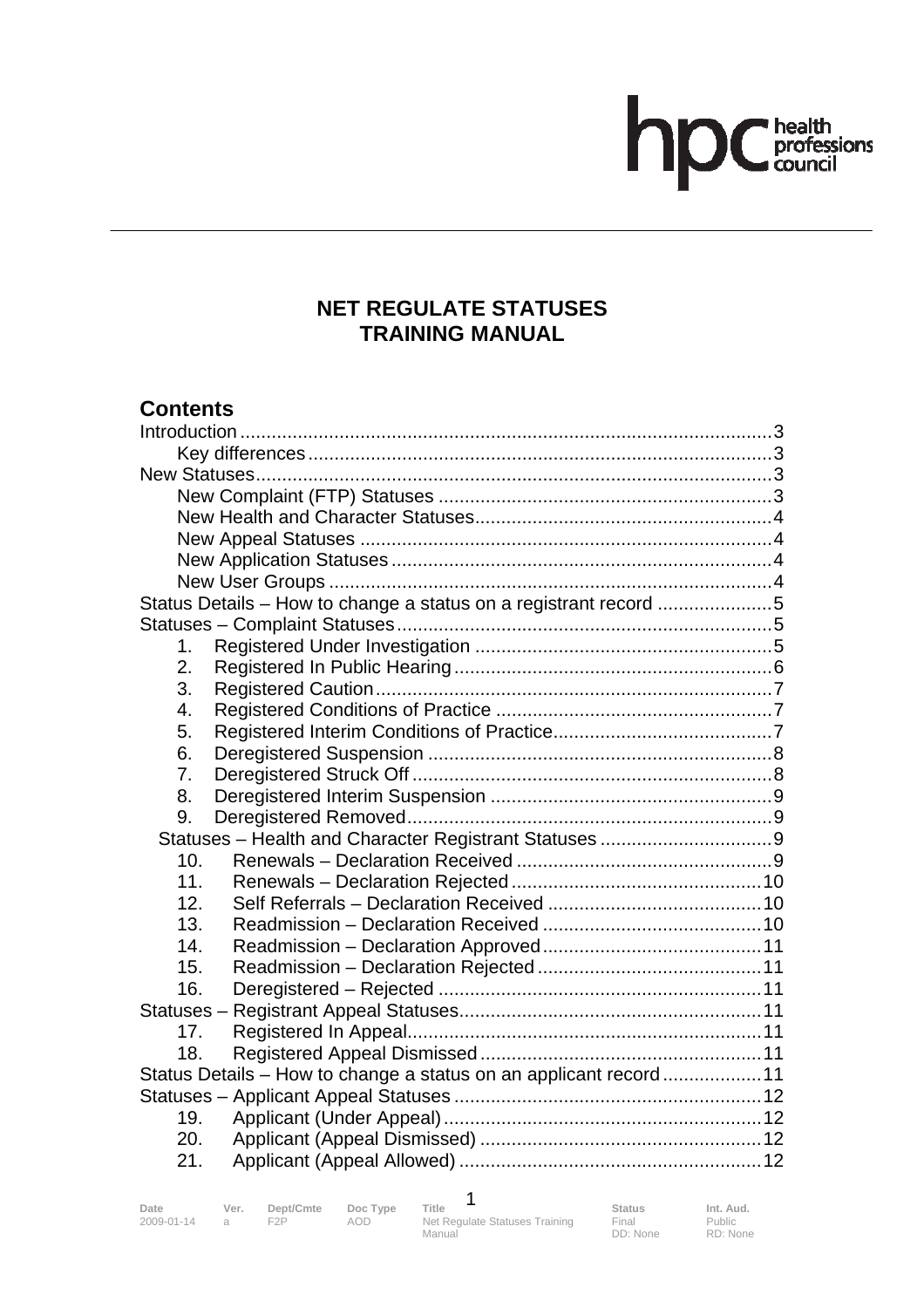

Final DD: None

Public RD: None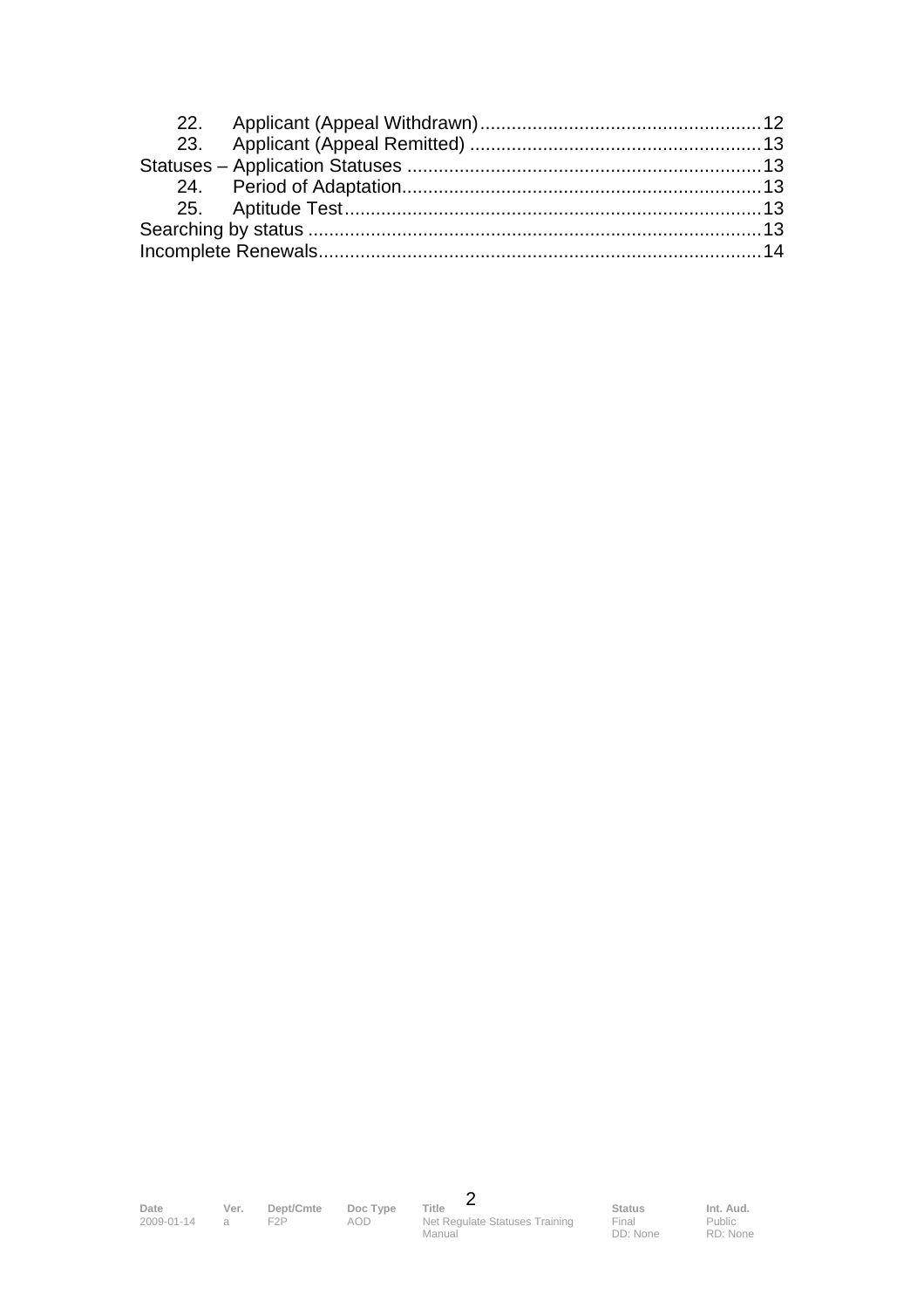#### **Introduction**

The Fitness-to-Practise department did not have an adequate list of statuses within Net Regulate to describe and monitor the state of an Applicant or a Registrant in appeal, in Health and Character declaration or a Registrant in an FTP case. This led to inadequacies in the system, including confusion as to whether an applicant had appealed, whether a registrant was having a public hearing and whether a registrant had been struck or removed through the incorrect entry process. Net regulate statuses link directly to the online register and the inadequacy in the net regulate statuses led to confusion for members of the public in particular with regards to the renewal date which appeared on the online register when someone was under investigation,

#### **Key differences**

- Records no longer need to remain under investigation throughout the FTP process and when a sanction is applied, unless there are multiple FTP cases for that registrant in different stages of the process
- Hearings ID is added when applying a caution or condition of practice or interim conditions of practice status
- An expiry date is added when applying a caution or condition of practice, interim conditions of practice, suspension, or interim suspension status
- The renewal date will automatically click over to the following cycle if a registrant in a complaint or health and character status and does no t complete the renewal process
- An accurate list of complaint, health and character and appeal statuses are available and can be reported on
- Period of adaptation and aptitude test statuses available
- Users can see whether an applicant has appealed a decision

#### **New Statuses**

The following is a list of the new statuses that have been created within Net Regulate:

#### **New Complaint (FTP) Statuses**

- Registered Under Investigation
- Registered In Public Hearing
- Registered Caution
- Registered Conditions of Practice
- Registered Interim Conditions of Practice

| Date       | Ver.           | Dept/Cmte | Doc Type | Title                          | <b>Status</b> | Int. Aud.   |
|------------|----------------|-----------|----------|--------------------------------|---------------|-------------|
| 2009-01-14 | $\overline{a}$ | F2P       | AOD.     | Net Regulate Statuses Training | Final         | Public      |
|            |                |           |          | $M$ oniol                      | $DD$ , $Nmax$ | $DD$ , Nasa |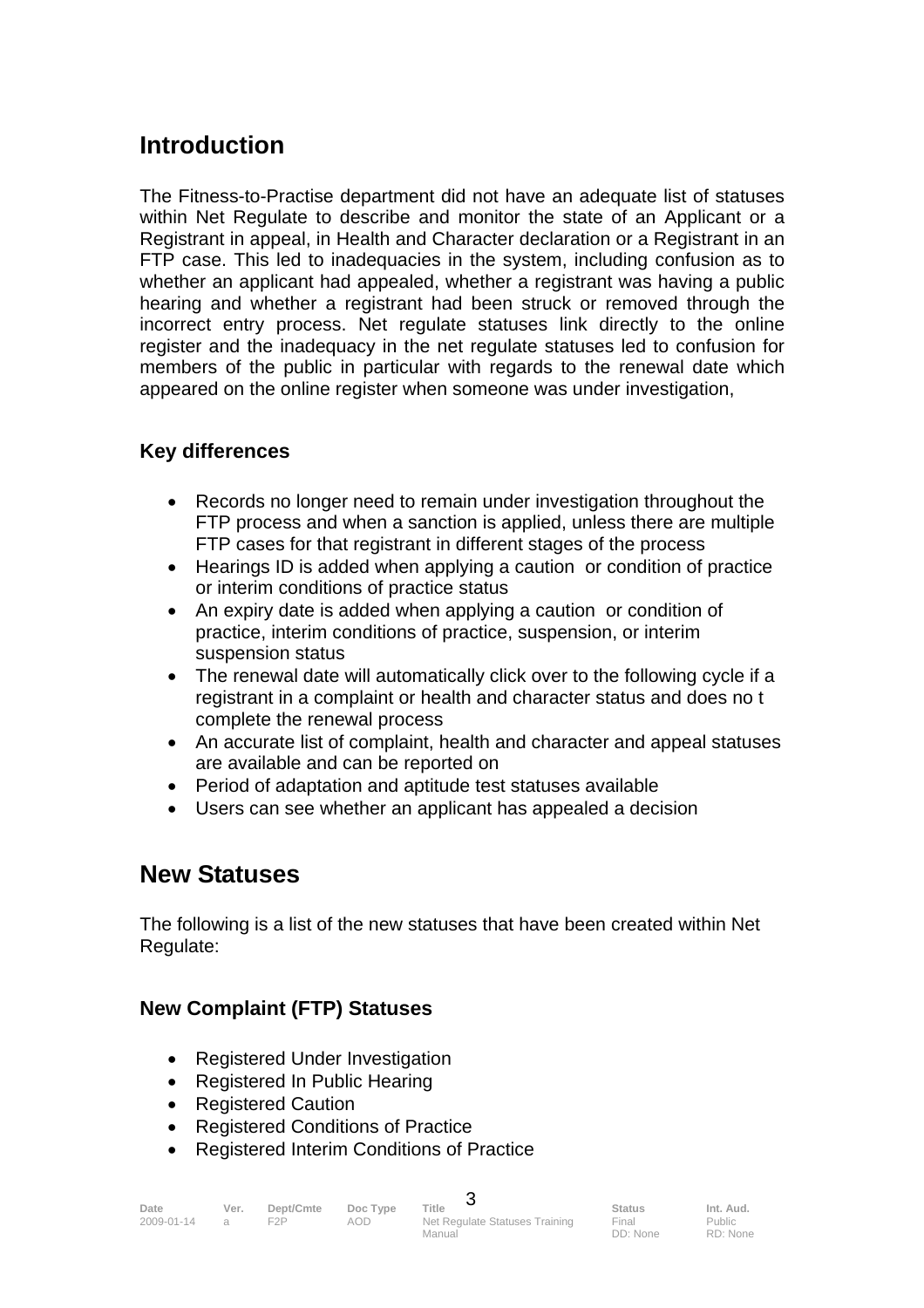- Deregistered Suspension
- Deregistered Struck Off
- Deregistered Interim Suspension
- Deregistered Removed

#### **New Health and Character Statuses**

- Applicant (Declaration Received)
- Applicant (Declaration Approved)
- Application (Declaration Rejected)
- Renewals Declaration Received
- Renewals Declaration Rejected
- Self Referrals Declaration Received
- Readmission Declaration Received
- Readmission Declaration Approved
- Readmission Declaration Rejected
- Deregistered Rejected

#### **New Appeal Statuses**

- Applicant (Under Appeal)
- Applicant (Appeal Dismissed)
- Applicant (Appeal Allowed)
- Applicant (Appeal Withdrawn)
- Applicant (Appeal Remitted)
- Registered In Appeal
- Registered Appeal Dismissed

#### **New Application Statuses**

- Period of Adaptation
- Aptitude Test

#### **Other**

• Incomplete renewals

#### **New User Groups**

There are three new user groups (as well as the existing reg manager and reg officer user groups). They are as follows:

FTP manager – change and view rights to all FTP statuses (includes administrators within FTP)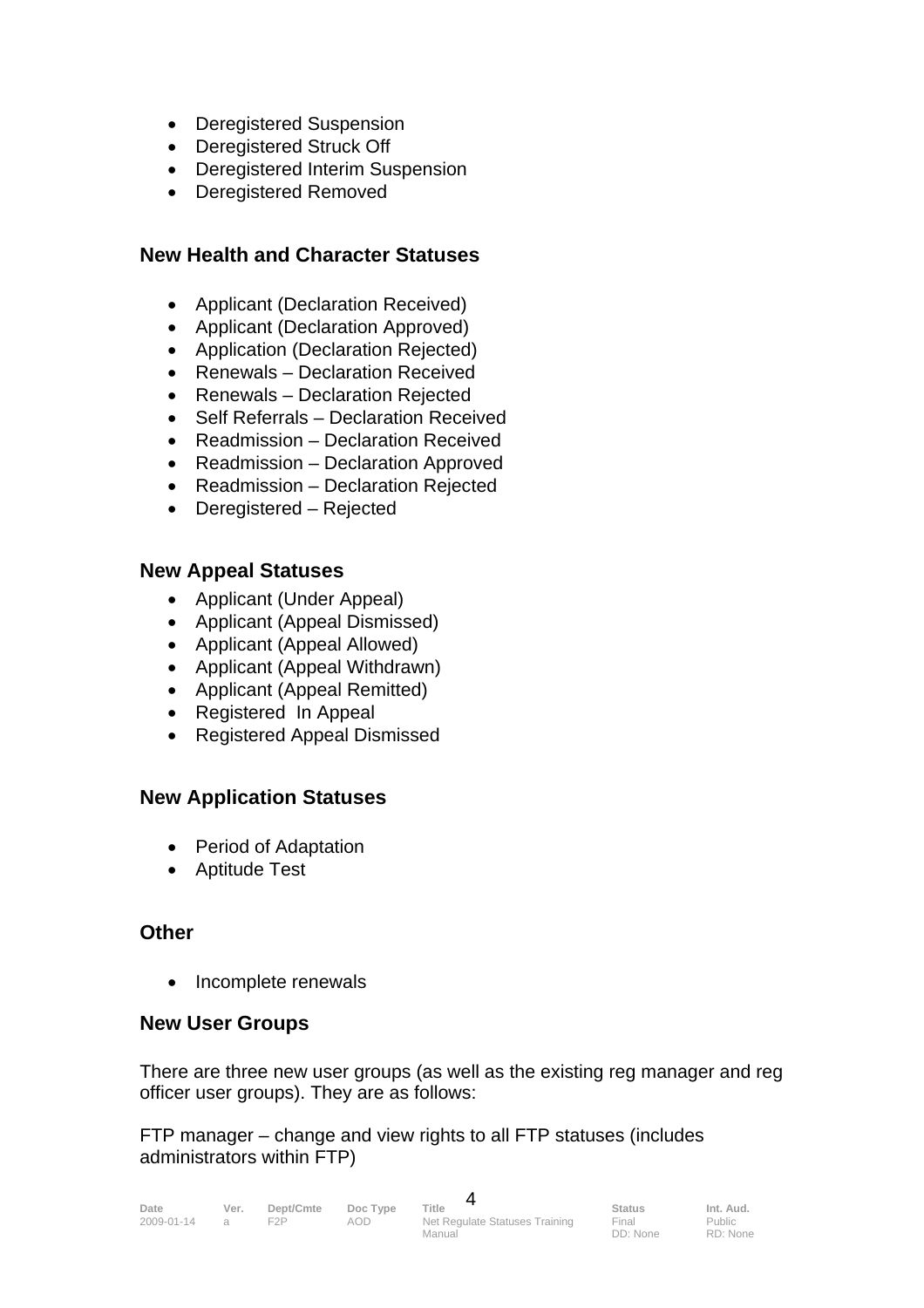FTP hearing - has change rights to all FTP statuses except under appeal, renewal – declaration received, Self- referral –declaration received and has view rights to all FTP statuses

FTP case management – has change rights to Registered Under Investigation, Registered in Public Hearing, all appeals and health and character statuses and view rights to all FTP statuses

Registration user groups will not be able to assign or unassign the new FTP statuses except for Readmission – Declaration Approved

#### **Status Details – How to change a status on a registrant record**

When you need to change a complaints, health and character or appeals status:

- Change Status... 1. Click on
- 2. Click on Add or remove as appropriate
- 3. Select Status from the drop down menu on the right

| Registration Status Change |                   |                     |                      |       |            |                    |                         |    | 図                        |
|----------------------------|-------------------|---------------------|----------------------|-------|------------|--------------------|-------------------------|----|--------------------------|
| <b>Registration Status</b> |                   | <b>RTP History</b>  |                      |       |            |                    |                         |    |                          |
| History                    |                   |                     |                      |       |            |                    |                         |    |                          |
| Date                       |                   |                     | Status               |       |            |                    |                         |    |                          |
| 01/10/2000                 | Registered        |                     |                      |       |            |                    |                         |    |                          |
| 14/08/2003                 |                   | Renewal Notice Sent |                      |       |            |                    |                         |    |                          |
| 12/07/2005                 |                   | Renewal Notice Sent |                      |       |            |                    |                         |    |                          |
| 30/08/2005                 | Final Notice Sent |                     |                      |       |            |                    |                         |    |                          |
| 30/06/2007                 |                   | Renewal Notice Sent |                      |       |            |                    |                         |    |                          |
|                            |                   |                     |                      |       |            |                    |                         |    |                          |
|                            |                   | Status              |                      | Start | ExpiryDate |                    |                         |    |                          |
|                            |                   |                     |                      |       |            | <b>Status</b>      |                         |    | $\overline{\phantom{a}}$ |
|                            |                   |                     |                      |       |            |                    |                         |    |                          |
|                            |                   |                     |                      |       |            | <b>Expiry Date</b> | $\oplus$<br>$ I  =  I $ |    |                          |
|                            |                   |                     |                      |       |            | <b>Hearings ID</b> |                         |    |                          |
|                            |                   | ⊕<br>Add            | Remove<br><u>e a</u> |       |            |                    |                         |    |                          |
|                            |                   |                     |                      |       |            |                    |                         |    |                          |
|                            |                   |                     |                      |       |            |                    |                         |    |                          |
| $H$ elp                    |                   |                     |                      |       |            |                    |                         | QK | Cancel                   |

#### **Statuses – Complaint Statuses**

#### **1. Registered Under Investigation**

When a complaint is received about a registrant, the manager logging the case will change the status to Registered Under Investigation (as is the current practice). This status will not appear on the online register, however, it will prevent the registrant from lapsing their registration either through non payment of fee or failure to sign their renewal form and they will not be selected for CPD. If a registrant does not complete their renewal form their registered dates will automatically click over to the next renewal cycle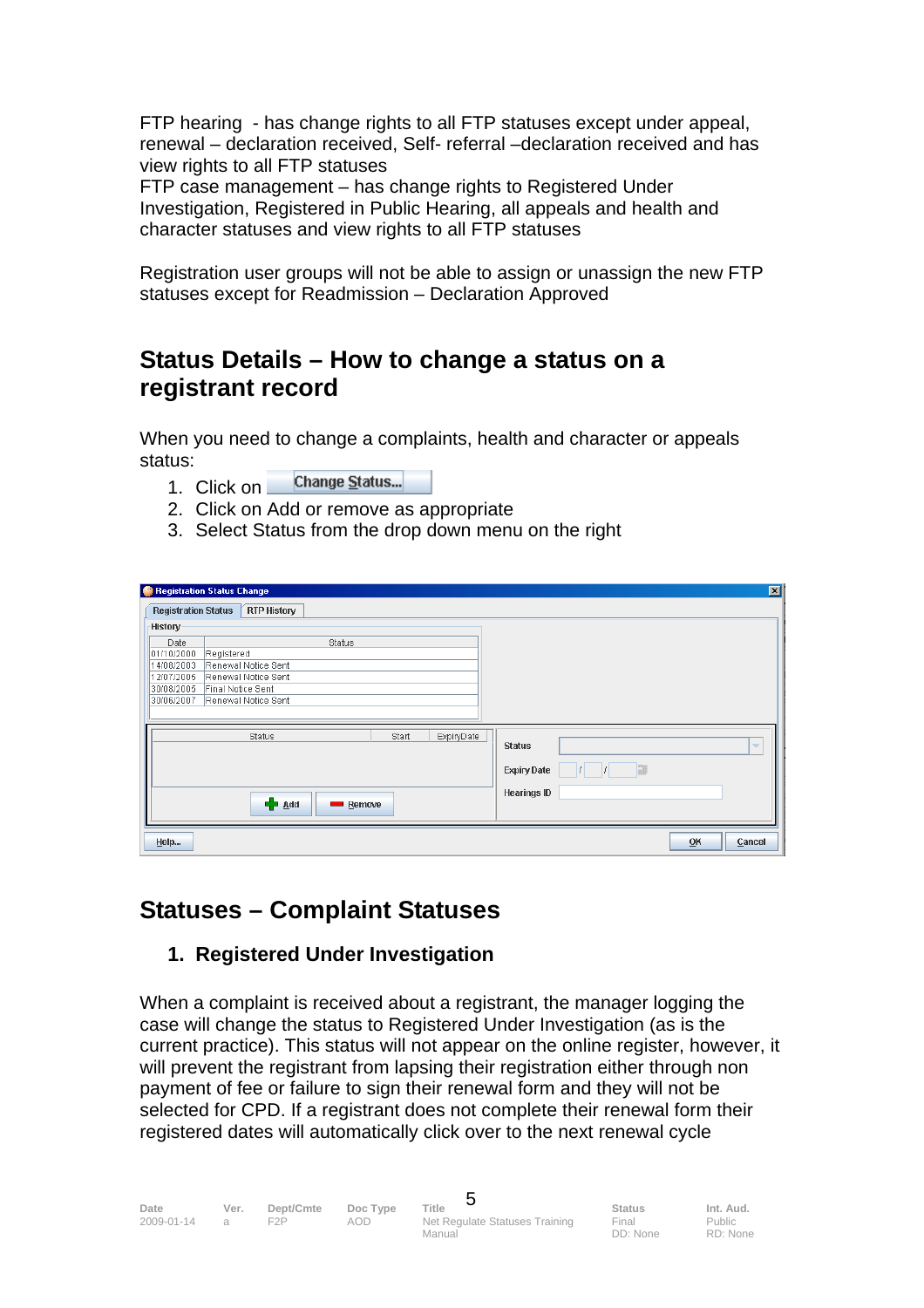therefore never showing a past date. This prevents any confusion for members of the public when viewing the online register.

This status cannot be viewed by the registration officer user group but for FTP users will appear as follows:

|                                |                   |                                            |                           | <b>Registered, Reg Under Inv</b> |            |                    |                                       |    |                          |
|--------------------------------|-------------------|--------------------------------------------|---------------------------|----------------------------------|------------|--------------------|---------------------------------------|----|--------------------------|
| Registration Status Change     |                   |                                            |                           |                                  |            |                    |                                       |    | $\mathbf{x}$             |
| <b>Registration Status</b>     |                   | <b>RTP History</b>                         |                           |                                  |            |                    |                                       |    |                          |
| History                        |                   |                                            |                           |                                  |            |                    |                                       |    |                          |
| Date                           |                   |                                            | Status                    |                                  |            |                    |                                       |    |                          |
| 01/10/2000                     | Registered        |                                            |                           |                                  |            |                    |                                       |    |                          |
| 14/08/2003<br>12/07/2005       |                   | Renewal Notice Sent<br>Renewal Notice Sent |                           |                                  |            |                    |                                       |    |                          |
| 30/08/2005                     | Final Notice Sent |                                            |                           |                                  |            |                    |                                       |    |                          |
| 30/06/2007                     |                   | Renewal Notice Sent                        |                           |                                  |            |                    |                                       |    |                          |
|                                |                   |                                            |                           |                                  |            |                    |                                       |    |                          |
|                                |                   | Status                                     |                           | Start                            | ExpiryDate |                    |                                       |    |                          |
| Registered Under Investigation |                   |                                            |                           | 30/10/2010                       |            | <b>Status</b>      | <b>Registered Under Investigation</b> |    | $\overline{\phantom{a}}$ |
|                                |                   |                                            |                           |                                  |            | <b>Expiry Date</b> |                                       |    |                          |
|                                |                   |                                            |                           |                                  |            |                    |                                       |    |                          |
|                                |                   |                                            |                           |                                  |            | <b>Hearings ID</b> |                                       |    |                          |
|                                |                   | ⊕<br>Add                                   | Remove<br><b>Contract</b> |                                  |            |                    |                                       |    |                          |
|                                |                   |                                            |                           |                                  |            |                    |                                       |    |                          |
| $H$ elp                        |                   |                                            |                           |                                  |            |                    |                                       | OK | Cancel                   |
|                                |                   |                                            |                           |                                  |            |                    |                                       |    |                          |

#### **2. Registered In Public Hearing**

When a case to answer decision has been made by the investigating panel, the case manager, when doing follow up should remove the under investigation and add the status to Registered In Public Hearing. This status does not appear on the online register but can be viewed by ALL users. This status prevents the registrant from lapsing as per the registered under investigation status

| <b>P</b> Registration Status Change |                                                  |                     |               |                     |            |                    |             |    |                          |
|-------------------------------------|--------------------------------------------------|---------------------|---------------|---------------------|------------|--------------------|-------------|----|--------------------------|
|                                     | <b>Registration Status</b><br><b>RTP History</b> |                     |               |                     |            |                    |             |    |                          |
| History                             |                                                  |                     |               |                     |            |                    |             |    |                          |
| Date                                |                                                  |                     | <b>Status</b> |                     |            |                    |             |    |                          |
| 01/10/2000                          | Registered                                       |                     |               |                     |            |                    |             |    |                          |
| 14/08/2003                          |                                                  | Renewal Notice Sent |               |                     |            |                    |             |    |                          |
| 12/07/2005                          |                                                  | Renewal Notice Sent |               |                     |            |                    |             |    |                          |
| 30/08/2005                          | Final Notice Sent                                |                     |               |                     |            |                    |             |    |                          |
| 30/06/2007                          |                                                  | Renewal Notice Sent |               |                     |            |                    |             |    |                          |
|                                     |                                                  |                     |               |                     |            |                    |             |    |                          |
|                                     |                                                  |                     |               |                     |            |                    |             |    |                          |
| Registered In Public Hearing        |                                                  | <b>Status</b>       |               | Start<br>30/10/2010 | ExpiryDate | <b>Status</b>      |             |    | $\overline{\phantom{a}}$ |
|                                     |                                                  |                     |               |                     |            |                    |             |    |                          |
|                                     |                                                  |                     |               |                     |            | <b>Expiry Date</b> | $ I  =  I $ |    |                          |
|                                     |                                                  |                     |               |                     |            |                    |             |    |                          |
|                                     |                                                  | ♣                   |               |                     |            | <b>Hearings ID</b> |             |    |                          |
|                                     |                                                  | Add                 | $\sim$        | <b>Remove</b>       |            |                    |             |    |                          |
| Help                                |                                                  |                     |               |                     |            |                    |             | OK | Cancel                   |
|                                     |                                                  |                     |               |                     |            |                    |             |    |                          |

The status will appear in the status bar of net regulate as follows

|                    | <b>Registered, In Public Hearing</b> |                               |                        |                                                               |                                    |  |  |  |  |
|--------------------|--------------------------------------|-------------------------------|------------------------|---------------------------------------------------------------|------------------------------------|--|--|--|--|
|                    |                                      |                               |                        |                                                               |                                    |  |  |  |  |
| Date<br>2009-01-14 | Ver.<br>a                            | Dept/Cmte<br>F <sub>2</sub> P | Doc Type<br><b>AOD</b> | 6<br><b>Title</b><br>Net Regulate Statuses Training<br>Manual | <b>Status</b><br>Final<br>DD: None |  |  |  |  |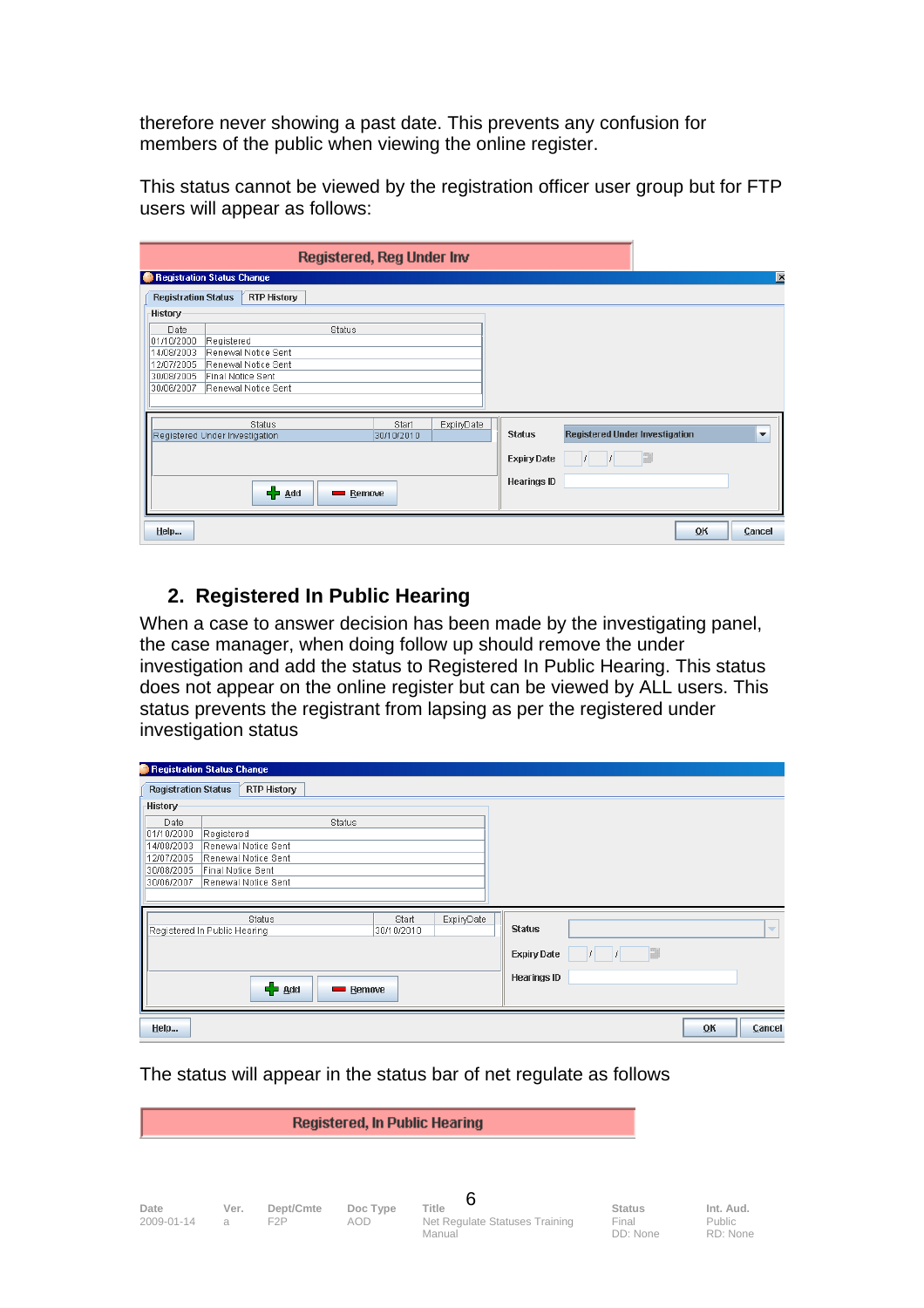#### **3. Registered Caution**

When a panel imposed a caution order on the registrant, after any appeal period has elapsed, the hearings team should remove the in public hearing status and change to Registered Caution. You should also enter the expiry date of the caution. You should also enter the hearings ID number. This is the number generated when you enter the outcome of the hearing on to the CMS system. This will then link the online register to the relevant website entry outlining the decision and order

| Registration Status Change |            |                          |               |       |            |                    |                             |                          |
|----------------------------|------------|--------------------------|---------------|-------|------------|--------------------|-----------------------------|--------------------------|
| <b>Registration Status</b> |            | <b>RTP History</b>       |               |       |            |                    |                             |                          |
| History                    |            |                          |               |       |            |                    |                             |                          |
| Date                       |            |                          | Status        |       |            |                    |                             |                          |
| 01/10/2000                 | Registered |                          |               |       |            |                    |                             |                          |
| 14/08/2003                 |            | Renewal Notice Sent      |               |       |            |                    |                             |                          |
| 12/07/2005                 |            | Renewal Notice Sent      |               |       |            |                    |                             |                          |
| 30/08/2005                 |            | <b>Final Notice Sent</b> |               |       |            |                    |                             |                          |
| 30/06/2007                 |            | Renewal Notice Sent      |               |       |            |                    |                             |                          |
|                            |            |                          |               |       |            |                    |                             |                          |
|                            |            | <b>Status</b>            |               | Start | ExpiryDate |                    |                             |                          |
| Registered Cautioned       |            |                          | 30/10/2010    |       | 14/01/2009 | <b>Status</b>      | <b>Registered Cautioned</b> | $\overline{\phantom{a}}$ |
|                            |            |                          |               |       |            | <b>Expiry Date</b> | 14 / 01 / 2009              |                          |
|                            |            | ∯ <u>А</u> dd            | Remove<br>e i |       |            | <b>Hearings ID</b> | 999999                      |                          |

It will look like this in the status bar and all will be able to view

**Registered, Cautioned** 

#### **4. Registered Conditions of Practice**

The same process as Registered Cautioned applies here. The tool bar will appear as follows:

#### **5. Registered Interim Conditions of Practice**

When a panel impose an interim conditions of practice, a new status is added to either registered under investigation or registered in public hearing. The status of interim conditions is only removed when the INTERIM order is revoked. You will still need to enter the hearings ID number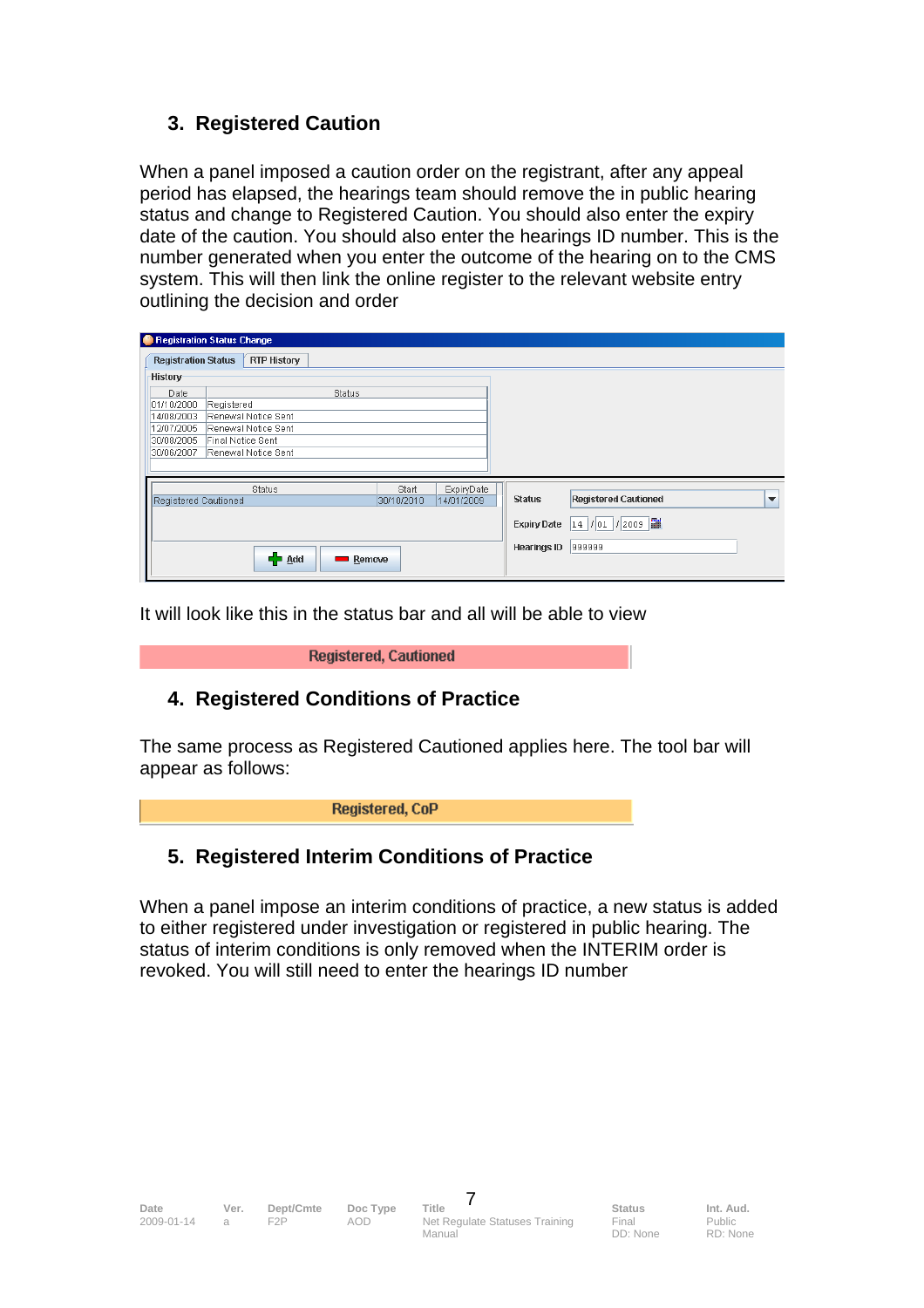| <sup>1</sup> Registration Status Change |            |                                           |                                                                                                                                                                                                                                |            |            |                    |                                                  |    |                      |
|-----------------------------------------|------------|-------------------------------------------|--------------------------------------------------------------------------------------------------------------------------------------------------------------------------------------------------------------------------------|------------|------------|--------------------|--------------------------------------------------|----|----------------------|
| <b>Registration Status</b>              |            | <b>RTP History</b>                        |                                                                                                                                                                                                                                |            |            |                    |                                                  |    |                      |
| History                                 |            |                                           |                                                                                                                                                                                                                                |            |            |                    |                                                  |    |                      |
| Date                                    |            |                                           | Status                                                                                                                                                                                                                         |            |            |                    |                                                  |    |                      |
| 01/10/2000                              | Registered |                                           |                                                                                                                                                                                                                                |            |            |                    |                                                  |    |                      |
| 14/08/2003                              |            | Renewal Notice Sent                       |                                                                                                                                                                                                                                |            |            |                    |                                                  |    |                      |
| 12/07/2005                              |            | Renewal Notice Sent                       |                                                                                                                                                                                                                                |            |            |                    |                                                  |    |                      |
| 30/08/2005                              |            | Final Notice Sent                         |                                                                                                                                                                                                                                |            |            |                    |                                                  |    |                      |
| 30/06/2007                              |            | Renewal Notice Sent                       |                                                                                                                                                                                                                                |            |            |                    |                                                  |    |                      |
|                                         |            |                                           |                                                                                                                                                                                                                                |            |            |                    |                                                  |    |                      |
|                                         |            |                                           |                                                                                                                                                                                                                                |            |            |                    |                                                  |    |                      |
|                                         |            | Status                                    |                                                                                                                                                                                                                                | Start      | ExpiryDate |                    |                                                  |    |                      |
| Registered In Public Hearing            |            |                                           |                                                                                                                                                                                                                                | 30/10/2010 |            | <b>Status</b>      | <b>Registered Interim Conditions of Practice</b> |    | $\blacktriangledown$ |
|                                         |            | Registered Interim Conditions of Practice |                                                                                                                                                                                                                                | 30/10/2010 | 28/04/2009 |                    |                                                  |    |                      |
|                                         |            |                                           |                                                                                                                                                                                                                                |            |            | <b>Expiry Date</b> | 28   1 04   1 2009   1                           |    |                      |
|                                         |            |                                           |                                                                                                                                                                                                                                |            |            | <b>Hearings ID</b> | 111111                                           |    |                      |
|                                         |            | 中 Add                                     | and the contract of the contract of the contract of the contract of the contract of the contract of the contract of the contract of the contract of the contract of the contract of the contract of the contract of the contra | Remove     |            |                    |                                                  |    |                      |
|                                         |            |                                           |                                                                                                                                                                                                                                |            |            |                    |                                                  |    |                      |
|                                         |            |                                           |                                                                                                                                                                                                                                |            |            |                    |                                                  |    |                      |
| Help                                    |            |                                           |                                                                                                                                                                                                                                |            |            |                    |                                                  | OK | Cancel               |
|                                         |            |                                           |                                                                                                                                                                                                                                |            |            |                    |                                                  |    |                      |

The status bar will look like this:

Registered, In Public Hearing, Interim CoP

Registration Officers will see that registrant has interim conditions of practice

#### **6. Deregistered Suspension**

The process outlined in relation to caution will apply here. However, no Hearing ID needs to be entered

|                            | <b>P. Registration Status Change</b> |                     |            |                    |                                |              |                          |
|----------------------------|--------------------------------------|---------------------|------------|--------------------|--------------------------------|--------------|--------------------------|
| <b>Registration Status</b> | <b>RTP History</b>                   |                     |            |                    |                                |              |                          |
| History                    |                                      |                     |            |                    |                                |              |                          |
| Date                       |                                      | <b>Status</b>       |            |                    |                                |              |                          |
| 01/10/2000                 | Registered                           |                     |            |                    |                                |              |                          |
| 14/08/2003                 | Renewal Notice Sent                  |                     |            |                    |                                |              |                          |
| 12/07/2005                 | Renewal Notice Sent                  |                     |            |                    |                                |              |                          |
| 30/08/2005                 | Final Notice Sent                    |                     |            |                    |                                |              |                          |
| 30/06/2007                 | Renewal Notice Sent                  |                     |            |                    |                                |              |                          |
|                            |                                      |                     |            |                    |                                |              |                          |
|                            | <b>Status</b>                        |                     |            |                    |                                |              |                          |
|                            | Deregistered Suspension              | Start<br>30/10/2010 | ExpiryDate | <b>Status</b>      | <b>Deregistered Suspension</b> |              | $\overline{\phantom{a}}$ |
|                            |                                      |                     |            |                    |                                |              |                          |
|                            |                                      |                     |            | <b>Expiry Date</b> | $17$ $ 10 $ $ 2009 $ $  $      |              |                          |
|                            |                                      |                     |            | <b>Hearings ID</b> |                                |              |                          |
|                            | <b>D</b> Add                         | Remove<br>a,        |            |                    |                                |              |                          |
|                            |                                      |                     |            |                    |                                |              |                          |
|                            |                                      |                     |            |                    |                                |              |                          |
| $H$ elp                    |                                      |                     |            |                    |                                | OK<br>Cancel |                          |

The registrant WILL NOT appear on the online register and the status bar will look like this:

#### **7. Deregistered Struck Off**

The process above will apply, however you do not need to enter an expiry date or a hearings ID

| Date       | Ver. | Dept/Cmte | Doc Type | Title                          | <b>Status</b> | Int. Aud. |
|------------|------|-----------|----------|--------------------------------|---------------|-----------|
| 2009-01-14 |      | FクP       | AOD      | Net Regulate Statuses Training | Final         | Public    |
|            |      |           |          | Manual                         | DD: None      | RD: None  |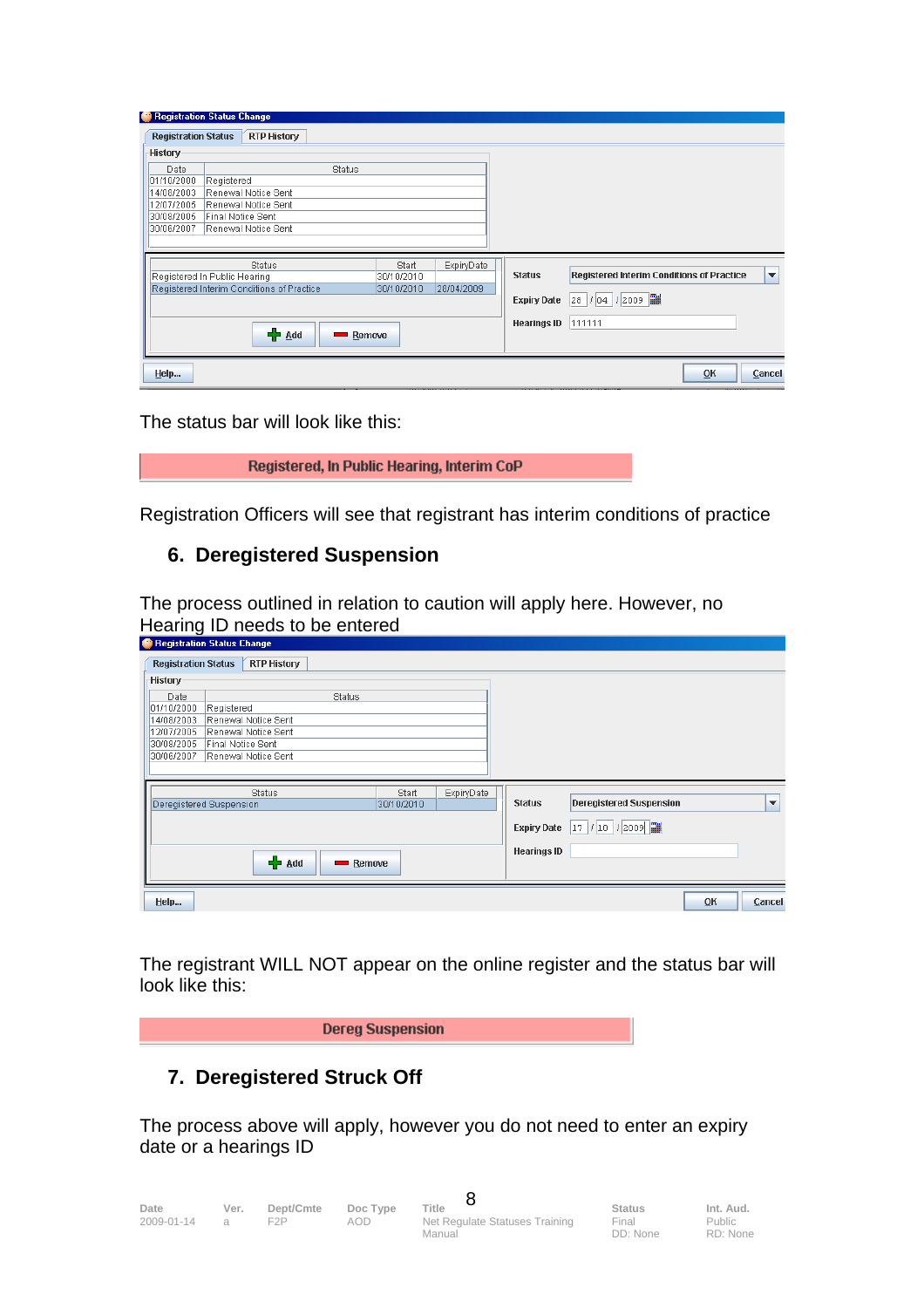#### **8. Deregistered Interim Suspension**

The process outlined in Registered Interim Conditions of Practice will apply. However, no Hearings ID needs to be entered

#### **9. Deregistered Removed**

This status should be used when a registrant is removed from the register following an incorrect entry finding and in NO other circumstance

#### **Other**

If a registrant appeals their decision to the high court and no interim order is imposed, the status should be Registered – In Public Hearing

#### **Statuses – Health and Character Registrant Statuses**

The following statuses are health and character statuses when an individual has registrant record:

#### **10. Renewals – Declaration Received**

When a registrant declares an issue on renewal to the register, FTP will change their status to Renewals- Declaration received

| Registration Status Change      |            |                     |                |            |            |                    |                                                                |
|---------------------------------|------------|---------------------|----------------|------------|------------|--------------------|----------------------------------------------------------------|
| <b>Registration Status</b>      |            | <b>RTP History</b>  |                |            |            |                    |                                                                |
| History                         |            |                     |                |            |            |                    |                                                                |
| Date                            |            |                     | <b>Status</b>  |            |            |                    |                                                                |
| 16/10/2004                      |            | Renewal Notice Sent |                |            |            |                    |                                                                |
| 18/10/2004                      | Registered |                     |                |            |            |                    |                                                                |
| 17/11/2004                      |            | Final Notice Sent   |                |            |            |                    |                                                                |
| 31/08/2006                      |            | Renewal Notice Sent |                |            |            |                    |                                                                |
| 04/09/2008                      |            | Renewal Notice Sent |                |            |            |                    |                                                                |
|                                 |            |                     |                |            |            |                    |                                                                |
|                                 |            |                     |                |            |            |                    |                                                                |
|                                 |            | <b>Status</b>       |                | Start      | ExpiryDate | <b>Status</b>      | <b>Renewals - Declaration Received</b><br>$\blacktriangledown$ |
| Renewals - Declaration Received |            |                     |                | 30/10/2010 |            |                    |                                                                |
|                                 |            |                     |                |            |            | <b>Expiry Date</b> |                                                                |
|                                 |            |                     |                |            |            |                    |                                                                |
|                                 |            |                     |                |            |            | <b>Hearings ID</b> |                                                                |
|                                 |            | + Add               | Remove<br>a an |            |            |                    |                                                                |
|                                 |            |                     |                |            |            |                    |                                                                |
|                                 |            |                     |                |            |            |                    |                                                                |
| Help                            |            |                     |                |            |            |                    | Cancel<br>0 <sub>K</sub>                                       |
|                                 |            |                     |                |            |            |                    |                                                                |

The status bar will appear as follows and will be visible to all but will not show on the online register. The registrant cannot lapse their registration or complete the renewal process until this status is removed. The status should only be removed if the registration panel determine the renewal should be allowed and processed in the usual way.

#### Registered, Renewals Decl Rec, Renewal Notice Sent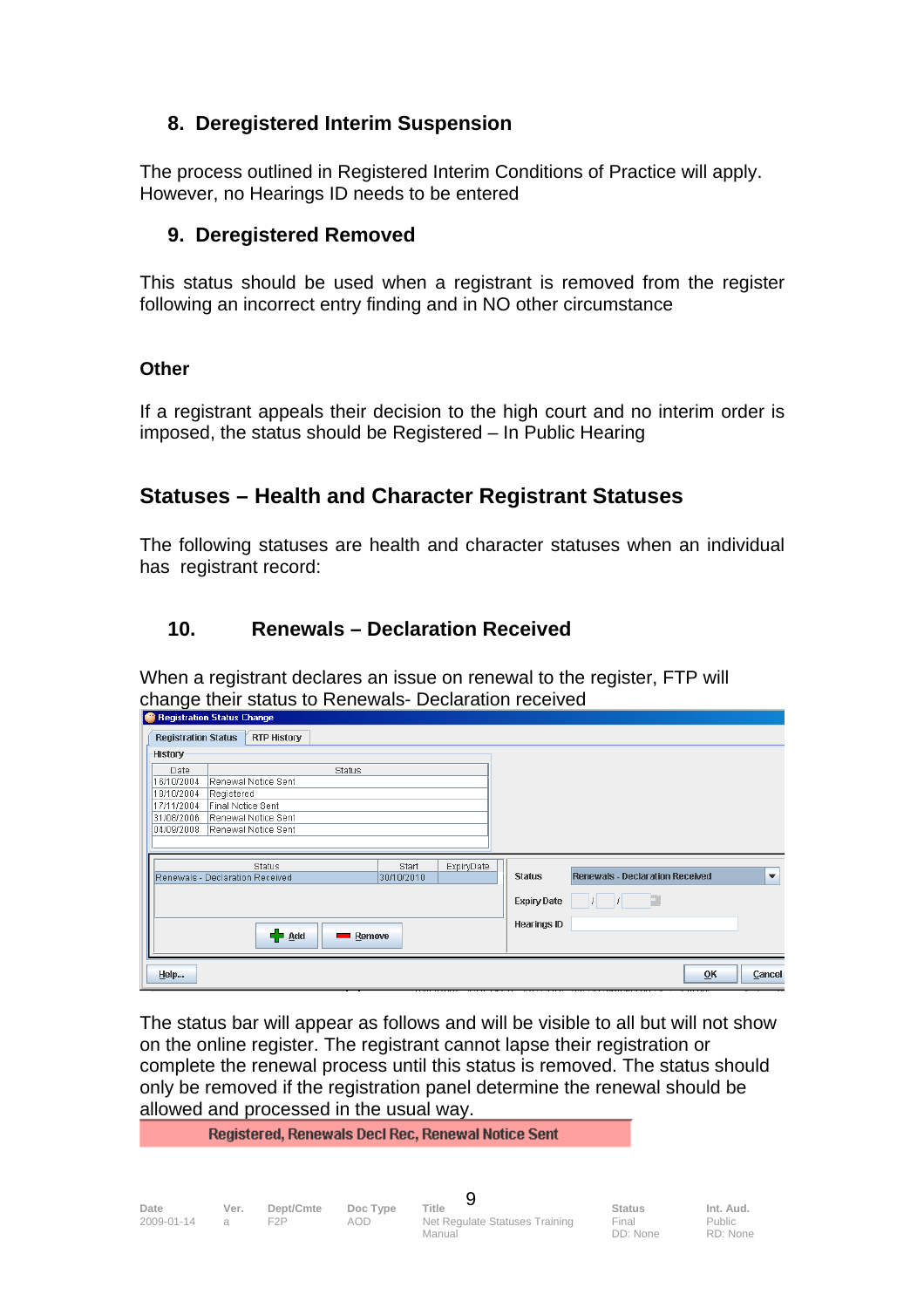#### **11. Renewals – Declaration Rejected**

If the registration panel determine that the renewal should be rejected, the status should be changed to Renewal- Declaration rejected. After the 28 day appeal period has elapsed and no appeal has been received, the status should be manually changed to deregistered rejected. More detail on what you should do if a registrant does appeal a renewal can be found later in this document. It will look like this:

| Registration Status Change                                             |                                   |                    |                                 |                          |
|------------------------------------------------------------------------|-----------------------------------|--------------------|---------------------------------|--------------------------|
| <b>Registration Status</b><br><b>RTP History</b>                       |                                   |                    |                                 |                          |
| History                                                                |                                   |                    |                                 |                          |
| Date<br>Status                                                         |                                   |                    |                                 |                          |
| 16/10/2004<br>Renewal Notice Sent                                      |                                   |                    |                                 |                          |
| 18/10/2004<br>Registered<br>17/11/2004<br>Final Notice Sent            |                                   |                    |                                 |                          |
| 31/08/2006<br>Renewal Notice Sent                                      |                                   |                    |                                 |                          |
| 04/09/2008<br>Renewal Notice Sent                                      |                                   |                    |                                 |                          |
|                                                                        |                                   |                    |                                 |                          |
| <b>Status</b>                                                          | Start<br>ExpiryDate               |                    |                                 |                          |
| Renewals - Declaration Rejected                                        | 30/10/2010                        | <b>Status</b>      | Renewals - Declaration Rejected | $\blacktriangledown$     |
|                                                                        |                                   |                    | E                               |                          |
|                                                                        |                                   | <b>Expiry Date</b> | $ I  =  I $                     |                          |
|                                                                        |                                   | <b>Hearings ID</b> |                                 |                          |
| - <mark>⊹</mark> ⊅ <u>А</u> dd<br>Remove                               |                                   |                    |                                 |                          |
|                                                                        |                                   |                    |                                 |                          |
| Help                                                                   |                                   |                    |                                 | QK<br>Cancel             |
|                                                                        |                                   |                    |                                 |                          |
| and once rejected like this:                                           |                                   |                    |                                 |                          |
| Registration Status Change                                             |                                   |                    |                                 |                          |
| <b>Registration Status</b><br><b>RTP History</b>                       |                                   |                    |                                 |                          |
| History                                                                |                                   |                    |                                 |                          |
| Date<br>Status                                                         |                                   |                    |                                 |                          |
| 16/10/2004<br>Renewal Notice Sent                                      |                                   |                    |                                 |                          |
| 18/10/2004<br>Registered                                               |                                   |                    |                                 |                          |
| 17/11/2004<br>Final Notice Sent                                        |                                   |                    |                                 |                          |
| Renewal Notice Sent<br>31/08/2006<br>04/09/2008<br>Renewal Notice Sent |                                   |                    |                                 |                          |
|                                                                        |                                   |                    |                                 |                          |
|                                                                        |                                   |                    |                                 |                          |
| <b>Status</b><br>Deregistered - Rejected                               | Start<br>ExpiryDate<br>30/10/2010 | <b>Status</b>      | <b>Deregistered - Rejected</b>  | $\overline{\phantom{a}}$ |
|                                                                        |                                   |                    |                                 |                          |
|                                                                        |                                   | <b>Expiry Date</b> | B<br>$ I  =  I $                |                          |
|                                                                        |                                   |                    |                                 |                          |
| 다 Add<br>Remove                                                        |                                   | <b>Hearings ID</b> |                                 |                          |
|                                                                        |                                   |                    |                                 |                          |
|                                                                        |                                   |                    |                                 |                          |
| Help                                                                   |                                   |                    |                                 | OK<br>Cancel             |

#### **12. Self Referrals – Declaration Received**

If a self referral is received the status should be changed to Self Referral – Declaration received. If the registration panel recommend a referral to FTP the status should be changed to Registered Under Investigation. If they do not, the status should be removed.

All users can see the self referral declaration received status

#### **13. Readmission – Declaration Received**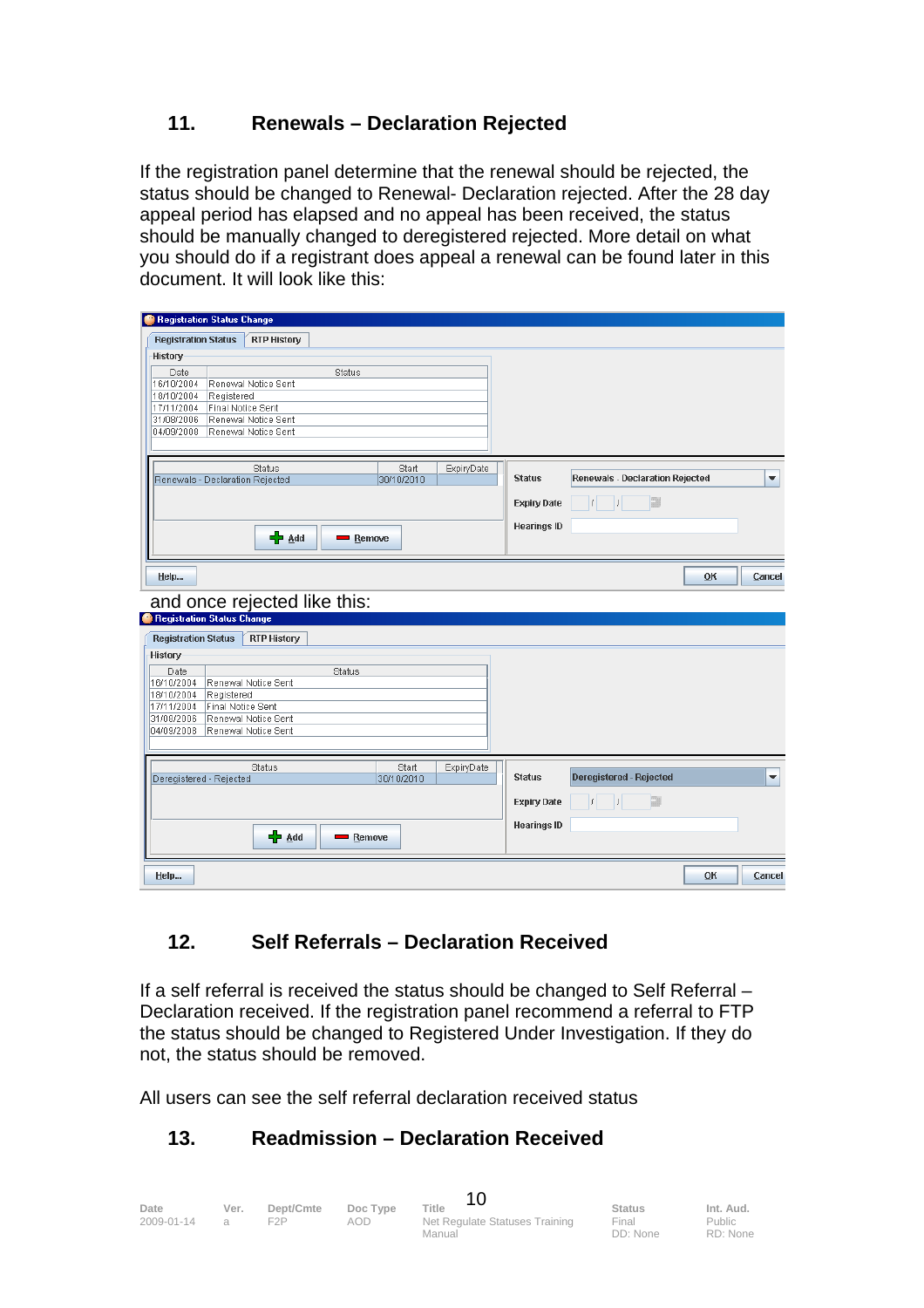If an individual applies for readmission to the register, the status should be changed to Readmission – Declaration received.

All users can see this status

#### **14. Readmission – Declaration Approved**

If the readmission is approved, the status should be changed to Readmission – Declaration Approved. Registration can then change the status as appropriate

#### **15. Readmission – Declaration Rejected**

If the readmission is rejected the status Readmission received should be removed and changed to Readmission- Declaration rejected.

#### **16. Deregistered – Rejected**

Please see above in section 11

#### **Statuses – Registrant Appeal Statuses**

The following statuses apply when a registrant appeals a registration decision. They do not apply when an applicant appeals a decision (see statuses below). Only FTP users can apply these statuses, but the y can be viewed by all user roles.

#### **17. Registered In Appeal**

This status applies when a registrant appeals a decision not to renew their registration. The status is applied by a Case Manager when logging an appeal.

#### **18. Registered Appeal Dismissed**

This status applies when a registrant appeals a decision and their appeal is dismissed by a panel. The status Registered in Appeal should be removed and replaced with Applicant (Appeal Allowed) by the person doing the hearing follow up follow an appeal panel.

#### **Status Details – How to change a status on an applicant record**

| Date       | Ver.           | Dept/Cmte | Doc Type | Title                          | <b>Status</b> | Int. Aud. |
|------------|----------------|-----------|----------|--------------------------------|---------------|-----------|
| 2009-01-14 | $\overline{a}$ | F2P       | aod      | Net Regulate Statuses Training | Final         | Public    |
|            |                |           |          | Manual                         | DD: None      | RD: None  |

 $\overline{1}$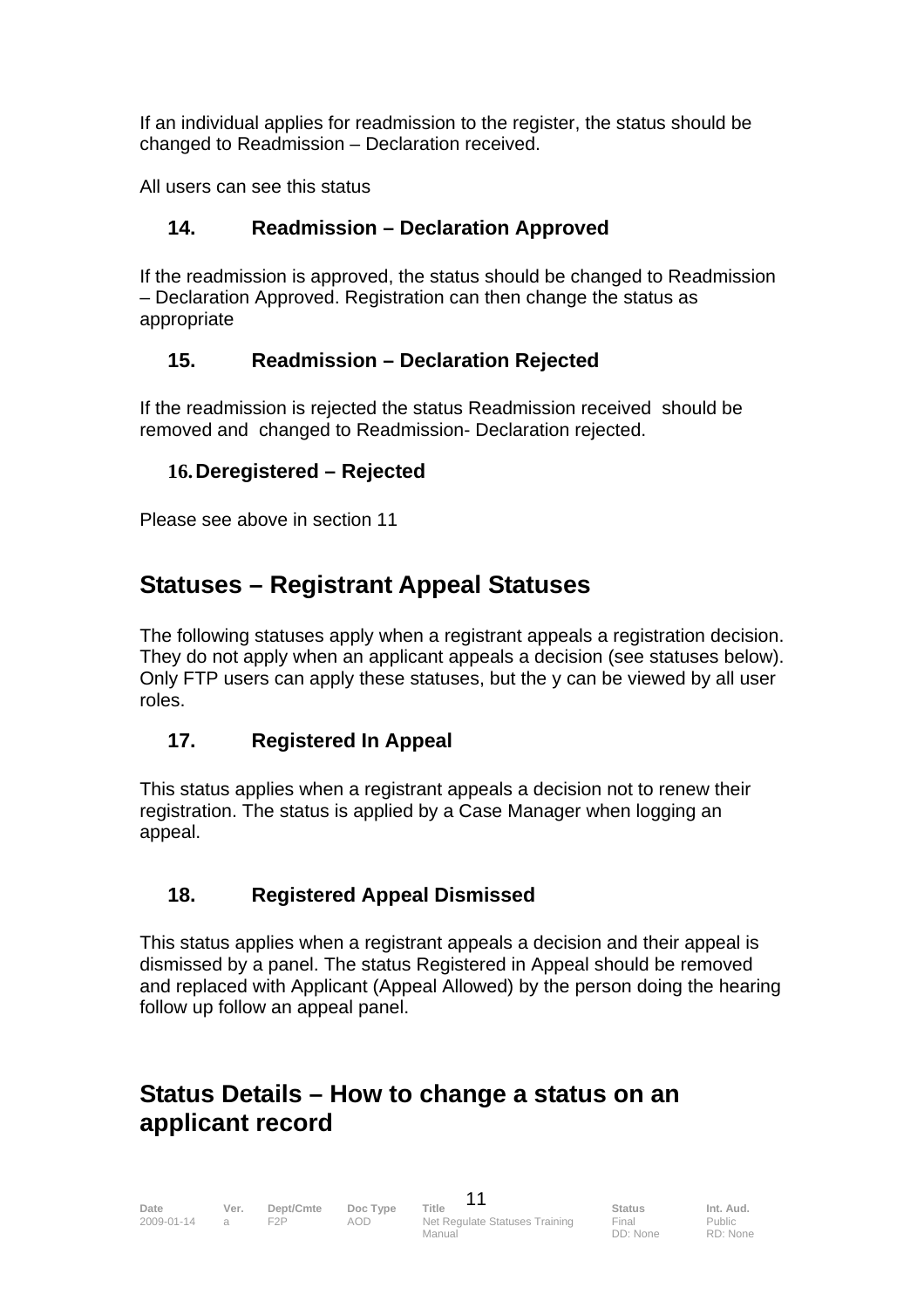When you need to change a status on an applicant record:

- Reopen 1. If the record has been closed, click on
- 2. Then, click on the drop down list in the bottom, middle of the screen Minimum Information
- 3. Select the required status from the drop down list

#### **Statuses – Applicant Appeal Statuses**

The following statuses apply when an **applicant** appeals a registration decision. They do not apply when a **registrant** appeals a decision (see statuses above). Only FTP users can apply these statuses, but they can be viewed by all user roles.

#### **19. Applicant (Under Appeal)**

This status applies when an applicant appeals a decision not to allow their registration. The status is applied by a Case Manager when logging an appeal.

#### **20. Applicant (Appeal Dismissed)**

This status applies when an applicant appeals a decision and their appeal is dismissed by a panel. The status Applicant (Under Appeal) should be removed and replaced with Applicant (Appeal Dismissed) by the person doing the hearing follow up follow an appeal panel.

#### **21. Applicant (Appeal Allowed)**

This status applies when an applicant appeals a decision and their appeal is allowed by a panel. The status Applicant (Under Appeal) should be removed and replaced with Applicant (Appeal Allowed) by the person doing the hearing follow up follow an appeal panel.

Although a registration user cannot apply this status, they can change this status to any other registration status once the case is passed to them to process.

#### **22. Applicant (Appeal Withdrawn)**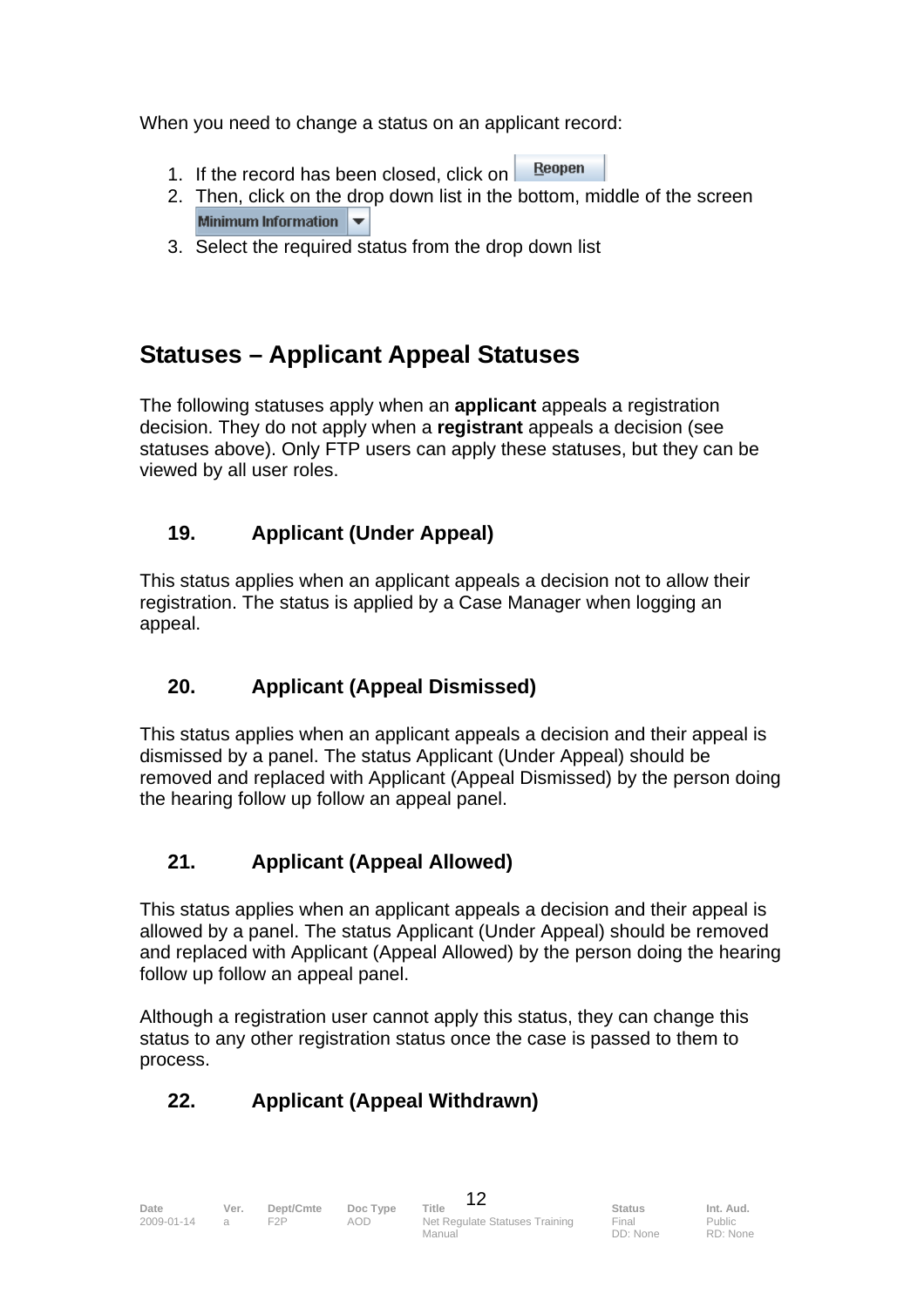This status applies when an applicant appeals a decision and they subsequently decide to with draw their appeal. The status Applicant (Under Appeal) should be removed and replaced with Applicant (Appeal Withdrawn) by the person closing the case.

Although a registration user cannot apply this status, they can change this status to any other registration status.

#### **23. Applicant (Appeal Remitted)**

This status applies when an applicant appeals a decision and their appeal is remitted to the Education and Training Committee by a panel. The status Applicant (Under Appeal) should be removed and replaced with Applicant (Appeal Remitted) by the person doing the hearing follow up follow an appeal panel.

Although a registration user cannot apply this status, they can change this status to any other registration status once the case is passed to them to process.

#### **Statuses – Application Statuses**

These statuses can only be applied by registration users. They are visible to all users.

- **24. Period of Adaptation**
- **25. Aptitude Test**

#### **Searching by status**

Final DD: None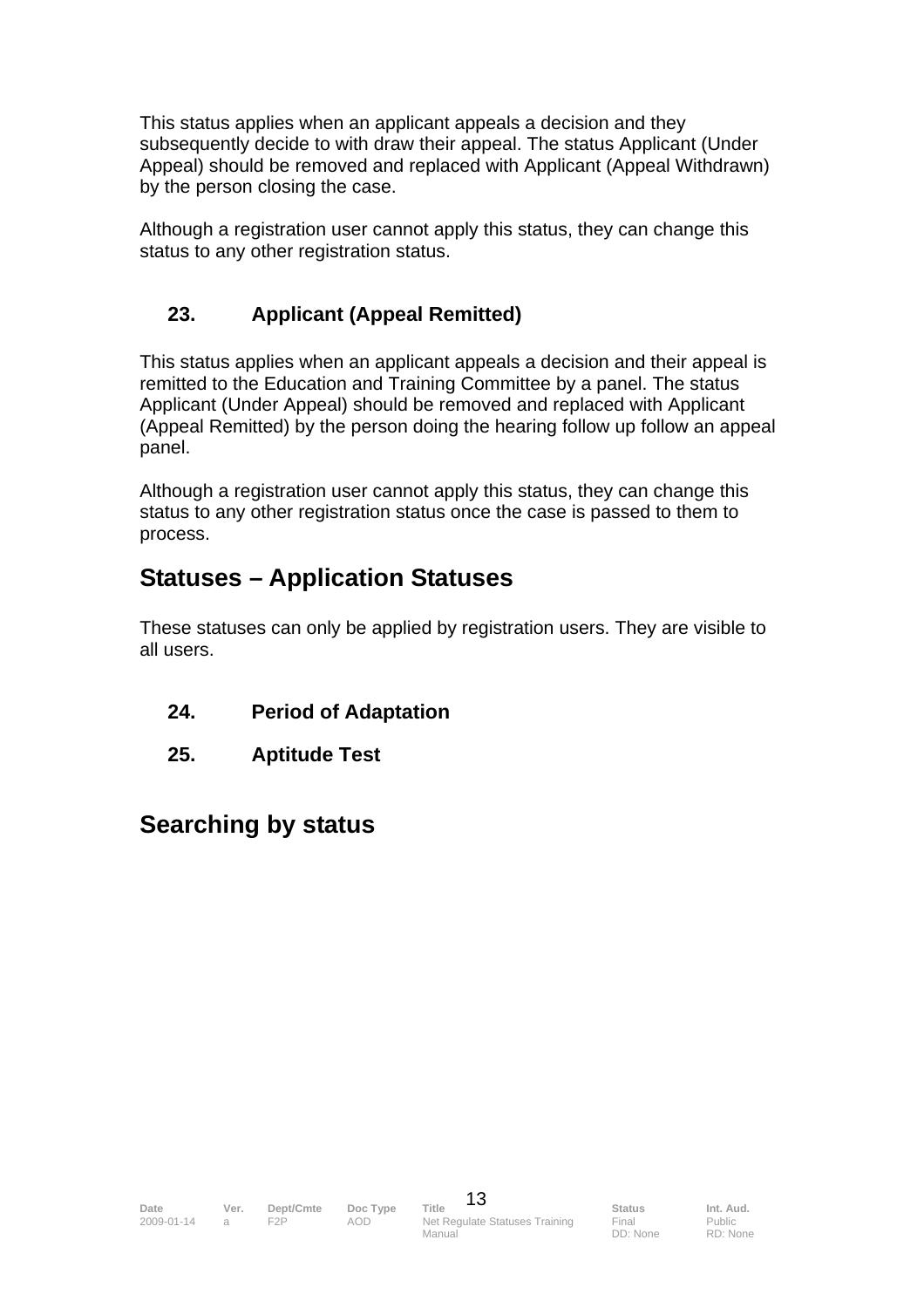| Search for Information                                                                                                      |                                                                                                                        |                               | EDE          |
|-----------------------------------------------------------------------------------------------------------------------------|------------------------------------------------------------------------------------------------------------------------|-------------------------------|--------------|
| -Registration/Application-                                                                                                  | -Search Type                                                                                                           |                               | Start Search |
| ID:                                                                                                                         | $\odot$ Registrations $\odot$ Applications $\odot$ Both<br>Search for:                                                 |                               | Clear        |
| <sup>1</sup> rofession:<br>×.<br>me of<br>Reg/App Date:                                                                     | Registration status:                                                                                                   | ▼<br>$\overline{\phantom{a}}$ | $H$ elp      |
| CPD ID:                                                                                                                     | <b>Application status:</b><br>Application type:                                                                        | $\mathbf{r}$                  | Open         |
| IØ                                                                                                                          |                                                                                                                        |                               |              |
| <b>Personal Details-</b><br>Surnamc:<br><b>First Names:</b><br>Previous Narne:<br>醞<br>Date of Dirth:<br>-Results-          | <b>Address</b><br>Address Line 1:<br>Foun#City:<br>County/Shire:<br>Country:<br>$\overline{\phantom{a}}$<br>Post Code: |                               |              |
| Number<br><b>First Names</b><br>Surname<br>3 result.'s returned in 47 milliseconds (database:12, processing:11, network:24) | Reg/App Date<br>Date of Birth<br>Profession                                                                            | <b>Status</b>                 |              |

Records can be searched by registrant or applicant records. They can also be searched by any registration status (see full list above) or any application status (see list above).

This can be used a method of checking that records are assigned the correct status and can be cross referenced with other databases.

#### **Incomplete Renewals**

When a registrant has a complaint, health and character or appeal status applied to their record, they do not lapse from the register even if they do not complete the renewal process i.e. pay their fees and sign the declaration. When the proceedings have concluded, HPC needs to chase any outstanding money or request a signed declaration. **The Incomplete Renewals status identifies these registrants and must be applied manually by FTP.** The following process must be applied:

- 1. The FTP user removing the status on conclusion of any proceedings must check whether the individual paid and signed during the most recent renewal process. (For details on how to check this, see section below.)
- 2. If the registrant has either not paid and/or not signed the declaration, the status **Incomplete Renewal** must be applied manually by the FTP user, rather than the Registered status.
- 3. The FTP user must email regfinance@hpc-uk.org to inform finance that this status has been applied and provide the registration number and name.
- 4. Finance will request outstanding fees and/or a signed declaration.

| Date       | Ver. | Dept/Cmte<br>F2P | Doc Type | Title                                    | <b>Status</b><br>Final | Int. Aud.          |
|------------|------|------------------|----------|------------------------------------------|------------------------|--------------------|
| 2009-01-14 |      |                  | AOD.     | Net Regulate Statuses Training<br>Manual | DD: None               | Public<br>RD: None |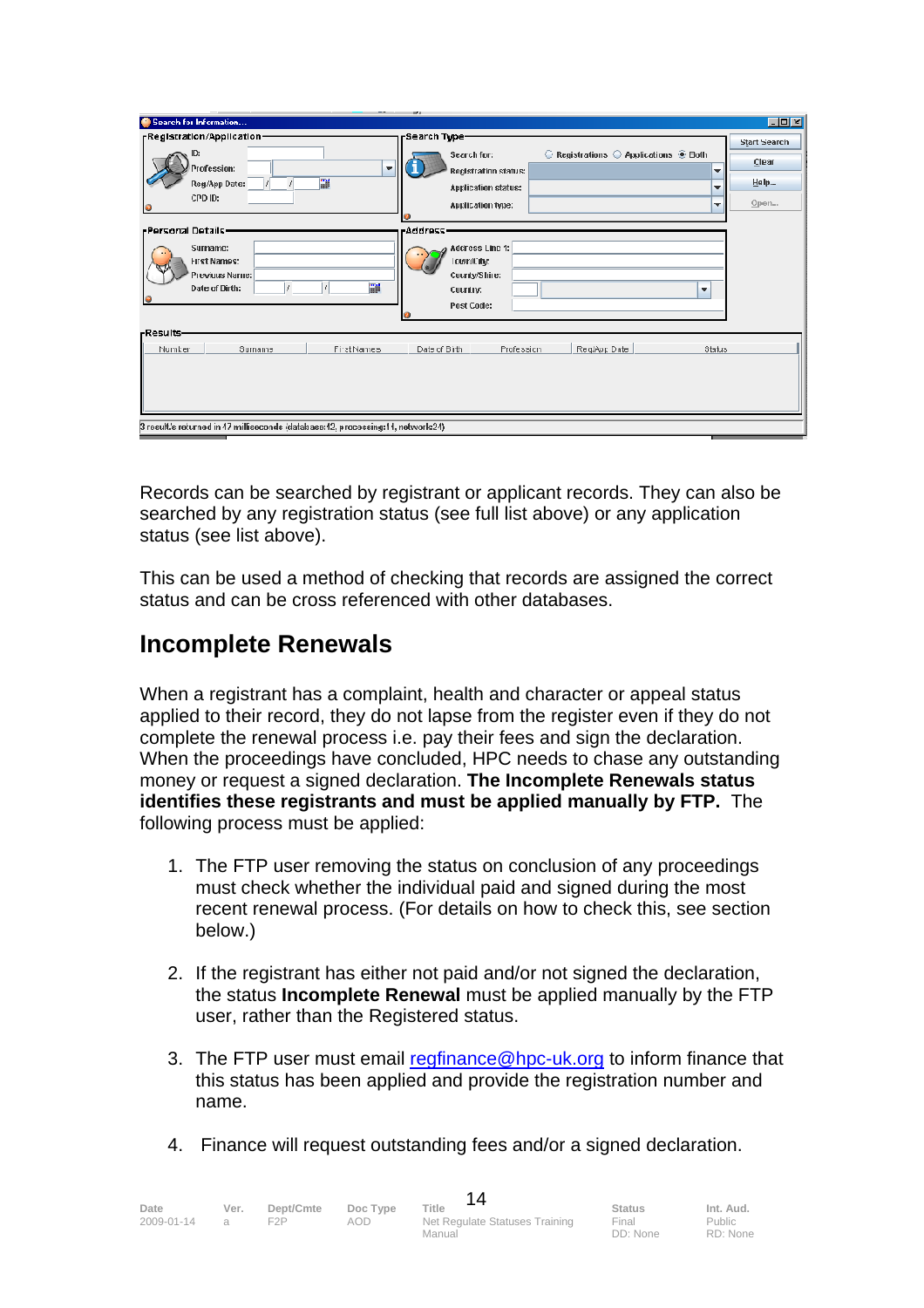5. An FTP manager will run a monthly report of those registrants with a Incomplete Renewal status and provide Finance with a copy.

#### **Checking that a registrant has paid and signed**

To check if a registrant has signed the declaration in the most recent renewal cycle, look in the Registration Details part of the record highlighted below.

To check if a registrant has paid their fees, check the financial history. If the current balance appears in red, they have not paid their fees. If it is in black they have paid their fees, see below.

Final DD: None

Public RD: None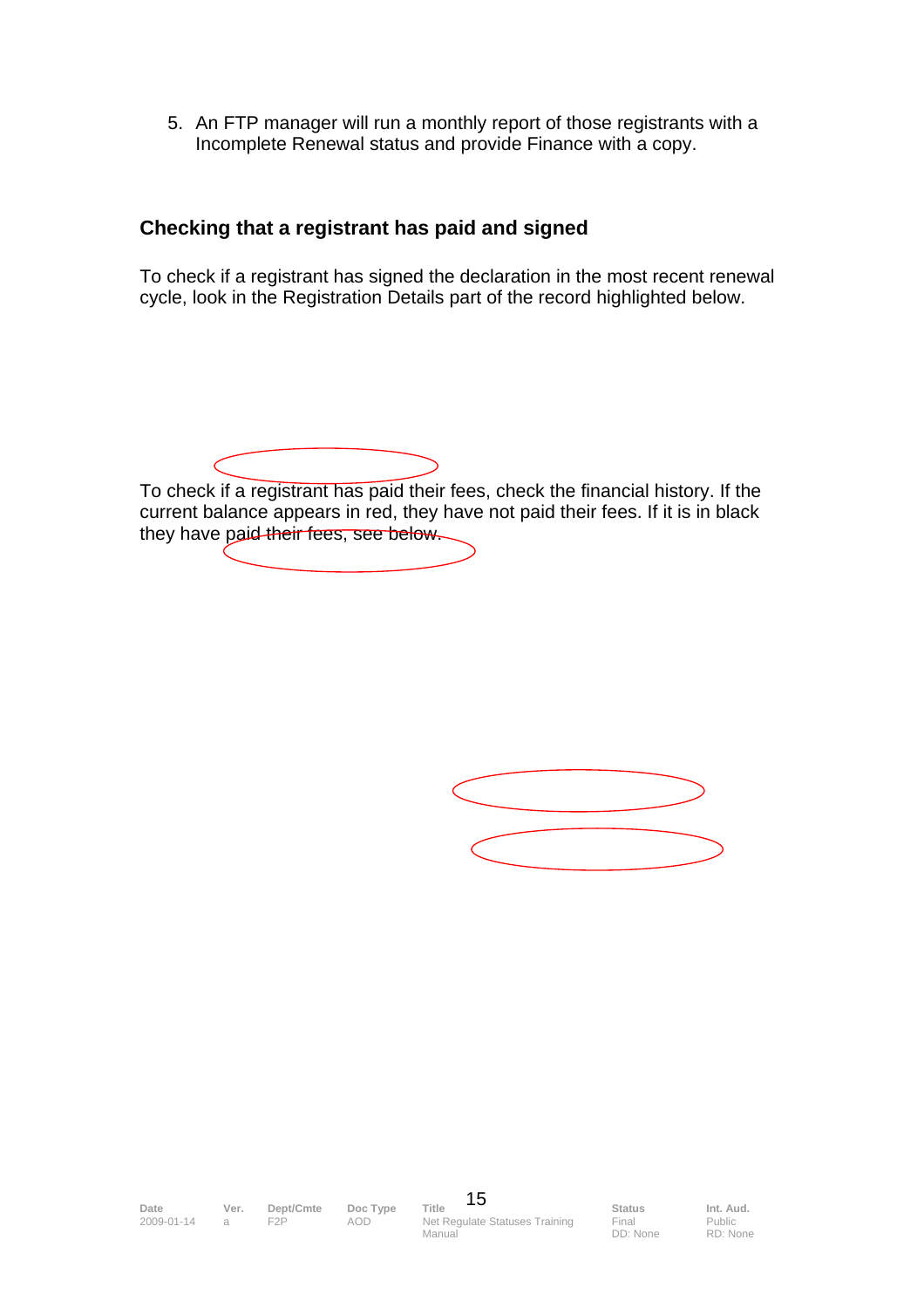#### **Accuracy check for monthly stats**

| <b>Check</b>                                       | <b>Report to use</b>                                                                  | <b>Field to check</b>                    | <b>Content</b>                                                                                           |
|----------------------------------------------------|---------------------------------------------------------------------------------------|------------------------------------------|----------------------------------------------------------------------------------------------------------|
| Allegations will be<br>counted in correct<br>month | All case data -<br>Sort data by FTP number and scroll to<br>the most recent numbers   | Date received                            | Accurate date                                                                                            |
|                                                    | <b>Stats 1 – use green arrows to select</b><br>previous month                         | <b>Total allegations</b><br>received     | Should match last months stats report,<br>if not, allegations this month have<br>been incorrectly logged |
|                                                    |                                                                                       |                                          |                                                                                                          |
| <b>Allegation information</b>                      | All case data - sort the data by                                                      | Type of allegation                       | Must not be blank                                                                                        |
| is accurate and has<br>been filled in              | received date and scroll to the data<br>relating to the relevant month                | Allegation made date                     | Must not be blank for cases which are<br>"Pre ICP" remit                                                 |
|                                                    |                                                                                       | Home country                             | Must NOT state United Kingdom                                                                            |
|                                                    |                                                                                       | Application type                         | Must not be blank                                                                                        |
|                                                    |                                                                                       | Complainant type                         | Must not be blank                                                                                        |
|                                                    |                                                                                       | <b>Current remit</b>                     | Must not be blank                                                                                        |
|                                                    |                                                                                       | Type of letter                           | Must not be blank                                                                                        |
|                                                    |                                                                                       | Where incident occurred                  | Must not be blank for cases which are<br>"Pre ICP" remit                                                 |
|                                                    |                                                                                       | Employment status at<br>time of incident | Must not be blank for cases which are<br>"Pre ICP" remit                                                 |
|                                                    |                                                                                       |                                          |                                                                                                          |
|                                                    |                                                                                       |                                          |                                                                                                          |
| All ICP follow up has<br>been completed            | <b>Running order</b>                                                                  |                                          | Check that the cases listed<br>correspond to those listed on the<br>database                             |
|                                                    | All case data $-$ sort the data by ICP<br>date and scroll to the data relating to the | Type of allegation                       | Must not be blank or state "Not yet<br>known"                                                            |
|                                                    | relevant month                                                                        | Allegation made date                     | Must not be blank                                                                                        |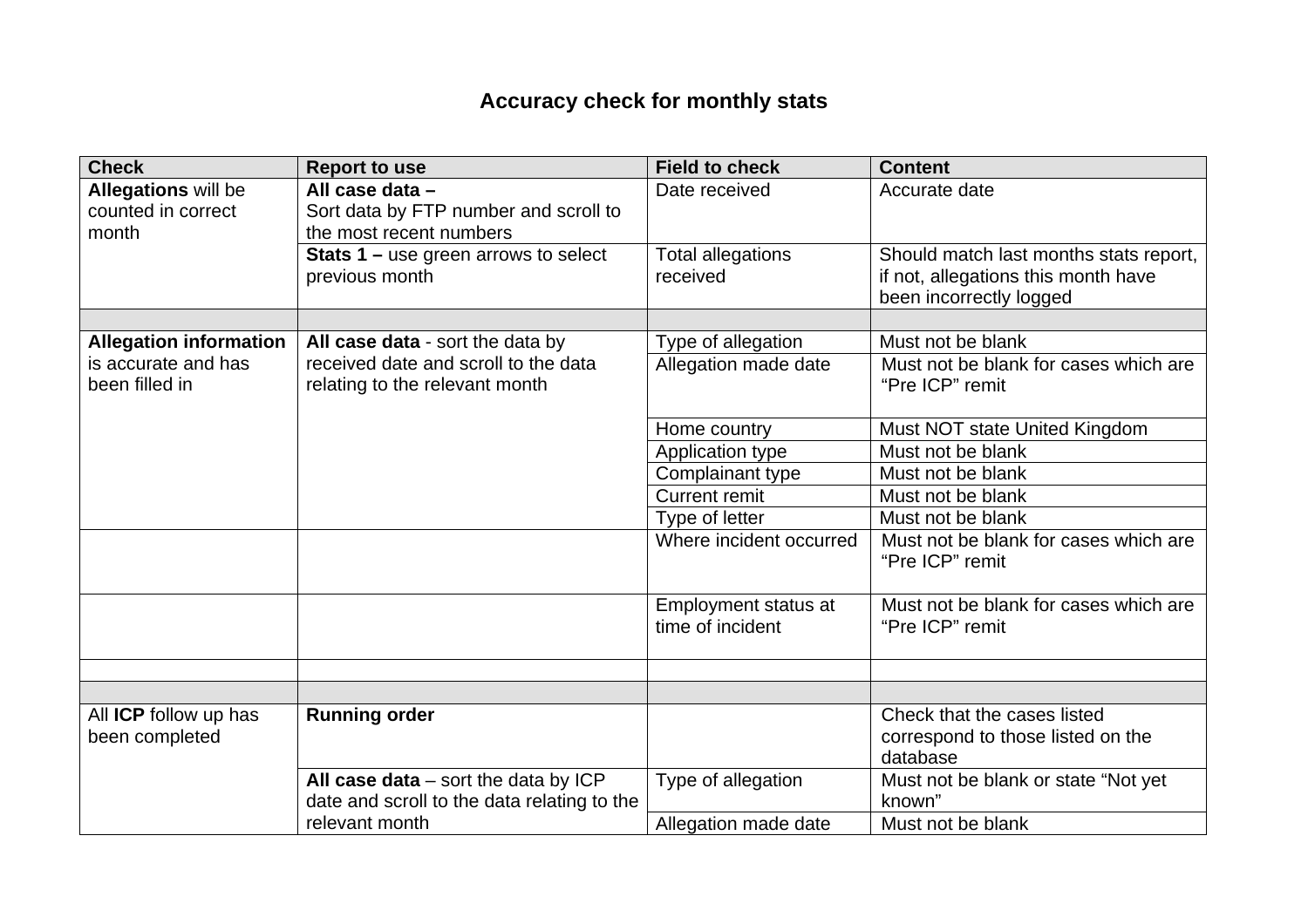|                             |                                                | <b>Current remit</b>      | Has been changed to reflect decision                                           |
|-----------------------------|------------------------------------------------|---------------------------|--------------------------------------------------------------------------------|
|                             |                                                | Reg provided obs          | Must not be blank                                                              |
|                             |                                                | Sufficient info for panel | Must not be blank                                                              |
|                             |                                                | Case to answer            | Must not be blank unless further                                               |
|                             |                                                |                           | information requested                                                          |
|                             |                                                | Type of panel             | Must not be blank if case has been<br>referred                                 |
|                             |                                                |                           |                                                                                |
| <b>Final hearing/Review</b> | All case data – sort data by Review/FH         | <b>Current remit</b>      | Has been changed to reflect decision.                                          |
| follow up                   | dates and scroll to relevant dates             |                           | If conditions/suspension, it must be in                                        |
|                             |                                                |                           | review remit.                                                                  |
|                             | <b>Final Hearings</b> – sort by start date and | Registrant represented    | Must not be blank                                                              |
|                             | scroll to relevant dates                       | Suspension or             | Must not be blank                                                              |
|                             |                                                | conditions applied        |                                                                                |
|                             |                                                | FH outcome                | Must not be blank, unless hearing was<br>cancelled (check this on Panel view). |
|                             |                                                |                           |                                                                                |
|                             |                                                |                           | Cross check this with Panel view                                               |
|                             |                                                | Sanction length           | Must not be blank if sanction is                                               |
|                             |                                                |                           | caution, conditions or suspension                                              |
|                             |                                                |                           |                                                                                |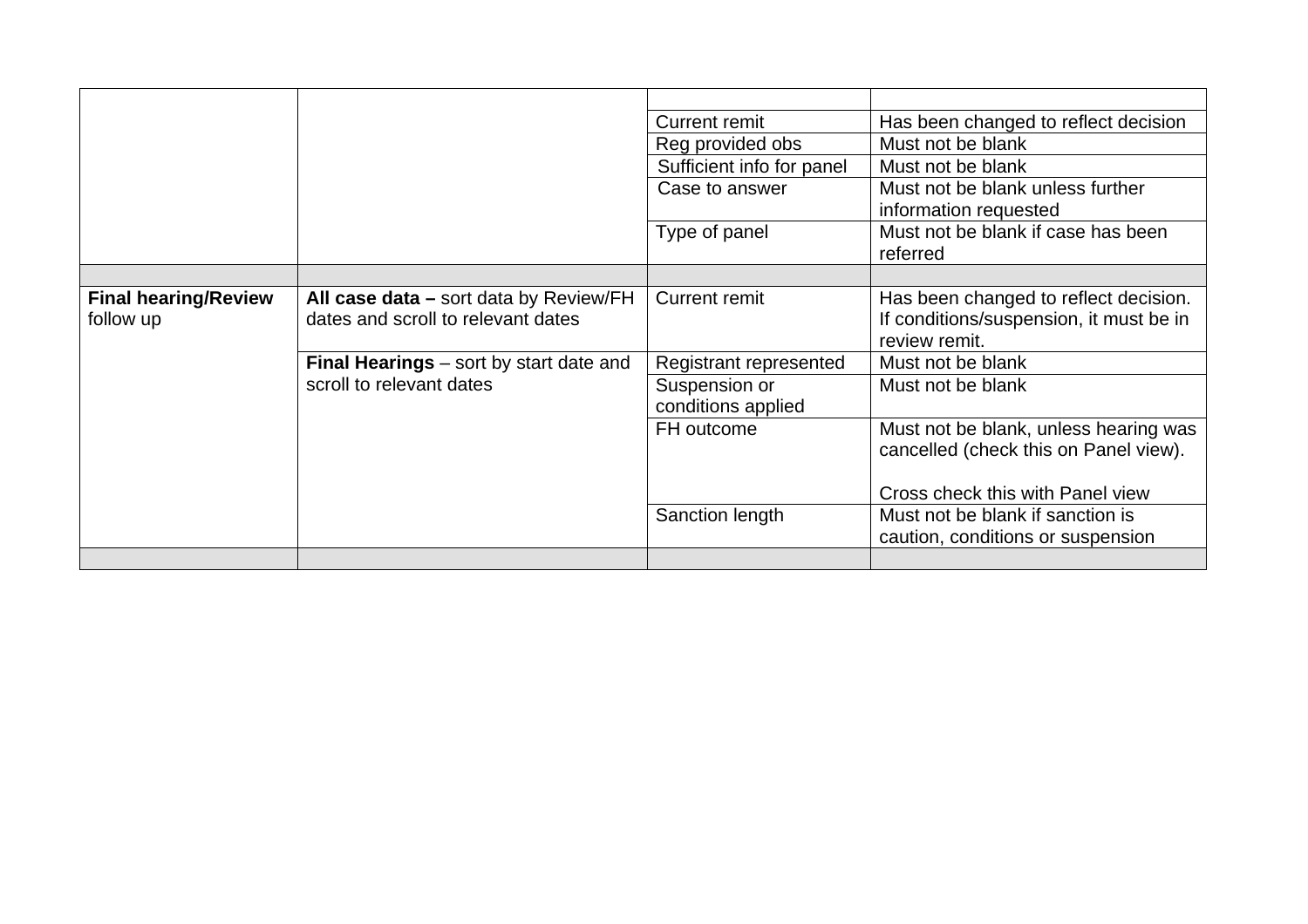## hpcheath

#### **FTP Check List Case to Answer**

| <b>Case Manager completing actions:</b><br><b>Case Reference:</b>                          |                  |             |  |  |  |  |
|--------------------------------------------------------------------------------------------|------------------|-------------|--|--|--|--|
| <b>Action</b>                                                                              | <b>Completed</b> | <b>Date</b> |  |  |  |  |
| <b>CASE MANAGER TO ACTION</b>                                                              |                  |             |  |  |  |  |
| Anonymise identifiable information in allegation                                           |                  |             |  |  |  |  |
| Write to registrant – Letter - Notice of Allegation                                        |                  |             |  |  |  |  |
| Letter saved to Net Regulate                                                               |                  |             |  |  |  |  |
| Write case plan                                                                            |                  |             |  |  |  |  |
| Saved to registrant info folder                                                            |                  |             |  |  |  |  |
| Complete ICP information spreadsheet<br>(G:\Legal\Operational Data\Case Information)       |                  |             |  |  |  |  |
| Update FTP database:                                                                       |                  |             |  |  |  |  |
| Remit                                                                                      |                  |             |  |  |  |  |
| Decision                                                                                   |                  |             |  |  |  |  |
| Allegation details                                                                         |                  |             |  |  |  |  |
| <b>CASE SUPPORT TO ACTION</b>                                                              |                  |             |  |  |  |  |
| Write to complainant - Letter Case to<br>Answer - Complainant, enclose witness information |                  |             |  |  |  |  |
| pack<br>Send copy to HR Director where complaint is from                                   |                  |             |  |  |  |  |
| an employer                                                                                |                  |             |  |  |  |  |

Letter saved to registrant folder  $\Box$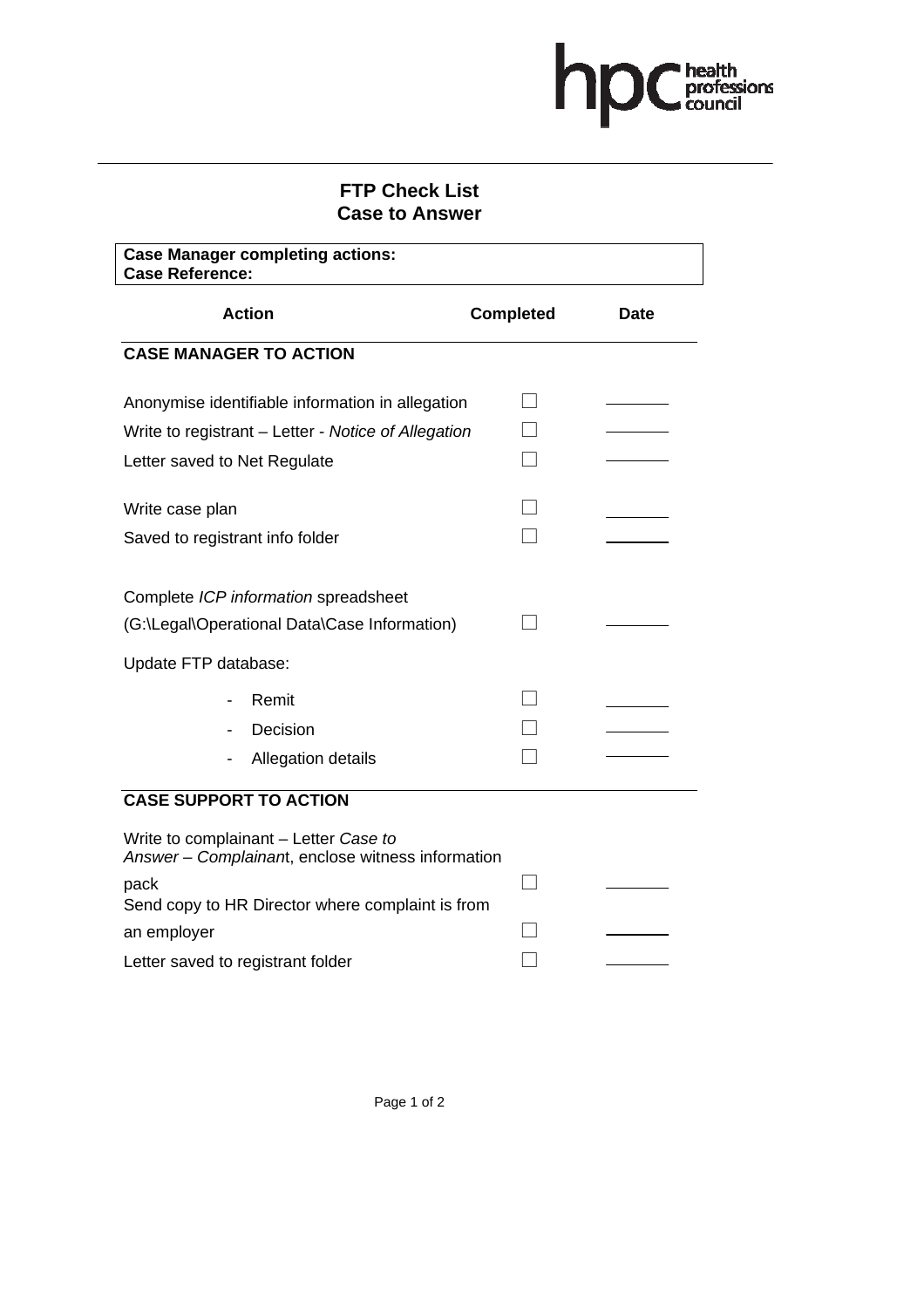| Write to HR Director of employer if known -                                                 |                                                                                     |
|---------------------------------------------------------------------------------------------|-------------------------------------------------------------------------------------|
| Letter Referred - advising employer 25(1)                                                   |                                                                                     |
| CHECK NET REGULATE AND CASE FILE                                                            |                                                                                     |
| Letter saved to Registrant info folder                                                      |                                                                                     |
| Instruct Kingsley Napley including the following<br>information:                            |                                                                                     |
| Letter Instruction to KN                                                                    |                                                                                     |
| Copy of case file                                                                           |                                                                                     |
| Stamped copy of Notice of Allegation                                                        |                                                                                     |
| Case Plan                                                                                   |                                                                                     |
| Proof of registration certificate                                                           |                                                                                     |
| Copy of ICP decision                                                                        |                                                                                     |
| Email Word version of Notice of Allegation                                                  |                                                                                     |
| to: NSmith@kingsleynapley.co.uk                                                             |                                                                                     |
| Letter saved to registrant info folder                                                      |                                                                                     |
| Scan decision and attach to Net Regulate                                                    |                                                                                     |
| Add details to webiste CSM (do not approve)                                                 | Deleted: ¶                                                                          |
| Net Regulate status changed (remove "Under<br>Investigation" and apply "In public hearing") | Deleted: Complete ICP<br>information spreadsheet¶<br><sp>(G:\Legal\Operational</sp> |
| Add pink card to file                                                                       |                                                                                     |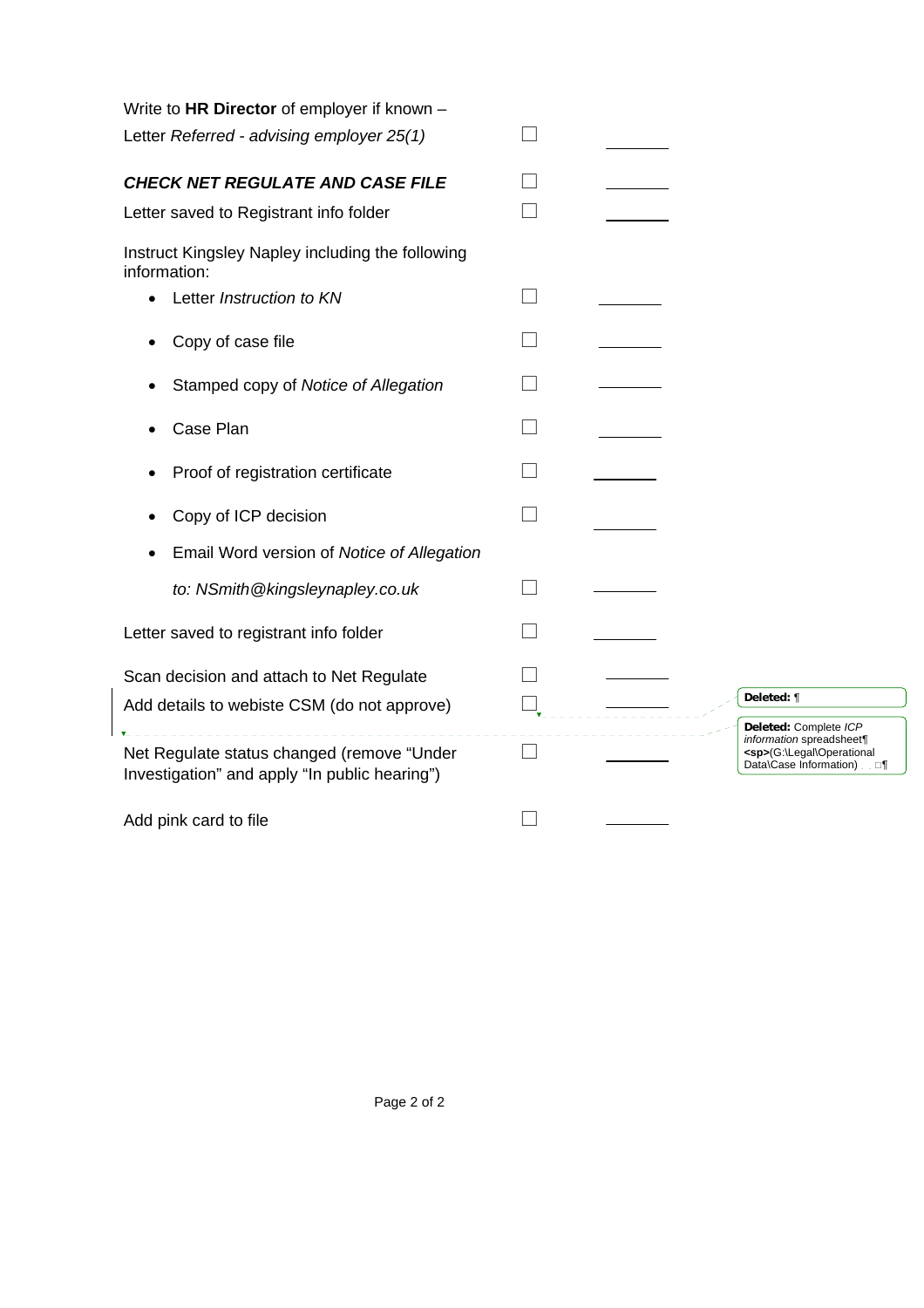

#### **FTP check list After final hearing and reviews**

| <b>Hearings Officer completing actions:</b>                                                                                                                                                                                                                                                                                                                                                             |                  |             |  |
|---------------------------------------------------------------------------------------------------------------------------------------------------------------------------------------------------------------------------------------------------------------------------------------------------------------------------------------------------------------------------------------------------------|------------------|-------------|--|
| Case reference:                                                                                                                                                                                                                                                                                                                                                                                         |                  |             |  |
| <b>Action</b>                                                                                                                                                                                                                                                                                                                                                                                           | <b>Completed</b> | <b>Date</b> |  |
| Transfer decision into "Reg Folder" in G drive                                                                                                                                                                                                                                                                                                                                                          |                  |             |  |
| Send outcome email to:<br>'DI Comms' and Ebony and Amy, FTP, KN<br>$\bullet$<br>Section 29 for CCC and HC cases only (not<br>adjourned) NOTE: review cases should include previous<br>decisions                                                                                                                                                                                                         |                  |             |  |
| <b>Update FTP database:</b>                                                                                                                                                                                                                                                                                                                                                                             |                  |             |  |
| <b>Current remit</b> (If NFA, Caution, SO – change to Case Closed.<br>If CPO, Suspension – change to C&C Review/HC Review)<br>Complete final hearing form including sanction<br>or adjourned<br>- Insert the employment type and incident location<br>CMS:                                                                                                                                              |                  |             |  |
| Note website hearing ID if CPO or caution order                                                                                                                                                                                                                                                                                                                                                         |                  |             |  |
| <b>Update Net Regulate:</b>                                                                                                                                                                                                                                                                                                                                                                             |                  |             |  |
| Update status (If NWF, NFA – remove in public hearing.<br>If interim order imposed – apply relevant status).<br>If Review Hearing, update new expiry date of sanction.                                                                                                                                                                                                                                  |                  |             |  |
| Update 'To Do' task from FTP Lotus Notes<br>Create new to do item from the FTP calendar<br>In 'subject' enter FTP number, Reg number, case name, sanction to be<br>applied and website hearing ID<br>Set "due date" and "start date" to 28 days after hearing date<br>Record end date of order in the text space<br>Assign to Zoe, Russell, Anaru and 'FTP' (NOT fitness to practise)<br>Save and Close |                  |             |  |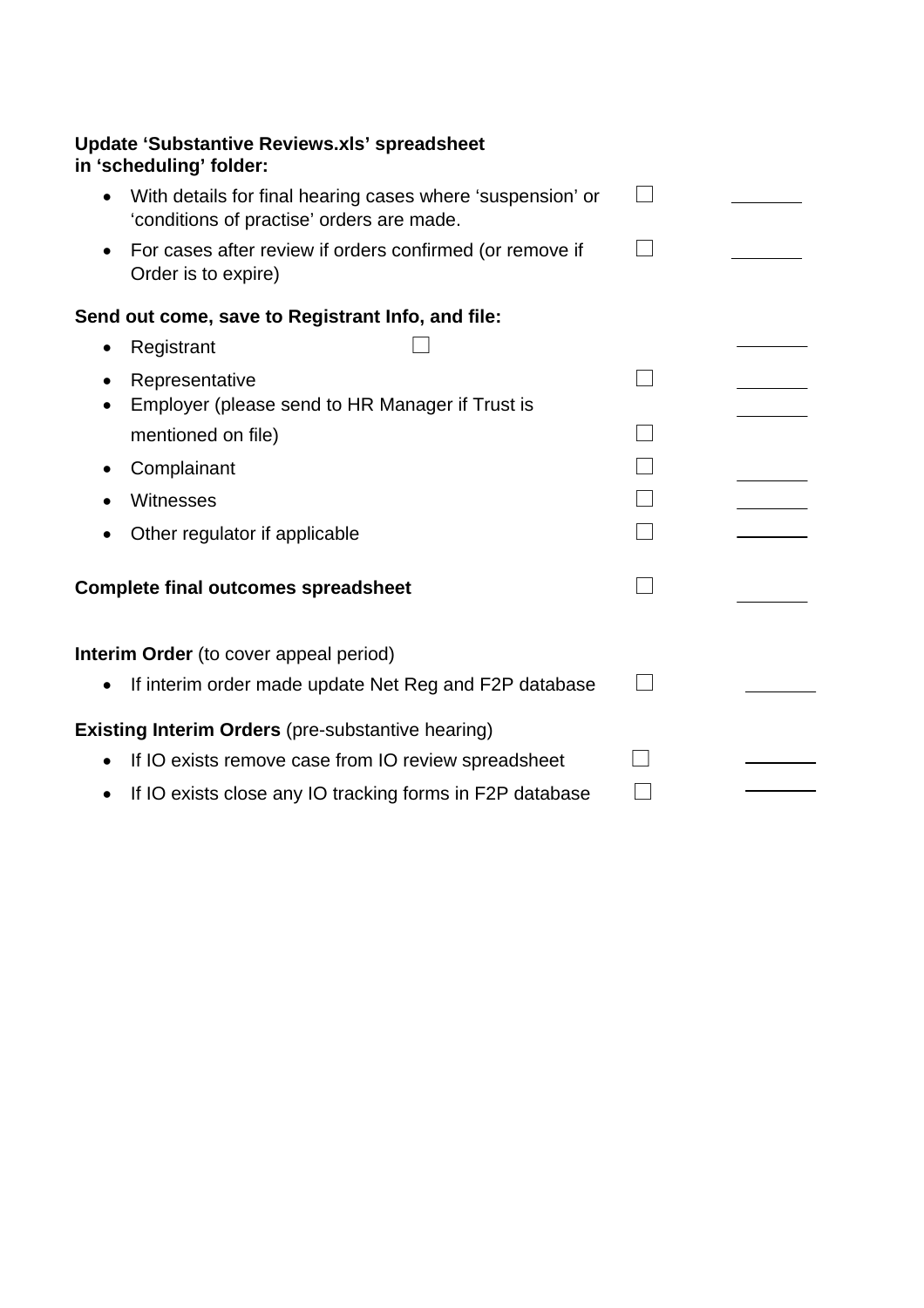

### **FTP OPERATIONAL GUIDANCE**

#### **Investigating and Drafting Allegations**

#### **Introduction**

The Health Professions Order 2001 provides that overall responsibility for the investigation of allegations rests with the Investigating Committee, which has the responsibility for determining whether HPC has established a "case to answer" against a registrant in respect of any allegation.

The Investigating Committee is not involved in the day to day work of conducting investigations and that function is delegated to HPC Investigators acting under the direction and control of the Director of Fitness to Practise.

Where an allegation is received by HPC, the Investigating Committee is obliged by Article 26 of the Order to:

- give prompt notice of the allegation to the registrant concerned and invite him or her to submit written representations;
- if appropriate, invite the complainant to deal with any points raised by those representations; and
- obtain as much other information as possible about the case;

so that adequate information is available to the Investigating Committee Panel which will decide whether there is a "case to answer".

The "case to answer" stage is intended to ensure that only allegations which are of substance proceed to a full hearing. This not only helps to ensure that the resources of HPC and others are not wasted in the pursuit of an allegation which is unlikely to be proved at hearing, but also helps to avoid needlessly harming the reputations of registrants.

#### **Dealing with complaints – general principles**

The investigative process commences with the initial contact between HPC and the complainant. A person's first contact with HPC will have a significant impact on their confidence in the regulatory process and, accordingly, Investigators involved in that initial contact should:

- act in a professional and courteous manner;
- obtain and accurately record all relevant information;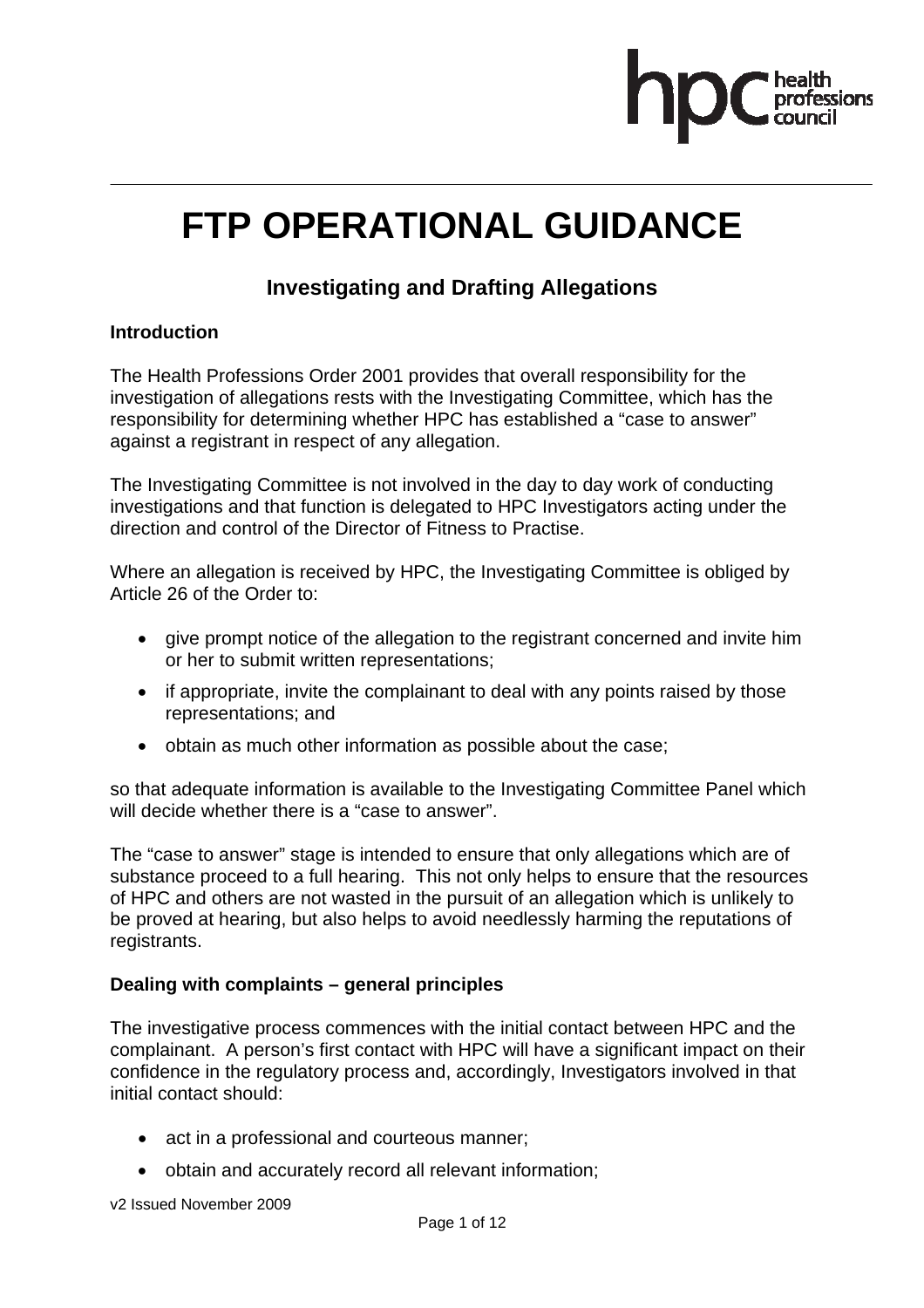- provide appropriate advice, guidance and reassurance, in areas including:
	- a clear explanation of the fitness to practise process
	- the standard of acceptance for allegations
	- ways in which a complaint can be made
	- literature which may be of assistance (e.g. FTP brochures and practice notes)
	- other organisations that may be or assistance
	- information about the next steps in the investigation;
	- an appropriate point of contact
	- a positive but realistic assessment of HPC's response; and
- adhere to the service standards which are communicated to complainants, particularly in relation to contact and time frames.

HPC Investigators should investigate and manage allegations in an effective and professional manner, in accordance with the following guiding principles:

- acting proportionately and courteously, recognising that both complainants and registrants are entitled to expect that allegations with be dealt with expeditiously and in accordance with the law;
- upholding HPC's commitment to promoting equality and valuing diversity by acting in a fair, impartial and non-discriminatory manner;
- being objective 'finders of fact', not simply seeking evidence to prove an allegation, but gathering all relevant evidence in a fair and balanced manner; and
- supporting HPC in its obligations as a public authority under the Human Rights Act 1998 to act in accordance with the European Convention on Human Rights.

#### **Contact with registrants and complainants**

The registrant should be notified that an allegation is being investigated when a complaint is received. This need not contain the full details of the allegation as all the information may not have been gathered at that stage. It should be made clear that a full allegation with all supporting material will be provided at the conclusion of the investigation. This is not necessary when the case is an enquiry as it is not yet a fitness to practise allegation. However once it moves to the status of an allegation, a letter should be sent.

A letter should be sent to the registrant at the conclusion of the investigations containing the full allegation and copies of all information that will be considered by the investigating panel (see section: Formulating allegations below).

Both the registrant and complainant should be contacted once a month and provided with an update on the progress of the investigation.

#### **Maintaining case files**

v2 Issued November 2009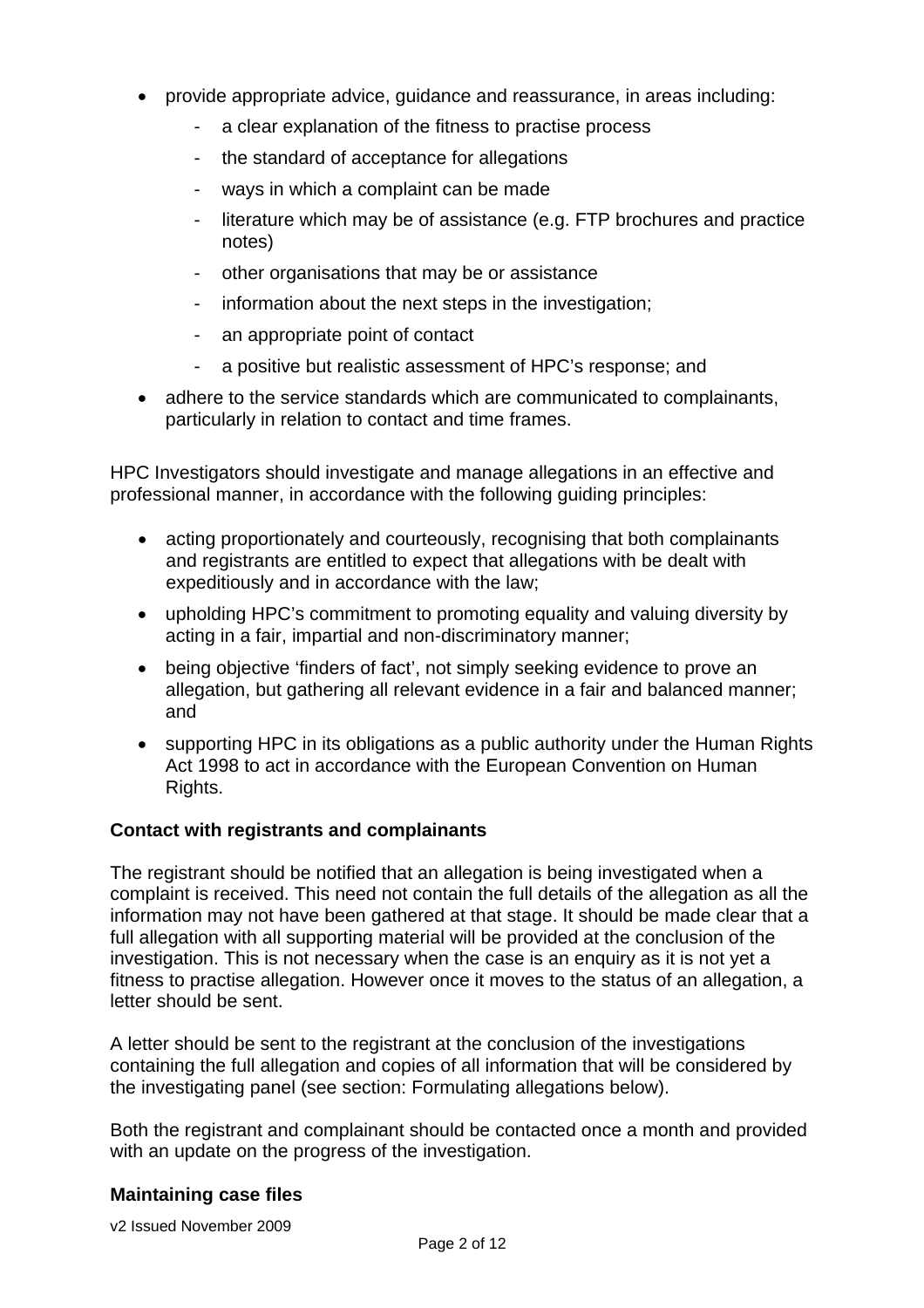Case files must be accurately maintained and up to date at all times. Relevant documents must be filed in order of receipt and in a timely manner. File notes must be made to record any action taken on the case which is not evidenced by correspondence in the file. This includes telephone calls, and decisions made in relation to management of the case.

#### **Case reviews and updates**

HPC must process complaints expeditiously, and therefore a regular review by the Case Manager of all cases for which they are responsible is essential. This should be done on a monthly basis.

As part of the review process, where no contact has been made with the complainant or registrant in the preceding month, an update should be provided to them. If no evidence of action exists, the assumption must be that no action has been taken. It is therefore important that all action is evidenced either by correspondence of a file note.

Case meetings should be held by a manager at least once a month at which the progress of all cases should be reported.

#### **Obtaining relevant information**

Many complaints will be received in writing and in a form which provides sufficient detail of the identity the registrant concerned and the nature and circumstances of the complaint to meet HPC's standard of acceptance.

That will not be the case where initial contact is by telephone and, in such cases, Investigators must:

- obtain the name, address and telephone number of the complainant;
- obtain details of the registrant who is the subject of the allegation;
- ascertain what has happened and where and when it occurred;
- provide guidance on HPC's standard of acceptance for allegations and:
	- o advise the complainant to put the allegation in writing;
	- o send a complaint form to the complainant, or
	- o complete a statement of complaint for the complainant.

Records should be legible, accurate and contain all necessary information. In doing so, remember that the details of the initial contact or initial lines of inquiry will be obvious to the person who had that initial contact but will not be so obvious to someone who assumes responsibility for the case unless clear and detailed records have been maintained. Further FOG will be provided for taking complaints over the phone.

v2 Issued November 2009 In cases where the initial information from the complainant does not meet the standard of acceptance for allegations, the case should be logged and given the remit of "Not allegation yet". As soon as information is received which complies with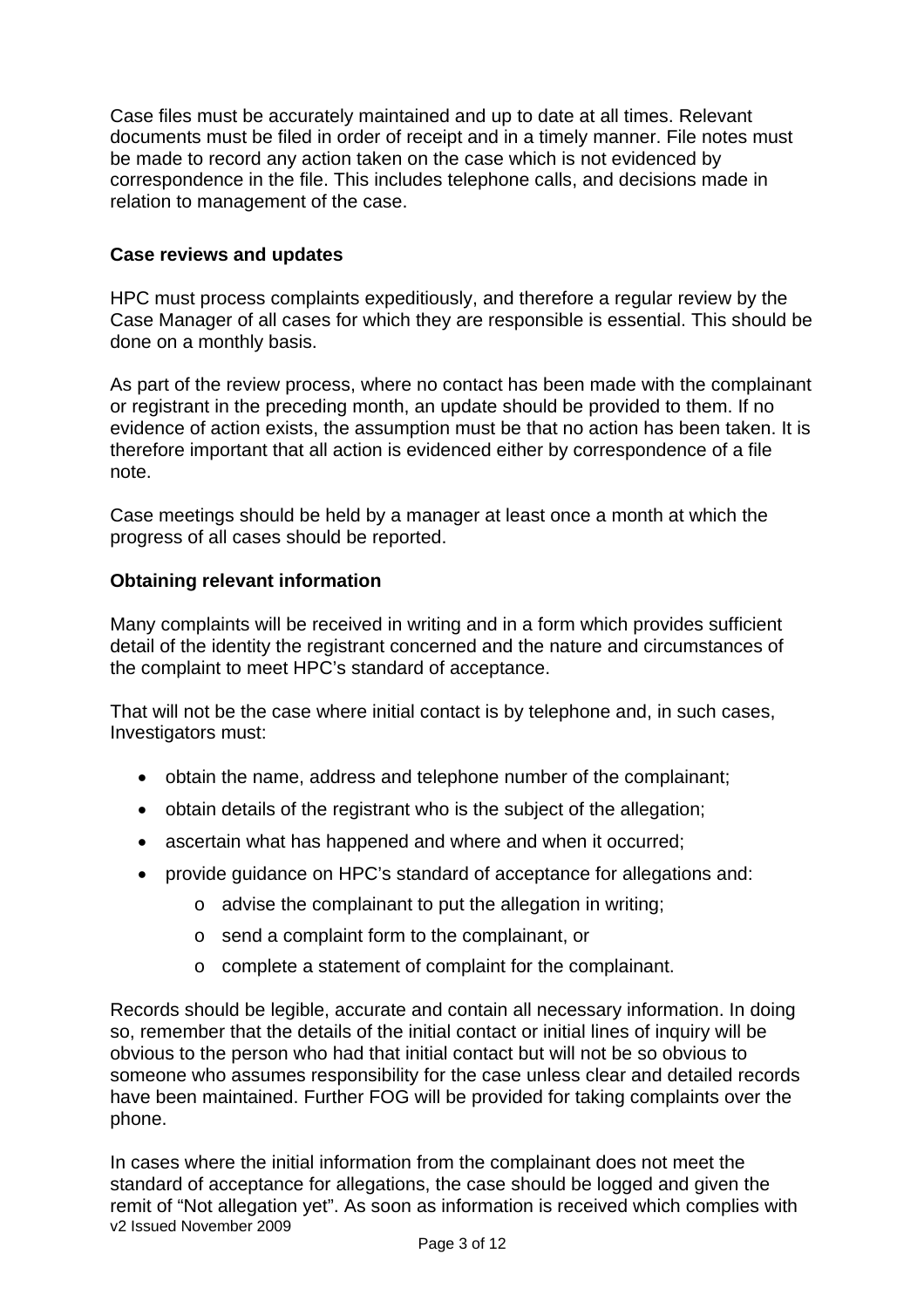the standard of acceptance and the case in effect becomes and allegation, the remit of the database should be amended to "Investigating Committee – Pre ICP", to reflect this change in status. Until a case is an allegation, an interim order can not be applied for and Article 25(1) powers can not be used.

#### **Closing cases**

If a case is closed either prior to becoming a fitness to practise investigation, or prior to an Investigating Panel, the case assessment should be completed providing detailed reasons for the decision and authorisation sought from a manager. In some instances legal advice should be obtained. The case assessment documentation must be scanned to the electronic record with comments provided in the comments field of the database including date of closure.

The status on Net Regulate must be changed to remove "under investigation".

#### **Case handling**

After initial receipt, appropriate steps should be taken to establish that the allegation is within HPC's remit, by confirming that:

- the person who is the subject of the allegation is a registrant; and
- the subject matter is such that fitness to practise may be impaired.

Other than in exceptional circumstances, a copy of any complaint which forms the basis of an allegation will be sent to the health professional concerned. This needs to be made clear to any complainant who asks for the information to be treated "in confidence", who also need to be advised that failure to agree to disclosure of the complaint may prevent the case progressing further.

Where the person concerned is not registered with HPC but may be registered with another regulator, appropriate advice and contact information should be given to the complainant and, with their consent, any relevant documentation passed to that regulator.<sup>1</sup>

Although allegations must relate to impairment of fitness to practise, an over-strict interpretation of that term should not be adopted. Fitness to practise is not just about clinical performance but also encompasses acts by a registrant which may have an impact upon public protection, the reputation of profession concerned or confidence in the regulatory process.

There will often be circumstances in which matters seemingly unconnected with professional practice may nonetheless have a bearing on fitness to practise. For example, an allegation arising from the sale of a car by a registrant to a patient may involve issues about abuse of the clinician-patient relationship. Any doubts on this point can usually be resolved by further investigation of the allegation.

<sup>1&</sup>lt;br><sup>1</sup> It is also possible that the allegation has arisen because a person is falsely claiming to be HPC registered or misusing a protected title. Such cases should be referred to the HPC case team responsible for offences under Article 39 of the 2001 Order.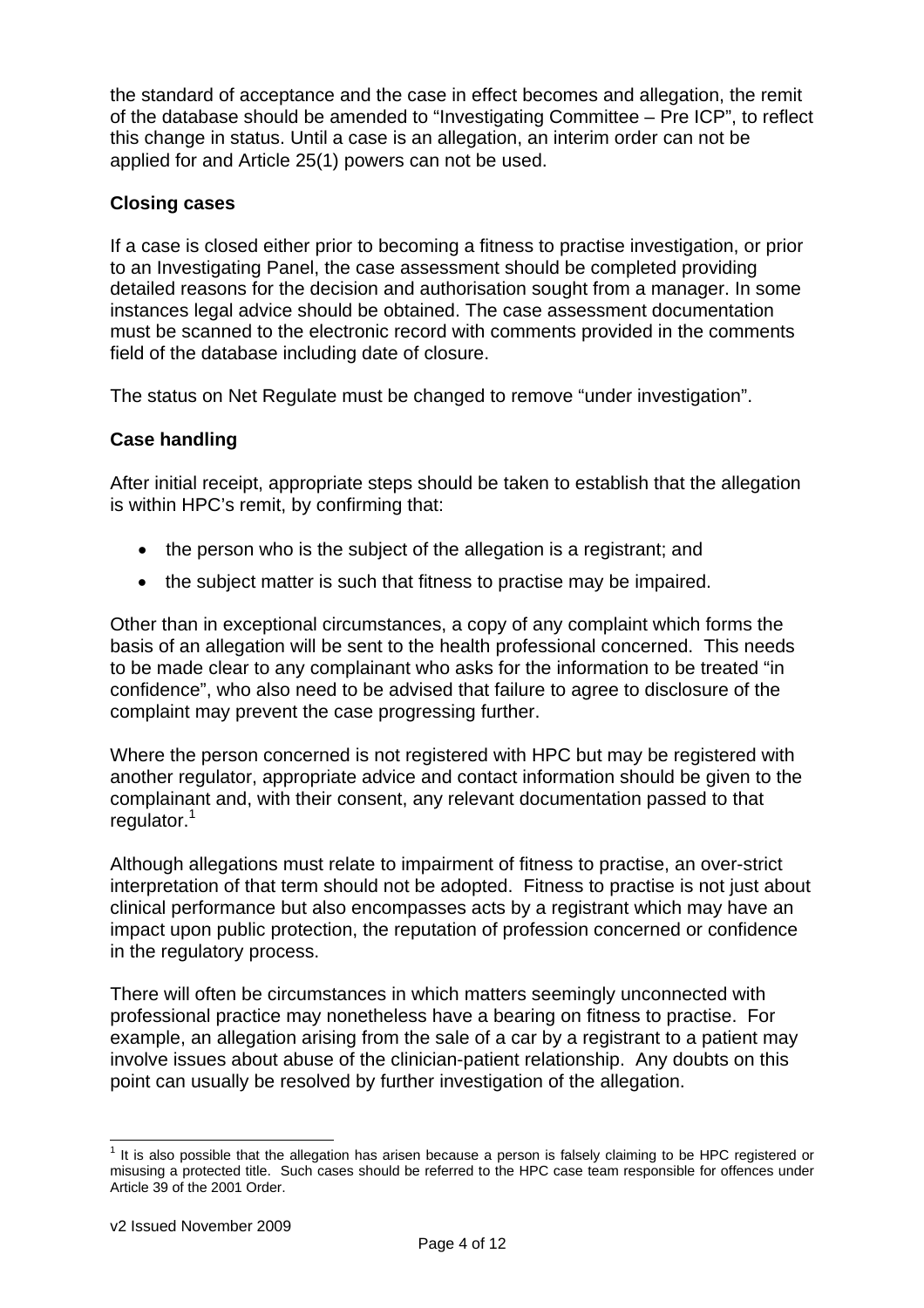Every allegation received by HPC must be considered on its merits and, as HPC's main objective is public protection, there is a presumption in favour of making further inquiries about an allegation unless it is clearly not within HPC's jurisdiction, frivolous or vexatious. If an administrative decision is taken not to pursue an allegation further, it is important that the reasons for doing so are recorded. All such decisions should be discussed with and agreed by a manager (see section: Closing cases above).

However, that presumption should not lead to the adoption of a one-sided approach to the investigation of allegations. All relevant lines of inquiry should be pursued, with the evidence being gathered in a fair and balanced manner and presented in a form which will assist an Investigating Committee Panel to reach a decision.

A case assessment should be undertaken by the Case Manager at the time the case is allocated, including a risk assessment, and any issues identified should be discussed with a manager. This document should be continually updated through the course of the investigation.

#### **Case Investigation**

In many cases it will be possible to formulate an allegation solely on the basis of the initial information received from a complainant. However, in some cases a more detailed investigation will need to be carried out before an allegation can be prepared.

In gathering further information for this purpose, HPC Investigators may exercise the powers under Article 25(1) of the Health Professions Order 2001 to compel disclosure, but It should be noted that the registrant concerned cannot be compelled to provide any information or required to take part in an interview.

Investigations which extend beyond gathering documents and materials, such as interviews, must be recorded in a form which enables the registrant to comment upon them and to be included in the case documents and materials.

It may be necessary in some cases to seek advice from an expert in a particular field during the investigation of an allegation. The advice sought may relate to profession specific issues that arise in the complaint where clarification or explanation is required. It may also relate to the ability of HPC to prove a case and present evidence to a panel.

When seeking advice at this stage of the investigation, discussion should take place with a Lead Case Manager and authorisation sought from either the Head of Case Management or the Director of Fitness to Practise.

Once any investigation has been completed, an investigation report should be prepared in the standard format which:

- summarises the background to, and source of, the allegation:
- sets out the allegation in the form it was provided to the registrant;
- provides a synopsis of the investigation which has been carried out; and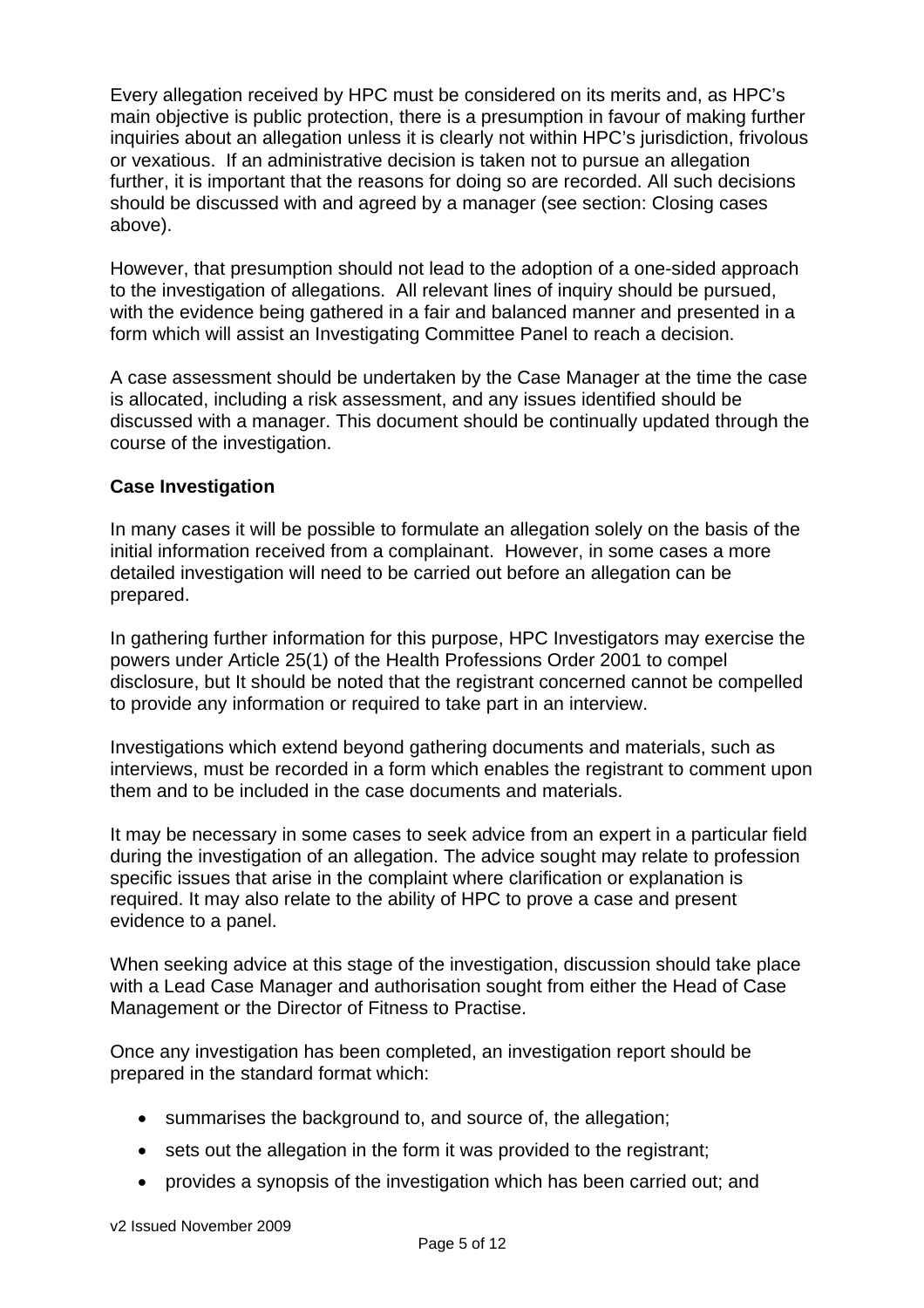• identifies all of the documents and other materials received by HPC relating to the allegation, full copies of which must be attached to the report.

#### **Allegations**

In essence, the fitness to practise process consists of three stages:

- 1. an early opportunity for the registrant to be informed of and, if he or she so chooses to comment on, the allegation;
- 2. an Investigating Committee Panel deciding, in respect of that allegation, whether there is a case to answer; and
- 3. if that question is answered in the affirmative, a Panel of another Practice Committee determining whether that allegation is well founded.

Throughout that process the allegation which the registrant faces must be materially the same. The allegation which is first put to the registrant must also be the allegation on which the Investigating Committee Panel is asked to reach a case to answer decision and, assuming there is a case to answer, must be the allegation which is considered at the subsequent hearing.

Whilst it is permissible to amend the detail of an allegation, in the sense of providing more detail to help the parties understand or answer points raised by that allegation, it cannot be extended or varied to any material degree without either the consent of the registrant or, if that is consent is not forthcoming, the additional elements being subjected to the investigative process outlined above, so that the registrant has the opportunity to make representations which can be considered by an Investigating Committee Panel. Consequently, careful consideration needs to be given to the formulation of allegations at the very outset of an investigation. All allegations should be considered and signed off by a manager prior to being sent to the registrant.

The requirement not to vary an allegation during the fitness to practise process is a facet of the common law rules of natural justice, which set the minimum standards of fair decision-making. An implied obligation to observe the principles of natural justice – essentially the right to a fair hearing free of bias - arises in respect of any body determining questions of law or fact in circumstances where its decisions will have a direct impact on someone's rights or legitimate expectations.

The right to a fair hearing requires that a person is given adequate prior notice of the allegations against him or her, and of the procedure for determining those allegations, so that he or she has a fair opportunity to:

- answer the case against him; and
- present his or her own case, including;
	- o presenting his or her version of the facts;
	- o making submissions on principles of law or any applicable legislation, guidance or codes of conduct etc.

v2 Issued November 2009 The right to a fair hearing is also protected by the Human Rights Act 1998 in consequence of Article 6 of the European Convention on Human Rights. In Convention jurisprudence, the concept of what amounts to a fair hearing is a flexible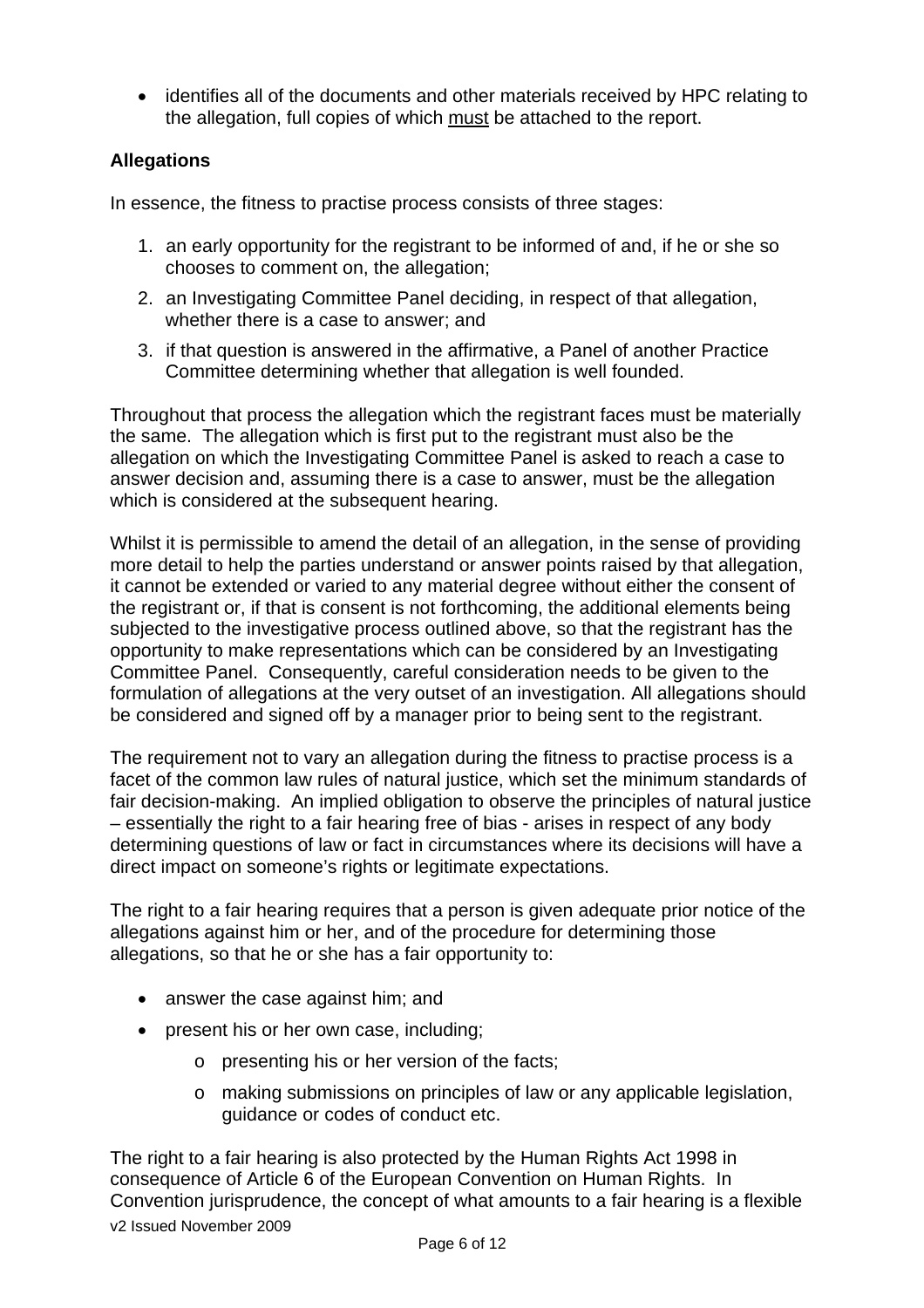one and the essential requirements reflect the common law duty to apply the principles of natural justice and otherwise to act fairly.

#### **Formulating allegations**

Allegations should be drafted in clear and unambiguous language which enables any person reading them to understand what is being alleged.

An allegation should contain sufficient detail to enable the registrant to understand what it is he or she is accused of, including the material facts upon which the allegation is based, so that the registrant is able to respond to make representations if he or she so chooses, can properly consider whether to admit or deny the allegation and, if appropriate, commence the preparation of any defence or mitigation.

Whilst the nature of many HPC cases will be such that much of the available evidence will be provided to the registrant with the allegation, it is important to note that there is no requirement for an allegation to include all the evidence on which it is based and, if such an obligation did exist, it would severely hamper the process of informing registrants of allegations. This therefore allows registrants to be notified at an early stage that an investigation is taking place. Of course, the registrant will be entitled to see any evidence which the Investigating Committee is later asked to consider in reaching a case to answer decision.

So, for example, in a case where a registrant is accused of inappropriate physical contact with a patient, it is sufficient for the allegation to be based upon the initial complaint (assuming it provides sufficient detail of date, place, people and events etc.) without the need to first obtain and provide other supporting evidence, such as witness statements.

Every allegation must be based upon impairment of the registrant's fitness to practice, founded upon one of the grounds set out in Article 22(1) of the 2001 Order and supported by the facts on which that ground is alleged to arise.

The allegation should, so far as possible, be described in ordinary language and in sufficient detail to provide the essential facts which constitute the allegation. So far as possible, the elements of the allegation should be set out:

- briefly and concisely;
- in separate, consecutively numbered, paragraphs, each dealing with a single element of the allegation;
- giving precise dates (or a range of dates), locations and, where relevant, identifying individuals ensuring accuracy particularly with dates;
- with the facts and other matters in chronological order; and
- dealing with the allegation on a point by point basis, to allow a point by point response and adjudication.

When drafting allegations, the following points should be considered: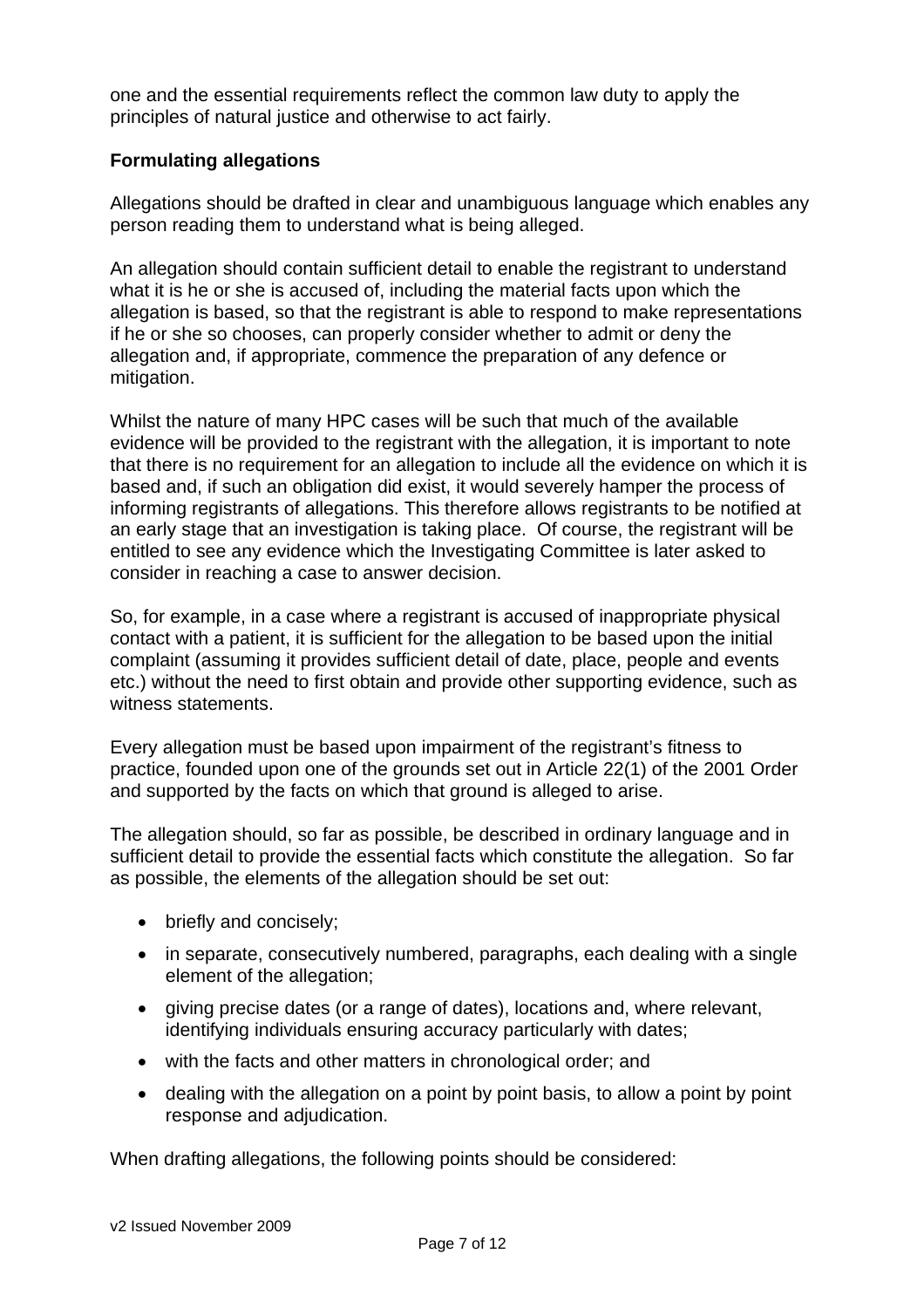- Careful thought should be give to the use of the correct ground. Care should be taken when alleging lack of competence **and/or** misconduct to ensure that it is used correctly. Some particulars may only relate to misconduct, some only to lack of competence and some may be both.
- Avoid the use of factual statements that are not allegations. Some scene setting is necessary but this should be kept to a minimum.
- Where there is a motive behind the actions of the registrant, this should be specifically particularised e.g. dishonesty, sexual motivation and indecency. However, there is no need to particularise dishonesty where it is implicit in the allegation e.g. "you stole £100 from patient x".
- Avoid making reference to breaches of employer policies unless relevant to the allegation. E.g. use of Entonox whilst on duty is misconduct regardless of the employer policies, whereas general misuse of IT equipment in the work place may require reference to employer policies.
- Avoid subjective terminology, e.g. "unjustifiably", "inappropriate"
- A breach of the standards of conduct, performance and ethics should not be alleged as Rule 9 of the Conduct and Competence Committee Procedure Rules provides that:

 "Where the Committee has found that the health professional has failed to comply with the standards of conduct, performance and ethics established by the Council under article 21(1)(a) of the Order, the Committee may take that failure into account but such failure shall not be taken of itself to establish that the fitness to practise of the health professional is impaired."

The panel can take account of the standards when making its decision.

So, for example:

#### *Allegation*

*In the course of your employment as a [profession] by Toytown NHS Trust you:* 

- *1. Were provided with access to a computer belonging to the Trust.*
- *2. Between [dates], you used that computer to* 
	- *(A) access websites containing pornographic material,*
	- *(B) to download pornographic images from such websites, which were stored in the files on the computer identified in Appendix 1;*
- *3. Between [dates], you used that computer to search for the terms of a sexual nature identified in Appendix 2.*
- *4. Your use of that computer for those purposes was contrary to the Trust's Internet Access Policy.*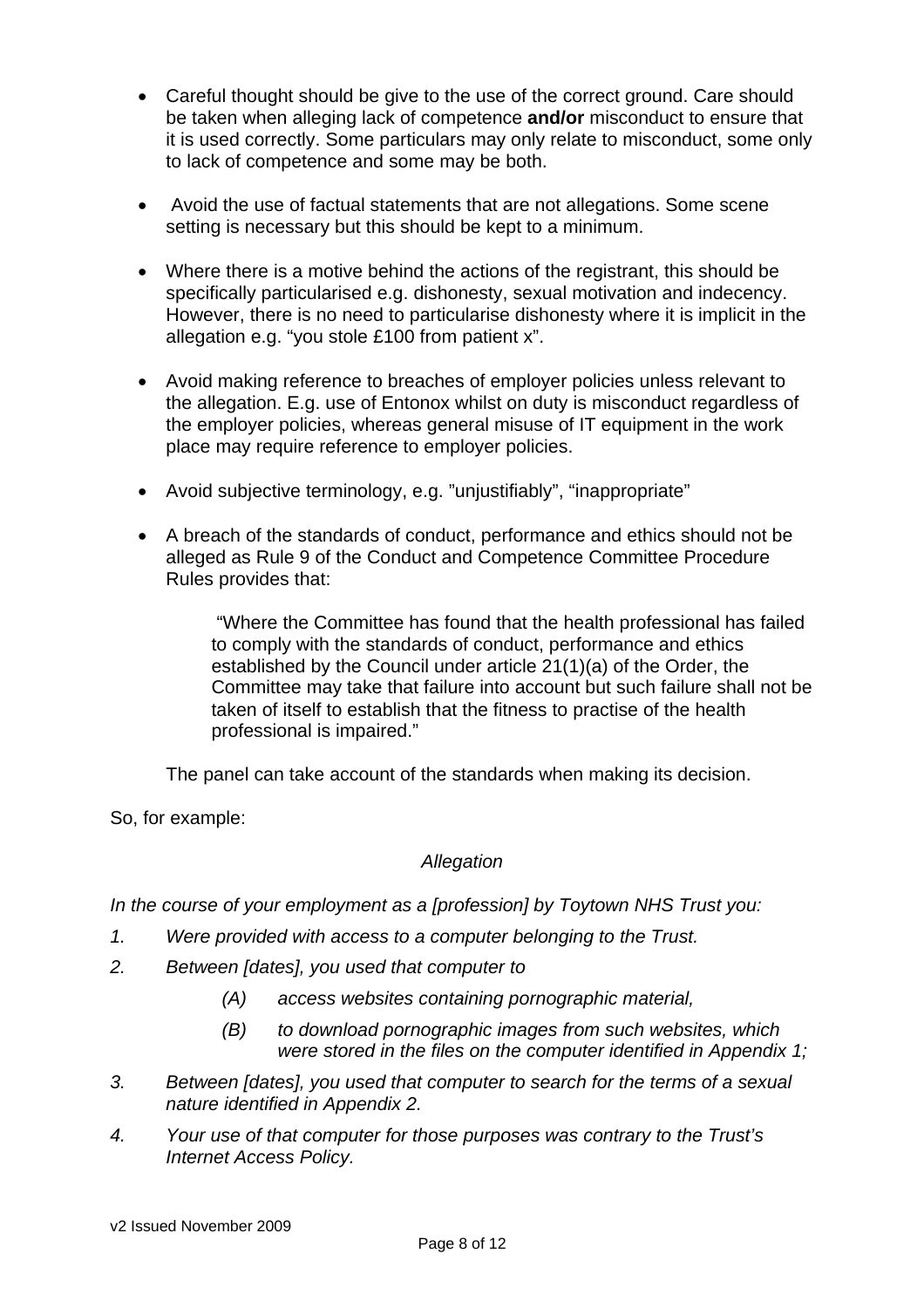- *5. The matters set out in paragraphs 2(A) [or] (B), 3 [and] 4 constitute misconduct.*
- *5. By reason of that misconduct, your fitness to practise is impaired.*
- **Note:** In drafting allegations it is important to be very clear and precise about whether HPC is alleging that all of the facts or only one or some of them need to be established in order to prove the allegation. This can usually be resolved by careful use of "and" and "or" in the penultimate paragraph.

#### **The "case to answer" test**

In deciding whether there is a case to answer, the test to be applied by a Panel is whether, based upon the evidence before it, there is a "realistic prospect" that the Council will be able to establish that the registrant's fitness to practise is impaired.

That test (which is also known as the "real prospect" test) is used in other proceedings and is relatively simple to understand and apply. As Lord Woolf MR noted in *Swain v Hillman* [2001] 1 All ER 91, 92:

*"The words 'no real prospect of succeeding' do not need any amplification, they speak for themselves. The word 'real' distinguishes fanciful prospects of success… or, as [Counsel] submits, they direct the court to the need to see whether there is a "realistic" as opposed to a "fanciful" prospect of success."*  The test applies to the whole of the allegation, that is:

- 1. the facts set out in the allegation;
- 2. whether those facts amount to the "ground" of the allegation (e.g. misconduct or lack of competence); and
- 3. in consequence, whether fitness to practise is impaired.

For most allegations the evidence will relate solely to the facts and it would be unusual to provide separate evidence on the "ground" or the issue of impairment as these are a matter of inference for the Panel. For example, the Panel can infer from the facts that the registrant's actions fell below the standard expected of a reasonably competent practitioner. In reaching that decision the Panel may have regard to the HPC Standards of Proficiency or Standards of Conduct, Performance and Ethics.

The test does not call for substantial inquiry or require the Panel to be satisfied on the balance of probabilities, it only needs to be satisfied that there is a realistic possibility (as opposed to remote or fanciful one) that the Council will be able to establish its case.

A decision that there is "no case to answer" should only be made if there is no realistic prospect of the Council proving its case, for example, because there is insufficient evidence to substantiate the allegation or the evidence is manifestly unreliable or discredited.

The Panel only conducts a limited, paper-based, exercise and whilst it may assess the overall weight of the evidence, should not seek to make findings of fact on the substantive issues or seek to resolve substantial conflicts in the evidence.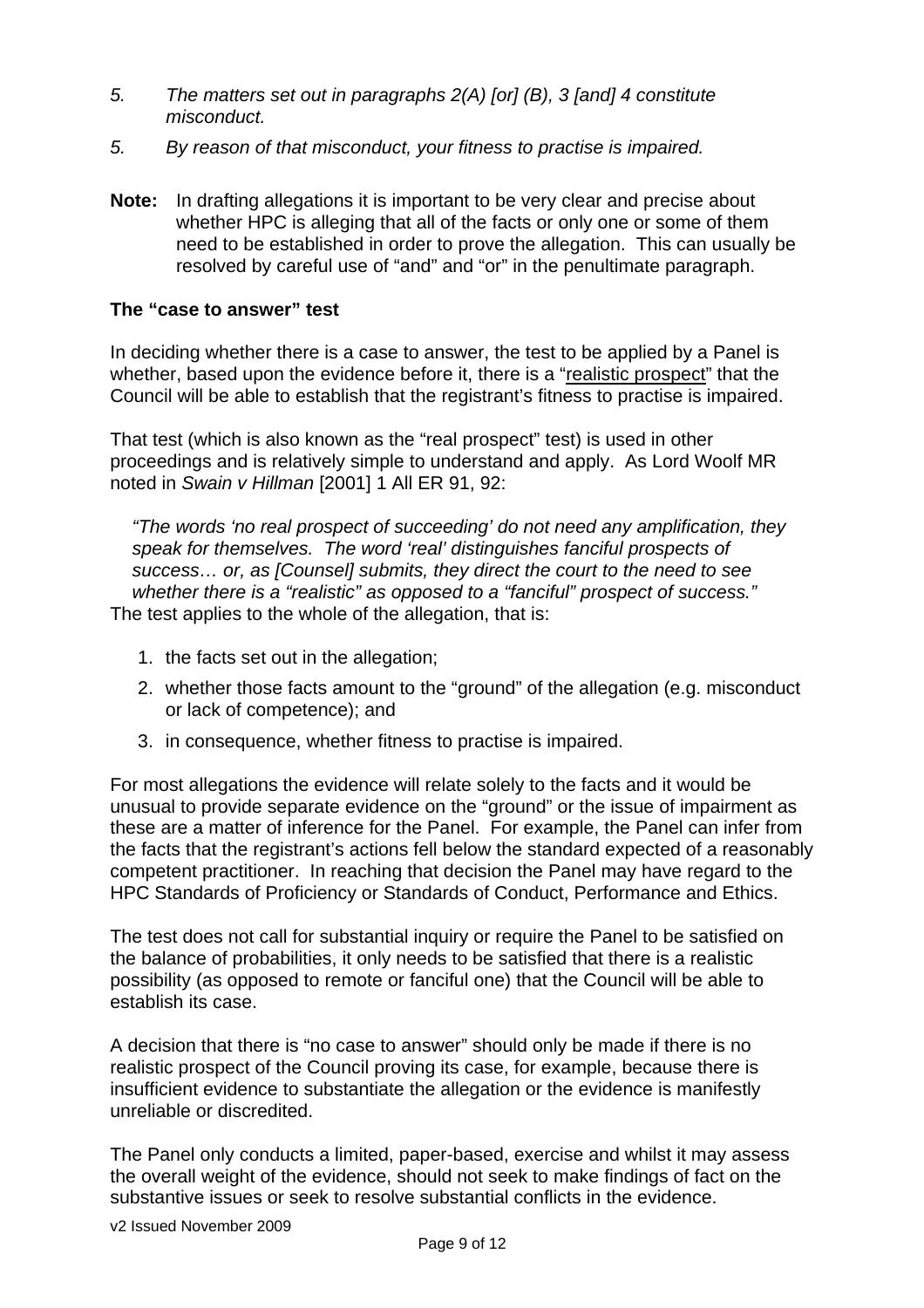In applying the test the Panel needs to take account of the wider public interest, including protection of the public and public confidence in the profession concerned and the regulatory process. Panels are expected to adopt a cautious approach and resolve cases where there is any element of doubt by deciding that there is a case to answer.

#### **Following an ICP**

The correct actions must be taken following an ICP. Checklists are available for Case Managers to ensure that all actions are completed. Completed checklists must be placed in the file when complete and will form part of the audit process.

Where a case to answer decision is found Case Managers, should ensure that any reference to individuals within the allegation is anonymised prior to sending the notice of allegation to the registrant and preparing web pages. A schedule can be produced for ease of reference.

Lead case manager will conduct an audit of no case to answer files before the case is closed.

#### **Other resources**

- Checklists:
	- Case to answer
	- No Case to answer
	- Closing a case
- Case to answer practice note
- FOG Three year rule
- Standard of acceptance for allegations
- Practice note Consent Orders
- Practice note Interim Orders
- Standard letters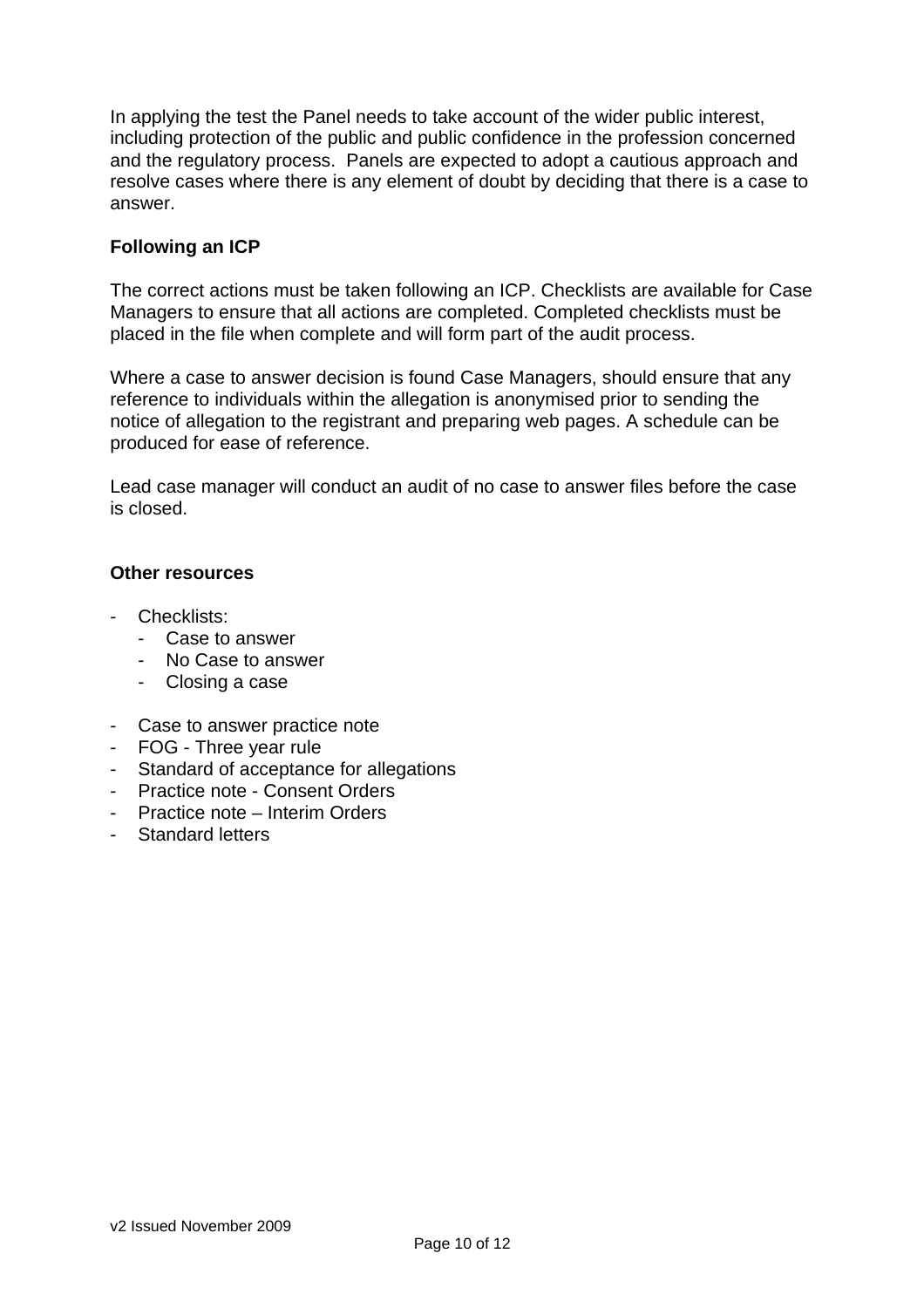#### **Appendix one**

#### **Internet social networks**

This advice relates to action HPC may be able to take when it receives complaints about registrants' activities outside of work on internet social networks such as Facebook, Myspace, and Bebo.

In those cases where the registrant can be identified and the activity in question, if conducted by other means, would amount to misconduct, the matter should be dealt with in a similar manner to any other fitness to practise allegation. However, such cases will be rare and in manner instances it may not be possible to identify the person concerned with any certainty. Further, in many instances evidential considerations may prevent further action being taken, including:

- the generalised and tenuous nature of the comments which may have given rise to the complaint, which may amount to little more than "letting off steam" or be the internet equivalent of "coffee room banter" (albeit then transmitted around the world on the web);
- the complaint may relate to selected or isolated comments which are taken out of context and may not represent the properly balanced views of the person concerned. HPC may not have access to the relevant 'string' of comments which provides that context, for example, by showing that the comments were jocular, qualified in some way or the person concerned ahs apologised for them;
- the extent to which a complainant may be regarded as having consented to whatever has taken place by participating in the network in question. A recent prosecution for harassment using Facebook failed on exactly this ground;
- the transient nature of some of these websites and the evidential problems this creates, such as where a website doe not even exist at the time a case is heard.

In addition, whilst decisions about impaired fitness to practise can properly take account of the reputation of the profession in question, we now live in a diverse society in which individual rights to privacy and freedom of expression are protected. This places severe limitations on the extent to private conduct may be regarded as being damaging to the public standing of a particular profession. In cases involving the use of internet social networks where there are insufficient

grounds for an allegation to be made, but where the content in question may be damaging to the reputation of a particular profession and the registrant responsible can be identified, HPC does have the option of sending a letter of advice to that registrant:

- 1. drawing attention to the content in question; and
- 2. reminding the registrant of his or her obligation to comply with the HPC Standard of Conduct, Performance and Ethics and, in particular, Standards 14 and 16:

#### *14. You must behave with integrity and honesty.*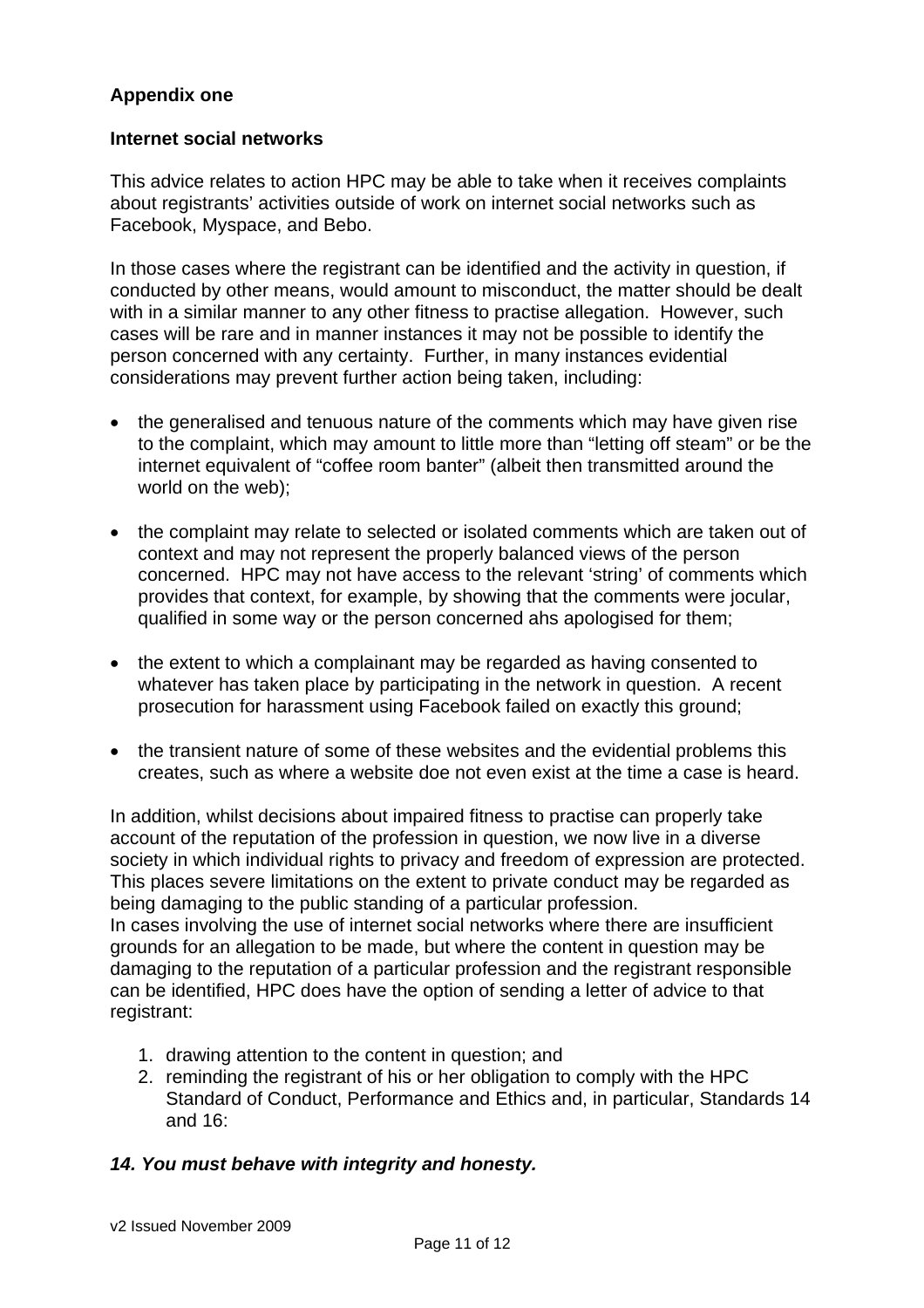You must make sure that you behave with integrity and honesty and keep to high standards of personal and professional conduct at all times.

#### *16. You must make sure that your behaviour does not damage your profession's reputation.*

You must not get involved in any behaviour or activity which is likely to damage your profession's reputation or undermine public confidence in your profession.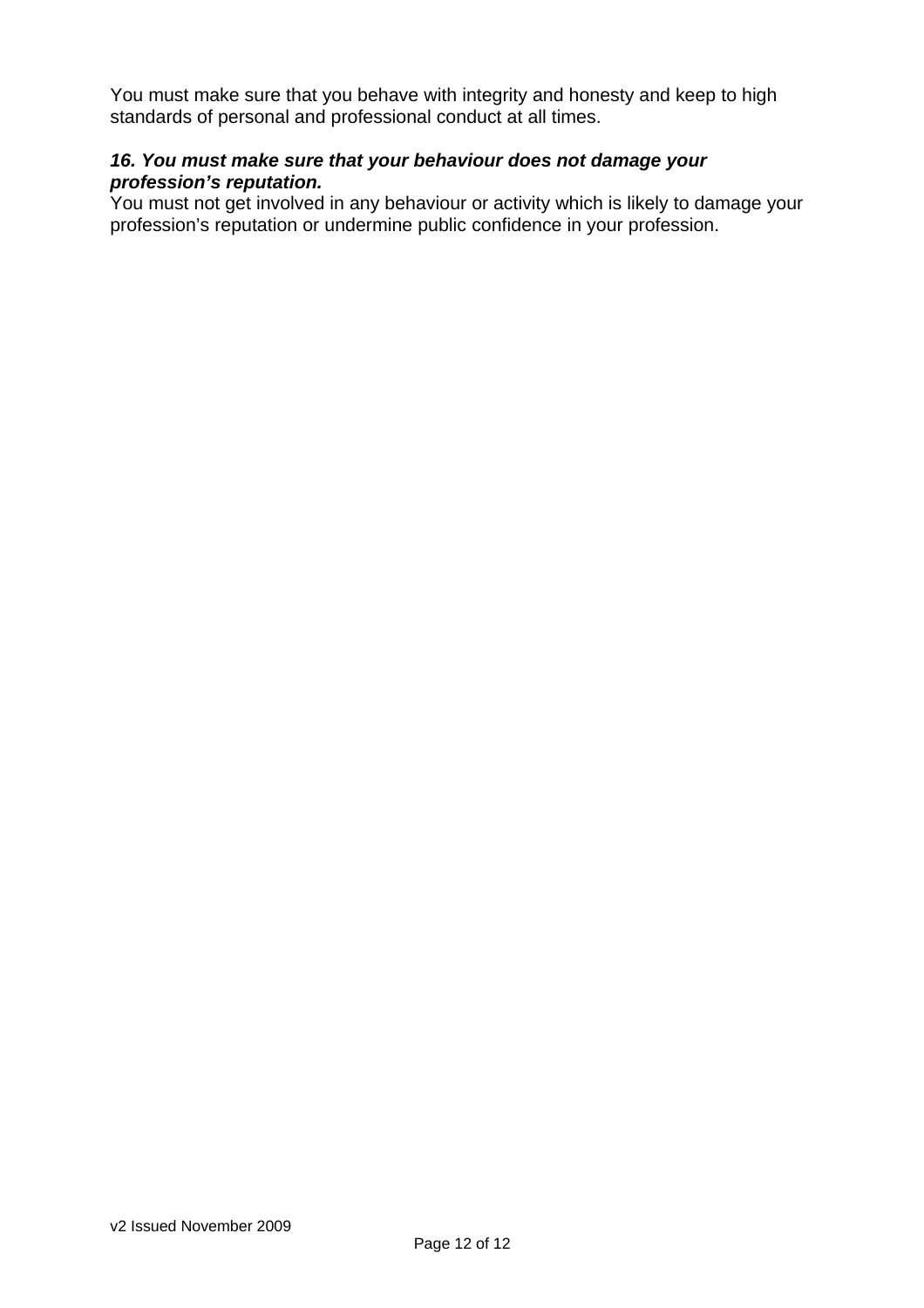# **FTP OPERATIONAL GUIDANCE**

**Case File Structure** 

#### **Introduction**

It is vital that all case files are maintained and are accurate at all times. This guidance is intended for all employees within the Fitness to Practise Department who have an equal responsibility to ensure that it is followed and files are properly managed.

#### **Maintaining case files**

Case files must be accurately maintained and up to date at all times. Relevant documents must be filed in order of receipt and in a timely manner. File notes must be made to record any action taken on the case which is not evidenced by correspondence in the file. This includes telephone calls, and decisions made in relation to management of the case.

#### **Basic FTP file structure**

- A sheet is attached to the front of the file containing important information which should be updated as the case progresses
- Each section of the file (see below) should be ordered with the most recent document on top
- **•** Draft or unsent documents should never be kept on the file
- Files should be a reasonable size and not overloaded (no more that approximately a thumbs width)
- If more that one file is created this should be clearly marked on the front of all files i.e. File 1 of 2
- No information should be stored in the back pocket accept small bundles where necessary (only one copy is required)
- Duplicate information such as copies of ICP bundles should not be stored in the file
- Any exhibits not in paper form should be put in an evidence bag and attached to the file or secured to the pocket. Large items should be stored in a cabinet with a clear note on the file detailing where the item is stored.
- Any obscene images should not be stored in the main case file but an additional file should be created and kept in a locked cupboard (refer to FOG – Obscene Image Storing for full guidance)

#### **File dividers**

The file is divided into 4 parts: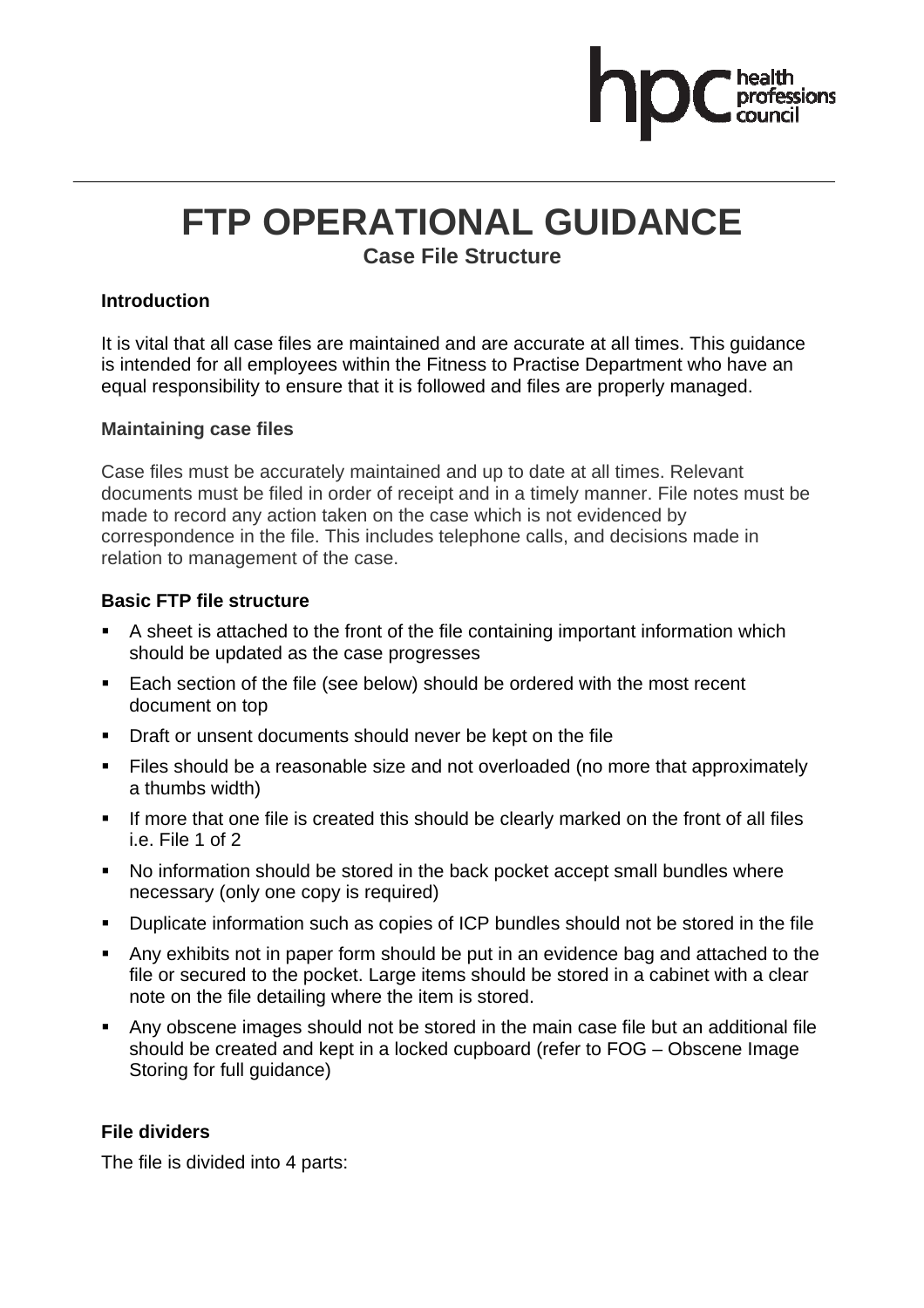- legally privileged information should be filed behind a **yellow divider** at the back of the file
- **Information relating to a health and character investigation should be filed behind a green divider**
- **EXECT** information relating to investigations before ICP should be filed behind a **pink divider**
- **EXECT** information relating to investigations after ICP should be filed in front of the **pink divider**
- information relating to hearings should be filed in front of a **blue divider** at the front of the file. This should only contain the following documents:
	- hearing notices
	- witness correspondence relating to scheduling
	- Kingsley Napley correspondence relating to scheduling
	- Hearing decisions

Blue and pink dividers should be inserted into the file as and when necessary as not all cases will reach this stage in the process.

Case Managers may wish to use further dividers to mark important documents within larger files for ease of reference.

#### **Appendix**

Front sheet template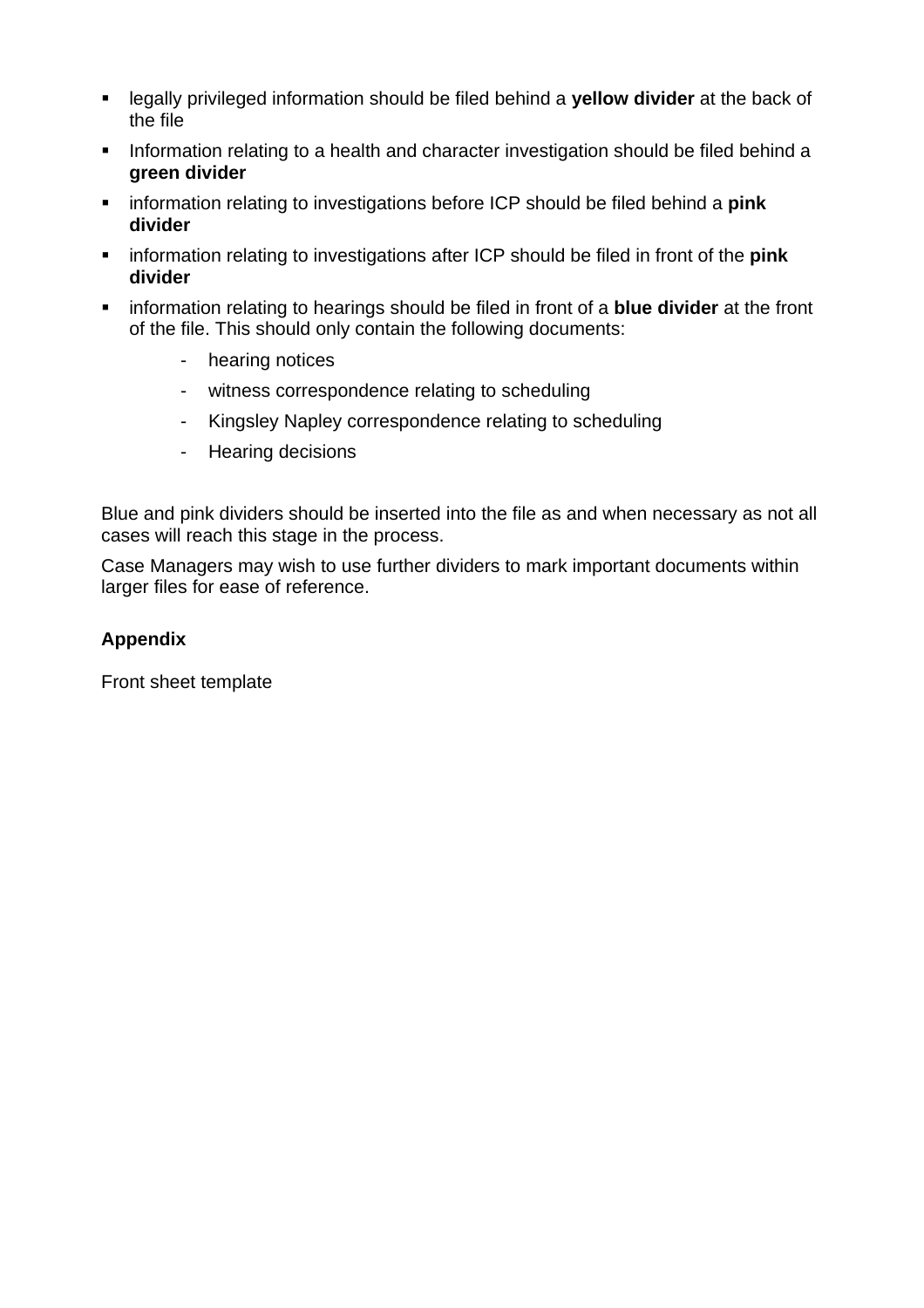

#### **Fitness to Practise File Audit**

**Date of audit: Audit number: Audit conducted by:** 

**Case reference: Case Manager/Officer:** 

Case remit: Not allegation yet/Pre-ICP/CCC/HCC/ICP/CCC review/HCC review/ High Court [delete as appropriate]

| Correct Net Regulate status?                                                             |        |
|------------------------------------------------------------------------------------------|--------|
| Schedule of correspondence complete?                                                     |        |
| File in correct order?                                                                   |        |
| Privileged information in the correct section?                                           |        |
| Documentation attached?                                                                  |        |
| Documentation scanned?                                                                   |        |
| Case assessment form complete? (inc IO reasoning)                                        |        |
| When was case last reviewed by Case Manager?                                             | Date:  |
| Does case need chasing?                                                                  | Yes/No |
| Has complainant been contacted in last 4 weeks?                                          | Yes/No |
| Has registrant been contacted in last 4 weeks?                                           | Yes/No |
| Is the database correct:<br>Date last reviewed?<br>Correct status?<br>Relevant comments? | Yes/No |

Comments: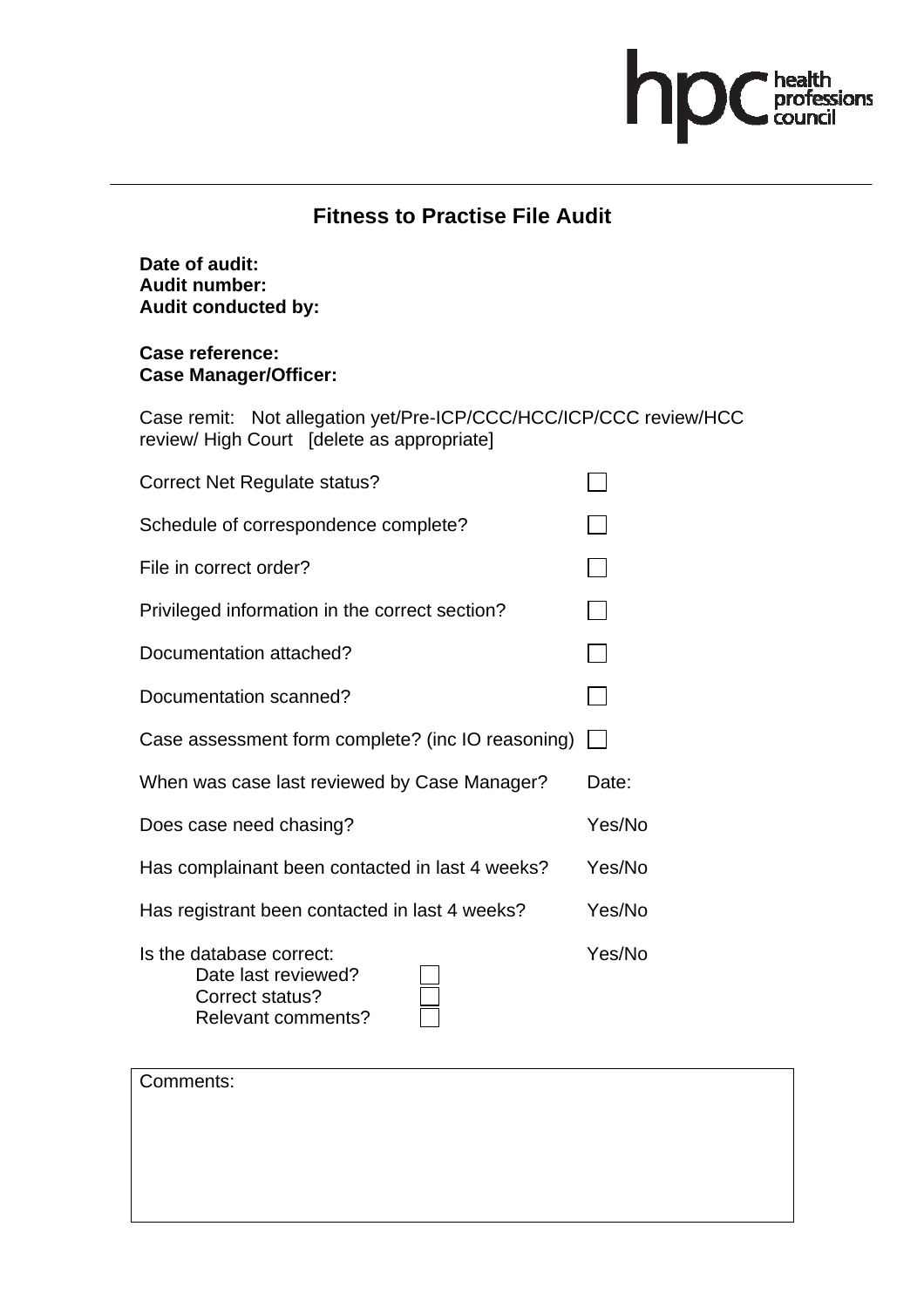# **FTP CASE FILE – FTP00000**

#### **Related case numbers:**

#### **Previous FTP case numbers:**

**Interim order imposed:** YES / NO Date imposed: Order type:

| Additional contact information for<br>registrant: (not including registered address) | <b>Contact information for complainant:</b> |
|--------------------------------------------------------------------------------------|---------------------------------------------|
|                                                                                      |                                             |

| <b>Registration panel details (where</b><br>applicable):<br>Chair:<br>Lay:<br>Registrant: | <b>Registrant represented: YES / NO</b><br>Details |
|-------------------------------------------------------------------------------------------|----------------------------------------------------|
|-------------------------------------------------------------------------------------------|----------------------------------------------------|

#### **Any special requirements:**

Braille, special measures, access to building

**Important dates:**  Registration panel date: ICP date: Final hearing date:

**Vulnerable witnesses:** YES / NO

**Electronic bundle available:** YES / NO

**Hearings risk assessment issues:**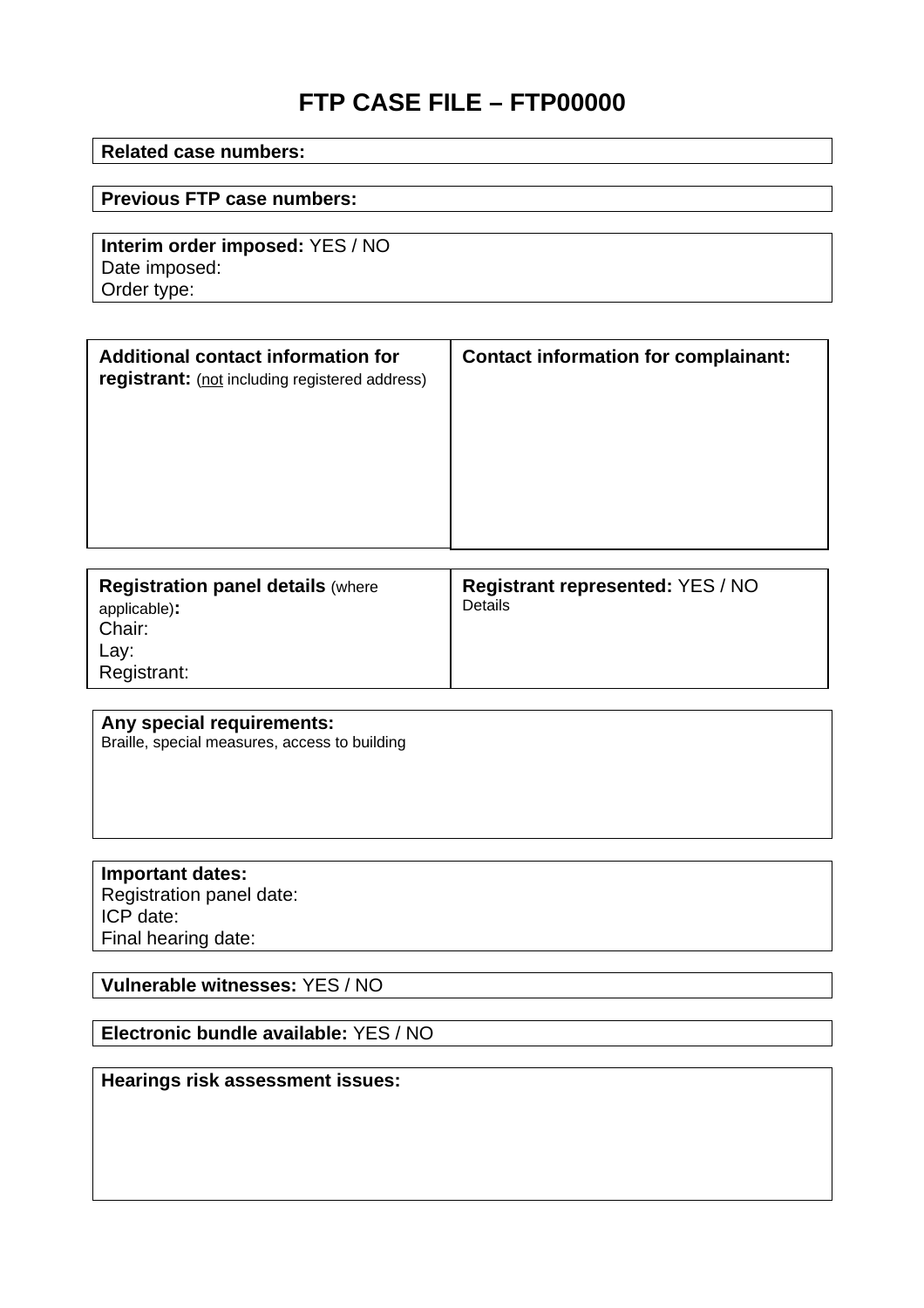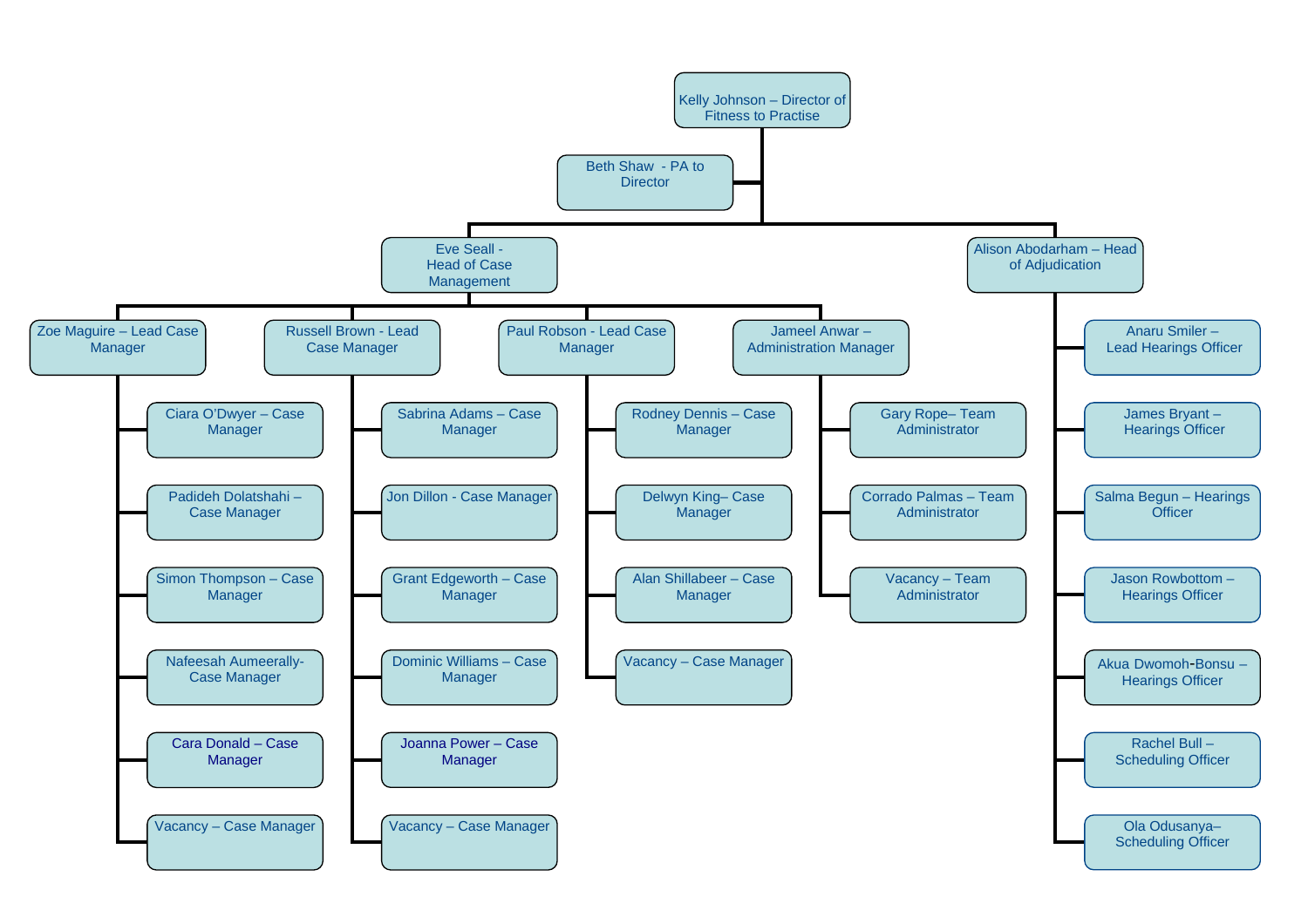

# **FTP OPERATIONAL GUIDANCE**

## **RISK PROFILING**

#### **Introduction**

In order to ensure that HPC is fulfilling its duty to protect patients, HPC Investigators undertake a preliminary assessment of the risk profile of every allegation they receive, so that higher risk cases can be given priority and, if necessary, interim measures can be put in place to protect the public.

Article 31 of the 2001 Order enables HPC Practice Committee Panels to impose interim suspension or conditions of practice orders on registrants who are the subject of an allegation. A Panel may make such an order if it is satisfied that doing so:

- is necessary for the protection of members of the public;
- is otherwise in the public interest; or
- is in the interests of the registrant concerned.

Those criteria are also used by Investigators as the basis for risk profiling allegations. The task is to assess whether, on the available evidence, the registrant may pose an actual or potential risk if permitted to remain in practice on an unrestricted basis until HPC has dealt with the case.

Although the risk profiling criteria are the same as the grounds upon which an interim order may be sought - and, in most cases, the decision reached about the priority of the case will also determine whether to seek such an order - the priority given to a particular case is not solely dependent upon whether or not an interim order may be required. It is entirely possible for an allegation to be of high priority but, due to the circumstances of the case, for example, where a registrant has been moved to restricted duties or is subject to bail conditions which provide adequate public protection, for it to be unnecessary to seek an interim order.

#### **Protection of the public**

In assessing risk on the ground of public protection, higher priority should be given to those cases where a health professional may be a continuing risk of harm to the public based on prior acts (or alleged acts) which involve:

- providing clinical care far below accepted standards, for example:
	- repeated or persistent lapses in clinical care;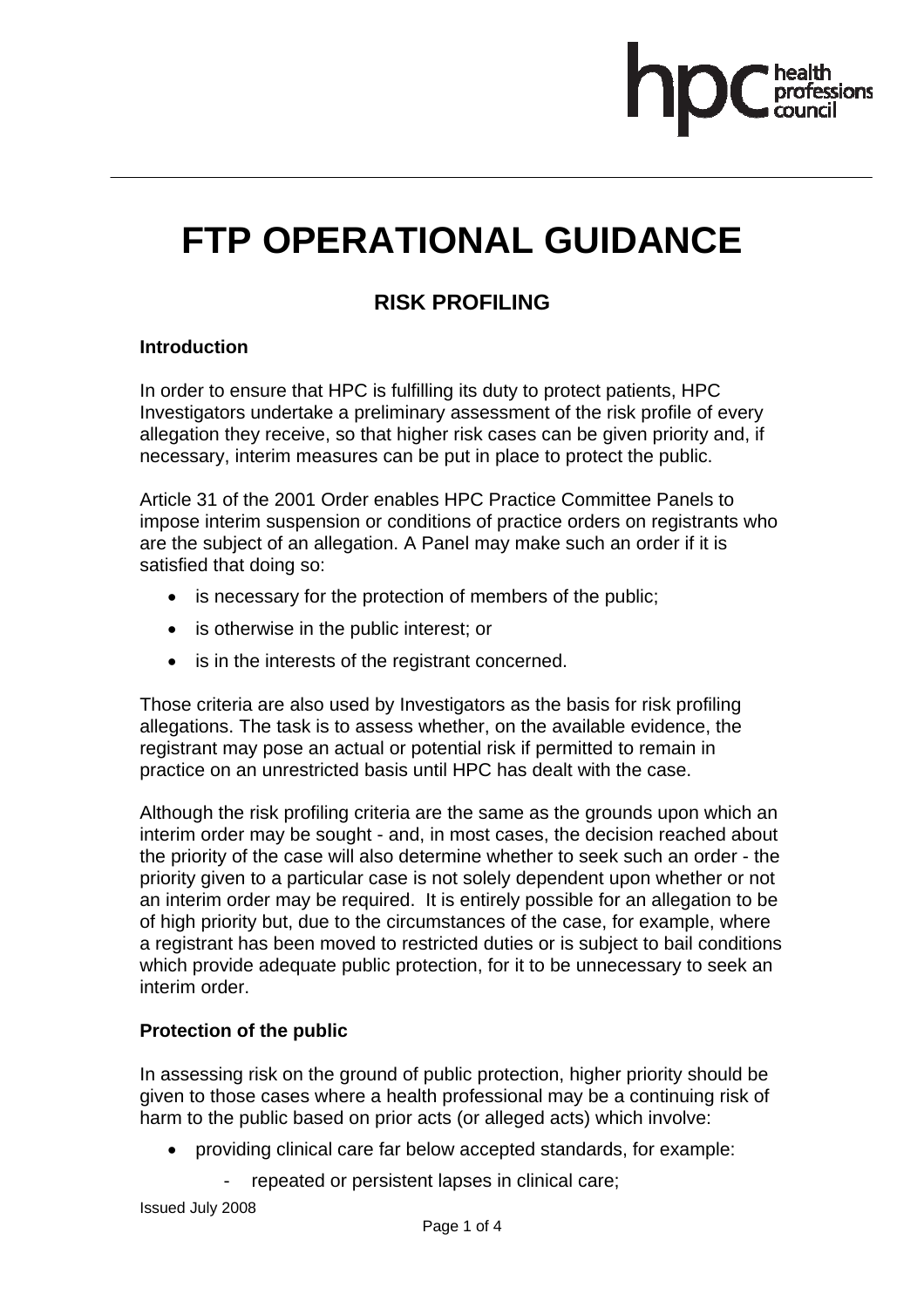

# **FTP CASE ASSESSMENT**

**To be completed by the Case Manager** 

| Date Received by<br><b>Case Manager:</b>                      | <b>RISK CATEGORY</b>       |           |  |
|---------------------------------------------------------------|----------------------------|-----------|--|
| <b>FTP NUMBER</b>                                             | <b>REGISTRANT</b>          |           |  |
|                                                               |                            |           |  |
| <b>Standard of acceptance</b><br>Does the complaint:          |                            |           |  |
| sufficiently identify the registrant?                         | <b>YES</b>                 |           |  |
| sufficiently identify the complainant?<br><b>YES</b>          |                            |           |  |
| provide sufficient particulars of:                            |                            |           |  |
| place(s)?                                                     | <b>YES</b>                 | <b>NO</b> |  |
|                                                               | $time(s)$ and date $(s)$ ? | <b>NO</b> |  |
| $event(s)$ ?                                                  |                            | <b>NO</b> |  |
| <b>Further investigations</b>                                 |                            |           |  |
| If any answer is NO:                                          |                            |           |  |
| is the case suitable for telephone interview?<br><b>YES</b>   |                            |           |  |
| could the defect be rectified by further inquiries?           | <b>YES</b>                 |           |  |
| is the case suitable for further investigation?<br><b>YES</b> |                            |           |  |
| Reasons/What further investigation?                           |                            |           |  |

**Standard]** 

**Authorisation: [Further Investigation/No Further Investigation/Close/Meets**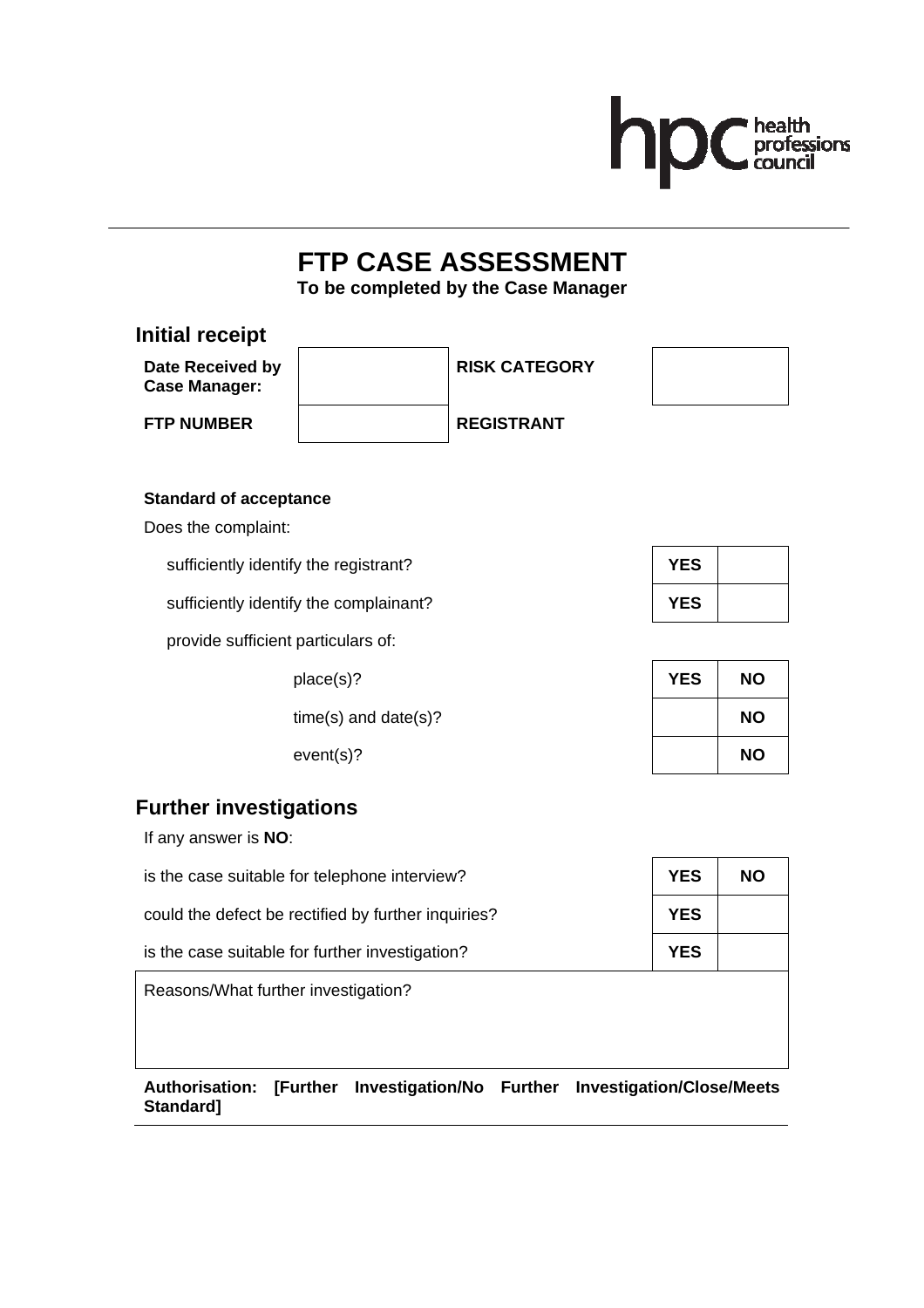| Reasons:                                                        |             |           |
|-----------------------------------------------------------------|-------------|-----------|
|                                                                 |             |           |
| Authorized by Director of Fitness to Practise                   | <b>YES</b>  | NΟ        |
| Signed:                                                         | <b>DATE</b> |           |
| If further investigation undertaken, provide details of result: |             |           |
|                                                                 |             |           |
| Does the case now meet standards of acceptance?                 |             | <b>NO</b> |
| Recommend case is closed?                                       | <b>YES</b>  |           |
|                                                                 |             |           |

## **Risk Profile**

**(Circle the appropriate Risk Category and also record at the top of Page 1)** 

| Category: |  |  |  |
|-----------|--|--|--|
|-----------|--|--|--|

If Category C, document reasons why an Interim Order is not warranted:

Reasons:

| Interim order                       |  |  |                                                        |  |            |           |
|-------------------------------------|--|--|--------------------------------------------------------|--|------------|-----------|
|                                     |  |  | If Category A or B, should an Interim Order be sought? |  | <b>YES</b> | <b>NO</b> |
| Reasons:                            |  |  |                                                        |  |            |           |
|                                     |  |  |                                                        |  |            |           |
|                                     |  |  |                                                        |  |            |           |
|                                     |  |  |                                                        |  |            |           |
|                                     |  |  |                                                        |  |            |           |
| <b>Authorisation: Interim Order</b> |  |  |                                                        |  |            |           |

#### **Case Closure**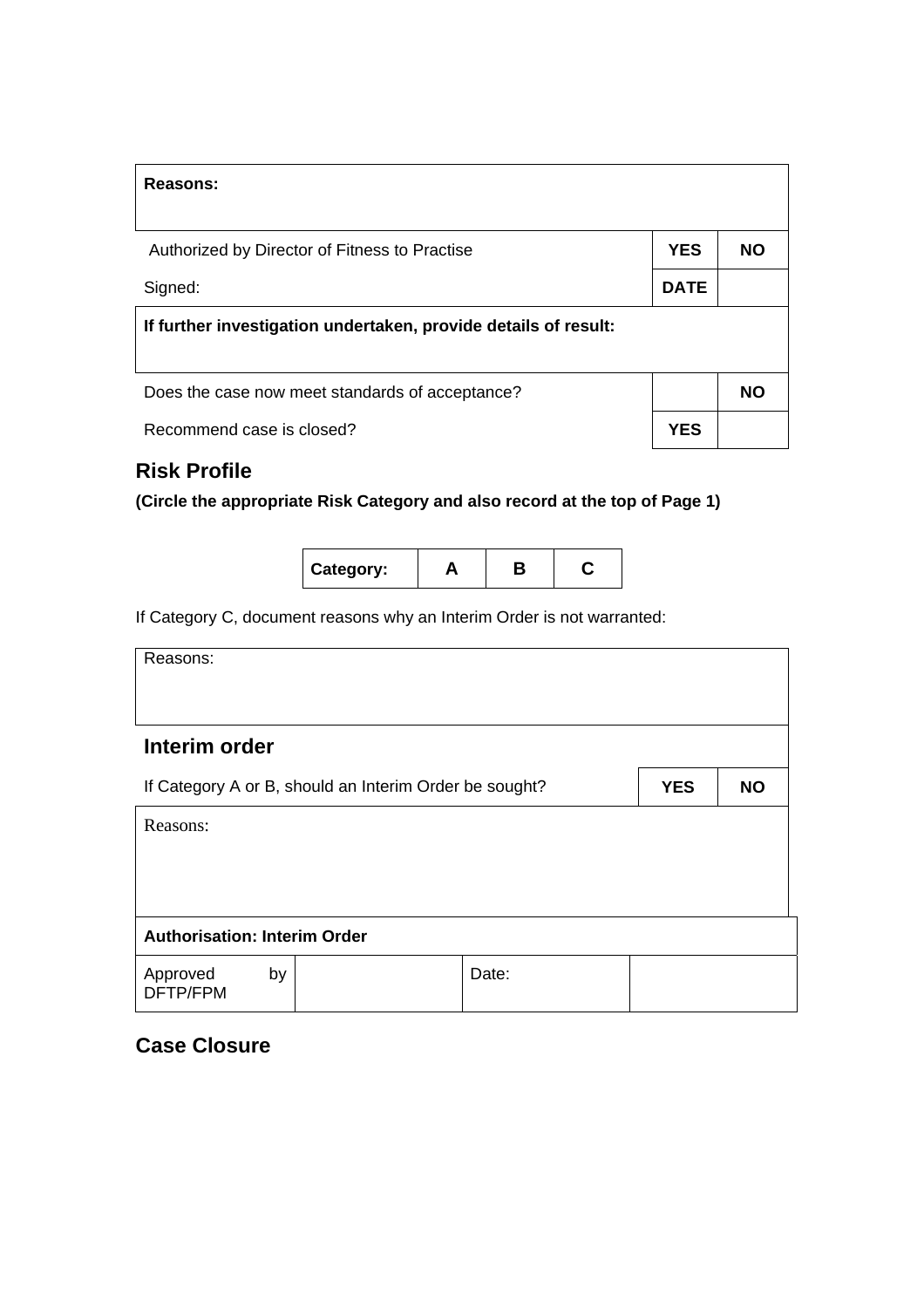## Job Description – Case Manager (Case Team 1 and 2)

#### **Fitness to Practise Department**

#### **Main Purpose of Job**

- To manage and investigate cases dealt with by the Fitness to Practise Department.
- Contribute to the design, develop, and implement processes to support the work of the department.
- To ensure that a high quality of customer service is provided to all customers, both internal and external.
- Contribute to the provision of witness support
- Act as Presenting Officer in Article 30 reviews, Interim Order and Registration Appeal cases.

#### **Position in Organisation**

- Reports to a Lead Case Manager
- Liaises with external Lawyers, Police Forces, Courts Services, employers of Registrants and Trading Standards Officers.
- Liaises with all employees internally, in particular, the Communications Department and the Registrations Departments.
- Liaises with Hearing Officer regarding the organisation of Hearings.
- Investigates cases dealt with by the Fitness to Practise Department, including use of Statutory Powers delegated by Committees and Council, and taking statements from witnesses

#### **Scope of Job**

• Responsible for the management and investigation of a varied and complex case load including fitness to practise allegations, Registration Appeals, and prosecution of Offences.

#### **Dimensions and Limits of Authority**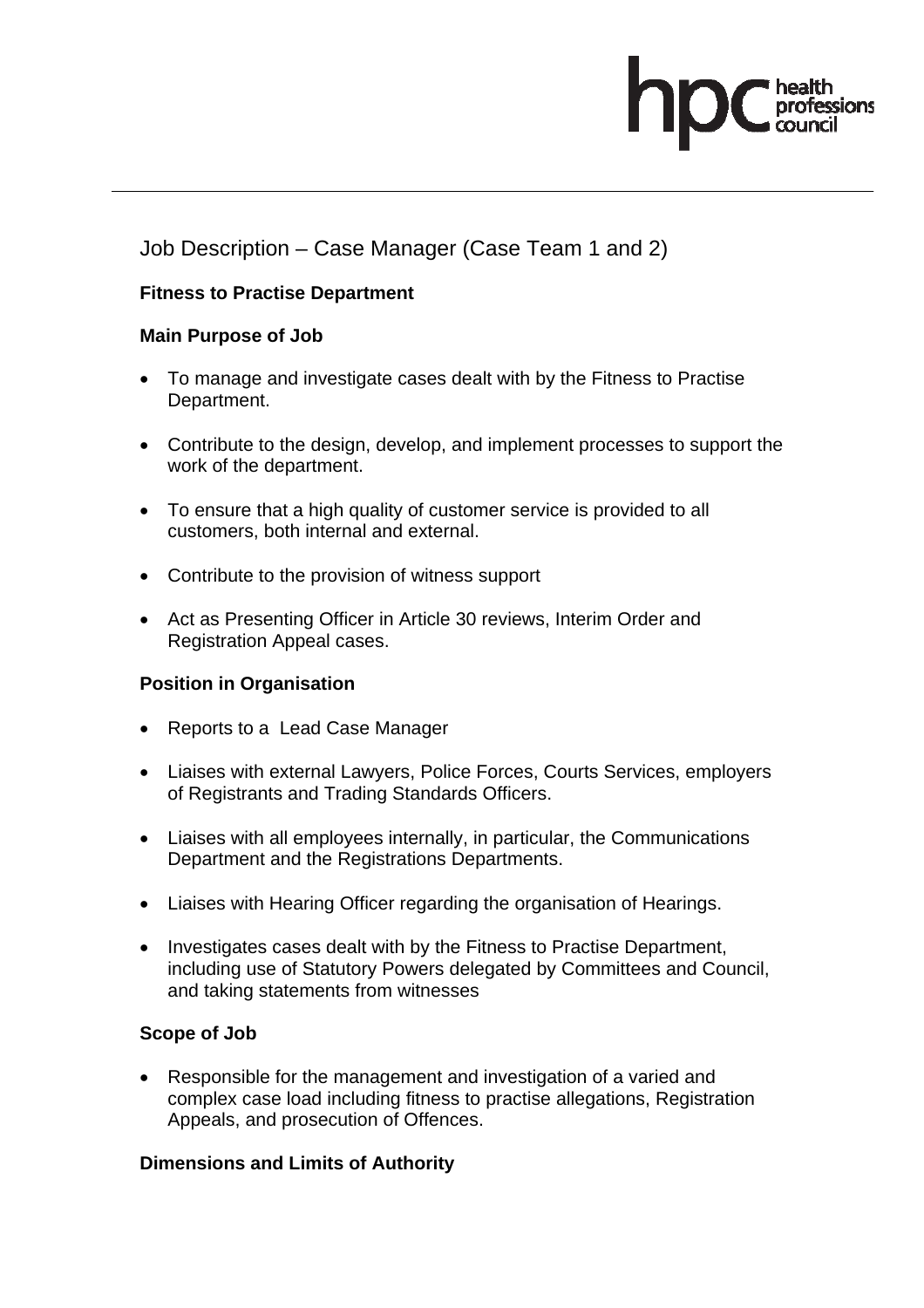- Manage and investigate cases in line with HPC policies and procedures.
- Use of Statutory Powers to demand information as required.
- Instructing external Solicitors on cases managed by the Fitness to Practise Department.
- Monitor application of Part V and VI of the Health Professions Order in hearings and advise manager or the Director if any problems arise.
- Act as Presenting Officer at Fitness to Practise Hearings.

#### **Skills, Knowledge and Abilities**

#### **Essential**

- Educated to degree level and/or relevant knowledge and understanding.
- Demonstrated ability of working with committees or panels within a complex framework and managing tribunal type processes, or the ability to do so.
- Demonstrated ability to investigate and manage complaints and present outcomes of investigations to committees and panels.
- Strong analytical, critical examination (including ability to conduct witness assessments), and report writing skills.
- Demonstrated ability of working within defined Regulations and legislation, and following procedures, including the ability to interpret and learn legislation where necessary.
- The ability to learn and understand Part V and VI of the Health Professions Order and apply this knowledge as required and of HPC's Prosecutions and Health and Character policies.
- Excellent oral communication skills, including demonstrated ability to present information confidently, clearly and succinctly.
- Ability to deal with people from all levels and from a diverse range of backgrounds including people who may be vulnerable and deal with these issues sensitively and pragmatically.
- Leadership skills, in particular, providing support and guidance to all parties involved in a Case.
- Ability to work under pressure, to deadlines and with minimal supervision.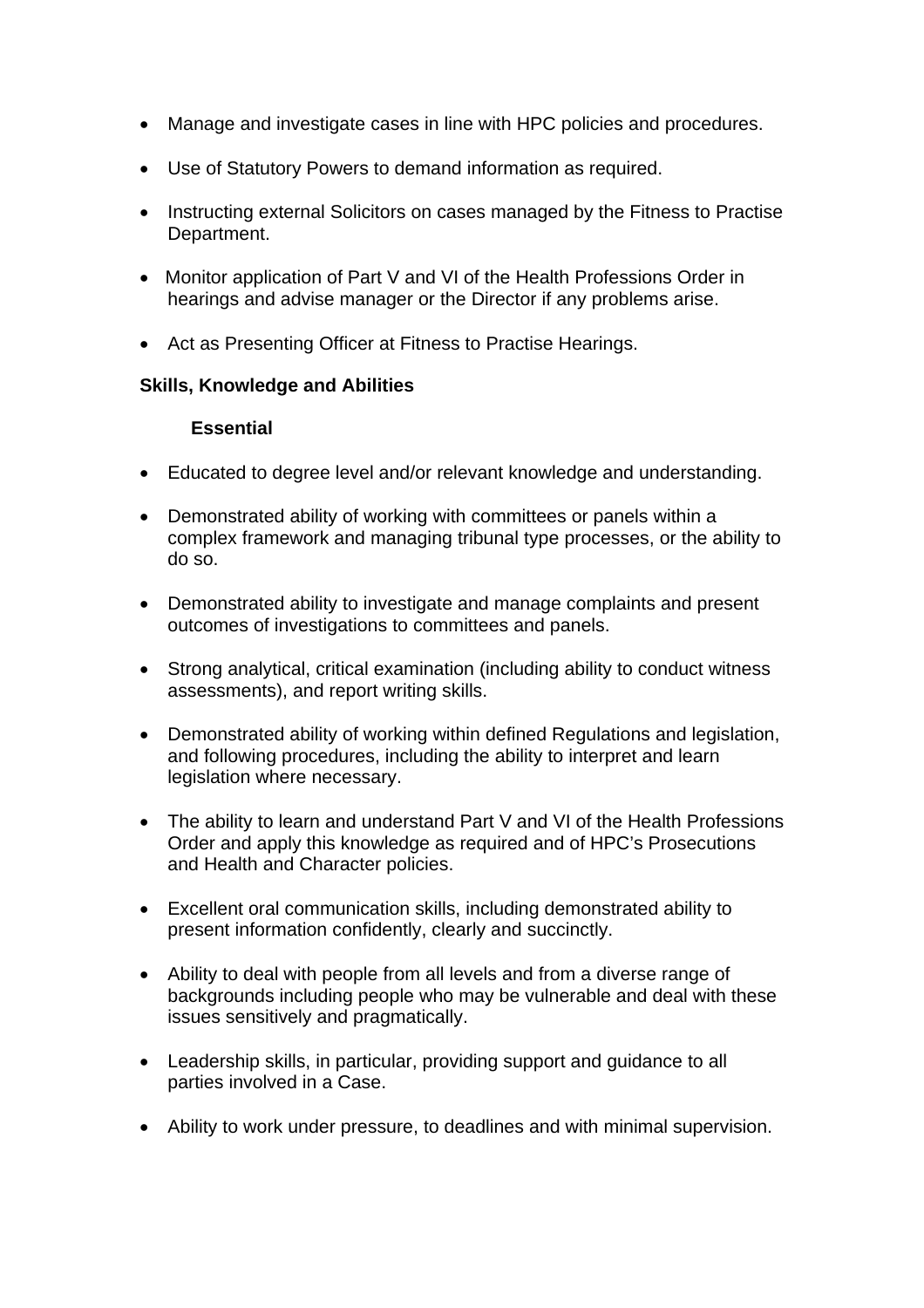- An understanding of professional regulation or a willingness to develop this if not currently held.
- Sound working knowledge of window based software packages, including word processing, spreadsheets, databases, electronic mail, and the internet.
- Willingness to travel throughout the UK, this will involve overnight stays as required.

#### **Duties and Key Responsibilities**

Your principal duties and key responsibilities will be those set out below. In addition to those duties. HPC reserves the right to require you to undertake additional or other duties within your capacity as may from time to time be reasonably required and necessary to meet the needs of the HPC.

- Investigate and manage a variety of complex cases with a through knowledge of the relevant legislation, policies and procedures.
- Act as the primary contact for relevant internal and external enquiries and briefings relating to a case load, including handling options and instructing solicitors.
- Advise the public, registrants and other organisations about the HPC and the functions and process of the Fitness to Practise Department.
- Maintain and review paper and electronic systems and databases to record cases handled by the Fitness to Practise Department, making sure information is kept up to date, accurate and accessible in accordance with relevant Polices.
- Preparing cases for and attend panels to facilitate decision making, advising on the factual aspects of the case as necessary
- Analyse complex case information and take decisions relating to the direction of the investigation within HPC policies and procedures.
- Provide managers and the Director with up to date information about cases.
- Presenting a variety of cases in line with the Fitness to Practise Case Management strategy, including directing Panels to the relevant provisions of the Order and Rules.
- Undertake Witness Assessments and take witness statements.
- Contributing and assisting in projects relating to the Fitness to Practise Department.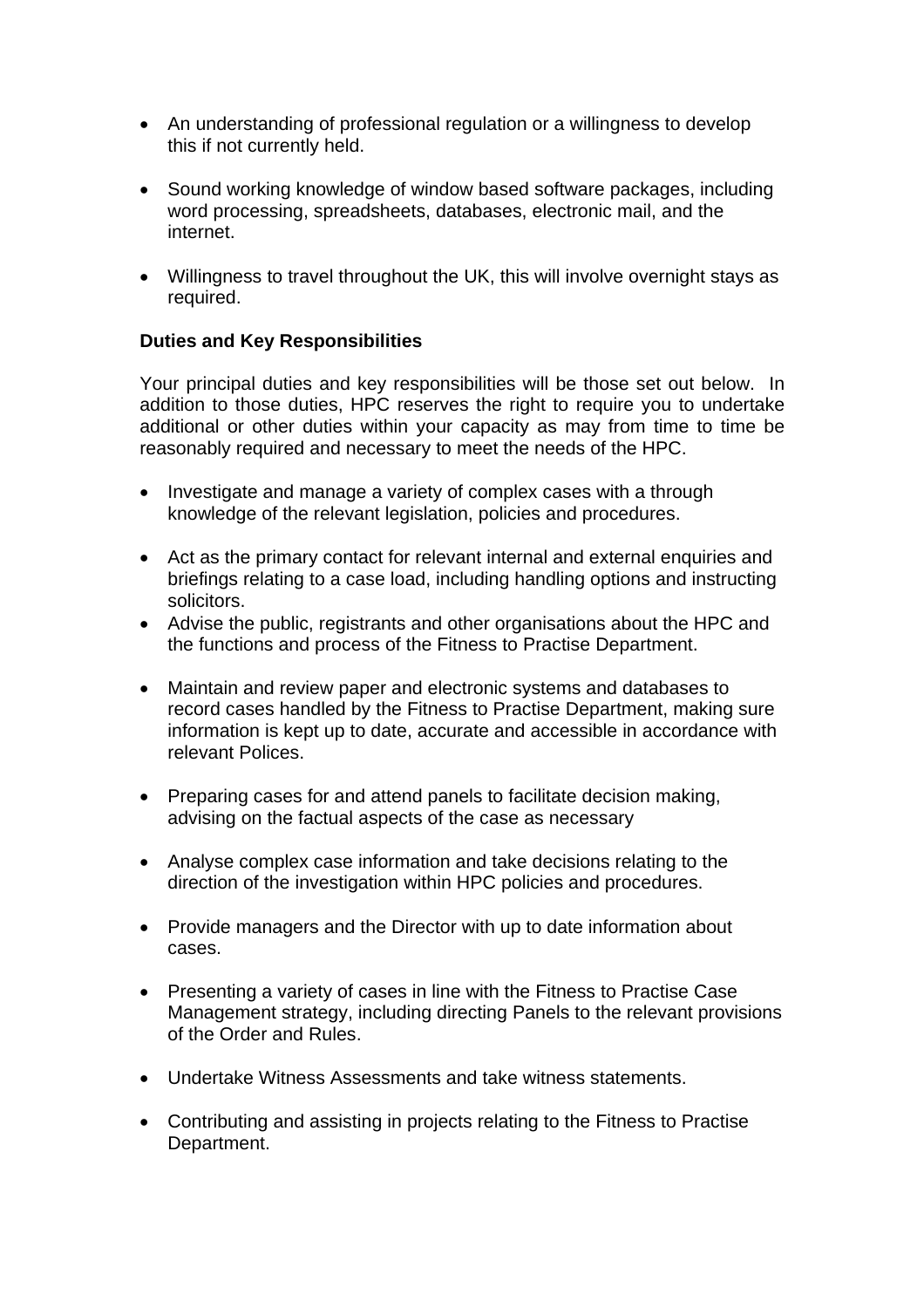- Assisting in the training and integration of new Fitness to Practise Department employees.
- Providing cover for other roles within the department
- To carry out the responsibilities of the post with due regard to the HPC's Diversity Policy and to treat colleagues and other HPC stakeholders with respect and dignity at all times.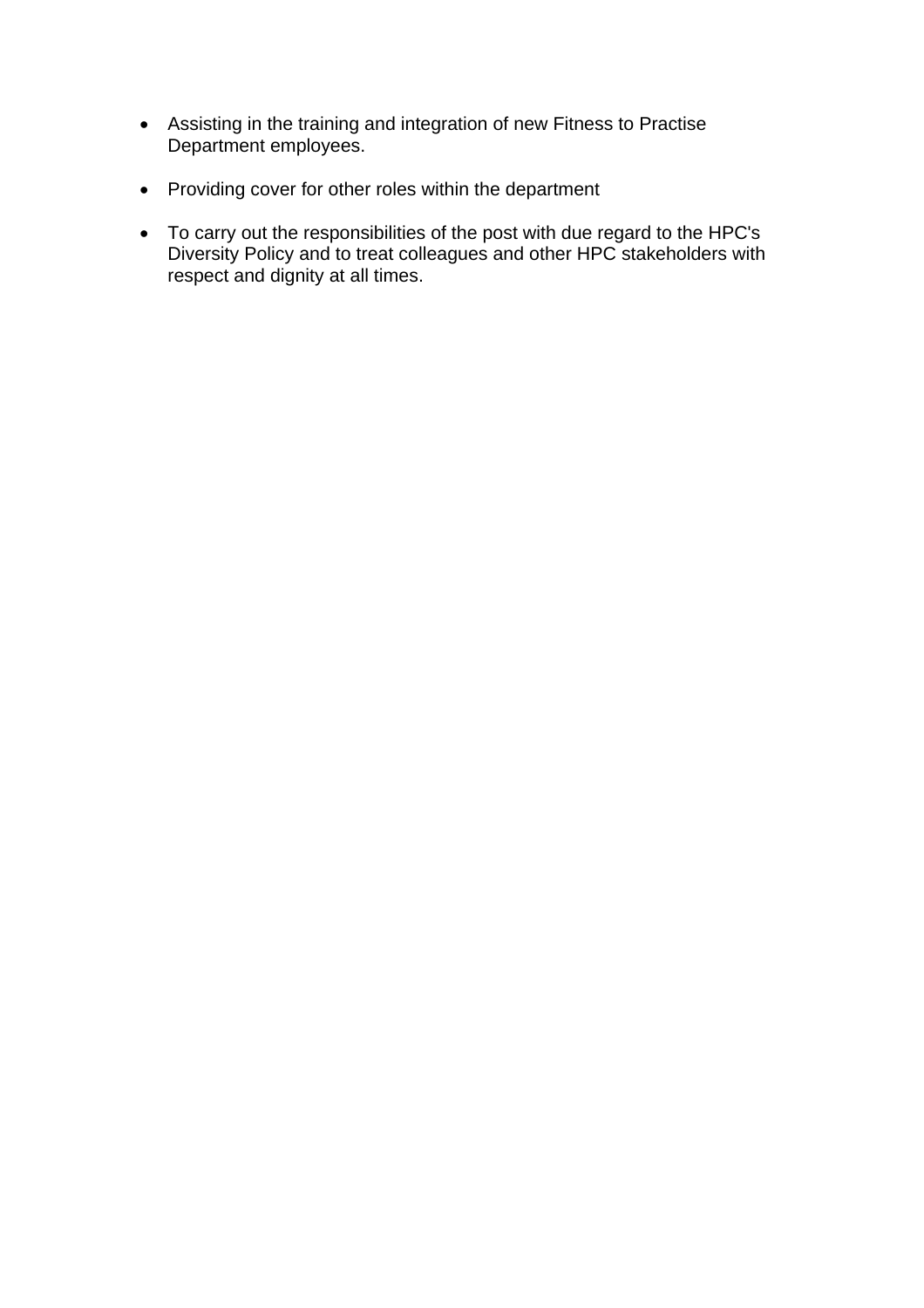| <b>Reasons:</b>               |             |           |
|-------------------------------|-------------|-----------|
| <b>Advice sought from:</b>    |             |           |
| Authorized by DFTP, HCM, LCM? | <b>YES</b>  | <b>NO</b> |
| Signed, Case Manager:         | <b>DATE</b> |           |
| Signed, DFTP, HCM, LCM        | <b>DATE</b> |           |

# **Allegation**

| fraudulent or incorrect entry     | conviction or caution      |  |
|-----------------------------------|----------------------------|--|
| misconduct                        | health                     |  |
| lack of competence                | determination by regulator |  |
| <b>Authorisation: Particulars</b> |                            |  |
| Approved<br>by<br>DFTP/FPM/LCM    | Date:                      |  |

# **Other Agencies**

are any of following agencies involved?

Police or other law enforcement agency (e.g. SOCA, HMRC)

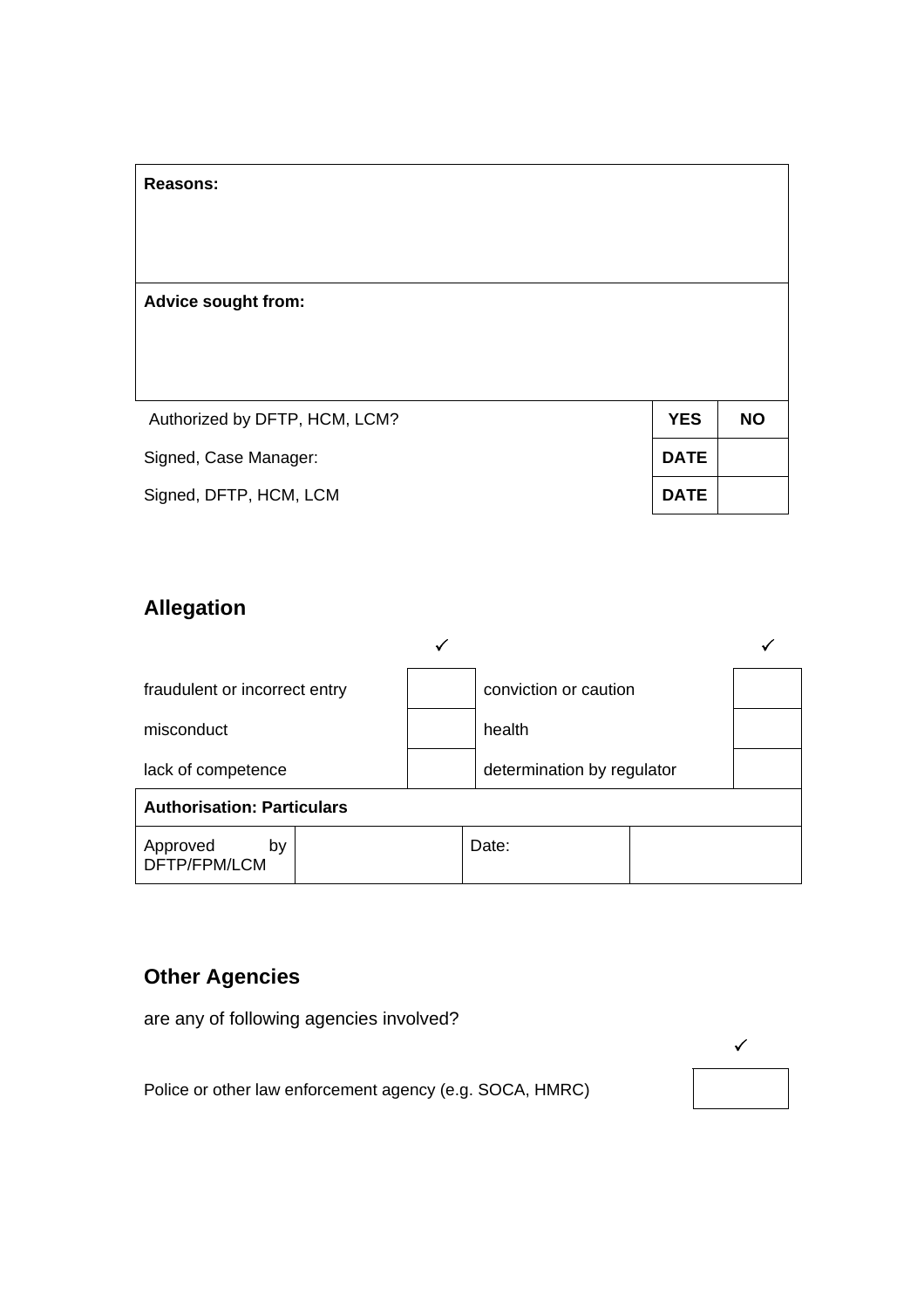NHS Counter Fraud and Security Management Service Trading Standards Service Another statutory regulator Social Services Department Other (specify)

Notify other competence authority if EEA national?

Does the complaint relate to an education provider?

If **YES**, provide contact details, file references etc.

**Signed: Date**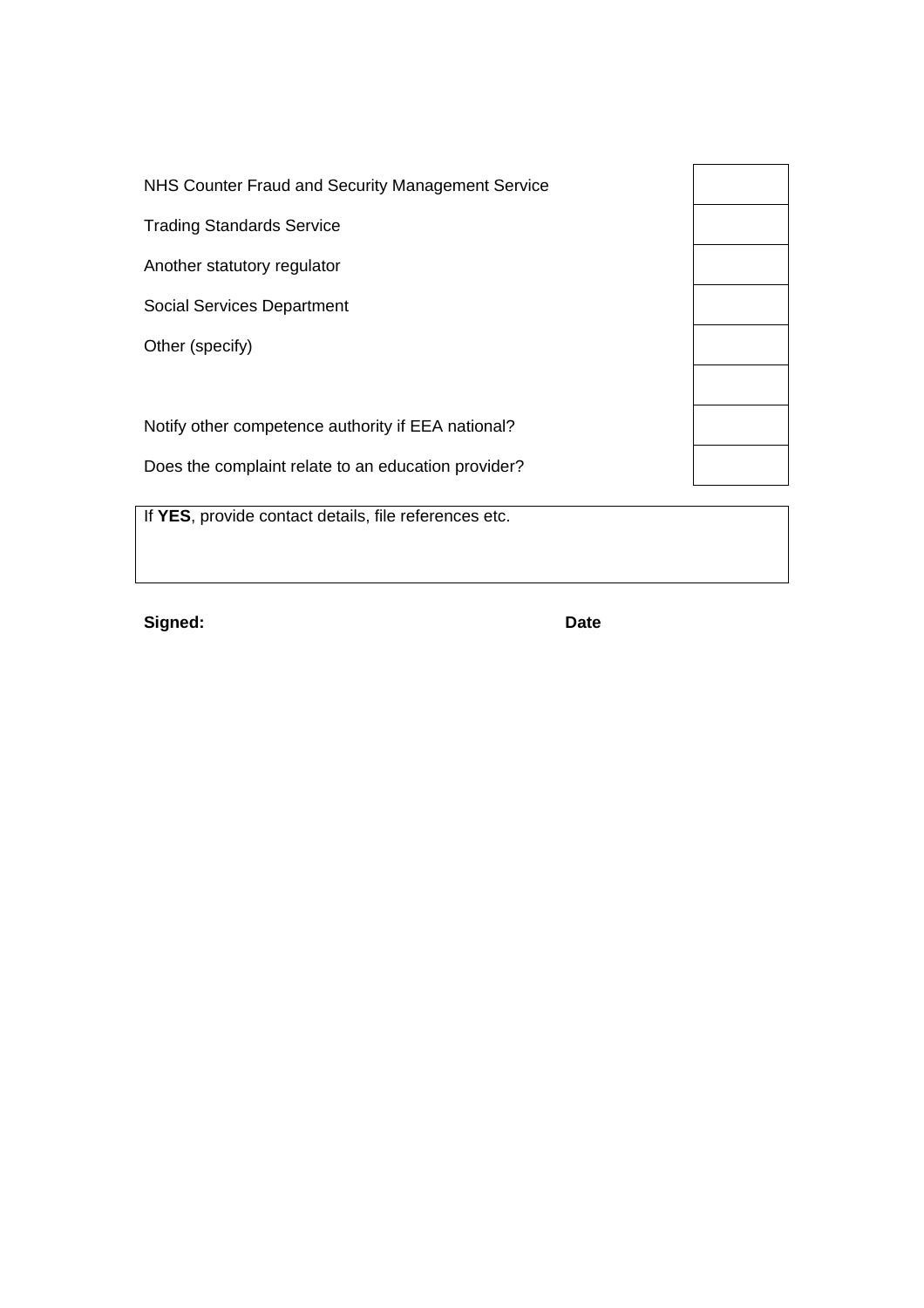- a single, serious, lapse in circumstances which may be repeated;
- undertaking care beyond his or her scope of practice;
- posing a threat to patient health, for example, practising or seeking to practise whilst unfit to do so because of the health professional's own health problems;
- serious breach of the clinician-patient relationship, for example:
	- sexual abuse or indecency
	- unlawful violence.
	- dishonesty or other serious misconduct.
- continuing to practice in breach of a conditions of practice order or suspension order previously imposed by a Practice Committee.

#### **Public interest**

The public interest is wider than public protection and includes maintaining

- public trust in the profession concerned;
- public trust in the effectiveness and integrity of the regulatory process;
- good standards of conduct and performance by other health professionals.

In assessing risk on the ground of public interest, higher priority should be given to those cases where the allegation is so serious, and irrespective of whether it is directly linked to the health professional's practice, that public confidence in the profession or regulatory process would be undermined if the health professional was allowed to remain in practice on an unrestricted basis. For example, allegations of:

- homicide,
- rape and other sexual offences.
- serious violence
- other serious offences

Cases involving breach of a conditions of practice order or suspension order may also be dealt with under this ground, in order to discourage the breach of such orders by others and to maintain confidence in the regulatory process.

#### **Interests of the registrant**

In assessing risk on the ground of protecting the health professional concerned, higher priority should be given to those cases where the evidence indicates that: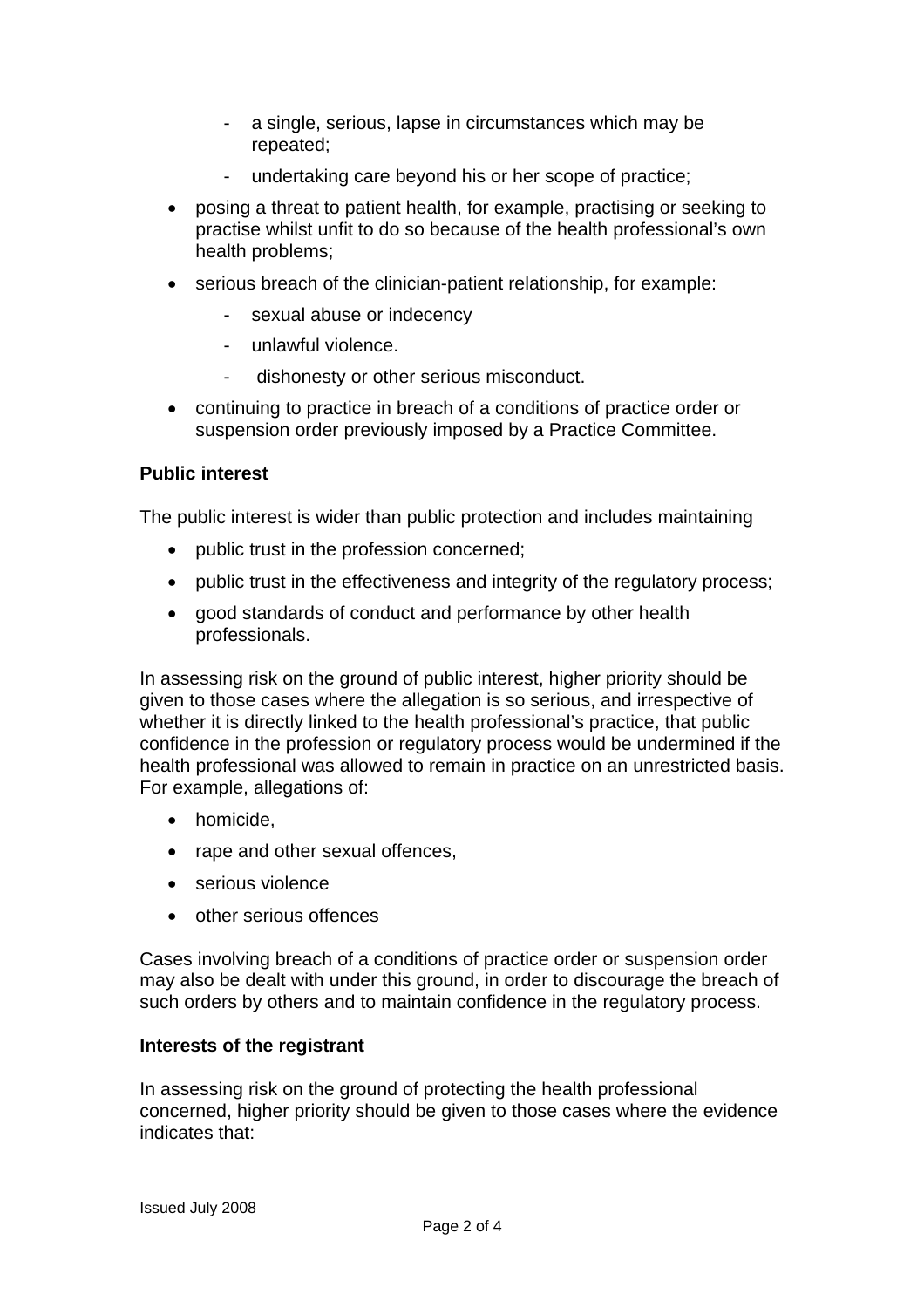- the health professional may be at risk of self harm, especially if removal from the practice environment or limiting practice would help to minimise that risk;
- the health professional lacks insight and needs to be protected from himself or herself, for example, to prevent a previous lapse in clinical care being repeated, possibly in a more serious manner.

As risk profiling is primarily undertaken when allegations are first received, to assess the priority to be given to further processing, it will often need to be undertaken on the basis of limited evidence. In assessing that evidence against the three grounds (between which there is a considerable degree of overlap), Investigators must consider:

- the overall weight and strength of the evidence;
- whether the allegation is credible;
- the nature, severity and extent of what has or is alleged to have occurred;
- the likelihood of continuing or further risk of harm.

#### **Risk categories**

Once profiled allegations should be placed in one of the following three categories:

| <b>Category A</b> | allegations which, on the available evidence, are of a<br>serious nature and involve a risk of continuing or further<br>harm or are so serious that public confidence in the<br>regulatory process would be undermined if they were not<br>given the highest priority |
|-------------------|-----------------------------------------------------------------------------------------------------------------------------------------------------------------------------------------------------------------------------------------------------------------------|
| <b>Category B</b> | allegations which, on the available evidence, are of a<br>serious nature but where there is a limited risk of continuing<br>or further harm.                                                                                                                          |
| <b>Category C</b> | allegations which, on the available evidence, are assessed<br>as not being in Category A or B.                                                                                                                                                                        |

The risk profile of an allegation should be reviewed in the light of the evidence which becomes available as an investigation progresses and revised accordingly. This is particularly important for allegations which are initially given a low priority but where evidence emerges indicating that the allegation is of a more serious nature.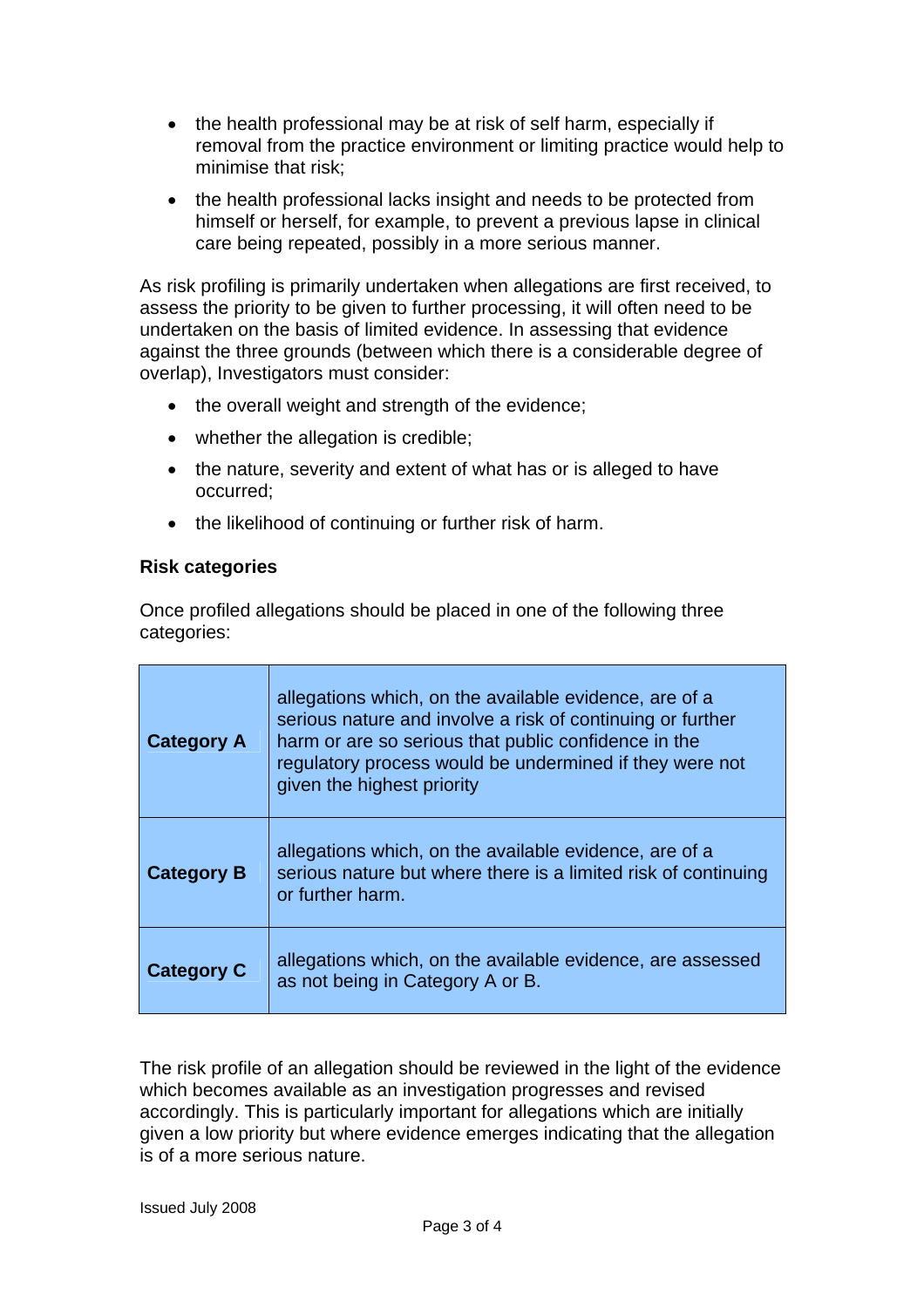#### **Documentation**

As with all decisions reached by HPC, it is important that Investigators record the reasons for their categorisation of allegations. In many cases the reasons will be very brief, for example, *"this is a serious allegation involving theft from patients".* However, it is important that concise reasons are recorded, especially when a serious allegation is given what would appear to be low priority. For example:

*"This allegation involves a serious lapse in clinical care. However, it appears to be an isolated incident and appropriate remedial action has already been taken by the registrant and his employer".* 

The category of risk and reasons should be recorded on the case assessment completed by Case Manager. Where a case is categorised as A, the Case Manager should discuss the case with their manager to ensure awareness within the team, and for guidance to be provided where necessary.

#### **Relevant documentation**

Case assessment form FOG - Allegations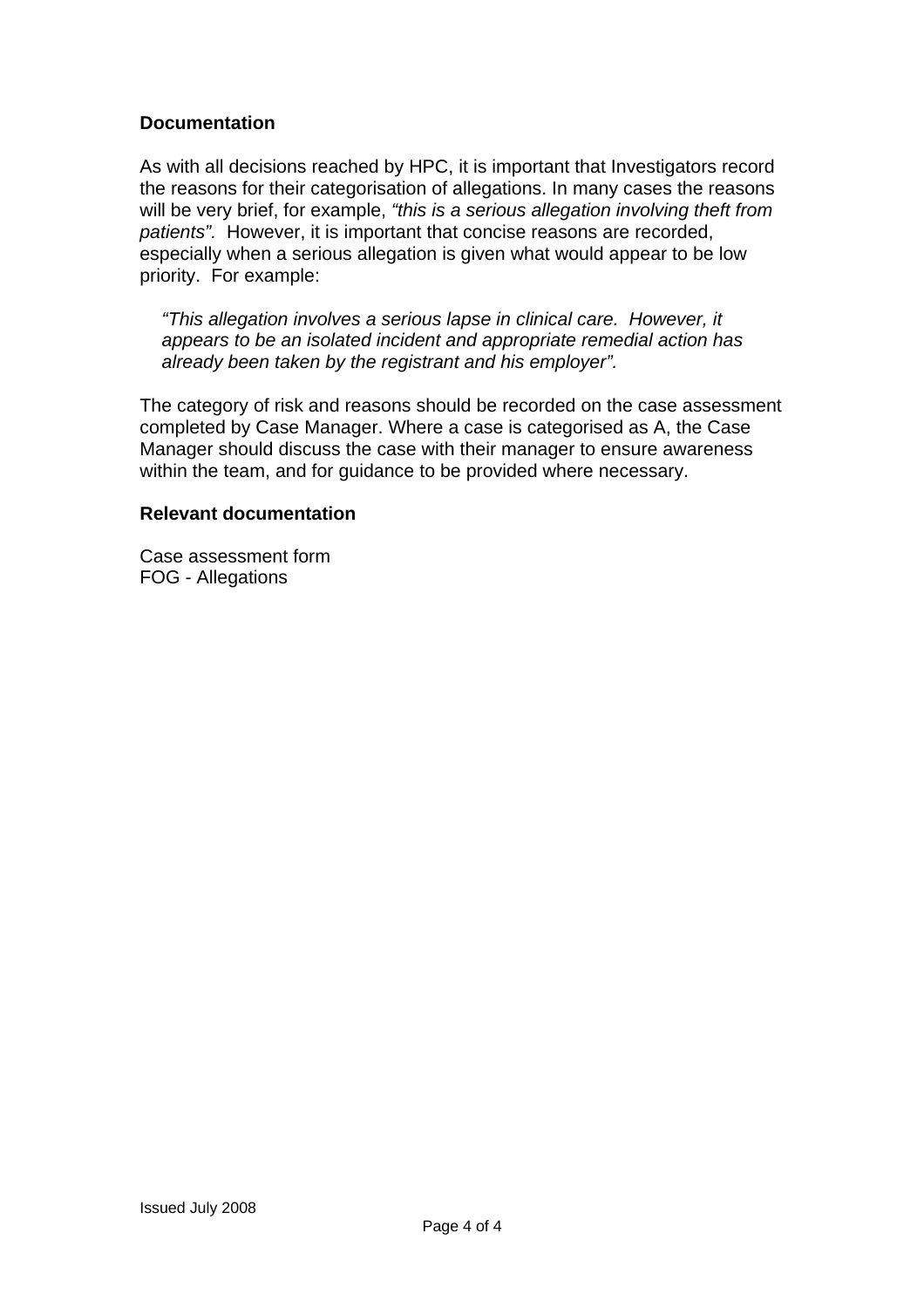

#### **Case Manager induction information and check sheets**

#### **Information for Lead Case Managers**

The induction checklists should be saved to the employee's G drive folder and completed electronically during the course of their induction.

This information is provided to ensure that there is consistency in the inductions provided to Case Managers and there is a comprehensive training programme in place to support them.

The HR induction checklist still needs to be completed and returned to HR as usual.

#### **General FTP information**

During the employee's induction on their first day, general information about the FTP department and the way we operate should be given. A checklist is provided to cover the main points.

#### **Training programme**

A training programme should to be designed in advance of the first day of employment and should include all aspects of the role.

Specific training sessions which should be included in the training programme are listed, and the checklist should be completed so we have a record that the sessions have taken place and the employee has been trained in these areas.

The training should be spread over a period of time to allow this to be absorbed. (Sample training programme attached).

Certain areas of the Case Management work require specific shadowing and panel attendance to ensure Case Managers are confident and competent to undertake it on their own. This should be included in the training programme and are detailed below.

| <b>Competency</b>     | <b>Specific shadowing required</b>         |
|-----------------------|--------------------------------------------|
| Vulnerable witness    | Attend vulnerable witness assessment with  |
| assessments           | experience Case Manager                    |
| Taking general phone  | • Listen to others taking calls            |
| enquires              | • Not to take calls for at least 6 weeks   |
| Present ICP/Reg panel | • Attend 3 days of ICP as observer only    |
|                       | • Attend ICP with experienced Case Manager |
|                       | for at least 5 of their own cases          |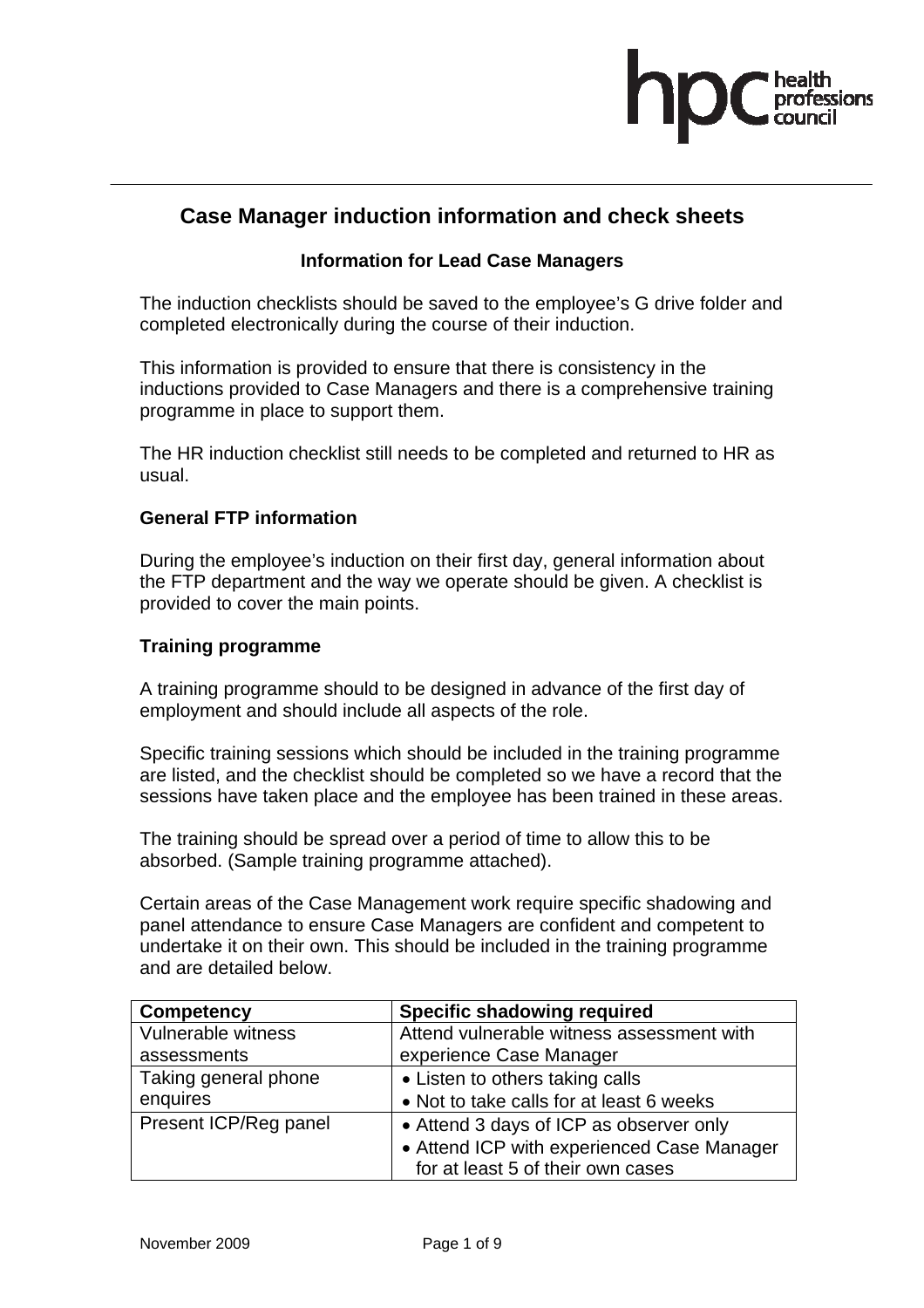

# **FTP Operational Guidance Index**

| <b>Subject</b>        | For                           | <b>Summary</b>                      |
|-----------------------|-------------------------------|-------------------------------------|
| Adjournment           | <b>Fitness to Practise</b>    | Guidance on the steps that should   |
| <b>Requests</b>       | Department                    | be taken when an adjournment        |
|                       |                               | request is made.                    |
| <b>Binding Over</b>   | <b>Case Managers/Officers</b> | Guidance on how to proceed with     |
| and Discharge         |                               | these types of cases                |
| by Criminal           |                               |                                     |
| Courts                |                               |                                     |
| Controlled            | <b>Case Managers</b>          | Guidance on controlled              |
| substance             |                               | substances, prescription medicines  |
|                       |                               | and prescribing rights.             |
| Disposal of           | Case Managers                 | Guidance on the process for the     |
| cases by              |                               | management of cases where           |
| consent               |                               | consent may be appropriate          |
| <b>File Structure</b> | <b>FTP</b>                    | How a file should be structured     |
| Handling              | <b>Case Managers</b>          | Guidance on when FTP or             |
| Complaints            |                               | education should pursue a           |
| about an              |                               | complaint and information for       |
| <b>Education or</b>   |                               | complainants                        |
| Training              |                               |                                     |
| Programme             |                               |                                     |
|                       |                               |                                     |
| Health and            | Managers/Case Officers        | Guidance on how to deal with        |
| Character             |                               | health and character case work.     |
| Instructing and       | <b>Fitness to Practise</b>    | Guidance on instructing and when    |
| <b>Seeking Advice</b> | Department                    | to seek advice                      |
| Investigations        | Case Managers/Case            | Guidance on general participles of  |
| and allegations       | <b>Officers</b>               | investigating complaints, contact   |
|                       |                               | with complainants and registrants,  |
|                       |                               | closing cases, drafting allegations |
| Investigative         | Managers/Case Officers        | Guidance on how to structure an     |
| <b>Report Writing</b> |                               | investigative report.               |
| <b>Miscellaneous</b>  | <b>FTP</b>                    | Information for case managers on    |
| cases                 |                               | how to deal with miscellaneous      |
|                       |                               | cases                               |
| Obscene Image         | Fitness to practise           | Guidance on how to deal with        |
| Storing               | department                    | pornographic or obscene images      |
|                       |                               | which are received during an        |
|                       |                               | investigation.                      |
| Physical              | Fitness to practise           | Guidance on how to handle           |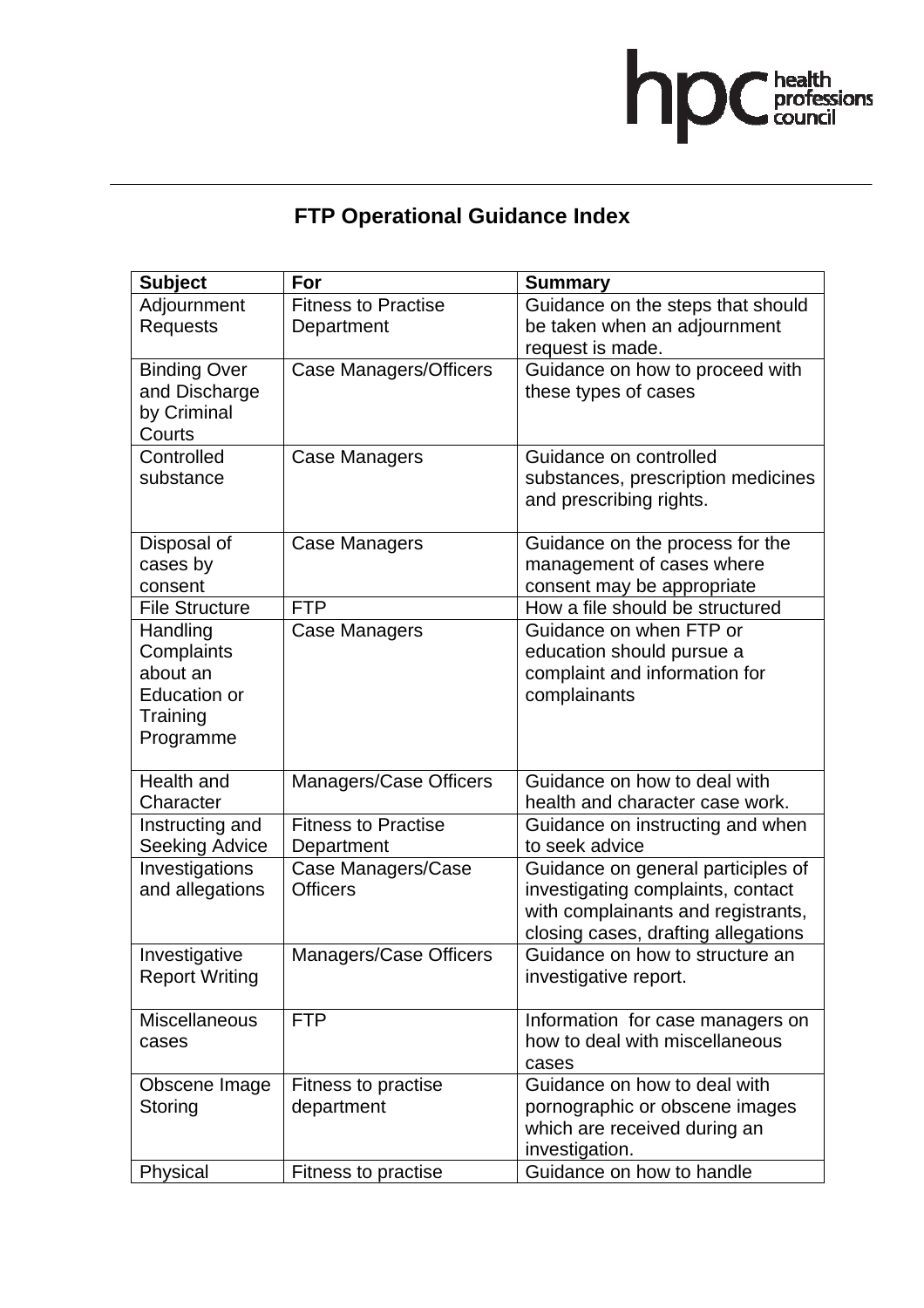| <b>Subject</b>          | For                           | <b>Summary</b>                                                       |
|-------------------------|-------------------------------|----------------------------------------------------------------------|
| Evidence                | department                    | documentary and real evidence.                                       |
| Management              |                               |                                                                      |
| <b>Police Station</b>   | <b>Case Managers</b>          | Guidance on paramedics                                               |
| Paramedics              |                               | performing duties in police custody                                  |
|                         |                               | suites                                                               |
| Presenting              | Managers/Case                 | Guidance on presenting Interim                                       |
| Officer                 | Managers                      | <b>Orders and Article 30 Review</b>                                  |
| Guidance                |                               | Hearings                                                             |
| Protection of           | Managers/Case Officers        | Guidance on the procedures to be                                     |
| <b>Title Offences</b>   |                               | followed when dealing with                                           |
|                         |                               | protection of title (POT) casework.                                  |
|                         |                               |                                                                      |
| Psychologists           | <b>FTP</b>                    | Information on the Psychologists                                     |
| <b>Case Transfer</b>    |                               | <b>Case Transfer</b>                                                 |
| Public or               | <b>FTP and Communications</b> | Information on when we can                                           |
| Private                 | Department                    | disclose information to journalists                                  |
| Hearings                |                               |                                                                      |
| Registration<br>Appeals | Managers/Case Officers        | Guidance on dealing with appeals<br>of admission and re-admission on |
|                         |                               | the registrar of refused registrants.                                |
| Requiring               | Managers/Case Officers        |                                                                      |
| disclosure of           |                               |                                                                      |
| information             |                               |                                                                      |
| Risk profiling          | Managers/Case Officers        | Guidance on how to perform a risk                                    |
|                         |                               | assessment and categorise                                            |
|                         |                               | allegations                                                          |
| Signposting             | <b>FTP</b>                    | Information on where to direct                                       |
|                         |                               | people to if their query cannot be                                   |
|                         |                               | dealt with by HPC.                                                   |
| Three year Rule         | Case Managers                 | Guidance on applying the 3 year                                      |
|                         |                               | role following a no case to answer                                   |
|                         |                               | decision at ICP                                                      |
| Vexatious               | <b>FTP</b>                    | How to apply the frivolous, abusive                                  |
| complaints              |                               | and vexations complaints policy                                      |
| Watchlist               | Fitness to practise           | Guidance on applicants who's                                         |
|                         | department                    | fitness to practise has raised                                       |
|                         |                               | concerns prior to their entry to the                                 |
|                         |                               | register, or while their registration                                |
|                         |                               | had lapsed.                                                          |
| <b>Witness</b>          | Managers/Case Officers        | Guidance on how to undertake a                                       |
| interviews              |                               | risk assessment when organising<br>interviews with witnesses.        |
| <b>Witness</b>          | Fitness to practise           | Guidance on how to manage                                            |
| management              | department                    | witnesses, especially vulnerable                                     |
|                         |                               | and intimidated witnesses                                            |
| <b>Witness</b>          | Managers/Case Officers        | Guidance on how to obtain /                                          |
| statements              |                               | structure a witness statement.                                       |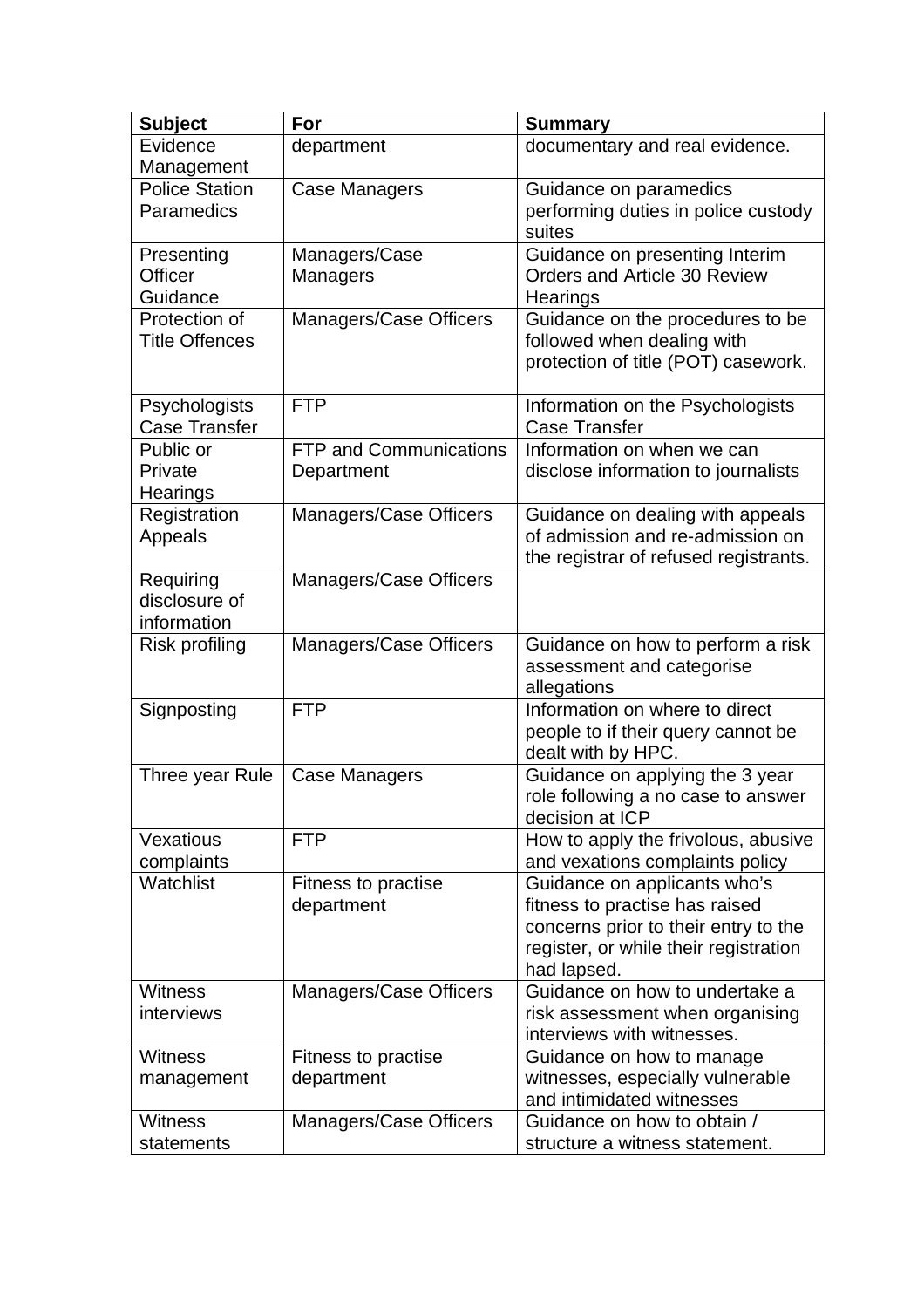| Present interim order     | • Observe at least 3 interim order hearings<br>• Not to present for at least 3 months |
|---------------------------|---------------------------------------------------------------------------------------|
| <b>Present A30 review</b> | • Observe at least 3 interim order hearings<br>• Not to present for at least 3 months |
| ICP co-ordinator          | Not for first 3 months                                                                |
| POT field work            | Attend field visit with experienced LCM                                               |

#### **Documents**

The important documents are listed in a checklist and should be signed off when the Case Manager is familiar with them. Time and review of this should be built into the training programme.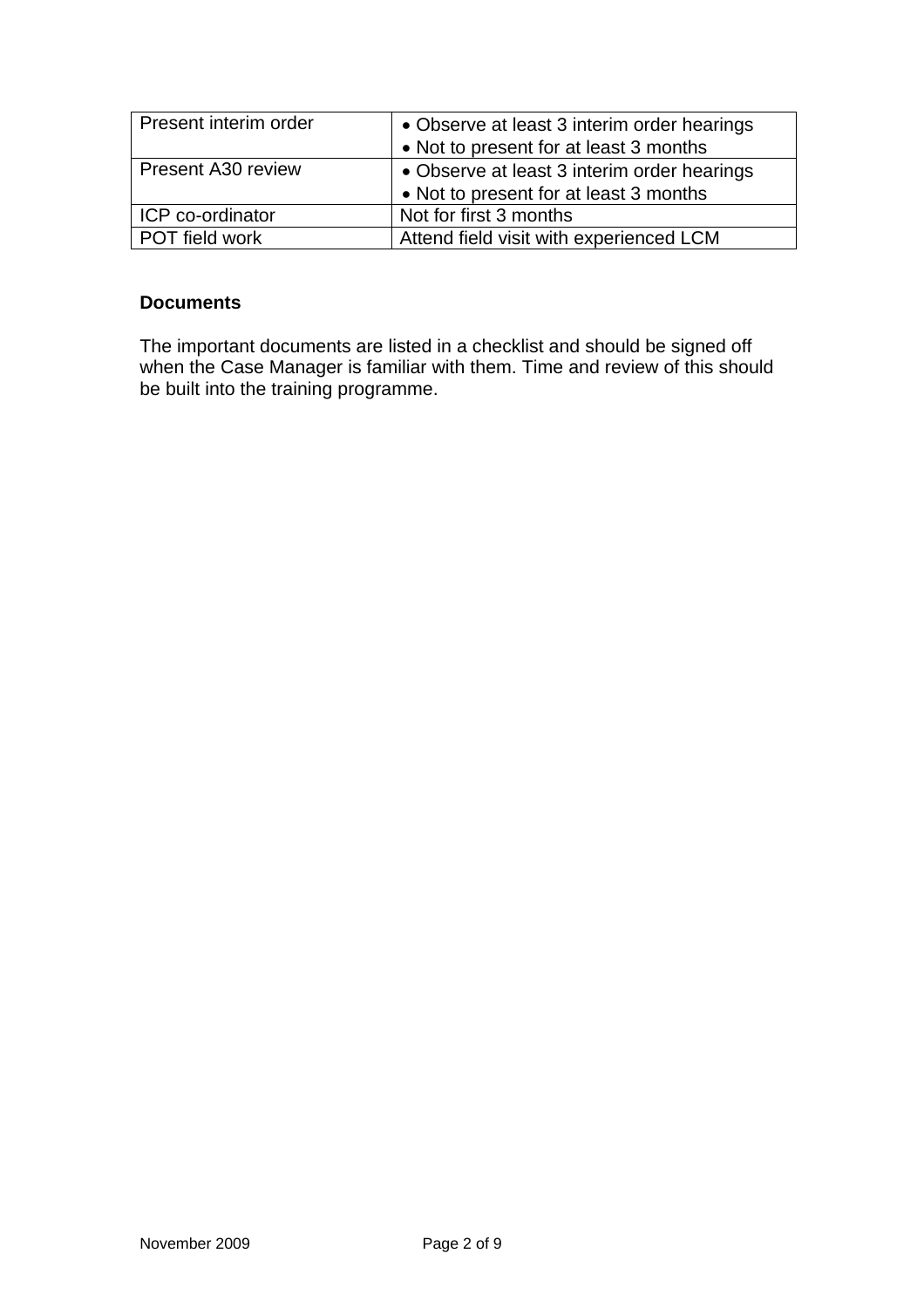# hpC health

#### **General FTP information**

|                                                            | <b>Completed</b> |
|------------------------------------------------------------|------------------|
| <b>General</b>                                             |                  |
| <b>FTP Department structure</b>                            |                  |
| Role for HPC and FTP and understanding of regulation       |                  |
| <b>Health Professions Order</b>                            |                  |
| <b>Council and committees</b>                              |                  |
| Management (EMT and MMG)                                   |                  |
| Training/away days                                         |                  |
| Finance/expenses<br>Time in lieu arrangements              |                  |
| Important dates for diary                                  |                  |
| Team meetings                                              |                  |
| <b>Partners</b>                                            |                  |
| <b>CRB</b> checks                                          |                  |
| Article 25 letter                                          |                  |
|                                                            |                  |
| <b>Documents</b>                                           |                  |
| FOGs and other operational guidance                        |                  |
| <b>Standards</b>                                           |                  |
| Practice notes                                             |                  |
| FTP workplan and annual report                             |                  |
| Publications/guidance for registrants and the public       |                  |
| <b>Case work</b>                                           |                  |
| <b>Expected case loads</b>                                 |                  |
| Service standards – internal and external                  |                  |
| File security                                              |                  |
| General operational information - file structure, 4 weekly |                  |
| case reviews, contact requirements with complainants and   |                  |
| registrants, file notes etc                                |                  |
|                                                            |                  |
| IT                                                         |                  |
| Legal on G drive                                           |                  |
| Lotus Notes – personal email, FTP email and calendar,      |                  |
| meeting room bookings, resource bookings, FTP database     |                  |
| MIS database                                               |                  |
| Appeals database                                           |                  |
| Health and character database                              |                  |
| Protection of title database                               |                  |
| Witness database                                           |                  |
| Running case lists reports from databases                  |                  |
| ICP follow up spreadsheet                                  |                  |
| <b>Meetings and 1-1s</b>                                   |                  |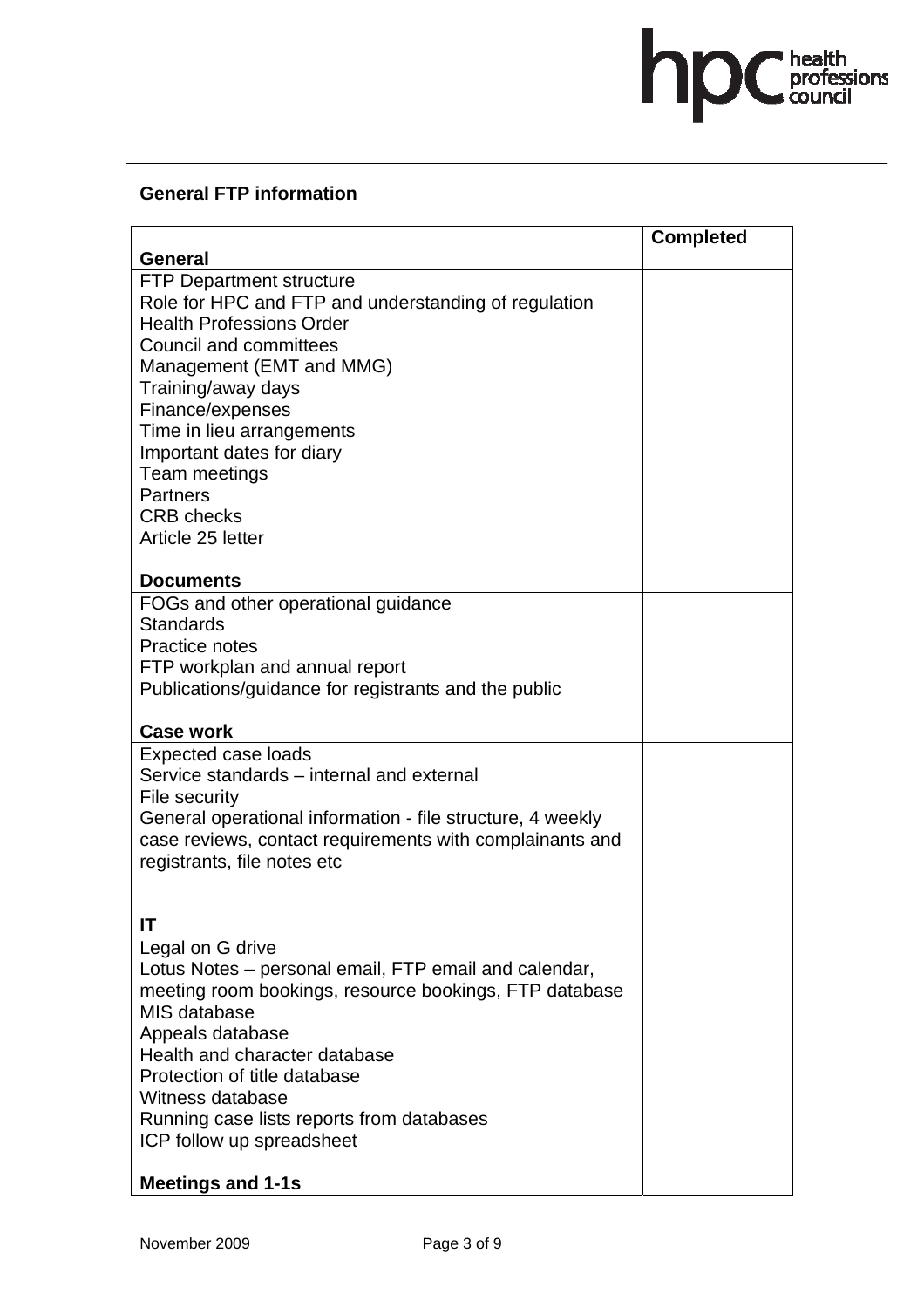| Two weekly case meetings and 1-1s for first 3 months to<br>discuss case issues, ask questions about guidance and |  |
|------------------------------------------------------------------------------------------------------------------|--|
| processes.                                                                                                       |  |
| Monthly case meetings and 1-1s thereafter                                                                        |  |
| Explanation of HPC's approach to drafting allegations                                                            |  |

# **Case work training sessions**

|                                                       | <b>Completed</b> |
|-------------------------------------------------------|------------------|
| <b>Inductions</b>                                     |                  |
| <b>FTP Administration Team</b>                        |                  |
| <b>Hearings Team</b>                                  |                  |
| CT3 induction for CT1/2                               |                  |
| <b>Registrations for Case Team 3</b>                  |                  |
| HPC internal departmental inductions                  |                  |
|                                                       |                  |
| <b>Other training</b>                                 |                  |
| Attend next available induction with Jonathan Bracken |                  |
| Attend next available panel training                  |                  |
| Attend committee meeting                              |                  |
|                                                       |                  |
| <b>Case training</b>                                  |                  |
| <b>Standard letters</b>                               |                  |
| Case allocation                                       |                  |
| Risk assessment                                       |                  |
| Initial investigations process pre-ICP                |                  |
| ICP panel process and bundles                         |                  |
| Post case to answer responsibilities                  |                  |
| Interim order process                                 |                  |
| Presenting article 30 cases                           |                  |
| Presenting interim order cases                        |                  |
| Health and character panel process – CT3              |                  |
| Reg appeals process - CT3                             |                  |
| Protection of title process – CT3                     |                  |
| Article 22(6)                                         |                  |

#### **Checklist of documents**

|                                     | Read |
|-------------------------------------|------|
| <b>FTP Operating Guidance</b>       |      |
| Controlled substance                |      |
| Watchlist                           |      |
| <b>Health and Character</b>         |      |
| Investigations and allegations      |      |
| <b>Investigative Report Writing</b> |      |
| <b>Obscene Image Storing</b>        |      |
| <b>Physical Evidence Management</b> |      |
| <b>Police Station Paramedics</b>    |      |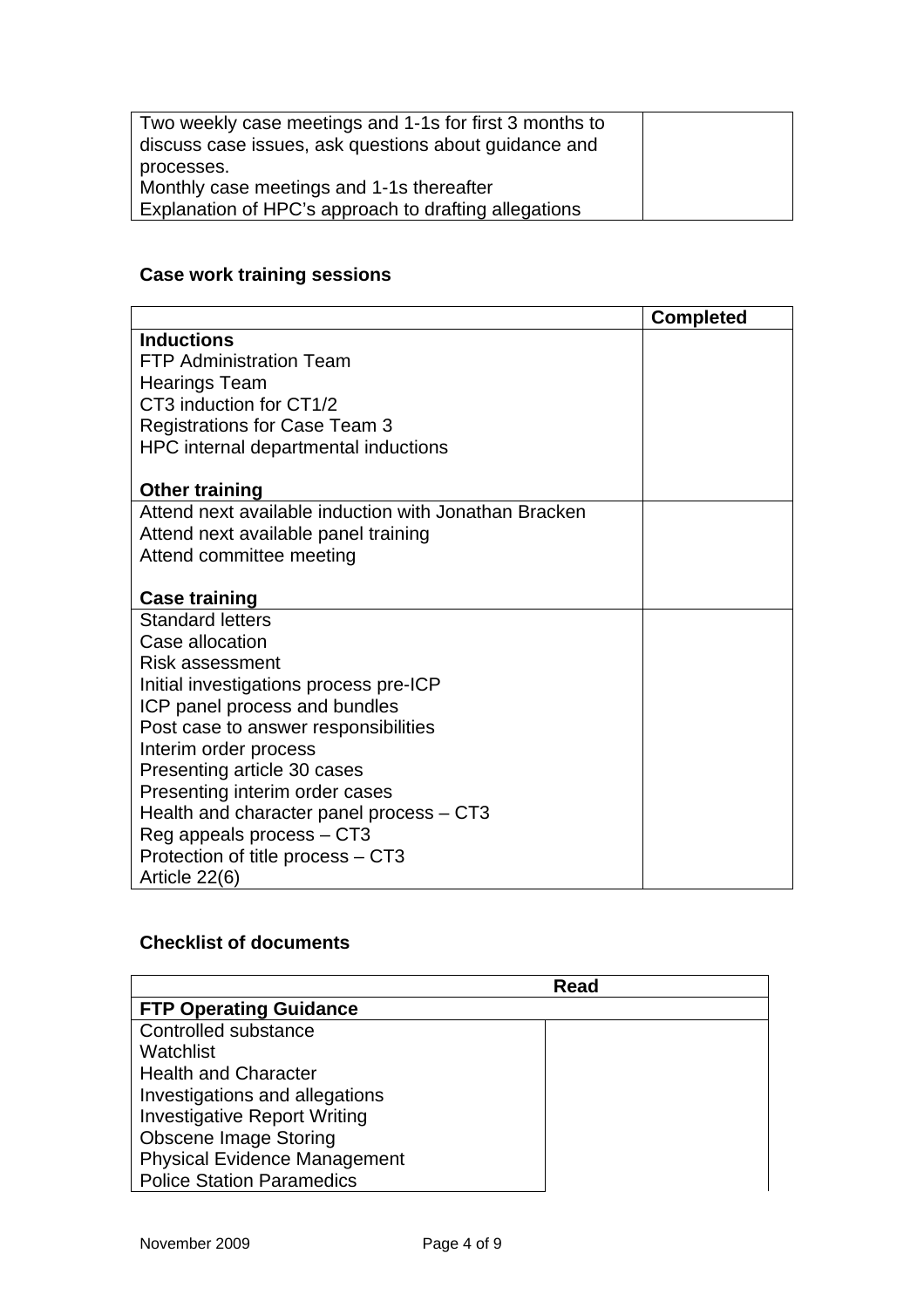| <b>Protection of Title Offences</b>                                           |  |
|-------------------------------------------------------------------------------|--|
| <b>Registration Appeals</b>                                                   |  |
| Requiring disclosure of information                                           |  |
| <b>Risk profiling</b>                                                         |  |
| Three year Rule                                                               |  |
| <b>Witness interviews</b>                                                     |  |
| Witness management                                                            |  |
| <b>Witness statements</b>                                                     |  |
| <b>Presenting Officer Guidance</b>                                            |  |
| <b>Instructing and Seeking Advice</b>                                         |  |
| Binding Over and Discharge by Criminal Courts                                 |  |
| <b>Adjournment Requests</b>                                                   |  |
| Handling Complaints about an Education or                                     |  |
| <b>Training Programme</b>                                                     |  |
| Disposal of cases by consent                                                  |  |
| <b>Public or Private Hearings</b>                                             |  |
| <b>File Structure</b>                                                         |  |
| <b>Vexatious complaints</b>                                                   |  |
| Signposting                                                                   |  |
| Miscellaneous cases                                                           |  |
| <b>Bundle process</b>                                                         |  |
| ICP process                                                                   |  |
|                                                                               |  |
| <b>Policies</b>                                                               |  |
| Vexatious, frivolous and abusive complaints                                   |  |
| policy                                                                        |  |
| <b>Retention policy</b>                                                       |  |
| Advocacy standards                                                            |  |
| Prosecutions policy                                                           |  |
| Health and character policy                                                   |  |
|                                                                               |  |
| <b>Practice notes</b>                                                         |  |
| The Standard of Acceptance for Allegations                                    |  |
| (previously Allegations)                                                      |  |
| <b>Assessors and Expert Witnesses</b>                                         |  |
| <b>Barring Allegations</b>                                                    |  |
| <b>Case Management and Directions</b><br><b>Case to Answer Determinations</b> |  |
|                                                                               |  |
| Competence and Compellability of Witnesses                                    |  |
| <b>Concurrent Court Proceedings</b>                                           |  |
| <b>Conducting Hearings in Private</b>                                         |  |
| <b>Conviction and Caution Allegations</b>                                     |  |
| Cross-Examination in Cases of a Sexual Nature                                 |  |
| <b>Drafting Fitness to Practise Decisions</b><br><b>Disclosure</b>            |  |
|                                                                               |  |
| Disposal of Cases via Consent                                                 |  |
| <b>Equal Treatment</b>                                                        |  |
| Finding that Fitness to Practise is Impaired                                  |  |
| <b>Hearing Locations</b><br><b>Health Allegations</b>                         |  |
|                                                                               |  |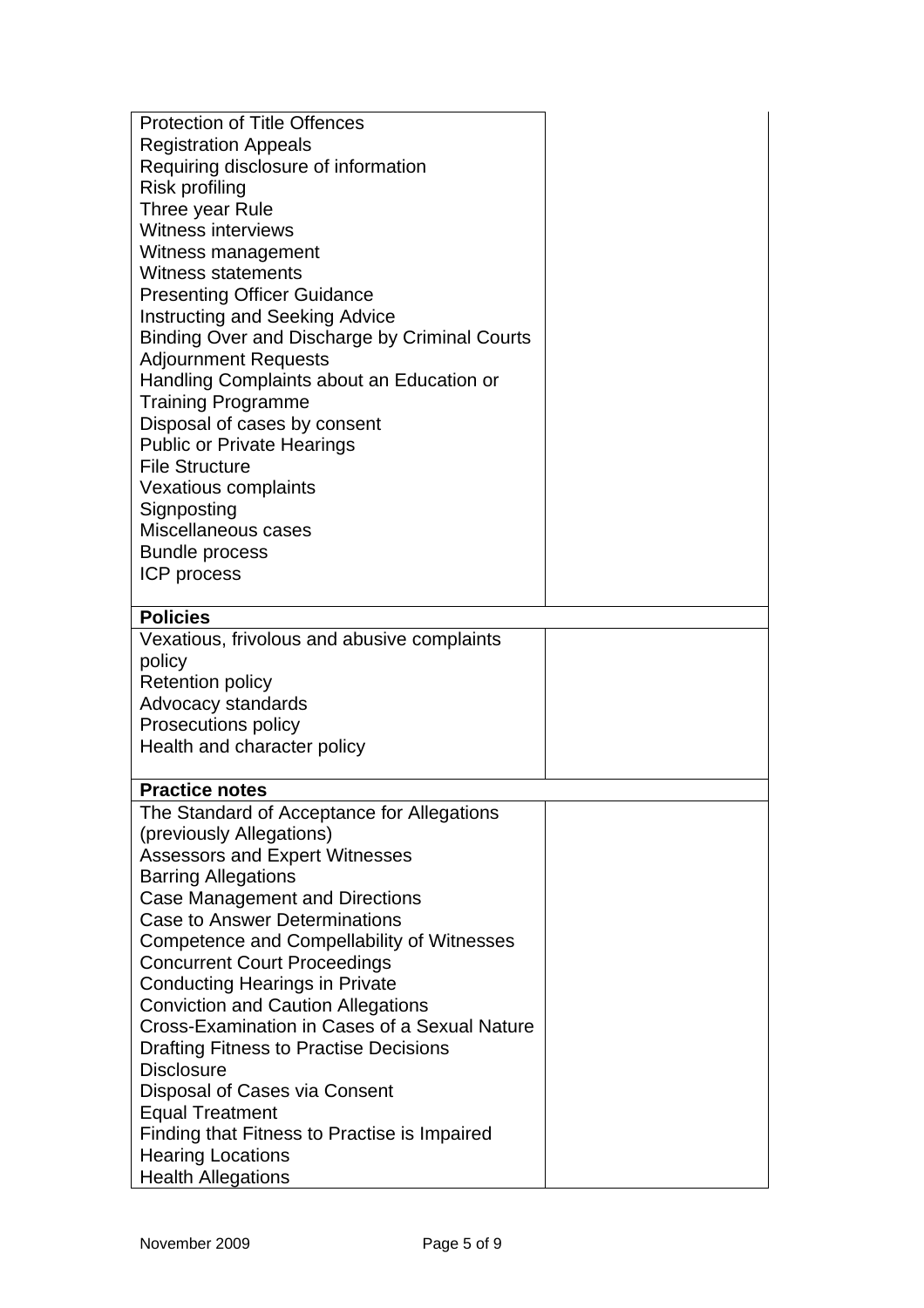| <b>Interim Orders</b>                       |  |
|---------------------------------------------|--|
| Joinder                                     |  |
| Mediation                                   |  |
| Postponement and Adjournment of Proceedings |  |
| <b>Preliminary Hearings</b>                 |  |
| Proceeding in the Absence of the Registrant |  |
| Production of Information and Documents and |  |
| <b>Summonsing Witnesses</b>                 |  |
| <b>Restoration to the Register</b>          |  |
| <b>Service of Documents</b>                 |  |
| <b>Unrepresented Parties</b>                |  |
| Use of Welsh in Fitness to Practise         |  |
| Proceedings                                 |  |
|                                             |  |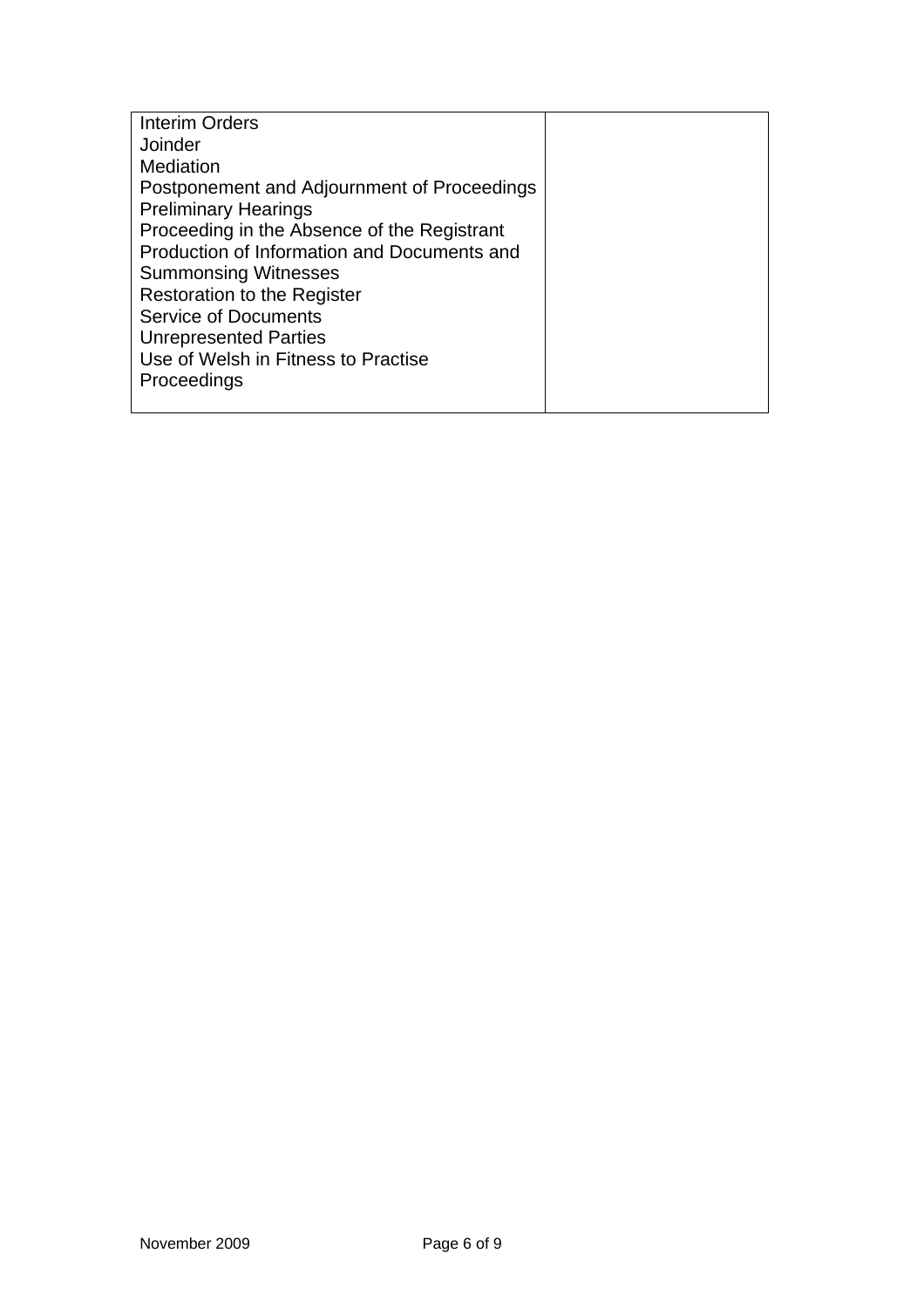# **Sample training and induction plan**

| Week 1            |                                                                                                                                                                    | With                                     |
|-------------------|--------------------------------------------------------------------------------------------------------------------------------------------------------------------|------------------------------------------|
| Monday            | AM – meet with Lead Case Manager<br>Tour of building and introduction to all FTP tam<br>members<br>Go through basic departmental information and<br>induction plan | <b>Lead Case</b><br>Manager<br><b>HR</b> |
|                   | 2.30 pm - HR induction                                                                                                                                             |                                          |
| Tuesday           | 9.30 Databases and G drive                                                                                                                                         | X Case<br>Manager                        |
|                   | 2.00 Standard letters and initial process pre-ICP<br>and shadowing                                                                                                 | X Case<br>Manager                        |
| Wednesday         | AM - Process of allocation of a case and risk<br>assessment                                                                                                        | <b>Lead Case</b><br>Manager              |
|                   | PM - Hand over of first cases and initial<br>investigations process pre-ICP                                                                                        |                                          |
| Thursday          | 10.00 Explanation of ICP process and bundles<br><b>Discussion with Eve</b>                                                                                         | X Case<br>Manager<br>Eve                 |
| Friday            | Observe ICPs / interim order reviews                                                                                                                               | X Case<br>Manager                        |
| Week <sub>2</sub> |                                                                                                                                                                    |                                          |
| Monday            | Case work                                                                                                                                                          |                                          |
| Tuesday           | 9.30 Administration induction                                                                                                                                      | Jameel                                   |
| Wednesday         | 2.00 pm - HPO legislation training                                                                                                                                 | Jonathan<br><b>Bracken</b>               |
| Thursday          | 11.45am - Education induction                                                                                                                                      |                                          |
|                   | 2.00 Mis cases                                                                                                                                                     | <b>Lead Case</b><br>Manager              |
| Friday            | Observe hearing X                                                                                                                                                  | X Hearings<br>Officer                    |
|                   | 2.00 1-1 week 2 review meeting                                                                                                                                     | <b>Lead Case</b><br>Manager              |
| Week <sub>3</sub> |                                                                                                                                                                    |                                          |
| Monday            | 9.30 Hearings induction                                                                                                                                            | Anaru                                    |
|                   | Case work                                                                                                                                                          |                                          |
| Tuesday           | 11.00am - Communications induction                                                                                                                                 |                                          |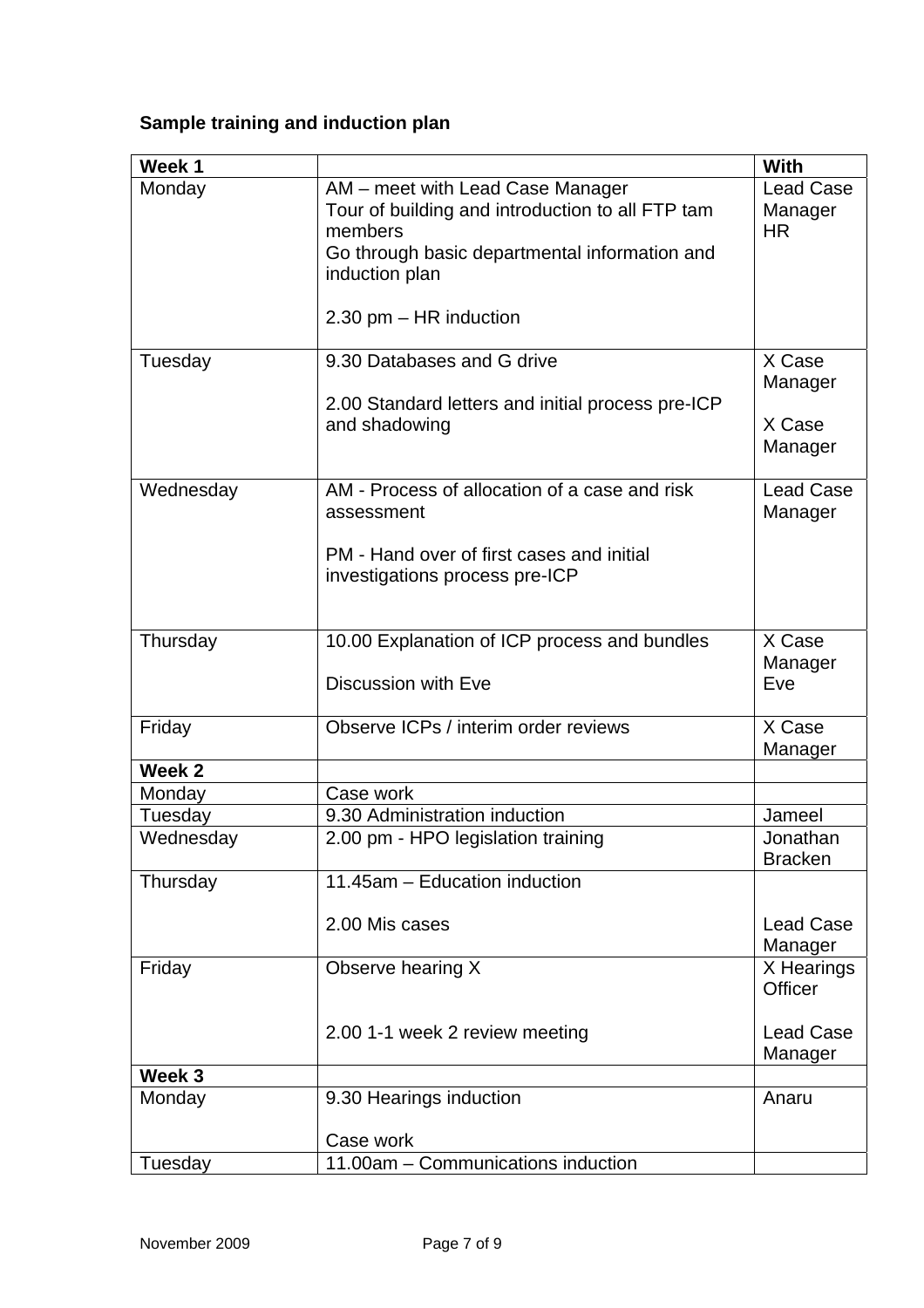|                   | 2.00 pm - IT induction                                                            |                             |
|-------------------|-----------------------------------------------------------------------------------|-----------------------------|
| Wednesday         | Review FOG's, policies and practice notes                                         | <b>Lead Case</b><br>Manager |
| Thursday          | Case work                                                                         |                             |
| Friday            | 10.30 Explanation of HPC's approach to drafting<br>allegations (use relevant FOG) | X Case<br>Manager           |
| Week 4            |                                                                                   |                             |
| Monday            | <b>Observe ICPs</b>                                                               |                             |
| Tuesday           | Case team meeting                                                                 |                             |
| Wednesday         |                                                                                   |                             |
| Thursday          | Observe Article 30 review hearings                                                |                             |
| Friday            | 10.00 Post case to answer responsibilities                                        | <b>Lead Case</b><br>Manager |
|                   | 2.00 1-1 week 2 review meeting                                                    |                             |
| Week <sub>5</sub> |                                                                                   |                             |
| Monday            |                                                                                   |                             |
| Tuesday           | Observe interim orders                                                            |                             |
| Wednesday         | Review FOG's, policies and practice notes                                         | <b>Lead Case</b><br>Manager |
| Thursday          | All Case Management Team meeting                                                  |                             |
| Friday            |                                                                                   |                             |
| Week 6            |                                                                                   |                             |
| Monday            | <b>Observe ICPs</b>                                                               |                             |
| Tuesday           | 11.00 am - Registrations induction                                                |                             |
| Wednesday         |                                                                                   |                             |
| Thursday          |                                                                                   |                             |
| Friday            | Observe Article 30 review hearings                                                |                             |
|                   | 2.00 1-1 week 2 review meeting                                                    | <b>Lead Case</b><br>Manager |
| Week 7            |                                                                                   |                             |
| Monday            |                                                                                   |                             |
| Tuesday           | 11.45am - Policy induction                                                        |                             |
| Wednesday         |                                                                                   |                             |
| Thursday          | 11.45am - Projects induction                                                      |                             |
|                   | 2.00 pm - Secretariat induction                                                   |                             |
|                   | 2.30 pm - Case teams meeting                                                      |                             |
| Friday            |                                                                                   |                             |
| Week 8            |                                                                                   |                             |
| Monday            |                                                                                   |                             |
| Tuesday           | Case team meeting                                                                 |                             |
| Wednesday         |                                                                                   |                             |
| Thursday          |                                                                                   |                             |
| Friday            | <b>Observe ICPs</b>                                                               |                             |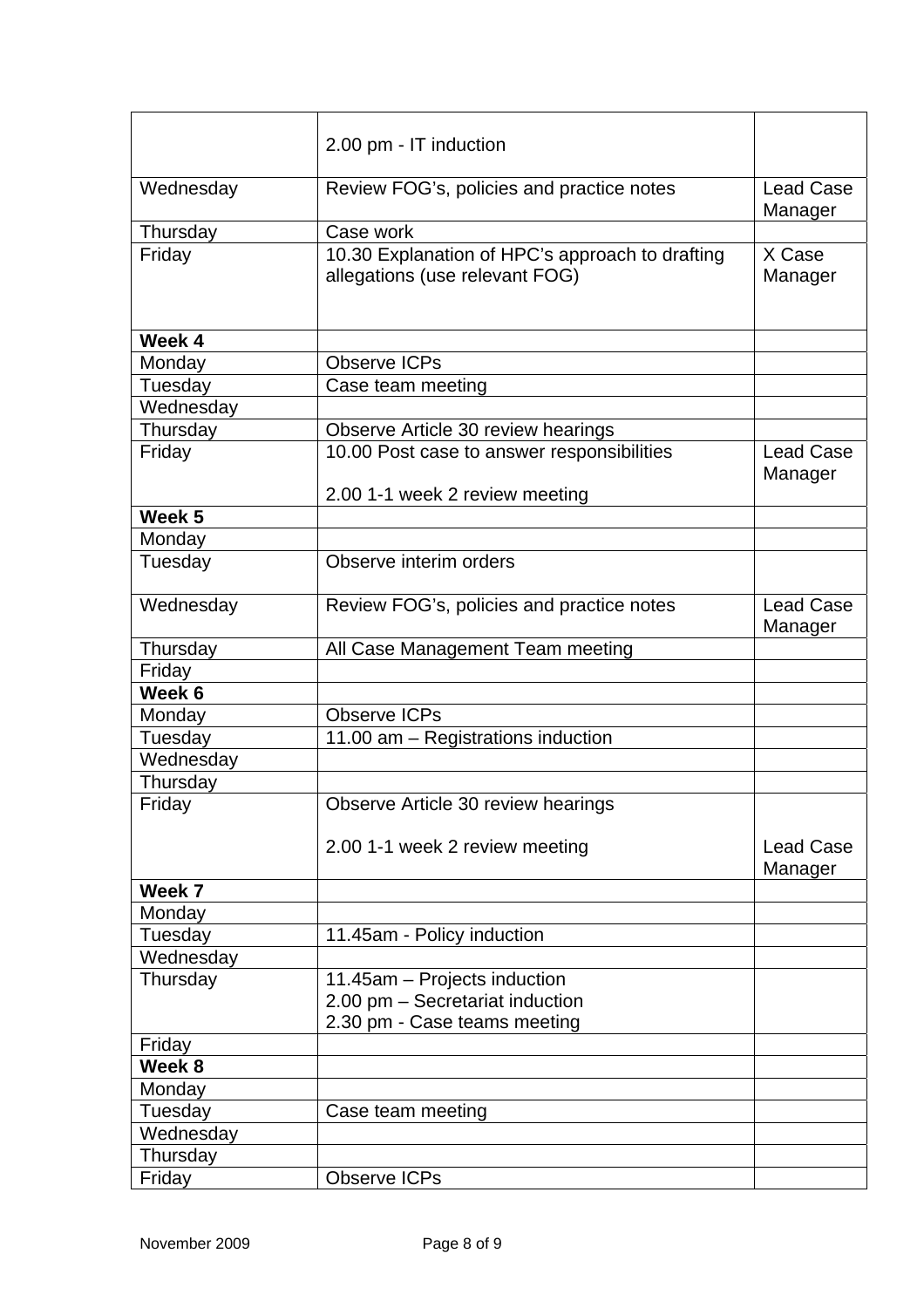|                   | All Case Management Team meeting          |                             |
|-------------------|-------------------------------------------|-----------------------------|
|                   |                                           |                             |
|                   | 2.00 1-1 week 2 review meeting            | <b>Lead Case</b><br>Manager |
| Week <sub>9</sub> |                                           |                             |
| Monday            | <b>Bank Holiday</b>                       |                             |
| Tuesday           |                                           |                             |
| Wednesday         | Review FOG's, policies and practice notes | <b>Lead Case</b><br>Manager |
| Thursday          |                                           |                             |
| Friday            | <b>Observe ICPs</b>                       |                             |
| Week 10           |                                           |                             |
| Monday            |                                           |                             |
| Tuesday           |                                           |                             |
| Wednesday         |                                           |                             |
| Thursday          |                                           |                             |
| Friday            |                                           |                             |
| Week              | 2.00 1-1 week 2 review meeting            |                             |
| Week $11$         |                                           |                             |
| Monday            |                                           |                             |
| Tuesday           |                                           |                             |
| Wednesday         |                                           |                             |
| Thursday          |                                           |                             |
| Friday            |                                           |                             |
| Week 12           |                                           |                             |
| Monday            |                                           |                             |
| Tuesday           | Case team meeting                         |                             |
| Wednesday         |                                           |                             |
| Thursday          | All Case Management Team meeting          |                             |
| Friday            | 2.00 1-1 week 2 review meeting            |                             |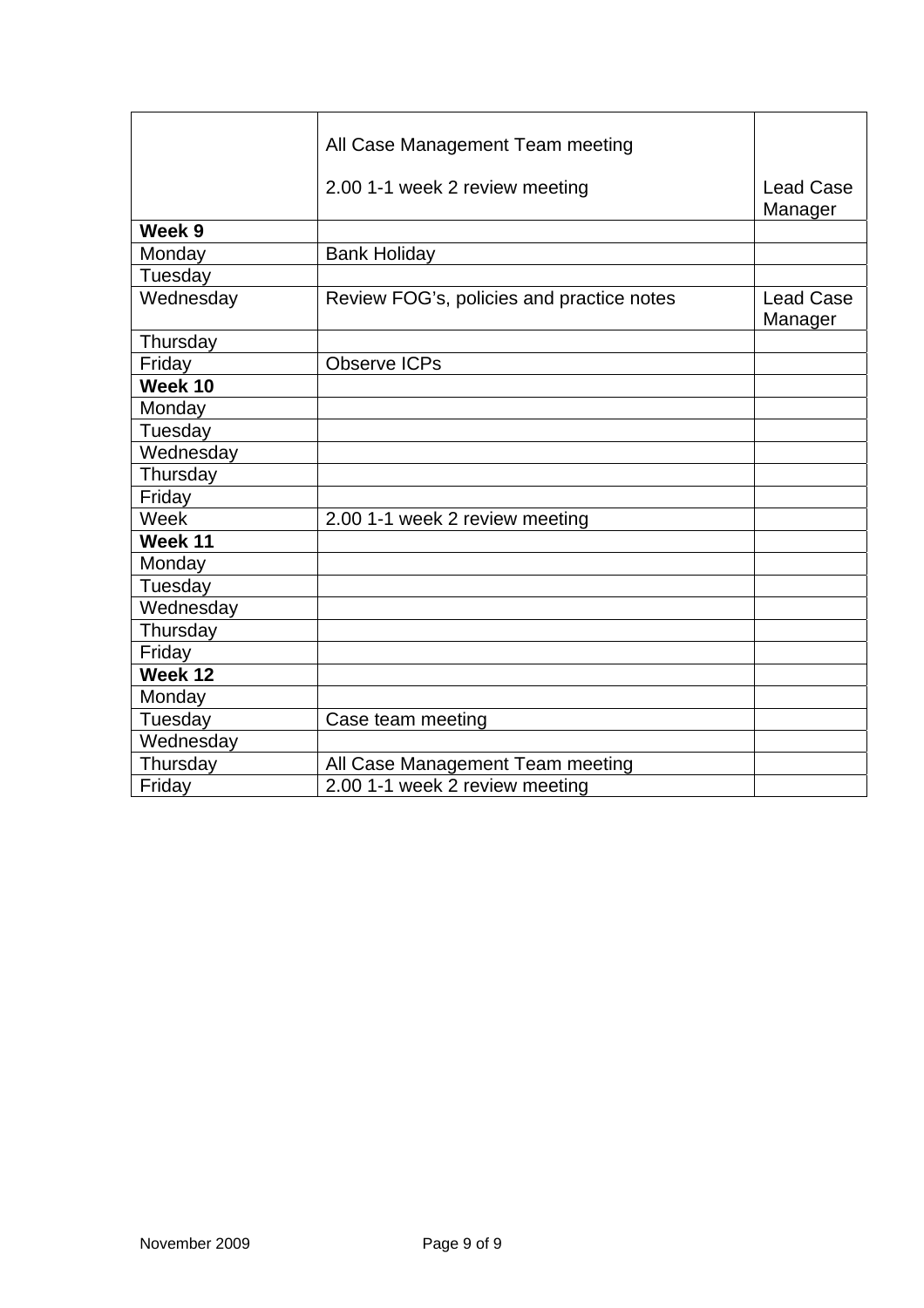## **Health Professions Council INVESTIGATING COMMITTEE RECORD OF DECISION**

**Chair** Registrant Member Lay Partner

#### **Guidance for Panels**

Article 26(2) of the Health Professions Order requires the Panel to determine whether, in respect of the allegation(s) set out below, there is a "case to answer" that the registrant's fitness to practise is impaired.

That decision must be made on the evidence put before the Panel and, in reaching its decision, the test which it must apply is whether there is a "realistic prospect" that HPC will be able to establish that the registrant's fitness to practise is impaired.

The test applies to the whole of the allegation; that is the facts set out in the allegation, whether those facts amount to the "ground" of the allegation (e.g. misconduct); and, in consequence, whether fitness to practise is impaired. The last two elements may be decided 'in the round' and may be based on inferences drawn from the factual evidence.

The test does not call for substantial inquiry. The Panel only needs to be satisfied that there is a realistic or genuine possibility (as opposed to remote or fanciful one) that the Council will be able to establish its case.

In reaching its decision, the Panel may assess the overall weight of the evidence but as it is conducting a limited, paper-based exercise should not seek to resolve substantial conflicts in that evidence or make findings of fact.

A decision that there is "no case to answer" should only be made if there is no realistic prospect that HPC, which has the burden of proof, will prove its case, for example, because there is insufficient evidence to substantiate the allegation or the evidence is manifestly unreliable or discredited.

In applying the test the Panel needs to take account of the wider public interest, including protection of the public and public confidence in the profession concerned and the regulatory process. If there is any element of doubt, the Panel should adopt a cautious approach and deciding that there is a case to answer.

The Panel MUST provide clear and detailed reasons for its decision, particularly if it decides that there is no case to answer. Those reasons must explain the Panel's rationale for its findings and MUST NOT simply be a repetition of the evidence or comments to the effect that the Panel has considered all the evidence.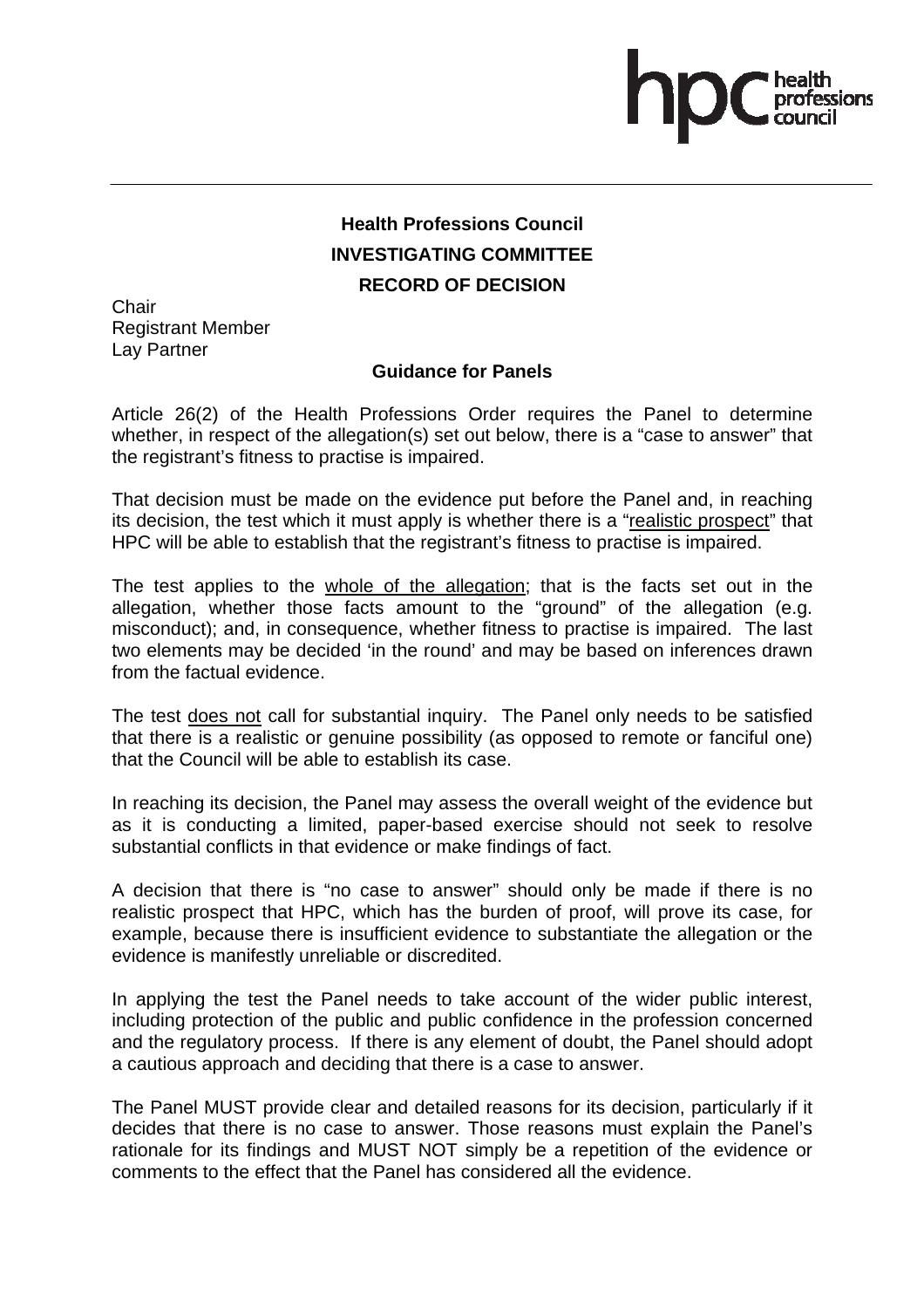## **Health Professions Council Investigating Committee RECORD OF DECISION**

| <b>Date of Decision:</b>   |  |
|----------------------------|--|
| <b>Name of Registrant:</b> |  |
| <b>Registration No:</b>    |  |

|    | Allegation(s) | <b>Realistic</b><br>prospect<br>test met? |
|----|---------------|-------------------------------------------|
|    |               |                                           |
| 1. |               | YES/NO                                    |
| 2. |               | YES/NO                                    |
| 3. |               | YES/NO                                    |
| 4. |               | <b>YES/NO</b>                             |

#### **REASONS:**

*Tthere is evidence to support the facts set out in 1 and 2, in the form of a witness statements from two witnesses. The evidence is disputed by the registrant but it is not for this Panel to seek to resolve conflicting evidence. Overall we are satisfied that the realistic prospect test is met in respect of that evidence.]* 

*There is no evidence to support the allegation of dishonesty set out in 3 and we therefore find that there is no case to answer in respect of that element of the allegation.*

Reasons as to "ground" and impairment

*the facts alleged at 1 and 2 suggest conduct towards a patient which falls far below the standards expected of a registered health professional, potentially in breach of Standard X of the SCPE. On that basis, the Panel considers that there is a realistic prospect of establishing misconduct and that the registrant's current fitness to practise may be impaired.* 

**Conclusions:**